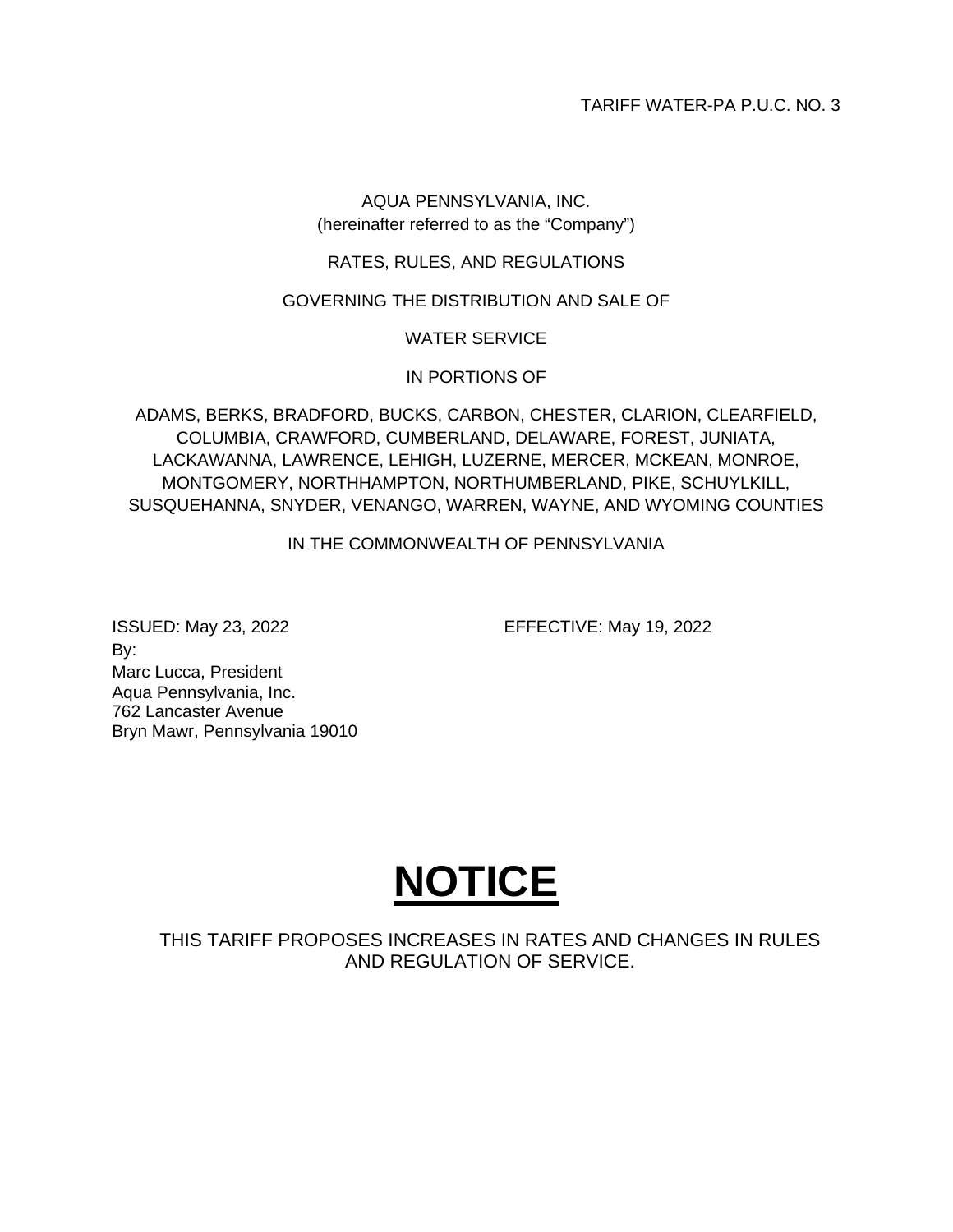# LIST OF CHANGES MADE BY THIS TARIFF

This proposed TARIFF WATER-PA P.U.C. NO. 3 as filed by Aqua Pennsylvania, Inc. at Docket No. R-2021-3027385 on May 23, 2022 supersedes TARIFF WATER-PA P.U.C. NO. 2.

This proposed tariff also resets the Distribution System Improvement Charge (DSIC) to zero percent, simultaneously with the effective date of the new base rates.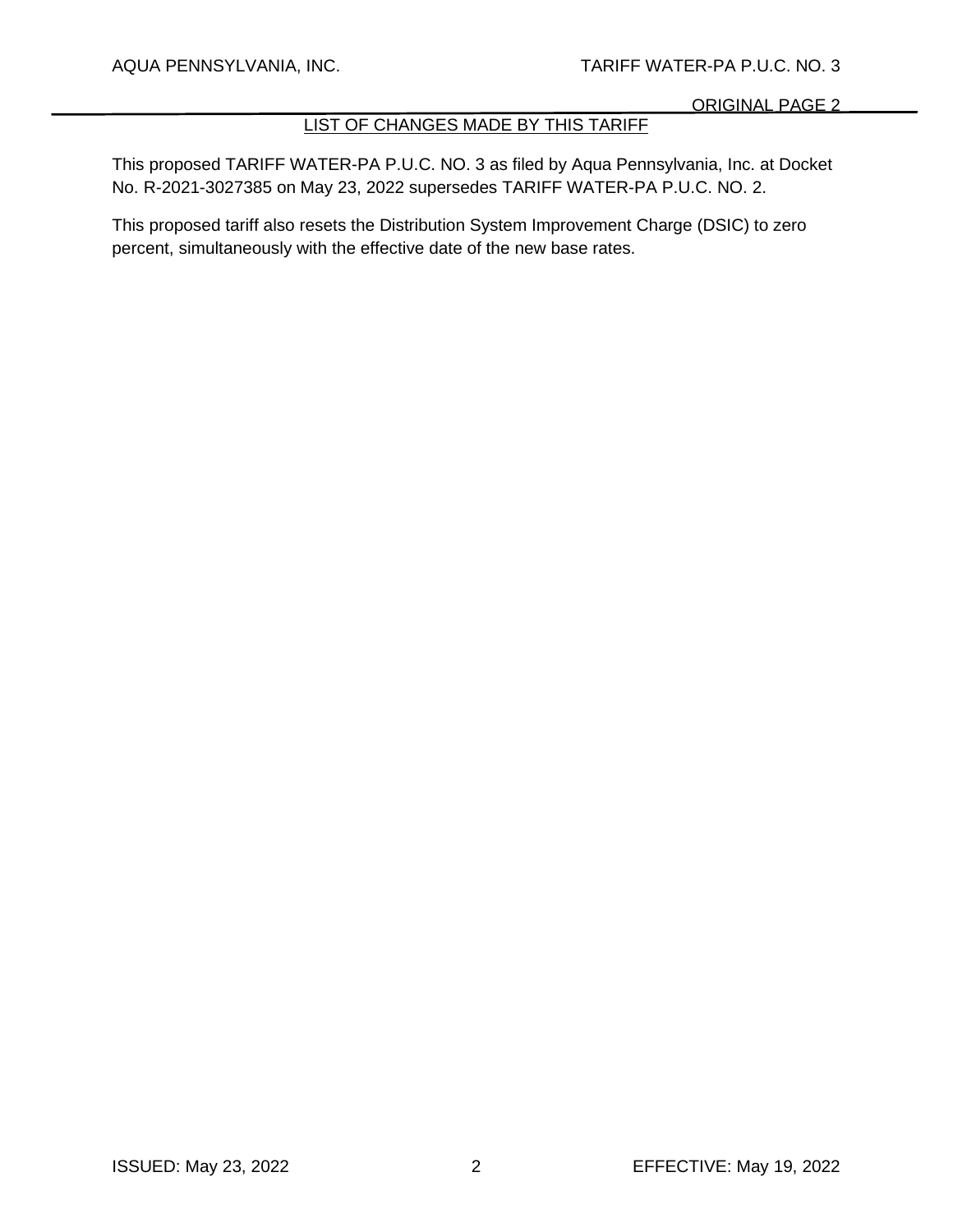# ORIGINAL PAGE 3

# TABLE OF CONTENTS

|                                                          | Page<br>Number |                      |
|----------------------------------------------------------|----------------|----------------------|
| Rates, Rules, and Regulations                            | 1              | <b>Original Page</b> |
| List of Changes Made by This Tariff                      | 2              | <b>Original Page</b> |
| <b>Table of Contents</b>                                 | 3              | <b>Original Page</b> |
| Table of Contents (cont'd)                               | 4              | <b>Original Page</b> |
| Table of Contents (cont'd)                               | 5              | <b>Original Page</b> |
| <b>Held For Future Use</b>                               | 6              | <b>Original Page</b> |
| <b>Description of Territory Served</b>                   | 7              | <b>Original Page</b> |
| Description of Territory Served (cont'd)                 | 8              | <b>Original Page</b> |
| Description of Territory Served (cont'd)                 | 9              | <b>Original Page</b> |
| Description of Territory Served (cont'd)                 | 10             | <b>Original Page</b> |
| <b>Held For Future Use</b>                               | 11             | <b>Original Page</b> |
| <b>SCHEDULE OF RATES:</b>                                |                |                      |
| Metered and Unmetered Service Charge                     | 12.1           | <b>Original Page</b> |
| <b>Consumption Charge</b>                                | 12.2           | <b>Original Page</b> |
| Consumption Charge (cont'd)                              | 12.3           | <b>Original Page</b> |
| Consumption Charge (cont'd)                              | 12.4           | <b>Original Page</b> |
| Metered and Unmetered Private Fire Service               | 12.5           | <b>Original Page</b> |
| Metered and Unmetered Private Fire Service (cont'd)      | 12.6           | <b>Original Page</b> |
| <b>Public Fire Service</b>                               | 12.7           | <b>Original Page</b> |
| <b>Belle Aire Acres Division</b>                         | 12.8           | <b>Original Page</b> |
| <b>Held For Future Use</b>                               | 12.9           | <b>Original Page</b> |
| <b>Industrial Standby Rate</b>                           | 13             | <b>Original Page</b> |
| Industrial Standby Rate (cont'd)                         | 14             | <b>Original Page</b> |
| Industrial Standby Rate (cont'd)                         | 15             | <b>Original Page</b> |
| Resale and Electric Generation Standby Rate              | 16             | <b>Original Page</b> |
| Resale and Electric Generation Standby Rate (cont'd)     | 17             | <b>Original Page</b> |
| Resale and Electric Generation Standby Rate (cont'd)     | 18             | <b>Original Page</b> |
| Rider DIS - Demand Based Industrial Service              | 19             | <b>Original Page</b> |
| <b>Rider DRS - Demand Based Resale Service</b>           | 20             | <b>Original Page</b> |
| <b>Rider EGS - Electric Generation Service</b>           | 21             | <b>Original Page</b> |
| Rider OPI - Off Peak/Interruptible Rate Service          | 22             | <b>Original Page</b> |
| Rider OPI - Off Peak/Interruptible Rate Service (cont'd) | 23             | <b>Original Page</b> |
| Distribution System Improvement Charge (DSIC)            | 24             | <b>Original Page</b> |
| DSIC (cont'd)                                            | 25             | <b>Original Page</b> |
| DSIC (cont'd)                                            | 26             | <b>Original Page</b> |
| DSIC (cont'd)                                            | 27             | <b>Original Page</b> |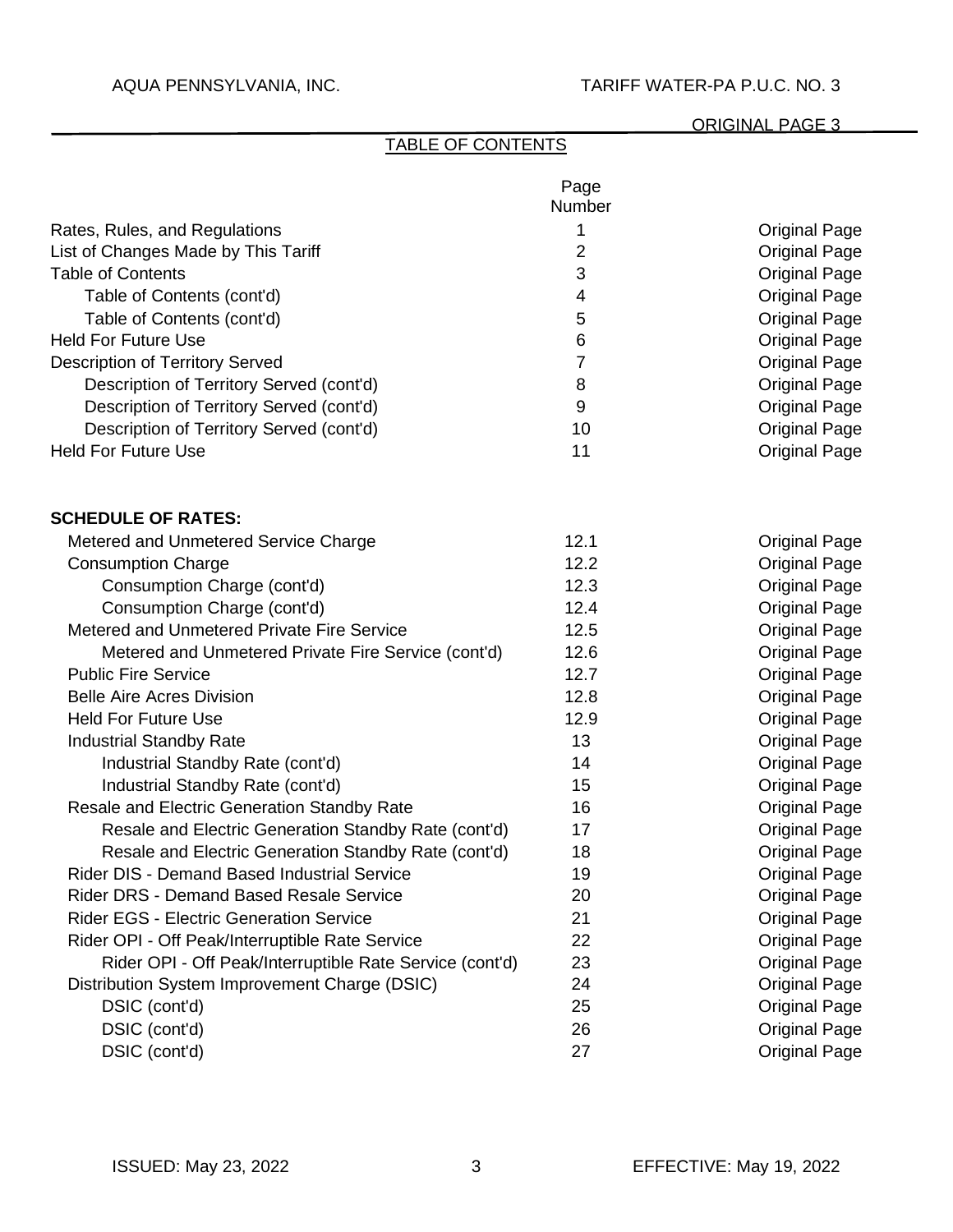# ORIGINAL PAGE 4

# TABLE OF CONTENTS

|                                          | Page   |                      |
|------------------------------------------|--------|----------------------|
|                                          | Number |                      |
| State Tax Adjustment Surcharge (STAS)    | 28     | <b>Original Page</b> |
| Page Held For Future Use                 | 29     | <b>Original Page</b> |
| Page Held For Future Use                 | 30     | <b>Original Page</b> |
| Page Held For Future Use                 | 31     | <b>Original Page</b> |
| Customer Assistance Program (CAP) Rider  | 32     | <b>Original Page</b> |
| CAP (cont'd)                             | 33     | <b>Original Page</b> |
| Page Held For Future Use                 | 34     | <b>Original Page</b> |
| Page Held For Future Use                 | 35     | <b>Original Page</b> |
| Page Held For Future Use                 | 36     | <b>Original Page</b> |
| Page Held For Future Use                 | 37     | <b>Original Page</b> |
| Page Held For Future Use                 | 38     | <b>Original Page</b> |
| <b>RULES AND REGULATIONS:</b>            |        |                      |
| Introduction                             | 39     | <b>Original Page</b> |
| Introduction (cont'd)                    | 40     | <b>Original Page</b> |
| <b>Definitions</b>                       | 41     | <b>Original Page</b> |
| Definitions (cont'd)                     | 42     | <b>Original Page</b> |
| Definitions (cont'd)                     | 43     | <b>Original Page</b> |
| <b>Application for Service</b>           | 44     | <b>Original Page</b> |
| Deposits and Credit Standards            | 45     | <b>Original Page</b> |
| <b>Billing and Payment</b>               | 46     | <b>Original Page</b> |
| Billing and Payment (cont'd)             | 47     | <b>Original Page</b> |
| <b>Service Connections</b>               | 48     | <b>Original Page</b> |
| Service Connections (cont'd)             | 49     | <b>Original Page</b> |
| Service Connections (cont'd)             | 50     | <b>Original Page</b> |
| Service Connections (cont'd)             | 51     | <b>Original Page</b> |
| Service Connections (cont'd)             | 52     | <b>Original Page</b> |
| Service Connections (cont'd)             | 53     | <b>Original Page</b> |
| <b>Meters and Meter Locations</b>        | 54     | <b>Original Page</b> |
| Meters and Meter Locations (cont'd)      | 55     | <b>Original Page</b> |
| Meters and Meter Locations (cont'd)      | 56     | <b>Original Page</b> |
| <b>Construction Service</b>              | 57     | <b>Original Page</b> |
| <b>Metered Fire Service</b>              | 58     | <b>Original Page</b> |
| <b>Unmetered Fire Service/Hydrants</b>   | 59     | <b>Original Page</b> |
| Unmetered Fire Service/Hydrants (cont'd) | 60     | Original Page        |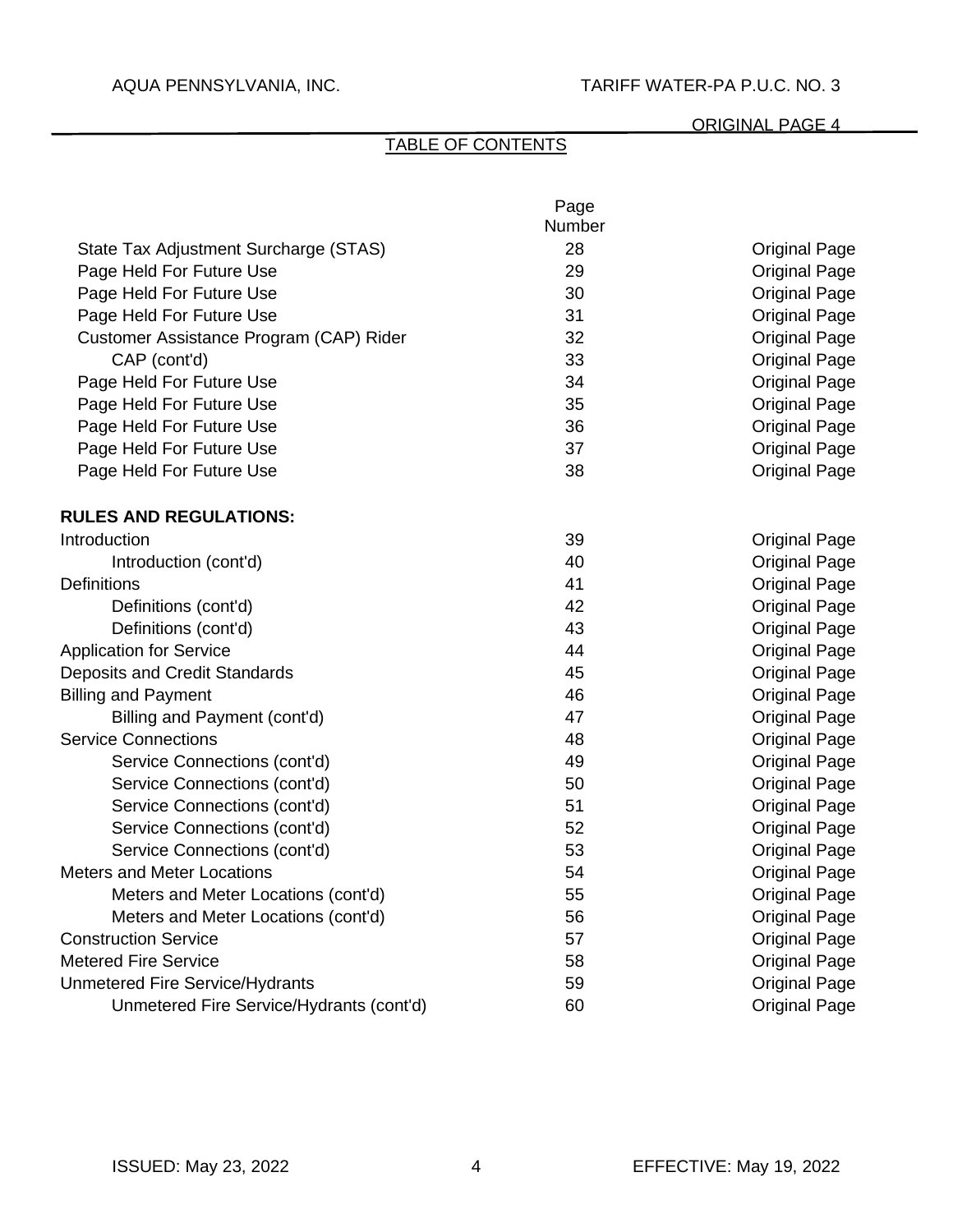### ORIGINAL PAGE 5

# TABLE OF CONTENTS

| <b>RULES AND REGULATIONS (cont'd):</b>                    | Page<br><b>Number</b> |                      |
|-----------------------------------------------------------|-----------------------|----------------------|
| <b>Responsibility for Service</b>                         | 61                    | <b>Original Page</b> |
| System Inspection and Integrity                           | 62                    | Original Page        |
| <b>Termination of Service</b>                             | 63                    | <b>Original Page</b> |
| Termination of Service (cont'd)                           | 64                    | Original Page        |
| Water Conservation and Drought Emergency                  | 65                    | Original Page        |
| Water Conservation and Drought Emergency (cont'd)         | 66                    | <b>Original Page</b> |
| <b>Main Extensions</b>                                    | 67                    | <b>Original Page</b> |
| Main Extensions For Bona Fide Service Applicants          | 68                    | <b>Original Page</b> |
| Main Extensions For Bona Fide Service Applicants (cont'd) | 69                    | Original Page        |
| Main Extensions For Bona Fide Service Applicants (cont'd) | 70                    | <b>Original Page</b> |
| Main Extensions For Bona Fide Service Applicants (cont'd) | 71                    | <b>Original Page</b> |
| Main Extensions For Bona Fide Service Applicants (cont'd) | 72                    | Original Page        |
| Main Extensions For Bona Fide Service Applicants (cont'd) | 73                    | <b>Original Page</b> |
| Pro-ration of Base Rates on Customer Bills                | 74                    | <b>Original Page</b> |
| <b>Waivers</b>                                            | 74                    | <b>Original Page</b> |
| <b>Amendment of Commission Regulations</b>                | 74                    | <b>Original Page</b> |
| Privilege to Investigate/Right to Access                  | 74                    | <b>Original Page</b> |
| <b>Held For Future Use</b>                                | 75                    | <b>Original Page</b> |

## **ATTACHMENTS**

Attachment A – Terms and Conditions for Termination of Water for Non-Payment of Sewer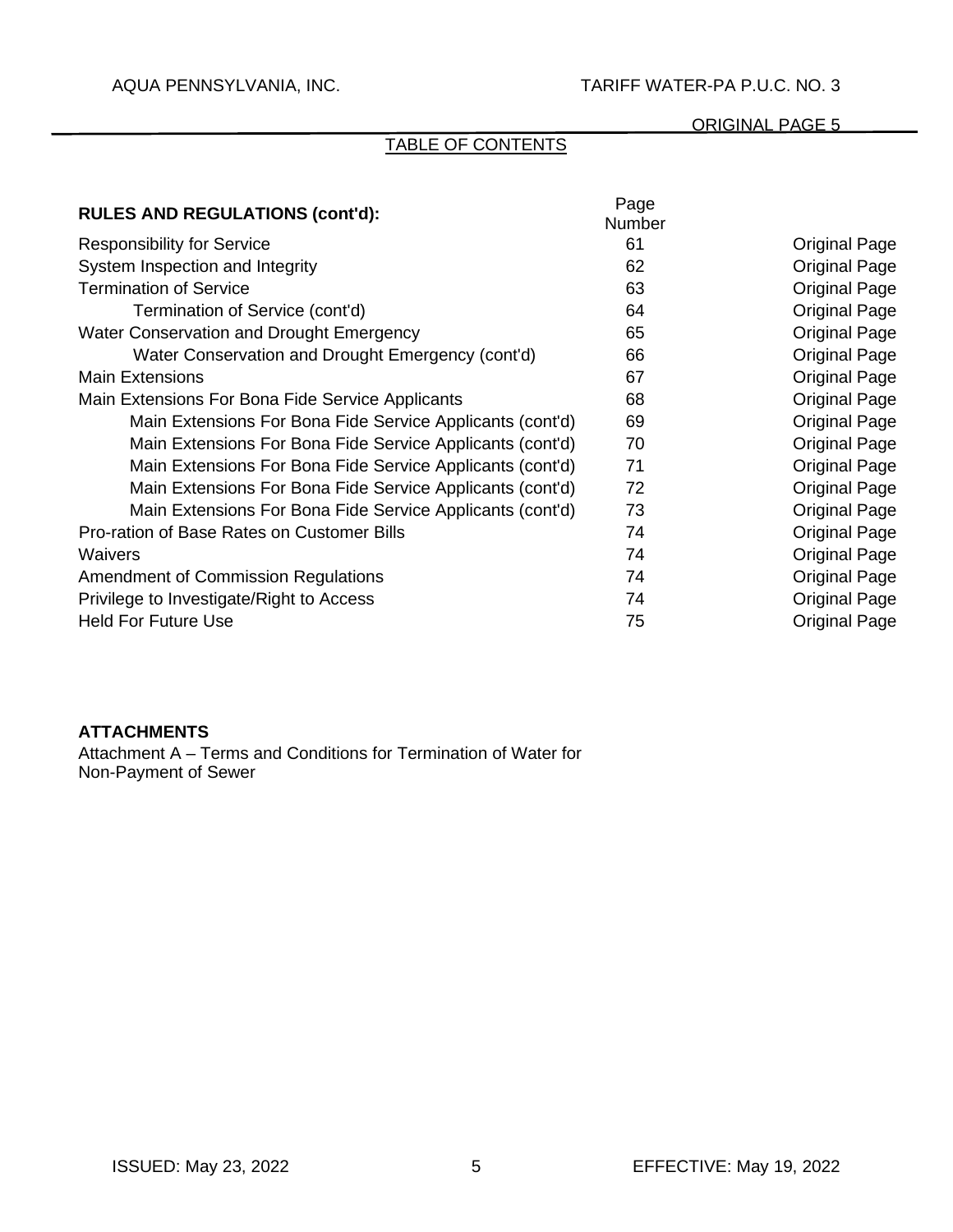ORIGINAL PAGE 6

# TABLE OF CONTENTS

*Intentionally Blank*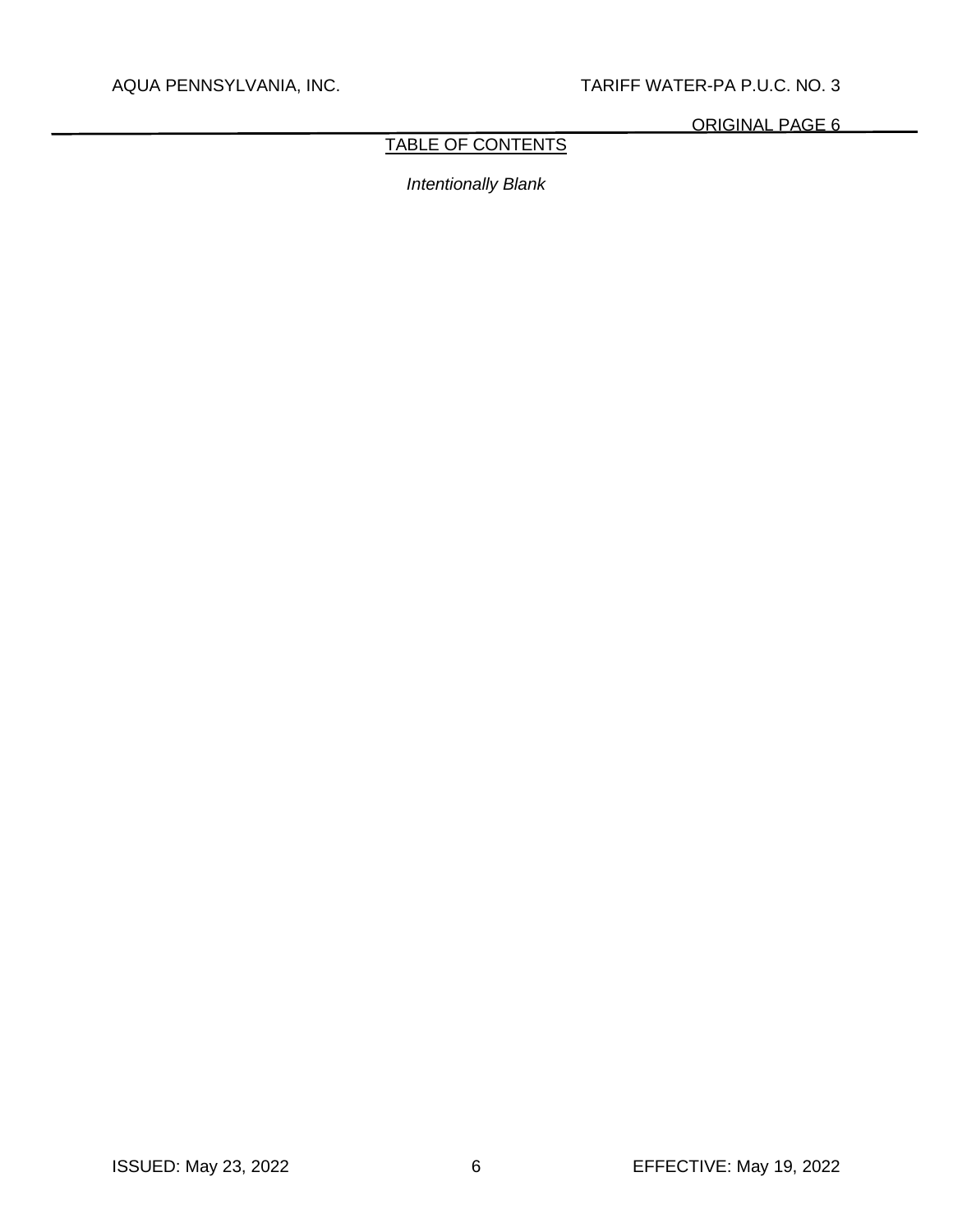# DESCRIPTION OF TERRITORIES SERVED

RATE ZONE 1 – MAIN DIVISION – All territories subject to Rate Zone 1 rates unless otherwise noted

### **Adams County**

The Townships of Mount Joy and Cumberland

### **Berks County**

The Townships of Bern, Centre, Cumru (portion), Marion, Robeson, and Union

### **Bradford County**

The Boroughs of Athens, Sayre, and South Waverly and the Township of Athens

### **Bucks County**

The Borough of Bristol and the Townships of Bensalem, Bristol, Chalfont, Lower Southampton, New Britain, Solebury, and Upper Southampton

# **Carbon County**

The Township of Kidder

### **Chester County**

The Boroughs of Malvern and West Chester and the Townships of Birmingham, Caln, Charlestown, East Bradford, East Brandywine, East Caln, East Fallowfield, East Goshen, East Marlborough, East Nantmeal, East Whiteland, Easttown, Franklin, Honey Brook, Middletown, Newlin, Pennsbury, Pocopson, Schuylkill, Thornbury, Tredyffrin, Upper Uwchlan, Uwchlan, Wallace, West Bradford, West Brandywine, West Goshen, West Pikeland, West Vincent, West Whiteland, Westtown, and Willistown

### **Clarion County**

The Township of Richland

# **Columbia County**

The Borough of Centralia and the Township of Mifflin

### **Cumberland County**

The Townships of Monroe and South Middleton

### **Delaware County**

The Boroughs of Aldan, Chester Heights, Clifton Heights, Collingdale, Colwyn, Darby, East Lansdowne, Eddystone, Folcroft, Glenolden, Landowne, Media, Millbourne, Morton, Norwood, Prospect Park, Ridley Park, Rose Valley, Rutledge, Sharon Hill, Swarthmore, and Yeadon and the Townships of Aston, Darby, Edgemont, Haverford, Marple, Nether Providence, Newtown, Radnor, Ridley, Springfield, Thornbury, Tinicum, Upper Darby, and Upper Providence

# **Forest County**

The Township of Jenks

### **Juniata County**

The Township of Delaware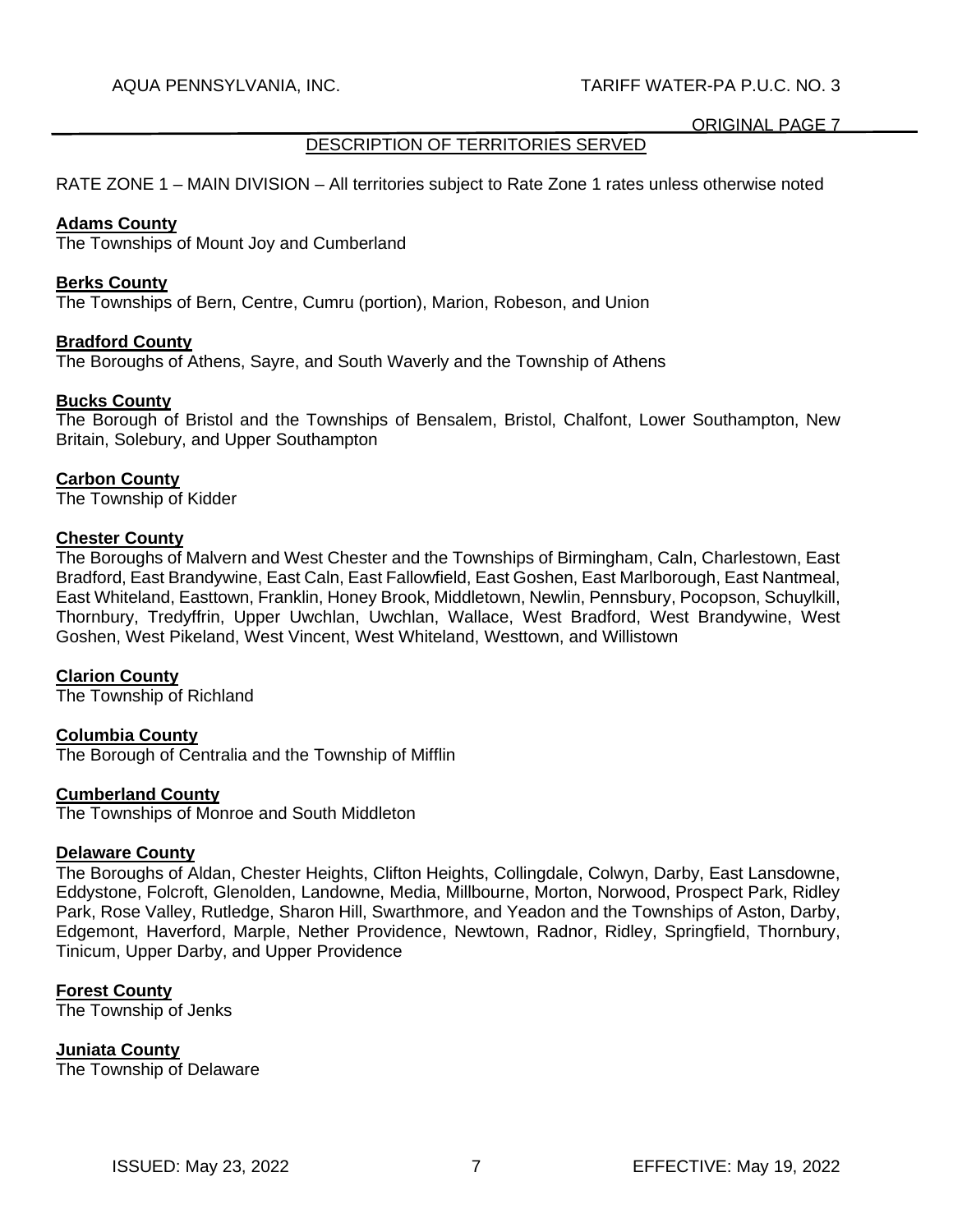## DESCRIPTION OF TERRITORIES SERVED

RATE ZONE 1 – MAIN DIVISION (cont'd) – All territories subject to Rate Zone 1 rates unless otherwise noted

#### **Lackawanna County**

The Borough of Moscow and the Townships of Covington, Glenburn, Jefferson, Lehigh, Madison, North Abington, Roaring Brook, South Abington, and Thornhurst

#### **Lawrence County**

The Townships of Mahoning, Pulaski, and Wilmington

### **Lehigh County**

The Townships of Lower Macungie, South Whitehall, and Salisbury

### **Luzerne County**

The Borough of Harveys Lake, Penn Lake, and White Haven and the Townships of Bear Creek, Butler, Conyngham (Portion), Dallas, Dennison, Exeter, Jackson, Kingston, Lake, Lehman, Rice, and Union

### **McKean County**

The Borough of Mount Jewett and the Township of Hamlin

#### **Mercer County**

The Cities of Ferrell, Hermitage, and Sharon, the Boroughs of Mercer, West Middlesex, and Wheatland and the Townships of Coolspring, East Lackawannok, Findley, Jefferson, Lackawanna, Shenango, and **Wilmington** 

### **Monroe County**

The Townships of Barret, Hamilton, Polk, and Ross

### **Montgomery County**

The Boroughs of Bryn Athyn, Conshohocken, Hatboro, Jenkintown, Narberth, Rockledge, and West Conshohocken and the Townships of Abington, Cheltenham, Horsham, Lower Merion, Lower Moreland, Perkiomen, Plymouth, Springfield, Upper Dublin, Upper Merion, Upper Moreland, Upper Providence, and **Whitemarsh** 

### **Northampton County**

The Township of Moore

# **Northumberland County**

The City of Shamokin, the Boroughs of Kulpmont, Marion Heights, and Mount Carmel and the Townships of Coal, East Cameron, Mount Carmel, Ralpho, Shamokin, and Zerbe

#### **Pike County**

The Townships of Blooming Grove, Lackawaxen, and Palmyra

### **Schuylkill County**

The Boroughs of Ashland, Deer Lake, Girardville, and Gordon and the Townships of Barry, Butler, Conyngham, East Union, Mount Carmel, North Union, and West Brunswick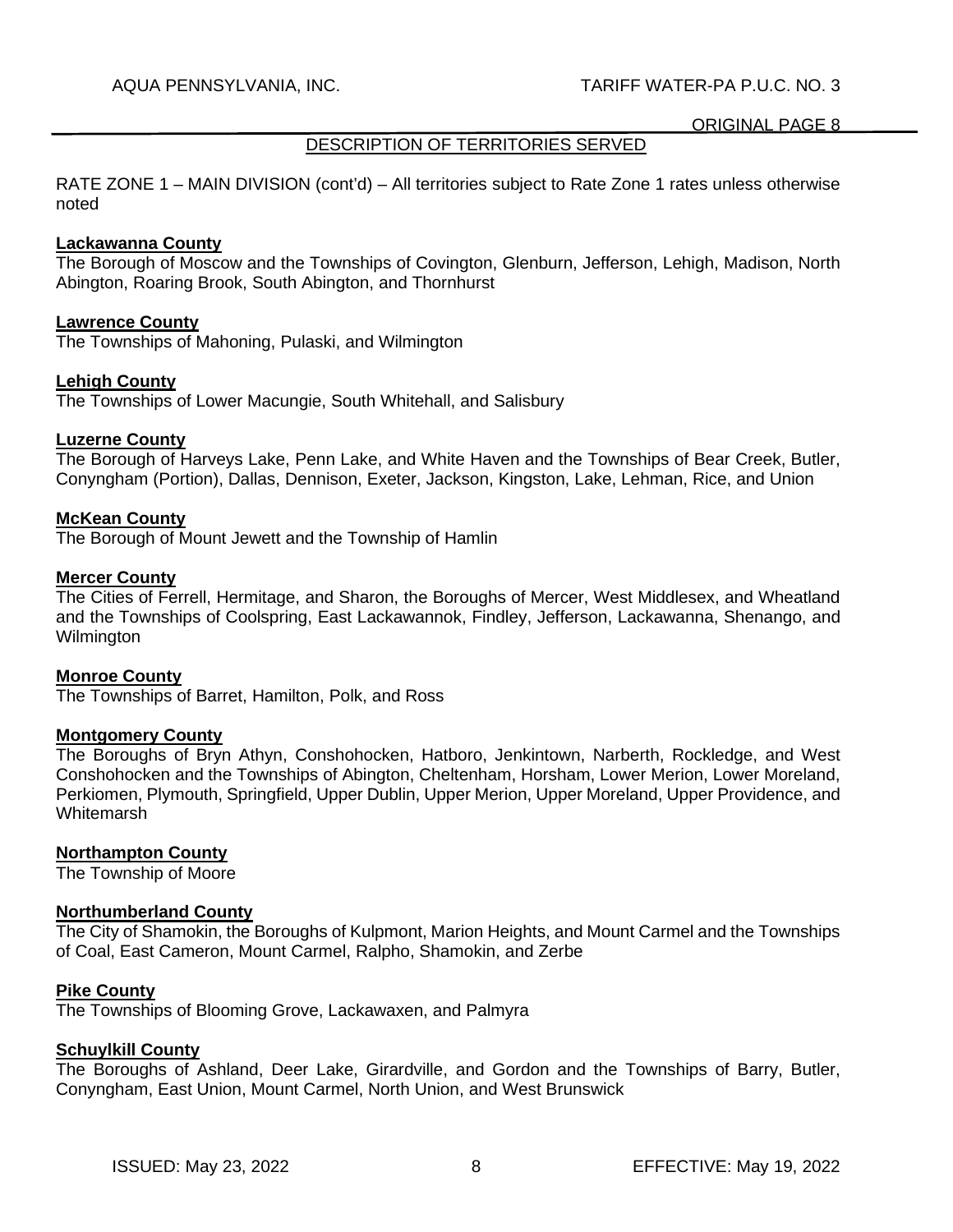# DESCRIPTION OF TERRITORIES SERVED

RATE ZONE 1 – MAIN DIVISION (cont'd) – All territories subject to Rate Zone 1 rates unless otherwise noted

### **Snyder County**

The Townships of Jackson, Monroe, and Penn

#### **Susquehanna County**

The Borough of Hop Bottom and the Township of Brooklyn

#### **Venango County**

The Borough of Emlenton and the Township of Richland

#### **Warren County**

The Borough of Clarendon and the Township of Mead

#### **Wayne County**

The Boroughs of Hawley, Honesdale, and Waymart and the Townships of Canaan (portion), Lake, Lehigh, Palmyra, Paupack, and Texas

#### **Wyoming County**

The Borough of Factoryville and the Townships of Tunkhannock and Washington

Consumption Charge Exceptions, Private Fire Service Charge Exceptions, and Public Fire Service Charge Exceptions apply for customers in the divisions formerly known as:

**Beech Mountain Lake:** The Townships of Butler and Dennison in Luzerne County

**Bensalem Township:** The Township of Bensalem in Bucks County

**Bristol Township:** The Townships of Bristol and Bensalem in Bucks County

**Honesdale:** The Borough of Honesdale and the Township of Texas in Wayne County

**Kratzerville:** The Townships of Jackson and Penn in Snyder County

**Mifflin Township:** The Township of Mifflin in Columbia County

**Mount Jewett:** The Township of Hamlin in McKean County

**Robin Hood Lakes:** The Township of Polk in Monroe County

**Sand Springs:** The Township of Butler in Luzerne County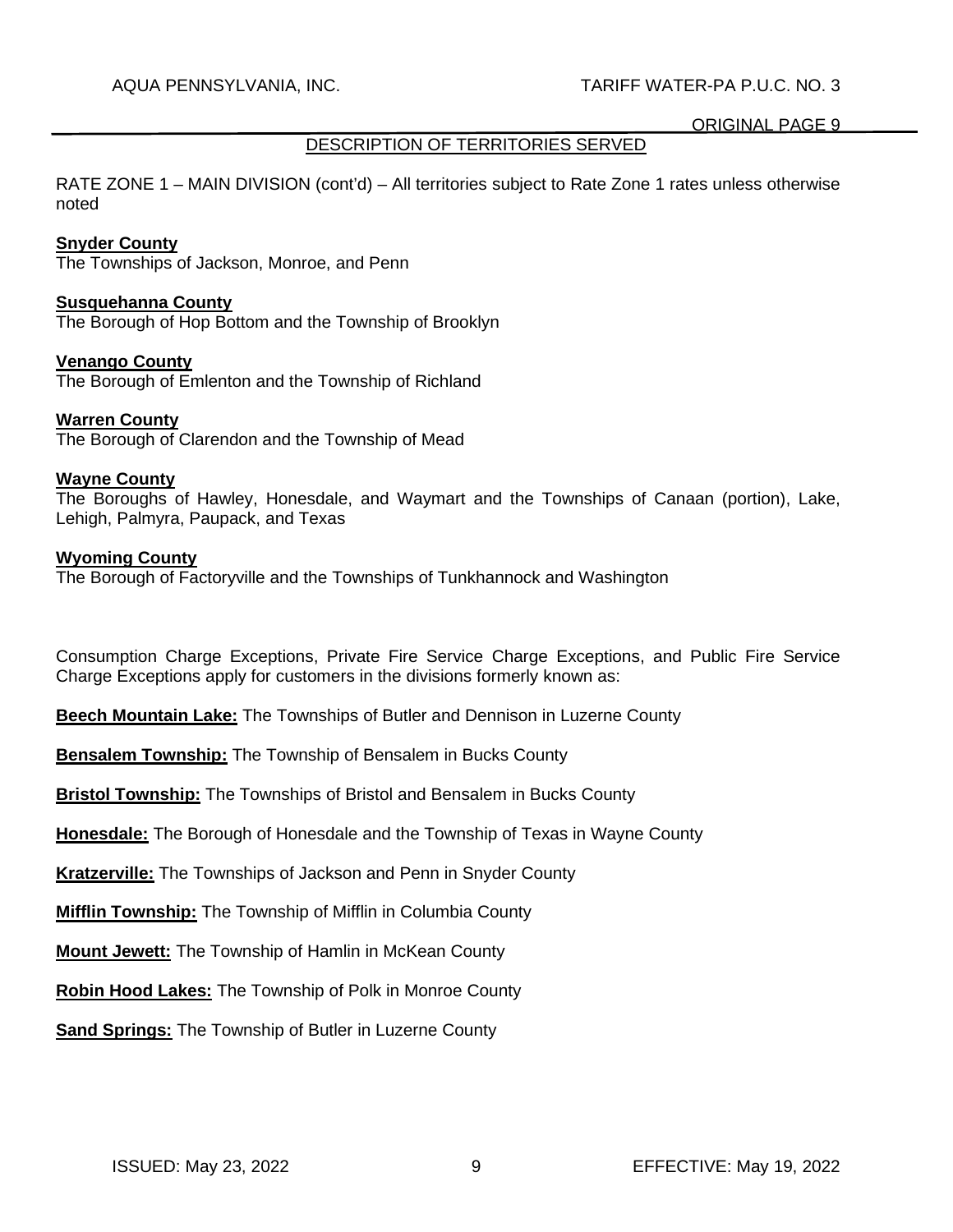# DESCRIPTION OF TERRITORIES SERVED

RATE ZONE 2 – All territories subject to Rate Zone 2 rates unless otherwise noted

### **Chalfont Division**

The Township of New Britain in Bucks County

### **Concord Park Division**

The Township of Bensalem in Bucks County

### **Superior Division**

The Townships of Washington in Berks County, North Coventry in Chester County, and Douglass, New Hanover, Lower Pottsgrove, Upper Frederick, Upper Pottsgrove, and Worcester in Montgomery County

### **Treasure Lake Division**

The Township of Sandy in Clearfield County

RATE ZONE 3 – All territories subject to Rate Zone 3 rates unless otherwise noted

### **Oakland Beach Division**

The Townships of Sadsbury and Summit in Crawford County

### **CS Water (Masthope) Division**

The Township of Lackawaxen in Pike County

### **Eagle Rock Division**

The Townships of Black Creek and Hazle in Luzerne County, Tobyhanna in Monroe County, and East Union and North Union in Schuylkill County

# **BUNKER HILL DIVISION**

The Township of Clinton in Wyoming County

# **SUN VALLEY DIVISION**

The Township of Chestnuthill in Monroe County

# **BELLE AIRE ACRES DIVISION (Receivership)**

The Township of Jefferson in Lackawanna County

### **PHOENIXVILLE DIVISION**

A portion of Upper Providence Township in Montgomery County and portions of East Pikeland and Schuylkill Townships in Chester County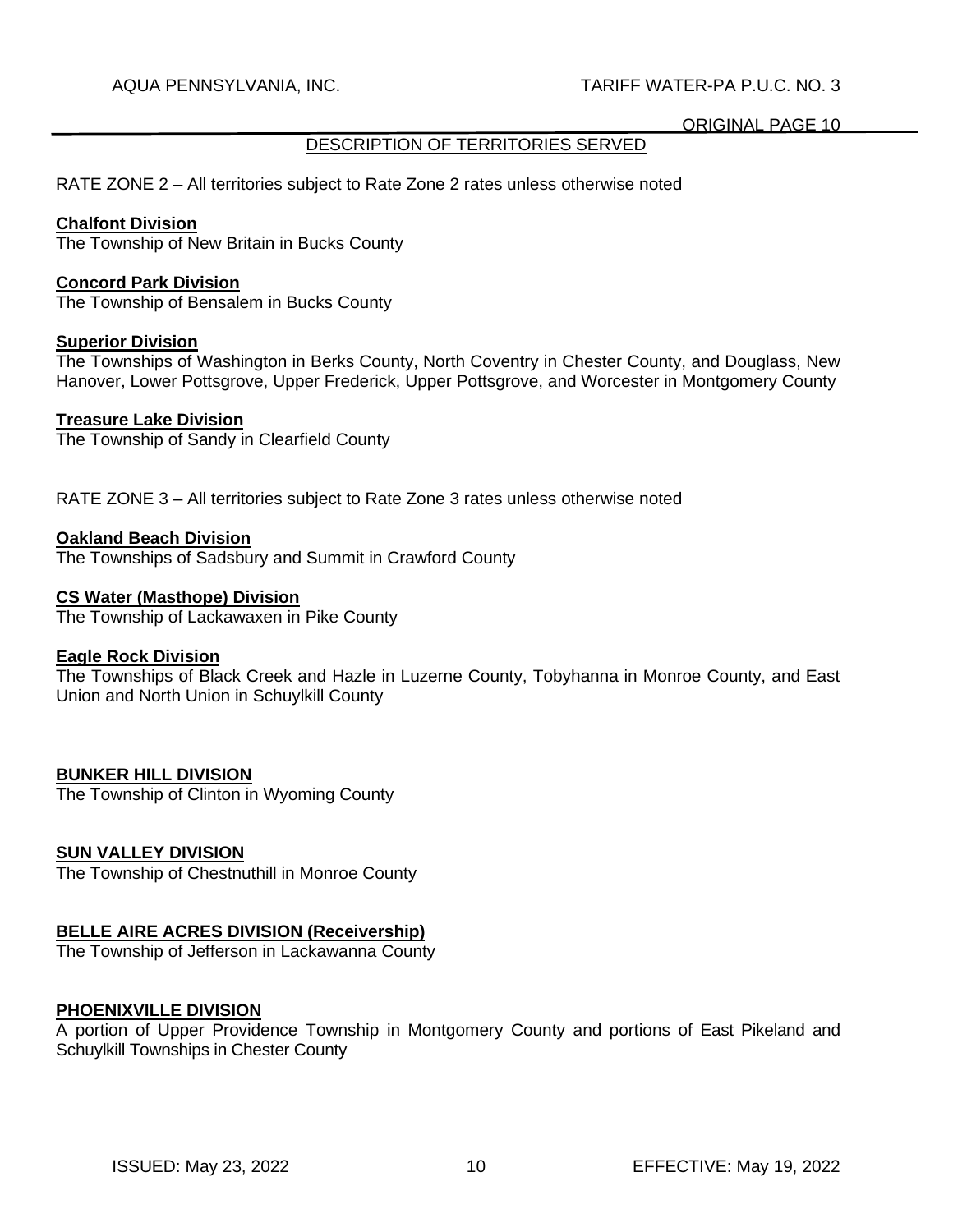ORIGINAL PAGE 11

# DESCRIPTION OF TERRITORIES SERVED

*Intentionally Blank*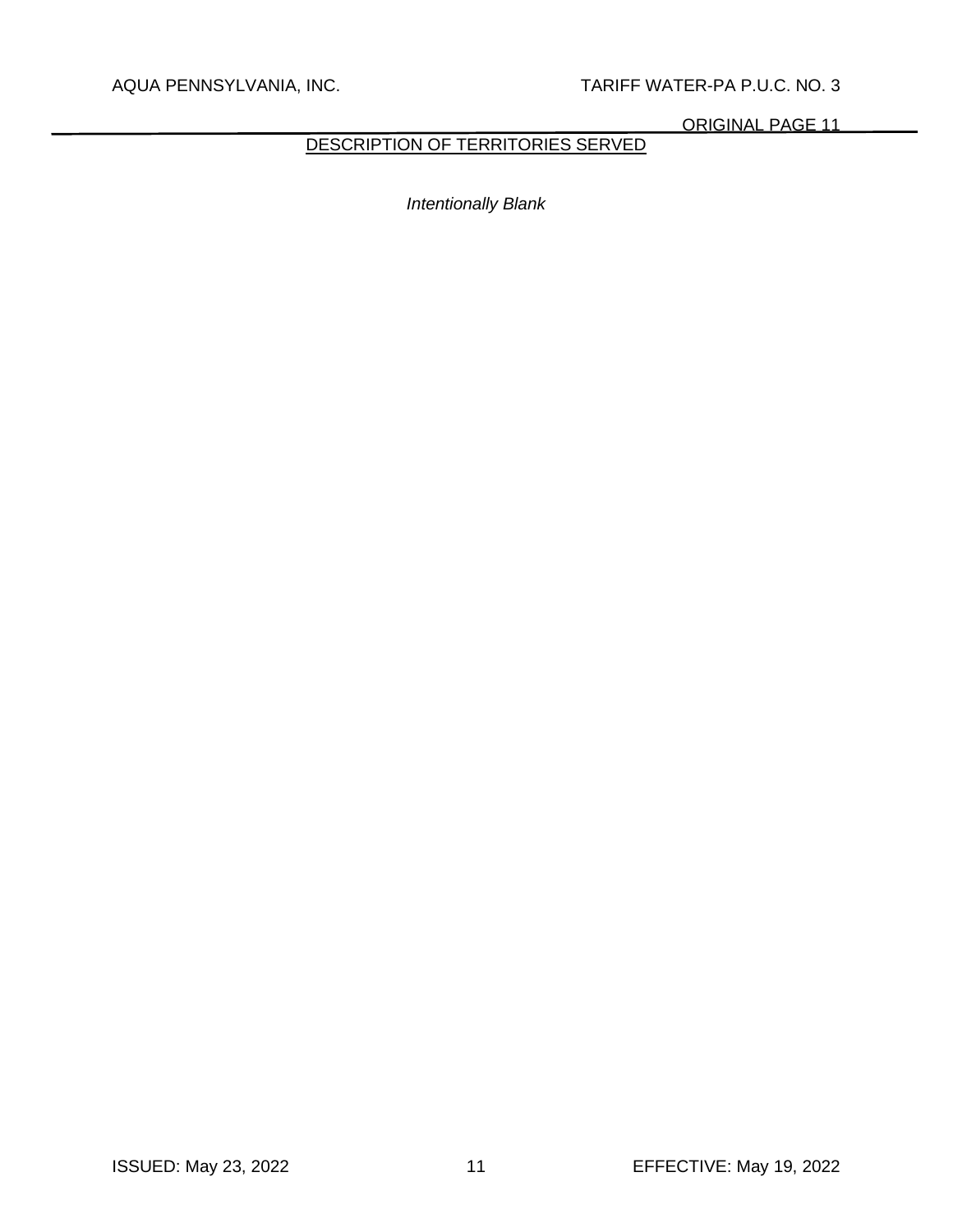ORIGINAL PAGE 12.1

# SCHEDULE OF RATES

### METERED AND UNMETERED SERVICE CHARGE

The rates under this schedule apply to all customer classes in the territories served subject to the Rate Zones as noted in the Description of Territories Served section under this tariff unless otherwise specifically identified below.

#### MONTHLY SERVICE CHARGE

| Customer Charge (\$)    | Rate Zone<br>1 & 2 | Rate Zone 3 | <b>Bunker Hill</b><br><b>Division</b> | Sun Valley<br><b>Division</b> | Phoenixville<br><b>Division</b> |
|-------------------------|--------------------|-------------|---------------------------------------|-------------------------------|---------------------------------|
| Fixed (per Customer)    |                    |             |                                       |                               |                                 |
| Meter Size:             |                    |             |                                       |                               |                                 |
| 5/8 inch                | \$<br>20.51        | \$<br>30.51 | \$<br>11.80                           | \$<br>18.00                   | \$<br>4.90                      |
| $3/4$ inch              | 35.20              | 30.51       |                                       |                               | 4.90                            |
| 1 inch                  | 59.80              | 59.80       |                                       |                               | 9.90                            |
| $1-1/2$ inch            | 115.20             | 115.20      |                                       |                               | 17.30                           |
| 2 inch                  | 164.00             | 164.00      |                                       |                               | 37.00                           |
| 3 inch                  | 329.00             | 329.00      |                                       |                               | 61.70                           |
| 4 inch                  | 536.00             | 536.00      |                                       |                               | 123.30                          |
| 6 inch                  | 1,105.00           | 1,105.00    |                                       |                               | 197.30                          |
| 8 inch                  | 1,934.00           | 1,934.00    |                                       |                               | 419.30                          |
| 10 inch                 | 2,858.00           | 2,858.00    |                                       |                               |                                 |
| 12 inch                 | 3,461.00           |             |                                       |                               |                                 |
| <b>Unmetered Charge</b> | \$<br>83.00        | \$<br>83.00 |                                       |                               |                                 |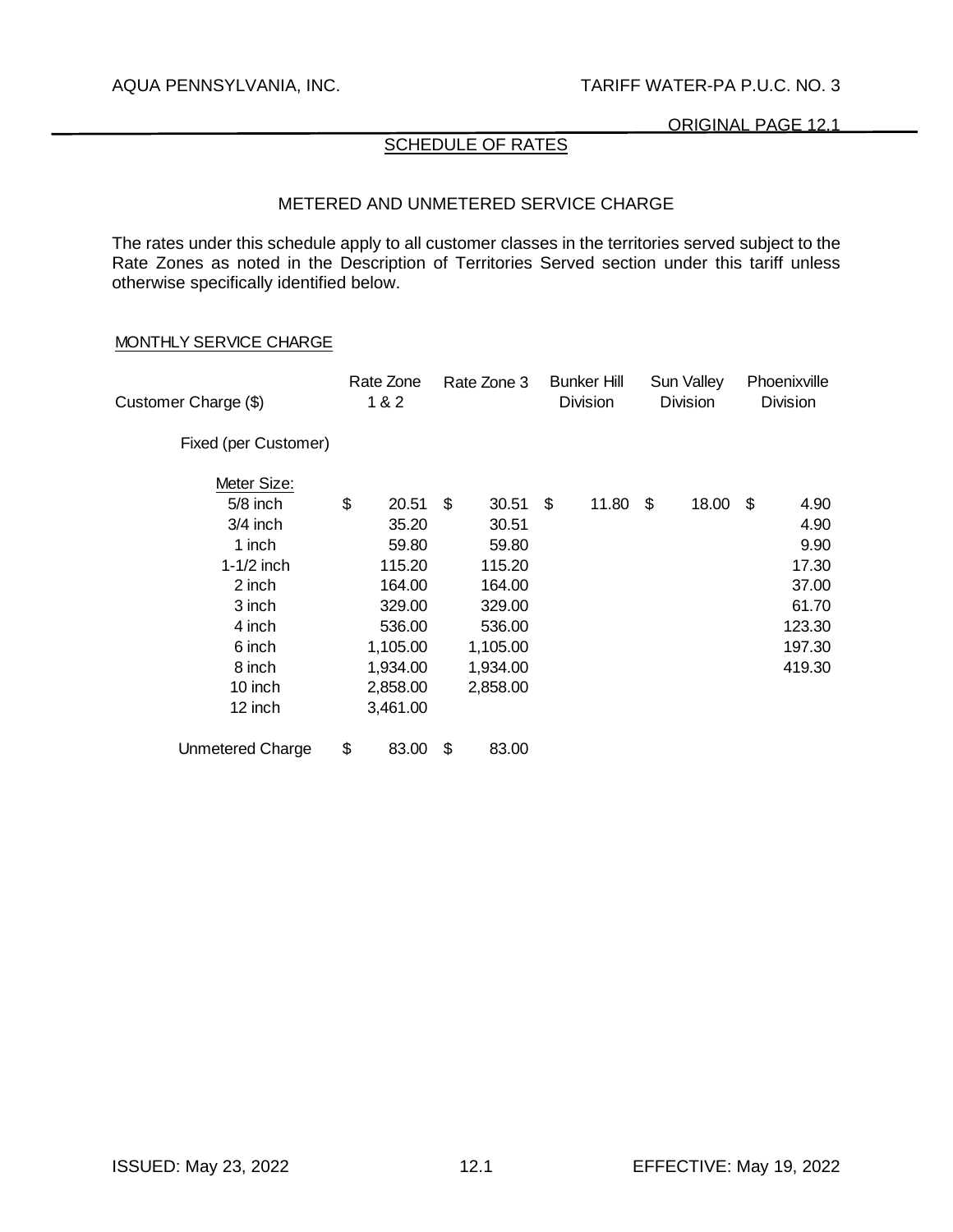# SCHEDULE OF RATES

# CONSUMPTION CHARGE - RESIDENTIAL

The rates under this schedule apply to all metered customers for water consumed per 1,000 gallons unless otherwise specifically identified below.

### MONTHLY CONSUMPTION CHARGE

|                                       | Rate Zones 1 & 2 |                           | Rate Zone 3 | Other       |
|---------------------------------------|------------------|---------------------------|-------------|-------------|
| <b>Residential</b>                    |                  |                           |             |             |
| Up to 2,000 Gallons                   | \$<br>13.050     |                           |             |             |
| Over 2,000 Gallons                    | 15.451           |                           |             |             |
| Up to 4,000 Gallons                   |                  | $\boldsymbol{\mathsf{S}}$ | 12.231      |             |
| Over 4,000 Gallons                    |                  |                           | 15.451      |             |
| <b>Consumption Charge Exceptions:</b> |                  |                           |             |             |
| Rate per 1,000 gallons:               |                  |                           |             |             |
| <b>Beech Mountain Lake</b>            | \$<br>6.158      |                           |             |             |
| <b>Bristol Township</b>               | 8.575            |                           |             |             |
| <b>Concord Park</b>                   | 10.566           |                           |             |             |
| <b>Treasure Lake</b>                  | 9.204            |                           |             |             |
| <b>Bunker Hill</b>                    |                  |                           |             | \$<br>6.660 |
| Sun Valley                            |                  |                           |             | \$<br>5.000 |
| Phoenixville                          |                  |                           |             |             |
| Up to 333,300 Gallons                 |                  |                           |             | \$<br>4.440 |
| Next 1,333,400 Gallons                |                  |                           |             | \$<br>3.626 |
| Over 1,666,700 Gallons                |                  |                           |             | \$<br>2.960 |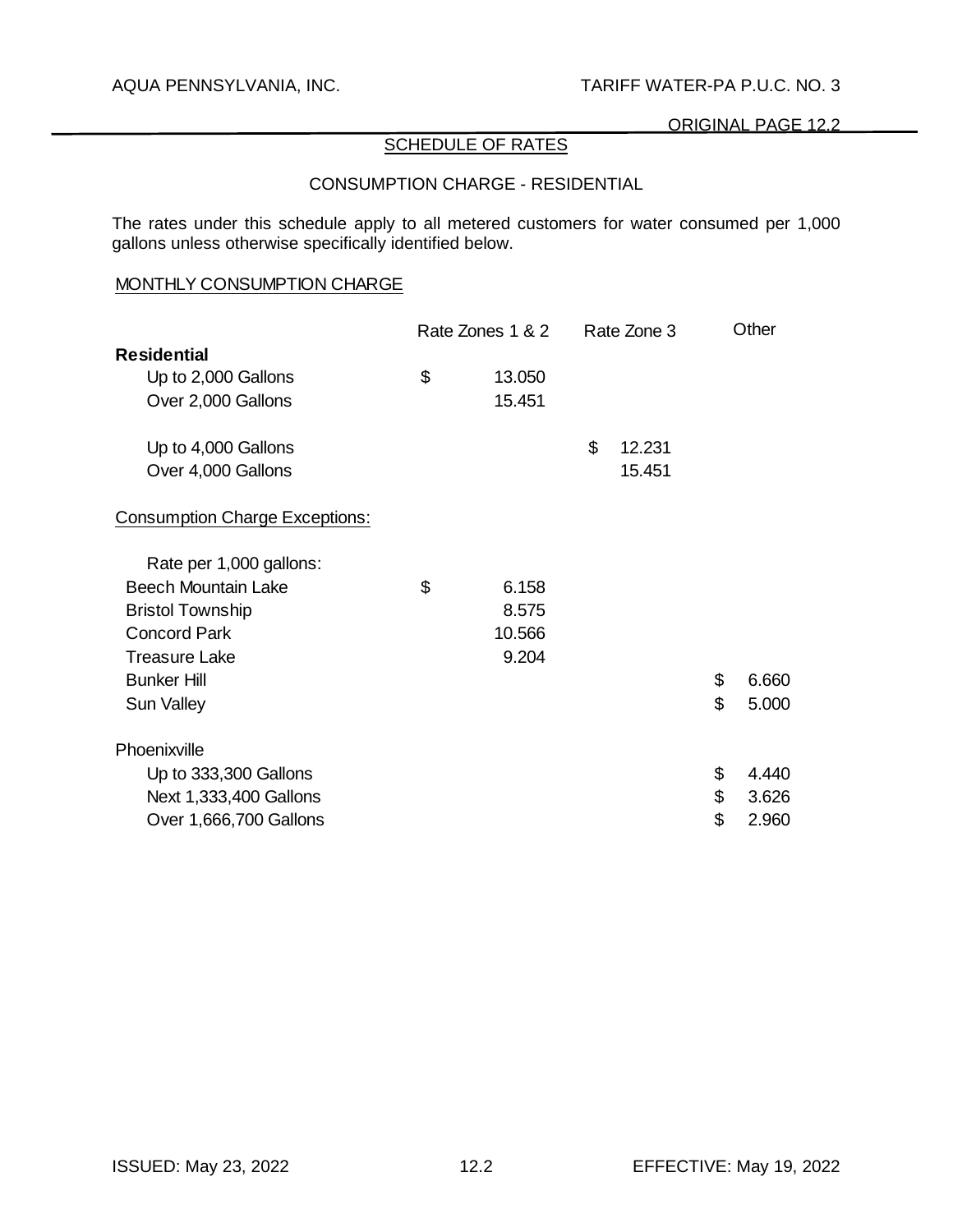#### ORIGINAL PAGE 12.3

# SCHEDULE OF RATES

### CONSUMPTION CHARGE – COMMERCIAL AND PUBLIC

The rates under this schedule apply to all metered customers for water consumed per 1,000 gallons unless otherwise specifically identified below.

# MONTHLY CONSUMPTION CHARGE

|                                                       | Rate Zones 1, 2 & 3 | Other   |
|-------------------------------------------------------|---------------------|---------|
| <b>Commercial</b>                                     |                     |         |
| Up to 10,000 Gallons                                  | \$<br>14.017        |         |
| Next 23,300 Gallons                                   | 12.315              |         |
| Next 300,000 Gallons                                  | 10.217              |         |
| Over 333,300 Gallons                                  | 9.351               |         |
| <b>Public</b>                                         |                     |         |
| Up to 10,000 Gallons                                  | \$<br>14.017        |         |
| Next 23,300 Gallons                                   | 12.315              |         |
| Next 300,000 Gallons                                  | 10.163              |         |
| Over 333,300 Gallons                                  | 9.301               |         |
| Consumption Charge Exceptions: Rate per 1,000 gallons |                     |         |
| Country Club Gardens and Sand Springs                 | \$<br>14.017        |         |
| <b>Beech Mountain Lake</b>                            | \$<br>6.158         |         |
| <b>Bristol Township</b>                               | \$<br>14.017        |         |
| <b>Concord Park</b>                                   | \$<br>10.566        |         |
| <b>Treasure Lake</b>                                  | \$<br>9.204         |         |
| Phoenixville: (Commercial & Public Classes)           |                     |         |
| Up to 333,300 Gallons                                 |                     | \$4.440 |
| Next 1,333,400 Gallons                                |                     | \$3.626 |
| Over 1,666,700 Gallons                                |                     | \$2.960 |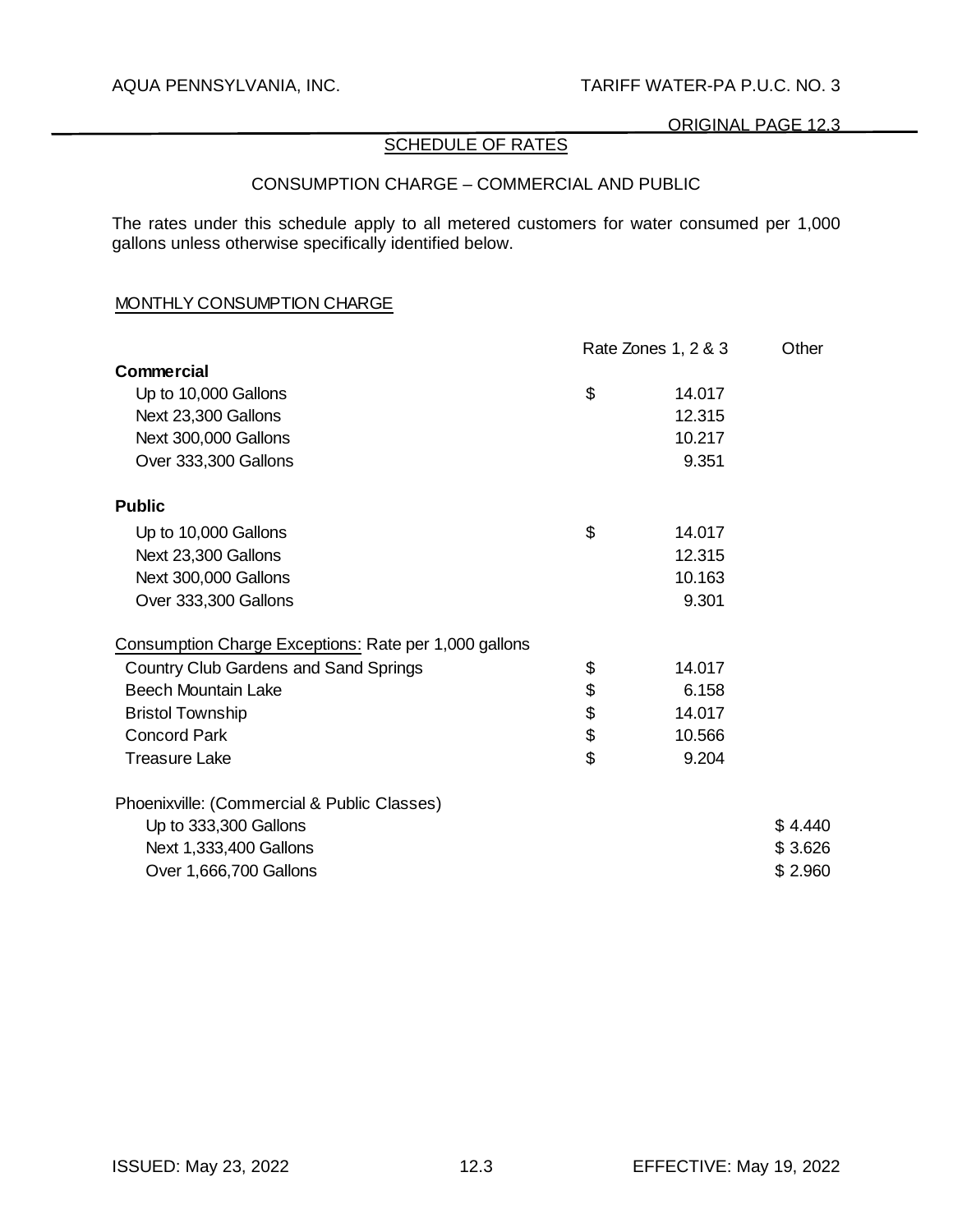# SCHEDULE OF RATES

## CONSUMPTION CHARGE – INDUSTRIAL AND OTHER WATER UTILITIES

The rates under this schedule apply to all metered customers for water consumed per 1,000 gallons unless otherwise specifically identified below.

## MONTHLY CONSUMPTION CHARGE

|                                                                                                         | Rate Zones 1, 2 & 3 | Other   |
|---------------------------------------------------------------------------------------------------------|---------------------|---------|
| <b>Industrial</b>                                                                                       |                     |         |
| Up to 10,000 Gallons                                                                                    | \$<br>14.017        |         |
| Next 23,300 Gallons                                                                                     | 12.315              |         |
| Next 300,000 Gallons                                                                                    | 10.217              |         |
| Next 3,000,000 Gallons                                                                                  | 9.351               |         |
| Next 6,666,700 Gallons                                                                                  | 9.104               |         |
| Over 10,000,000 Gallons                                                                                 | 7.283               |         |
| Consumption Charge Exceptions: Rate per 1,000 gallons                                                   |                     |         |
| Phoenixville:                                                                                           |                     |         |
| Up to 333,300 Gallons                                                                                   |                     | \$4.440 |
| Next 1,333,400 Gallons                                                                                  |                     | \$3.626 |
| Over 1,666,700 Gallons                                                                                  |                     | \$2.960 |
| Sales to Other Utilities: Rate per 1,000 gallons                                                        | \$<br>14.017        |         |
| <b>Tank Sales: Rate per 1,000 gallons</b>                                                               | \$<br>14.017        |         |
| Masury: Rate per 1,000 gallons                                                                          | \$<br>14.01700      |         |
| The applicable Rate Zone 1 - Main Division meter service<br>charge(s) will be added to the Masury bill. |                     |         |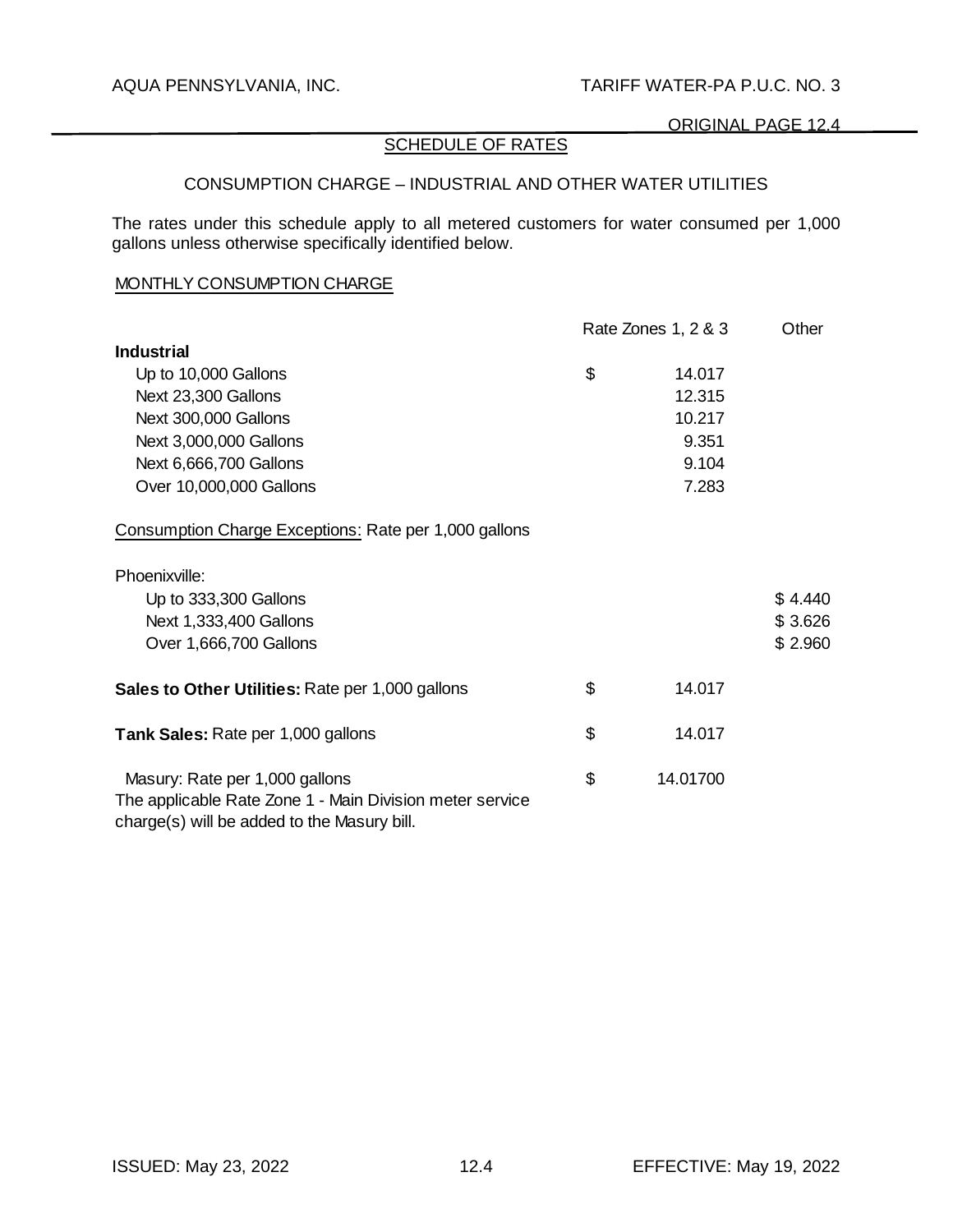# SCHEDULE OF RATES

# METERED AND UNMETERED PRIVATE FIRE SERVICE

The rates under this schedule apply throughout the territories served subject to the Rate Zones as noted in the Description of Territories Served section under this tariff unless otherwise specifically identified below.

### MONTHLY PRIVATE FIRE SERVICE CHARGE

| Customer Charge (\$)                       | Rate Zones 1,<br>2 & 3 | Superior     |                           | <b>Bristol</b> |
|--------------------------------------------|------------------------|--------------|---------------------------|----------------|
| Meter Size:                                |                        |              |                           |                |
| 1 inch                                     | \$<br>7.10             | \$<br>7.10   | $\boldsymbol{\mathsf{S}}$ | 7.10           |
| $1-1/2$ inch                               | 16.30                  | 16.30        |                           | 16.30          |
| 2 inch                                     | 40.20                  | 30.00        |                           | 40.20          |
| 3 inch                                     | 65.30                  | 65.30        |                           | 65.30          |
| 4 inch                                     | 110.50                 | 110.50       |                           | 110.50         |
| 6 inch                                     | 243.40                 | 243.40       |                           | 221.40         |
| 8 inch                                     | 424.50                 | 424.50       |                           | 366.40         |
| 10 inch                                    | 646.50                 | 646.50       |                           | 548.40         |
| 12 inch                                    | 1,790.80               |              |                           |                |
|                                            |                        |              |                           |                |
| Consumption Charge: Rate per 1,000 gallons | \$<br>13.861           | \$<br>13.861 | \$                        | 13.861         |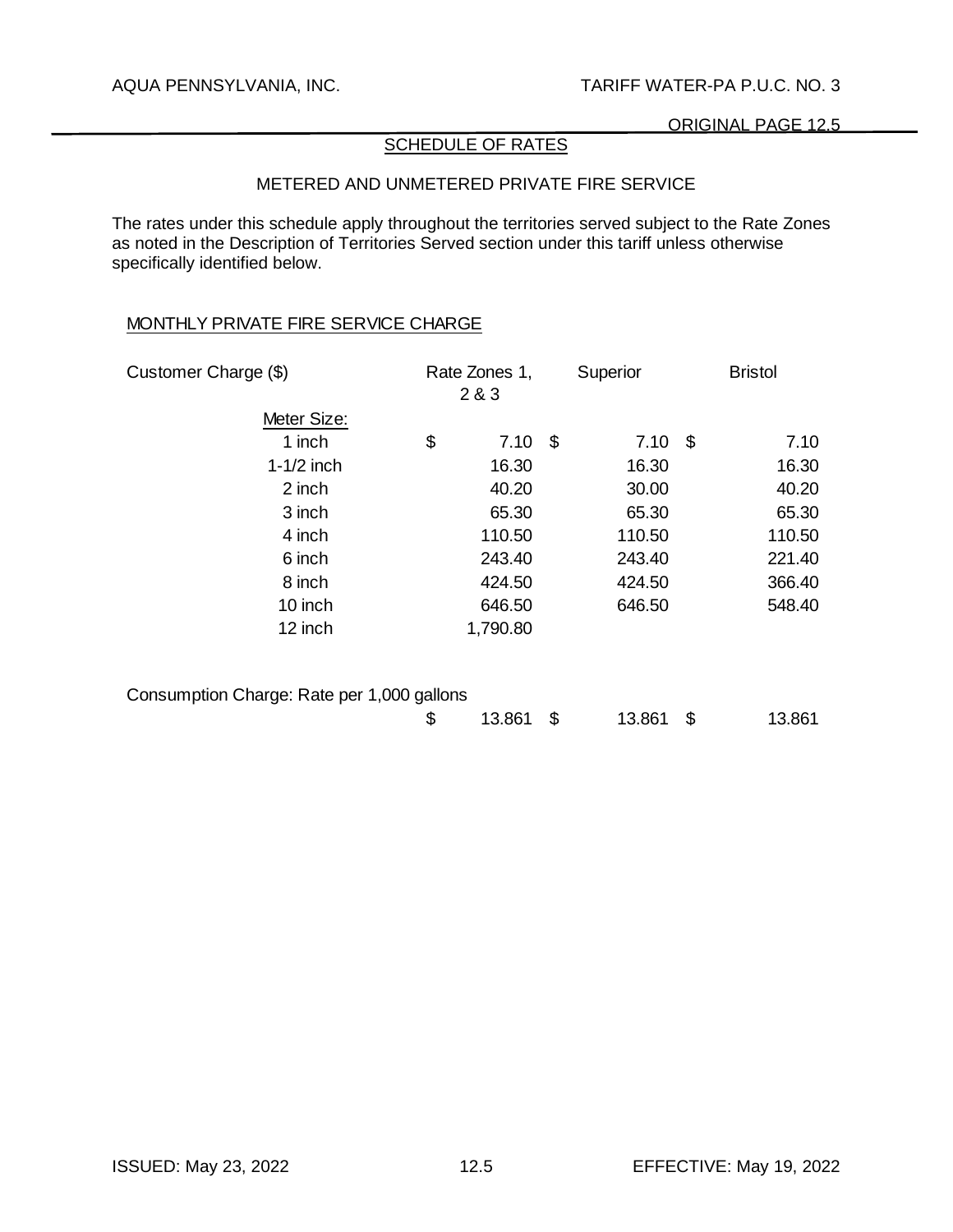# SCHEDULE OF RATES

# METERED AND UNMETERED PRIVATE FIRE SERVICE

The rates under this schedule apply throughout the territories served subject to the Rate Zones as noted in the Description of Territories Served section under this tariff unless otherwise specifically identified below.

#### MONTHLY PRIVATE FIRE SERVICE CHARGE

Residential Multiple Meter Fire Service Customer Charge (\$)

| Domestic     | Fire         |             |
|--------------|--------------|-------------|
| Meter Size:  | Meter Size:  |             |
| $5/8$ inch   | $3/4$ inch   | \$<br>22.72 |
| $5/8$ inch   | 1 inch       | 23.07       |
| $5/8$ inch   | $1-1/2$ inch | 26.40       |
| $5/8$ inch   | 2 inch       | 28.51       |
| $3/4$ inch   | 1 inch       | 37.76       |
| $3/4$ inch   | $1-1/2$ inch | 41.09       |
| 3/4 inch     | 2 inch       | 43.20       |
| 1 inch       | 1 inch       | 62.36       |
| 1 inch       | $1-1/2$ inch | 65.69       |
| 1 inch       | 2 inch       | 67.80       |
| 1-1/2 inch   | 1 inch       | 105.06      |
| 1-1/2 inch   | $1-1/2$ inch | 108.39      |
| $1-1/2$ inch | 2 inch       | 110.50      |
| 2 inch       | $1-1/2$ inch | 143.89      |
| 2 inch       | 2 inch       | 146.00      |

Consumption Charges will be billed at the appropriate residential metered water rates.

| <b>Private Hydrants</b>                         |    | 51.10 |
|-------------------------------------------------|----|-------|
| <b>Private Fire Hydrant Service Exceptions:</b> |    |       |
| <b>Peddlers View</b>                            | S  | 34.10 |
| Eagle Rock                                      | \$ | 29.80 |
| Honesdale                                       | \$ | 34.10 |
| <b>Sand Springs</b>                             | \$ | 34.10 |
| Phoenixville                                    | S  | 29.50 |
| <b>Qualified Private Fire Hydrant</b>           |    | 34.10 |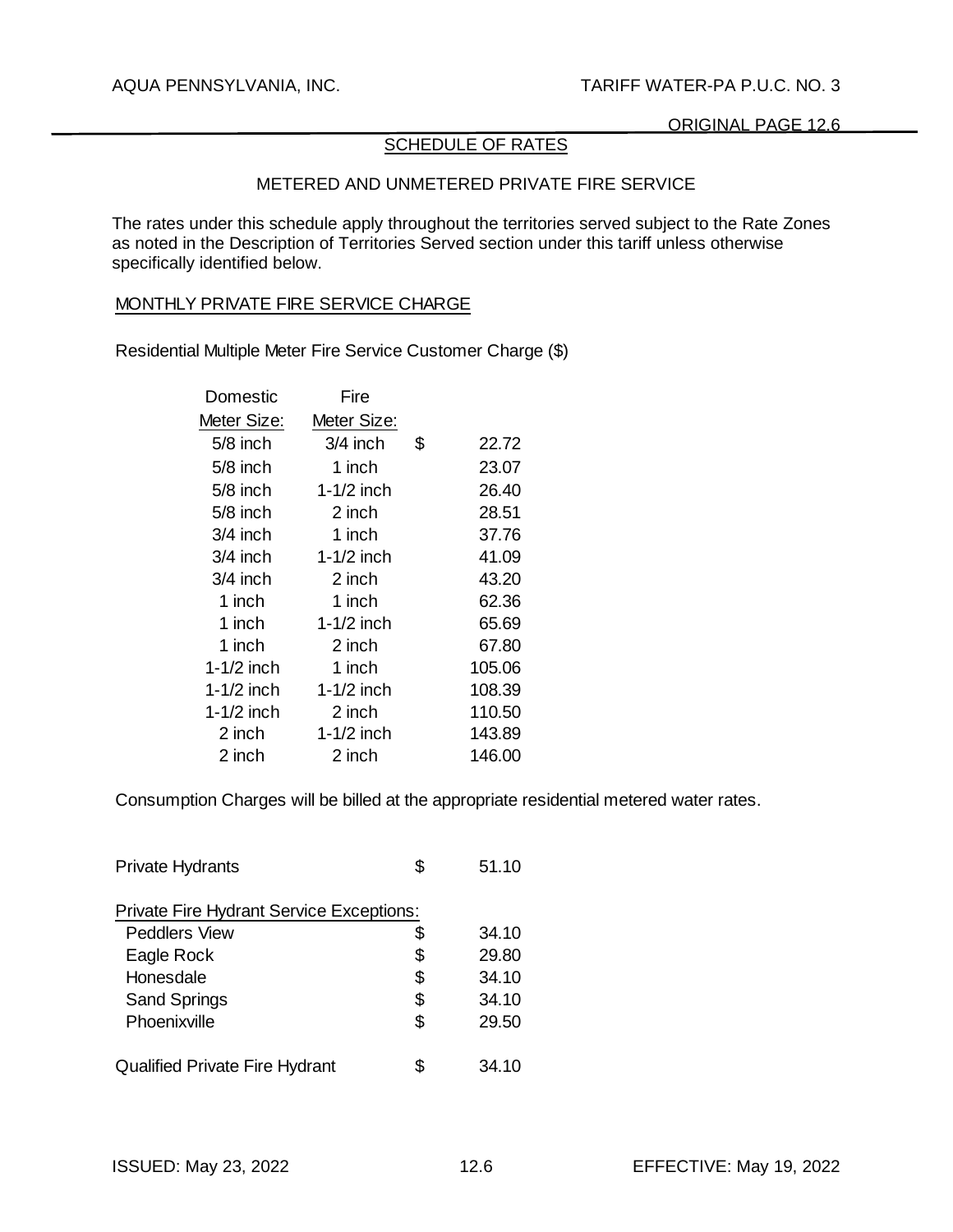# SCHEDULE OF RATES

# PUBLIC FIRE SERVICE

The rates under this schedule apply throughout the territories served subject to the Rate Zones as noted in the Description of Territories Served section under this tariff unless otherwise specifically identified below.

### MONTHLY SERVICE CHARGE FOR EACH PUBLIC FIRE HYDRANT

| <b>Public Fire Hydrant</b>             |   | 28.57 |
|----------------------------------------|---|-------|
| <b>Public Fire Service Exceptions:</b> |   |       |
| <b>Bensalem Township</b>               | S | 24.90 |
| <b>Bristol Township</b>                |   | 22.30 |
| Chalfont                               |   | 29.80 |
| <b>Concord Park</b>                    |   | 16.90 |
| <b>Kratzerville and Chalfont</b>       |   | 29.80 |
| Media Service Area $=$ > 6" connection |   | 34.00 |
| Mifflin Township                       |   | 19.50 |
| Mount Jewett                           |   | 12.20 |
| Phoenixville                           |   | 28.57 |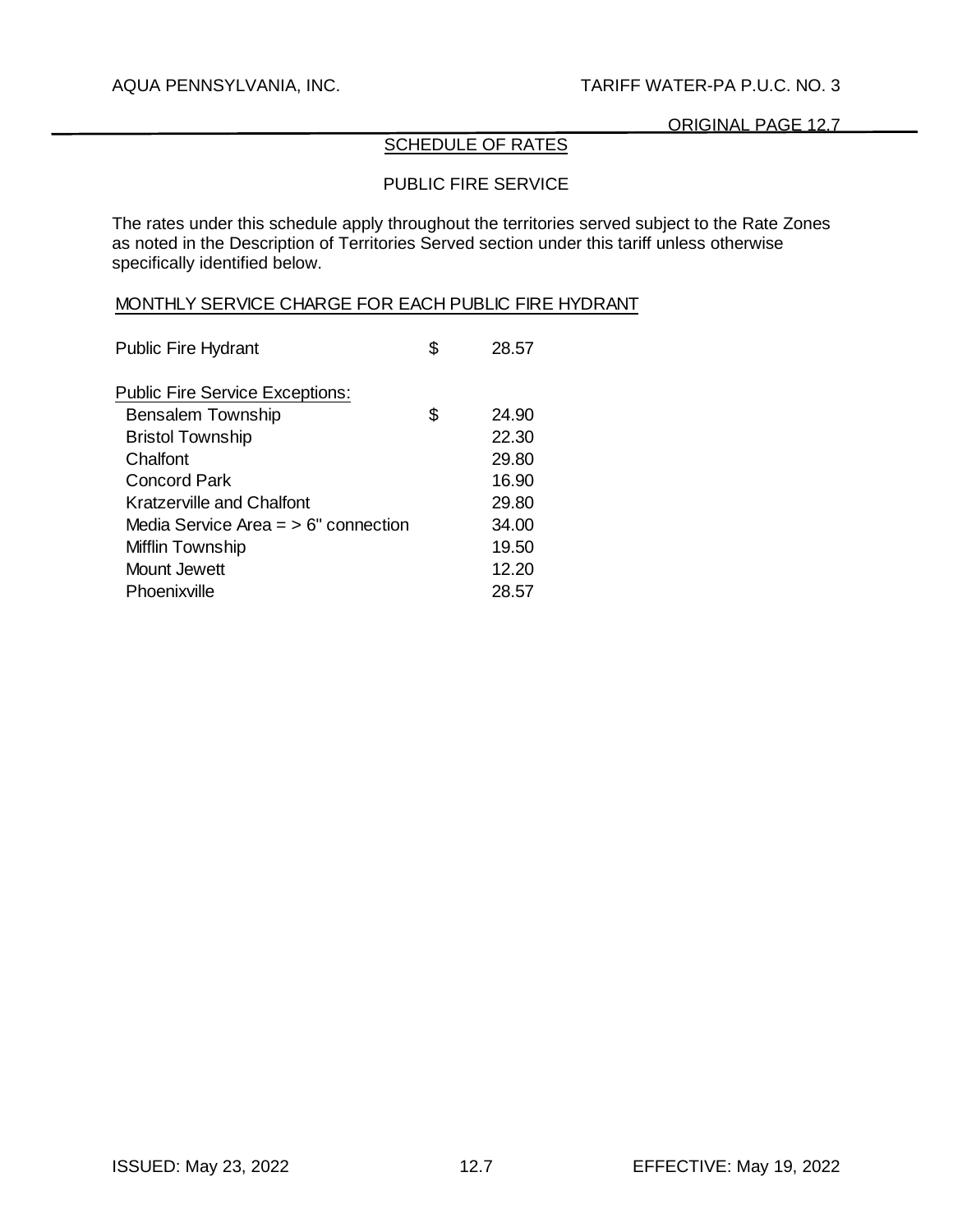BELLE AIRE ACRES DIVISION **EXECUTE AIRE ACRES DIVISION** 

### SCHEDULE OF RATES

# UNMETERED CHARGES

The rates under this schedule apply to all customer classes in the territories served subject to the Rate Zones as noted in the Description of Territories Served section under this tariff unless otherwise specifically identified below.

#### MONTHLY SERVICE CHARGE

Belle Aire Acres Division

Unmetered Charge  $$50.00$ 

The James Black Water Service Company – Belle Aire Acres Development is being operated by Aqua under a Receivership established via Commission Order on September 3, 2019 at Docket No. M-2019-3012563. Aqua began its Receivership on September 11, 2019 and will continue to act as Receiver for the system until a final determination is made by the Commission.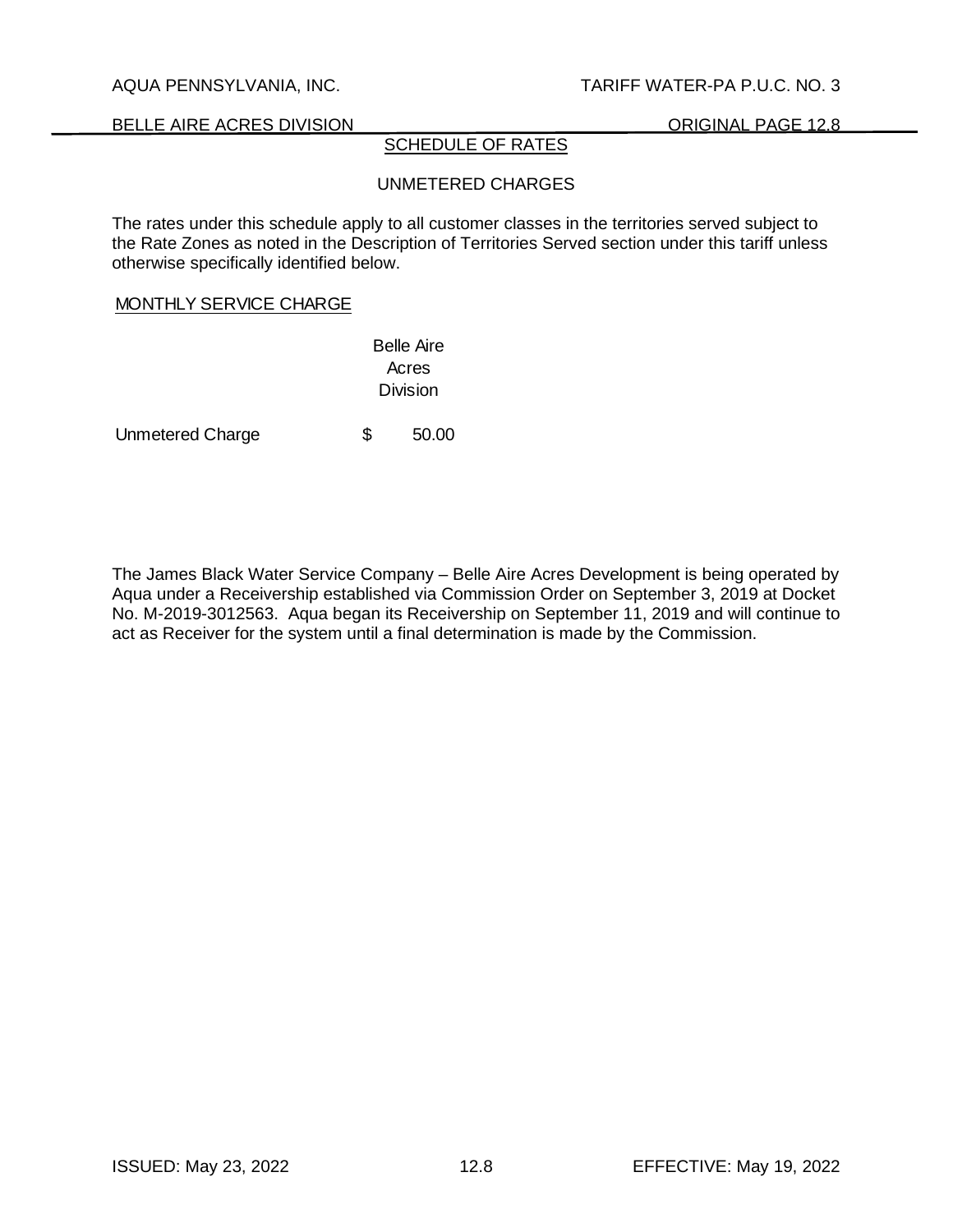ORIGINAL PAGE 12.9

# SCHEDULE OF RATES

*Intentionally Blank*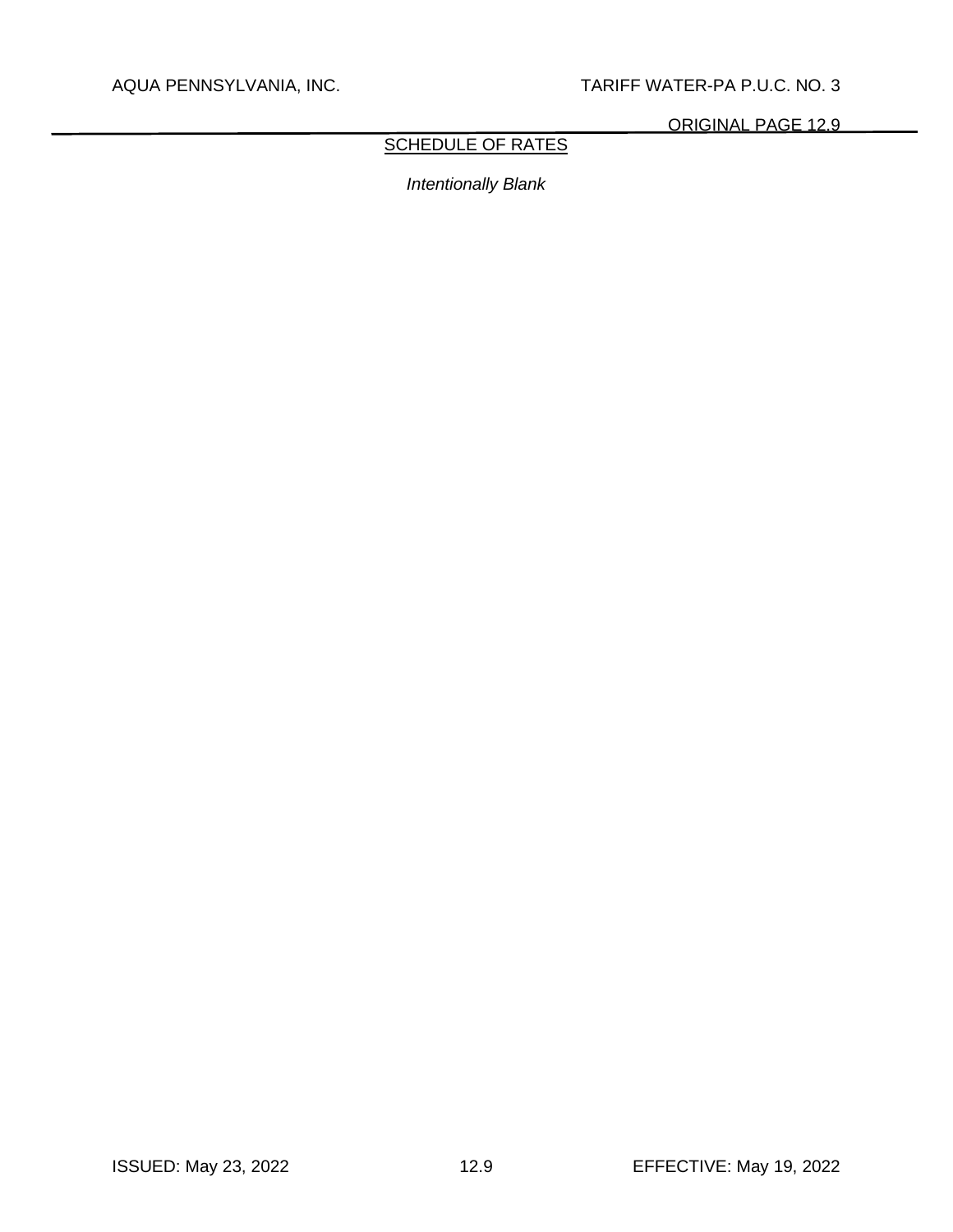ORIGINAL PAGE 13

### SCHEDULE OF RATES

### INDUSTRIAL STANDBY RATE

### **I. Applicability**

This rate applies throughout the territory served under this tariff.

### **II. Availability**

This rate is available to a new industrial customer that has an alternative supply source or an existing industrial customer that purchases water from the Company and develops or obtains a new source of supply. In order to obtain service under this rate, the customer must execute a Service Agreement with the Company for a period of not less than two (2) years.

An alternative source of supply for a new customer or a new source of supply for an existing customer, for purposes of this tariff, means any external or internal source of water supply other than the Company, including expansion of, or additions to, an existing source of water supply, that has capacity available to supply the customer with at least 100,000 gallons per day of water on average and, in the case of an existing customer, was added after the effective date of Supplement 21 to Tariff Water Pa. P.U.C. No. 1 (January 3, 2000).

### **III. Nomination of Standby Service**

The Service Agreement with the Company will identify the nature and amount of the customer's requirements for Stand by Service. Standby Service will be available on a firm basis, an interruptible basis or combinations thereof.

The amounts of Standby Service to be nominated are the customer's requirements to meet Average Day Demand, Maximum Day Demand and Maximum Hour Demand. The sum of the customer's nominated firm and interruptible Maximum Day Demand shall be equal to the maximum day capacity of the new customer's alternative supply or the existing customer's new source of supply or such other reasonable amount agreed to by the Company and the customer.

### **IV. Rate**

Service Charge: The monthly Service Charges under this rate schedule will be the same as those set forth on the Schedule of Rates applicable to Rate Zone 1 - Main Division for the Industrial rate classification.

Demand Charges: The monthly Demand Charges under this rate schedule will be applied to the customer's nominated firm and interruptible standby demands in hundred gallons as set forth in the Service Agreement and are as follows:

|                     | <b>Firm Standby Service</b> | Interruptible Standby Service |
|---------------------|-----------------------------|-------------------------------|
| Average Day Demand  | 10.8601                     | 2.0658                        |
| Maximum Day Demand  | 1.3260                      | 0.3320                        |
| Maximum Hour Demand | 21.9230                     | 2.3868                        |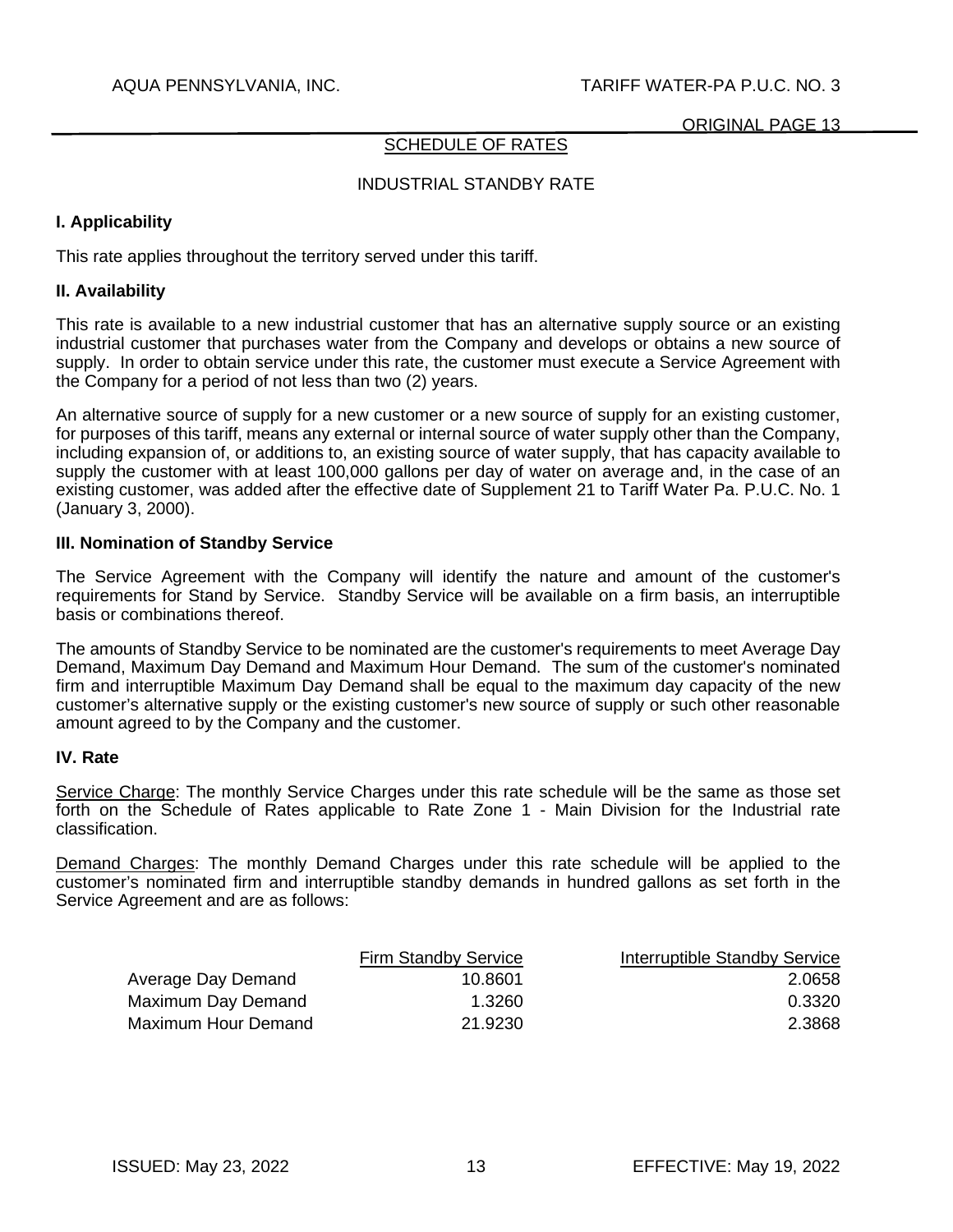### ORIGINAL PAGE 14

### SCHEDULE OF RATES

### INDUSTRIAL STANDBY RATE

## **IV. Rate (cont'd)**

Consumption Charges: In addition to the Service Charges and the Demand Charges, Consumption Charges will be rendered for all water delivered during the standby event in accordance with the following schedule:

| Up to Average Daily Deliveries by Company during the<br>seven days preceding the beginning of the standby event<br>multiplied by the days during the standby event | Rate Zone 1 - Main Division Industrial Rates       |
|--------------------------------------------------------------------------------------------------------------------------------------------------------------------|----------------------------------------------------|
| Next gallons – Firm Average Day Demand Nomination<br>multiplied by the days during the standby event                                                               | 0.0709 per hundred gallons                         |
| Next gallons - Interruptible Average Day Demand<br>Nomination multiplied by the days during the standby event                                                      | 0.5377 per hundred gallons                         |
| All amounts above sum of previously described amounts                                                                                                              | Rate Zone 1 - Main Division Industrial First Block |

### **V. Terms and Conditions**

Initial Notification of Company: Each customer that develops or obtains a new source of supply and retains a connection to the Company's system becomes a Standby Service customer and shall notify the Company within ten (10) days of so doing. The notification shall include the Maximum Day capacity of the source of supply and the customer's nominations of firm and interruptible standby demand requirements. The customer shall within thirty (30) days of developing or obtaining such new source of supply enter into a Service Agreement with the Company for Standby Service.

Each customer that is taking service under a Standby Service Agreement and increases the capacity of its source of supply shall be subject to the same notification requirements with respect to the additional capacity.

Notification of Standby Event: When a customer requires deliveries of water pursuant to this rate schedule, the customer shall notify the Company representative designated in the Service Agreement as soon as practical. The customer shall advise the Company representative of the probable daily quantities and the expected duration of the standby event. The customer also shall provide the Company with a notarized affidavit within thirty (30) days of the beginning of the standby event that describes the cause of the interruption of the customer's alternative supply. When the customer no longer requires deliveries of water pursuant to this rate schedule, the customer shall notify the Company representative. The time between these two notifications shall constitute the duration of the standby event.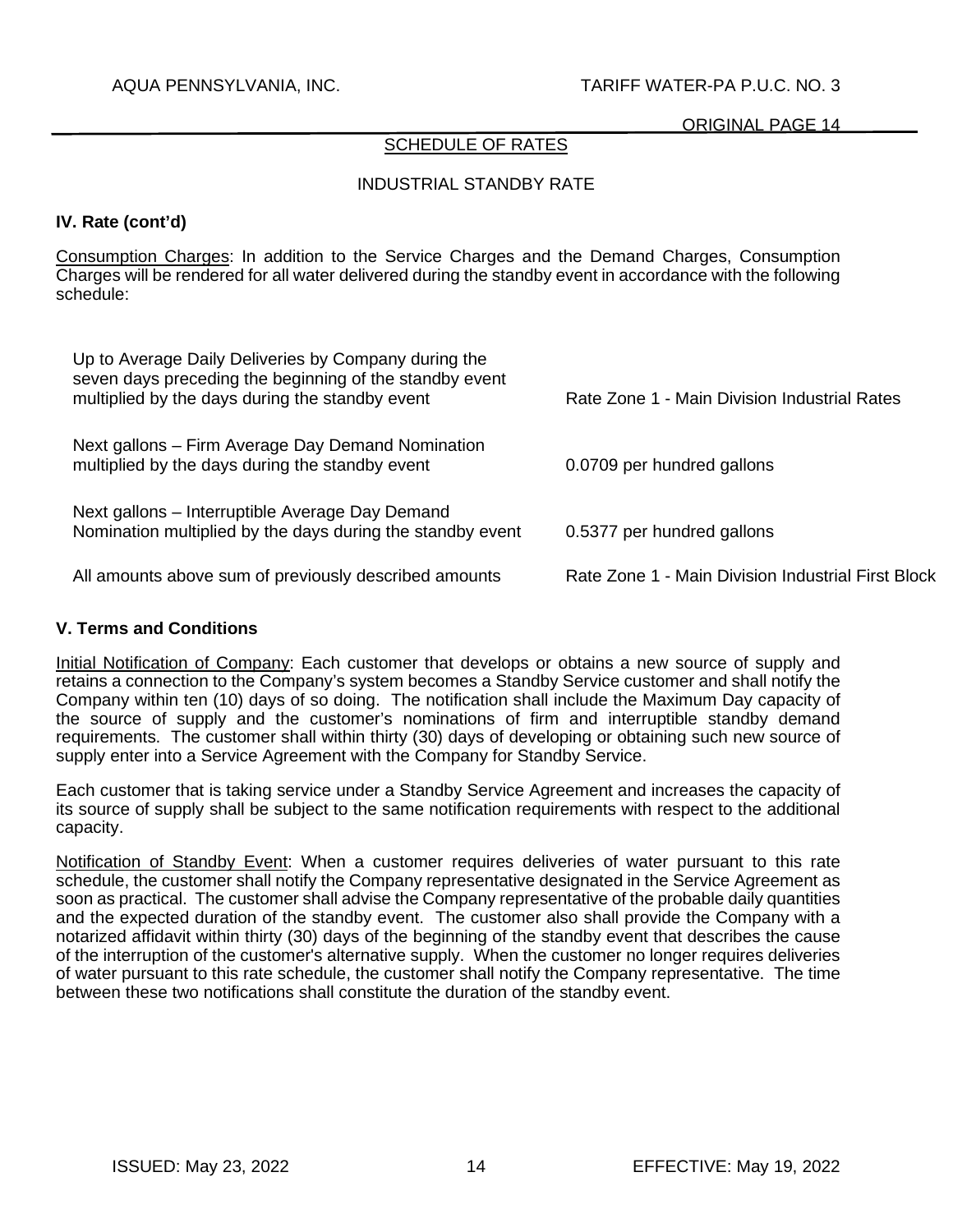ORIGINAL PAGE 15

### SCHEDULE OF RATES

### INDUSTRIAL STANDBY RATE

### **V. Terms and Conditions (cont'd)**

Use in Excess of Contractual Demands: If and when the actual amounts of Standby Service Demands exceed the nominated amounts set forth in the Service Agreement, the actual demands shall become the nominated demands for the remainder of the term of the Service Agreement. Further, the customer will be billed an additional charge equal to the difference between the actual demand and the previously nominated demand multiplied by the applicable demand charge and the number of months since the beginning of the term of the Service Agreement.

Metering Equipment: The customer shall pay the Company the cost, including installation, of all metering equipment, including meter interface units, that the Company, in its sole judgment, determines is necessary to properly implement Standby Service and to monitor the customer's compliance with its terms and conditions.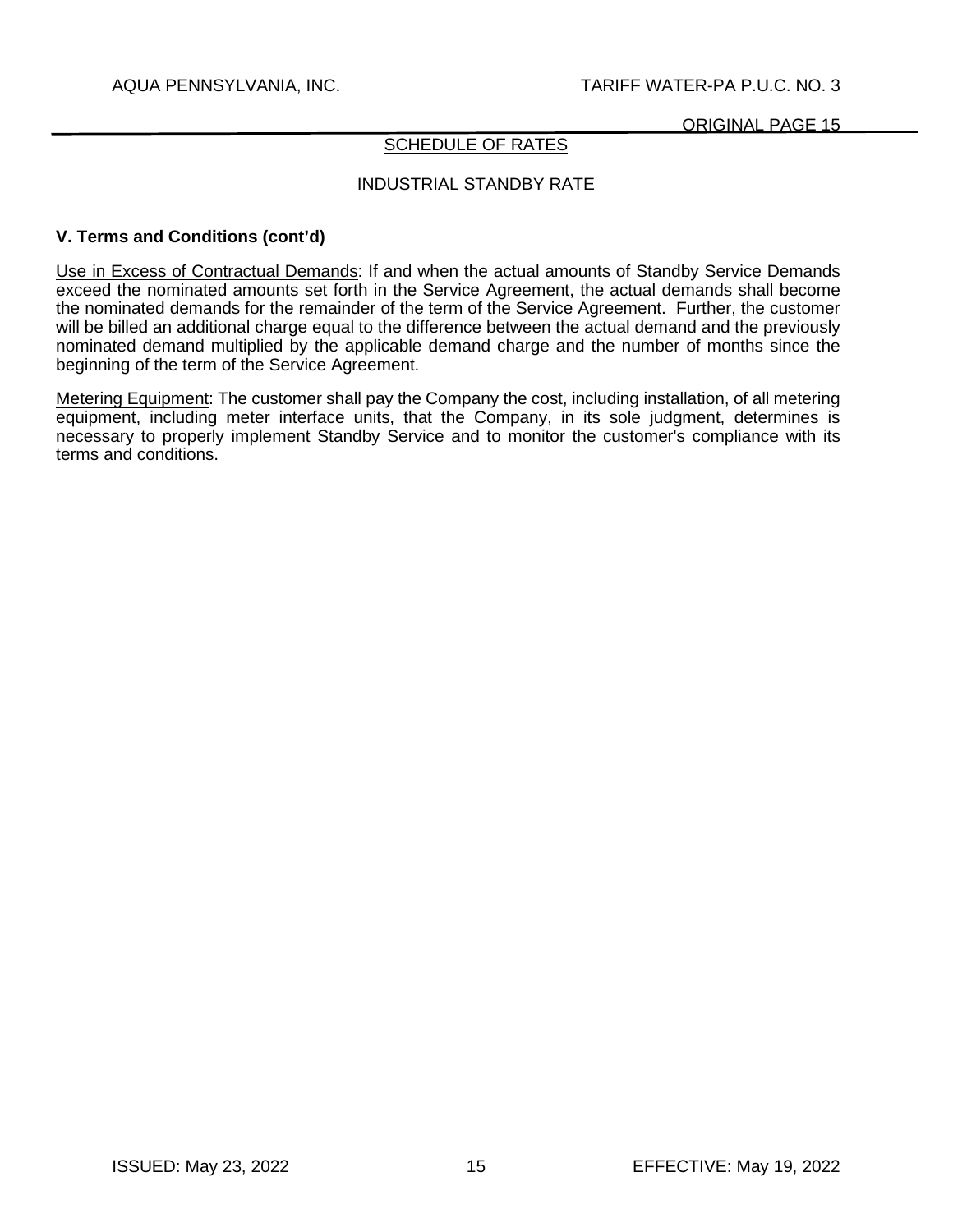ORIGINAL PAGE 16

# SCHEDULE OF RATES

# RESALE AND ELECTRIC GENERATION STANDBY RATE

## **I. Applicability**

This rate applies throughout the territory served under this tariff.

### **II. Availability**

This rate is available to a new customer that has an alternative supply source or an existing customer that purchases water from the Company and develops or obtains a new source of supply. In order to obtain service under this rate, the customer must purchase water from the Company for resale or electric generation purposes and execute a Service Agreement with the Company for a period of not less than ten (10) years.

An alternative source of supply for a new customer or a new source of supply for an existing customer, for purposes of this tariff, means any external or internal source of water supply other than the Company, including expansion of, or additions to, an existing source of water supply, that has capacity available to supply the customer with at least 100,000 gallons per day of water on average and, in the case of an existing customer, was added after the effective date of Supplement 21 to Tariff Water Pa. P.U.C. No. 1 (January 3, 2000).

### **III. Nomination of Standby Service**

The Service Agreement with the Company will identify the nature and amount of the customer's requirements for Standby Service. Standby Service will be available on a firm basis.

The amounts of Standby Service to be nominated are the customer's requirements to meet Average Day Demand, Maximum Day Demand and Maximum Hour Demand. The customer's nominated firm Maximum Day Demand shall be equal to the maximum day capacity of the new customer's alternative supply or the existing customer's new source of supply or such other reasonable amount agreed to by the Company and the customer.

### **IV. Rate**

Service Charge: The monthly Service Charges under this rate schedule will be the same as those set forth on the Schedule of Rates applicable to Rate Zone 1 - Main Division for the customer's rate classification.

Demand Charges: The monthly Demand Charges under this rate schedule will be applied to the customer's nominated firm standby demands in hundred gallons as set forth in the Service Agreement and are as follows:

|                     | <b>Firm Standby Service</b> |
|---------------------|-----------------------------|
| Average Day Demand  | 10.8601                     |
| Maximum Day Demand  | 1.3260                      |
| Maximum Hour Demand | 21.9230                     |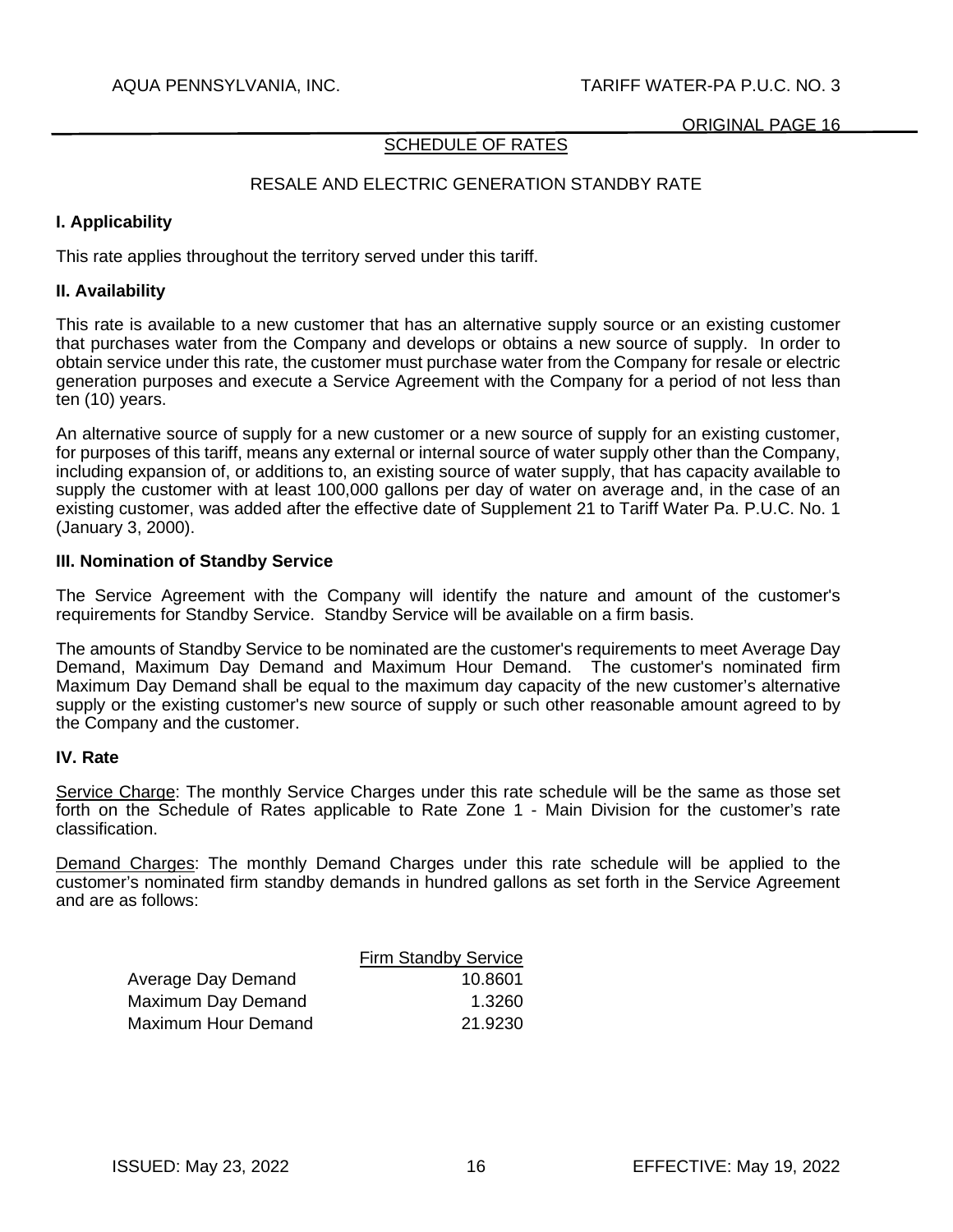### ORIGINAL PAGE 17

# SCHEDULE OF RATES

### RESALE AND ELECTRIC GENERATION STANDBY RATE

### **IV. Rate (cont'd)**

Consumption Charges: In addition to the Service Charges and the Demand Charges, Consumption Charges will be rendered for all water delivered during the standby event in accordance with the following schedule:

| Up to Average Daily Deliveries by Company during the<br>seven days preceding the beginning of the standby event<br>multiplied by the days during the standby event | Rate Zone 1 - Main Division Rates       |
|--------------------------------------------------------------------------------------------------------------------------------------------------------------------|-----------------------------------------|
| Next gallons – Firm Average Day Demand Nomination<br>multiplied by the days during the standby event                                                               | 0.0709 per hundred gallons              |
| All amounts above sum of previously described amounts                                                                                                              | Rate Zone 1 - Main Division First Block |

### **V. Terms and Conditions**

Initial Notification of Company: Each customer that develops or obtains a new source of supply and retains a connection to the Company's system becomes a Standby Service customer and shall notify the Company within ten (10) days of so doing. The notification shall include the Maximum Day capacity of the source of supply and the customer's nominations of firm standby demand requirements. The customer shall within thirty (30) days of developing or obtaining such new source of supply enter into a Service Agreement with the Company for Standby Service.

Each customer that is taking service under a Standby Service Agreement and increases the capacity of its source of supply shall be subject to the same notification requirements with respect to the additional capacity.

Notification of Standby Event: When a customer requires deliveries of water pursuant to this rate schedule, the customer shall notify the Company representative designated in the Service Agreement as soon as practical. The customer shall advise the Company representative of the probable daily quantities and the expected duration of the standby event. The customer also shall provide the Company with a notarized affidavit within thirty (30) days of the beginning of the standby event that describes the cause of the interruption of the customer's alternative supply. When the customer no longer requires deliveries of water pursuant to this rate schedule, the customer shall notify the Company representative. The time between these two notifications shall constitute the duration of the standby event.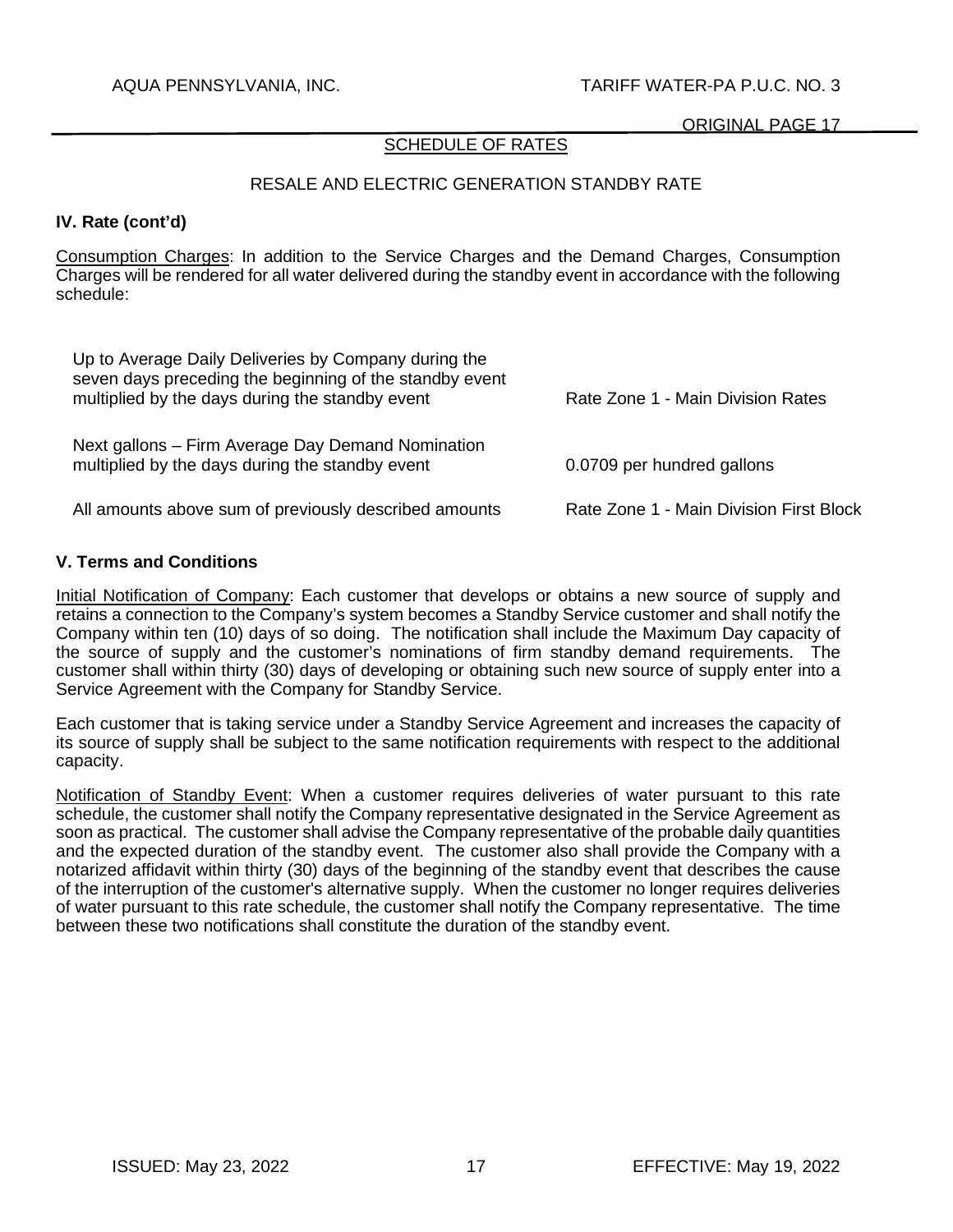## SCHEDULE OF RATES

## RESALE AND ELECTRIC GENERATION STANDBY RATE

### **V. Terms and Conditions (cont'd)**

Use in Excess of Contractual Demands: If and when the actual amounts of Standby Service Demands exceed the nominated amounts set forth in the Service Agreement, the actual demands shall become the nominated demands for the remainder of the term of the Service Agreement. Further, the customer will be billed an additional charge equal to the difference between the actual demand and the previously nominated demand multiplied by the applicable demand charge and the number of months since the beginning of the term of the Service Agreement.

Metering Equipment: The customer shall pay the Company the cost, including installation, of all metering equipment, including meter interface units, that the Company, in its sole judgment, determines is necessary to properly implement Standby Service and to monitor the customer's compliance with its terms and conditions.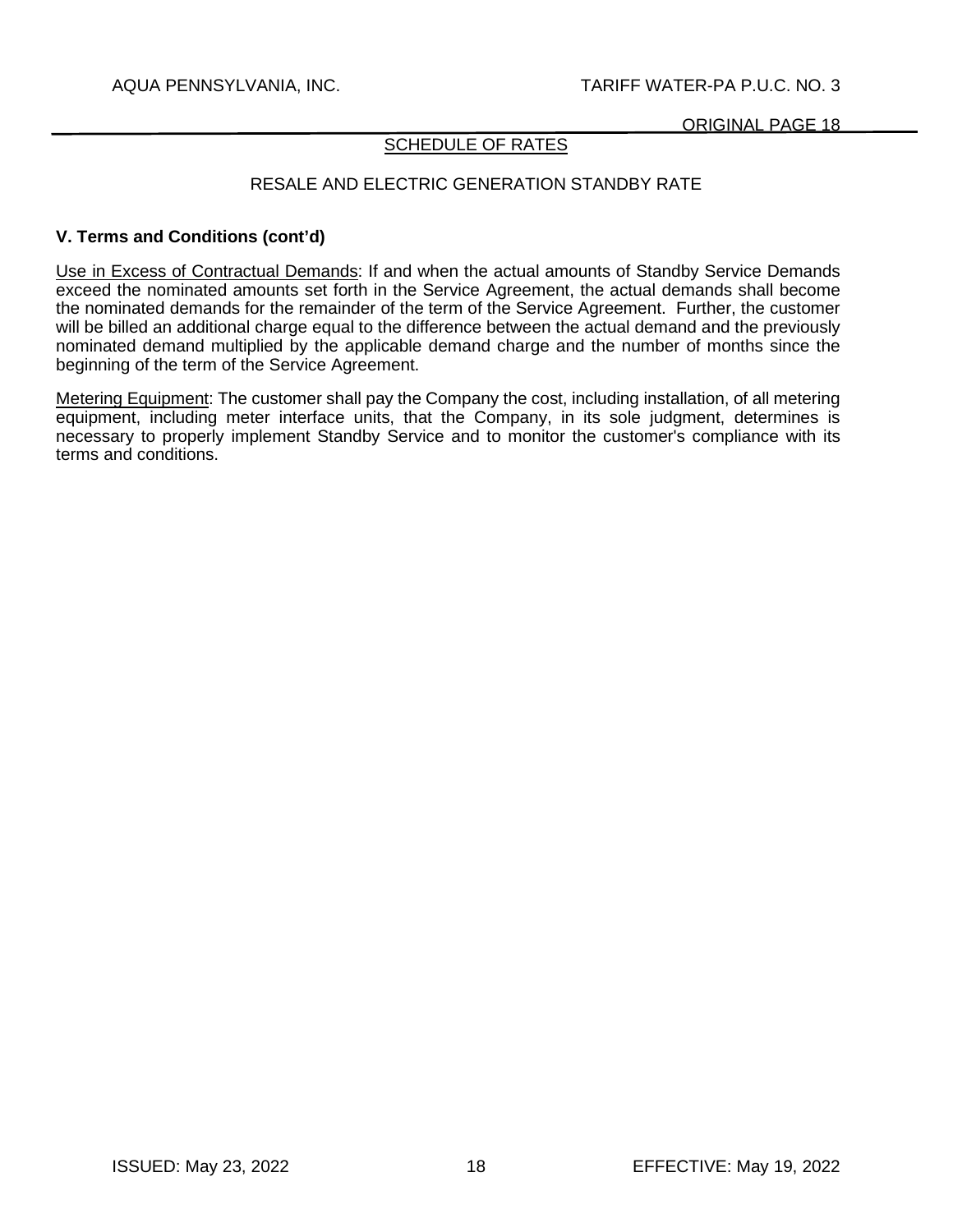# SCHEDULE OF RATES

# RIDER DIS – DEMAND BASED INDUSTRIAL SERVICE

### **I. Applicability**

This rate applies throughout the territory served under this tariff.

### **II. Availability**

This rider is available to a customer or prospective customer that:

- 1. purchases or intends to purchase water from the Company for industrial purposes;
- 2. enters into a Service Agreement for a term of not less than 2 years;

3. during the original and any renewal terms of the Service Agreement, agrees to purchase a minimum of 10 million gallons of water per month at a daily load factor of not less than 0.60; and

4. has a viable competitive alternative to service from the Company and intends to select that alternative to the detriment of the Company and its other customers.

The Company shall require documentation to establish, to the Company's satisfaction, the existence of a competitive alternative. Such documentation may include, but is not limited to, an affidavit of the customer or, if the customer is a corporation, an affidavit of one or more of its officers.

#### **III. Rate**

The rate(s) to be charged qualifying customers under this rider will be as set forth in the Service Agreement, provided, however, that such rate(s): (1) shall not exceed the Maximum Rate; (2) shall not be less than the Minimum Rate; and (3) shall be subject to an Escalation Clause, as hereafter defined.

Maximum Rate: The Maximum Rate shall be the charges specified in the Company's Rate Schedule that would otherwise apply to the qualifying customer absent this rider.

Minimum Rate: The Minimum Rate shall be sufficient to recover: (1) the Production Cost of Water; (2) the fixed costs (depreciation and pre-tax return) associated with the facilities necessary to serve the customer; and (3) some portion of the fixed costs of the Company's other facilities. For purposes of this rider, the Production Cost of Water shall be the variable cost the Company incurs to produce additional treated water, which consists of expenses for electric power, chemicals and purchased water (where applicable).

Escalation Clause: The rate set forth in the Service Agreement shall be subject to an Escalation Clause, during the original and any renewal terms of the Service Agreement, based upon changes in published price indices and/or changes in the Company's cost of service, as the Company and the qualifying customer shall agree.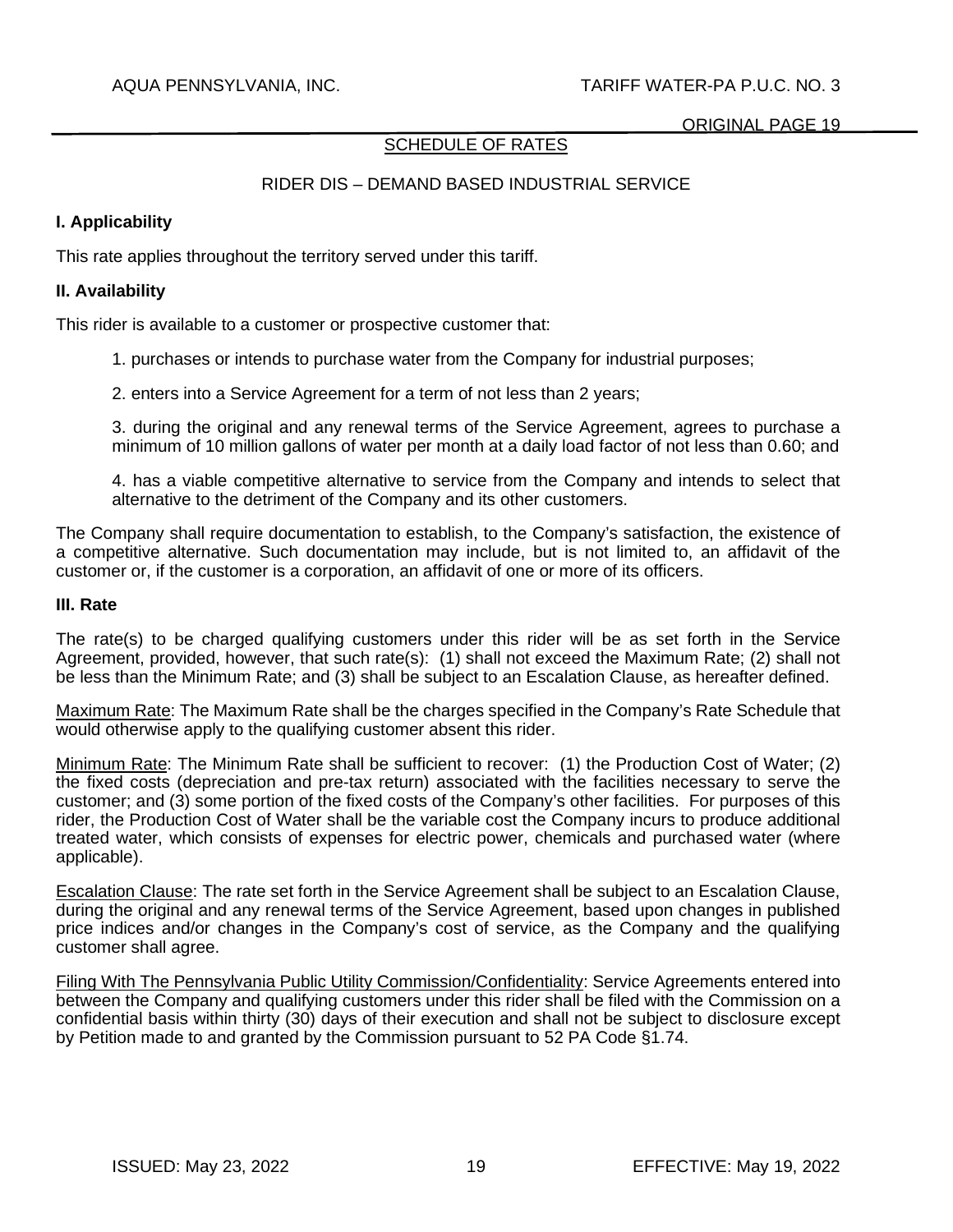# SCHEDULE OF RATES

# RIDER DRS – DEMAND BASED RESALE SERVICE

## **I. Applicability**

This rate applies throughout the territory served under this tariff.

### **II. Availability**

This rider is available to a customer or prospective customer that:

- 1. purchases or intends to purchase water from the Company for resale purposes;
- 2. enters into a Service Agreement for a term of not less than 10 years;

3. during the original and any renewal terms of the Service Agreement, agrees to maintain a daily load factor of not less than 0.60; and

4. has a viable competitive alternative to service from the Company and intends to select that alternative to the detriment of the Company and its other customers.

The Company shall require documentation to establish, to the Company's satisfaction, the existence of a competitive alternative. Such documentation may include, but is not limited to, an affidavit of the customer or, if the customer is a corporation, an affidavit of one or more of its officers.

#### **III. Rate**

The rate(s) to be charged qualifying customers under this rider will be as set forth in the Service Agreement, provided, however, that such rate(s): (1) shall not exceed the Maximum Rate; (2) shall not be less than the Minimum Rate; and (3) shall be subject to an Escalation Clause, as hereafter defined.

Maximum Rate: The Maximum Rate shall be the charges specified in the Company's Rate Schedule that would otherwise apply to the qualifying customer absent this rider.

Minimum Rate: The Minimum Rate shall be sufficient to recover: (1) the Production Cost of Water; (2) the fixed costs (depreciation and pre-tax return) associated with the facilities necessary to serve the customer; and (3) some portion of the fixed costs of the Company's other facilities. For purposes of this rider, the Production Cost of Water shall be the variable cost the Company incurs to produce additional treated water, which consists of expenses for electric power, chemicals and purchased water (where applicable).

Escalation Clause: The rate set forth in the Service Agreement shall be subject to an Escalation Clause, during the original and any renewal terms of the Service Agreement, based upon changes in published price indices and/or changes in the Company's cost of service, as the Company and the qualifying customer shall agree.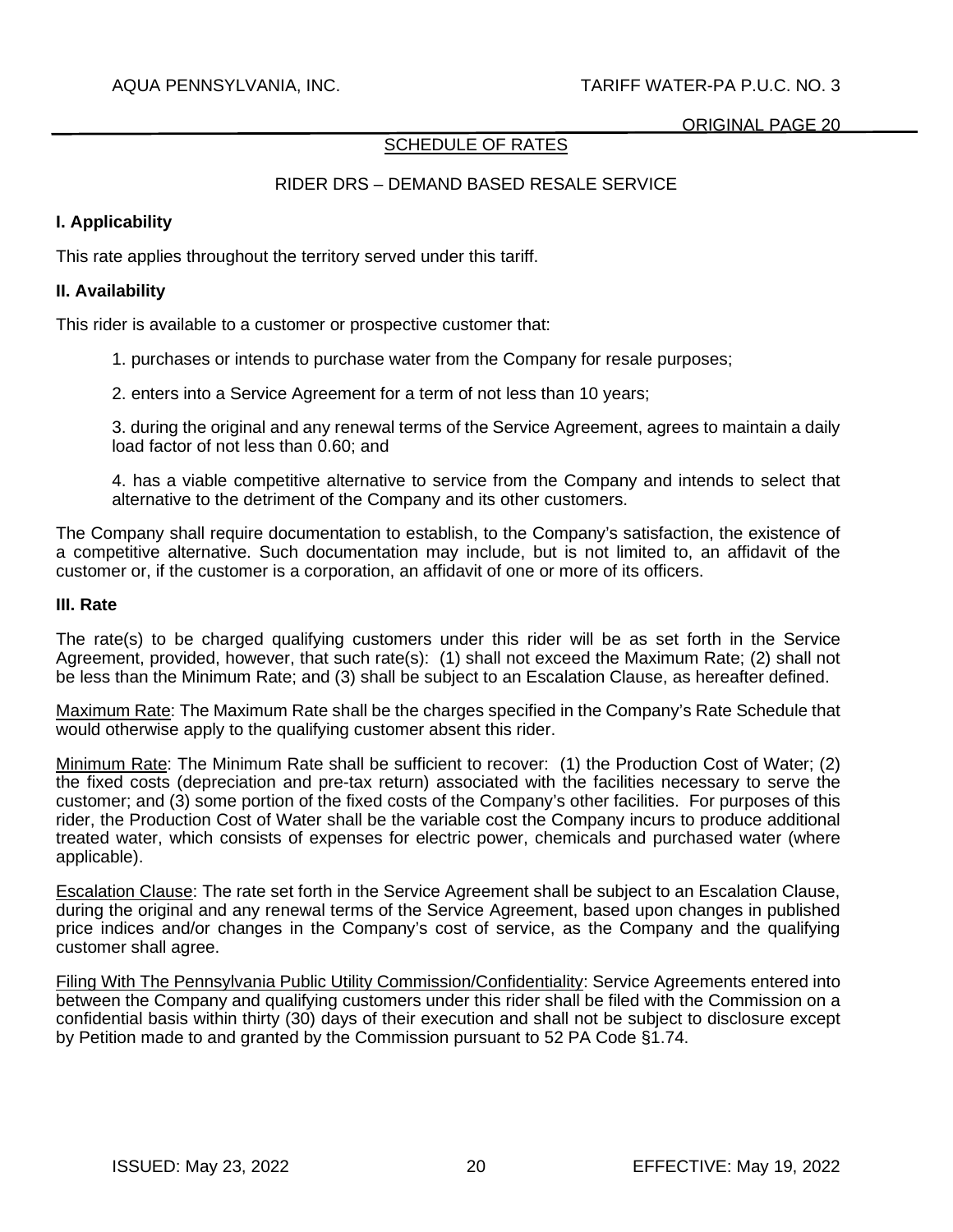# SCHEDULE OF RATES

# RIDER EGS – ELECTRIC GENERATION SERVICE

### **I. Applicability**

This rate applies throughout the territory served under this tariff.

### **II. Availability**

This rider is available to the electric generating facilities of a customer or prospective customer that:

1. is engaged in the business of generating electric power for sale to the public or public utilities;

2. enters into a Service Agreement for a term of not less than 10 years;

3. during the original and any renewal terms of the Service Agreement, agrees to purchase a minimum of 10 million gallons of water per month; and

4. has a viable competitive alternative to service from the Company and intends to select that alternative to the detriment of the Company and its other customers.

The Company shall require documentation to establish, to the Company's satisfaction, the existence of a competitive alternative. Such documentation may include, but is not limited to, an affidavit of the customer or, if the customer is a corporation, an affidavit of one or more of its officers.

### **III. Rate**

The rate(s) to be charged qualifying customers under this rider will be as set forth in the Service Agreement, provided, however, that such rate(s): (1) shall not exceed the Maximum Rate; (2) shall not be less than the Minimum Rate; and (3) shall be subject to an Escalation Clause, as hereafter defined.

Maximum Rate: The Maximum Rate shall be the charges specified in the Company's Rate Schedule that would otherwise apply to the qualifying customer absent this rider.

Minimum Rate: The Minimum Rate shall be sufficient to recover: (1) the Production Cost of Water; (2) the fixed costs (depreciation and pre-tax return) associated with the facilities necessary to serve the customer; and (3) some portion of the fixed costs of the Company's other facilities. For purposes of this rider, the Production Cost of Water shall be the variable cost the Company incurs to produce additional treated water, which consists of expenses for electric power, chemicals and purchased water (where applicable).

Escalation Clause: The rate set forth in the Service Agreement shall be subject to an Escalation Clause, during the original and any renewal terms of the Service Agreement, based upon changes in published price indices and/or changes in the Company's cost of service, as the Company and the qualifying customer shall agree.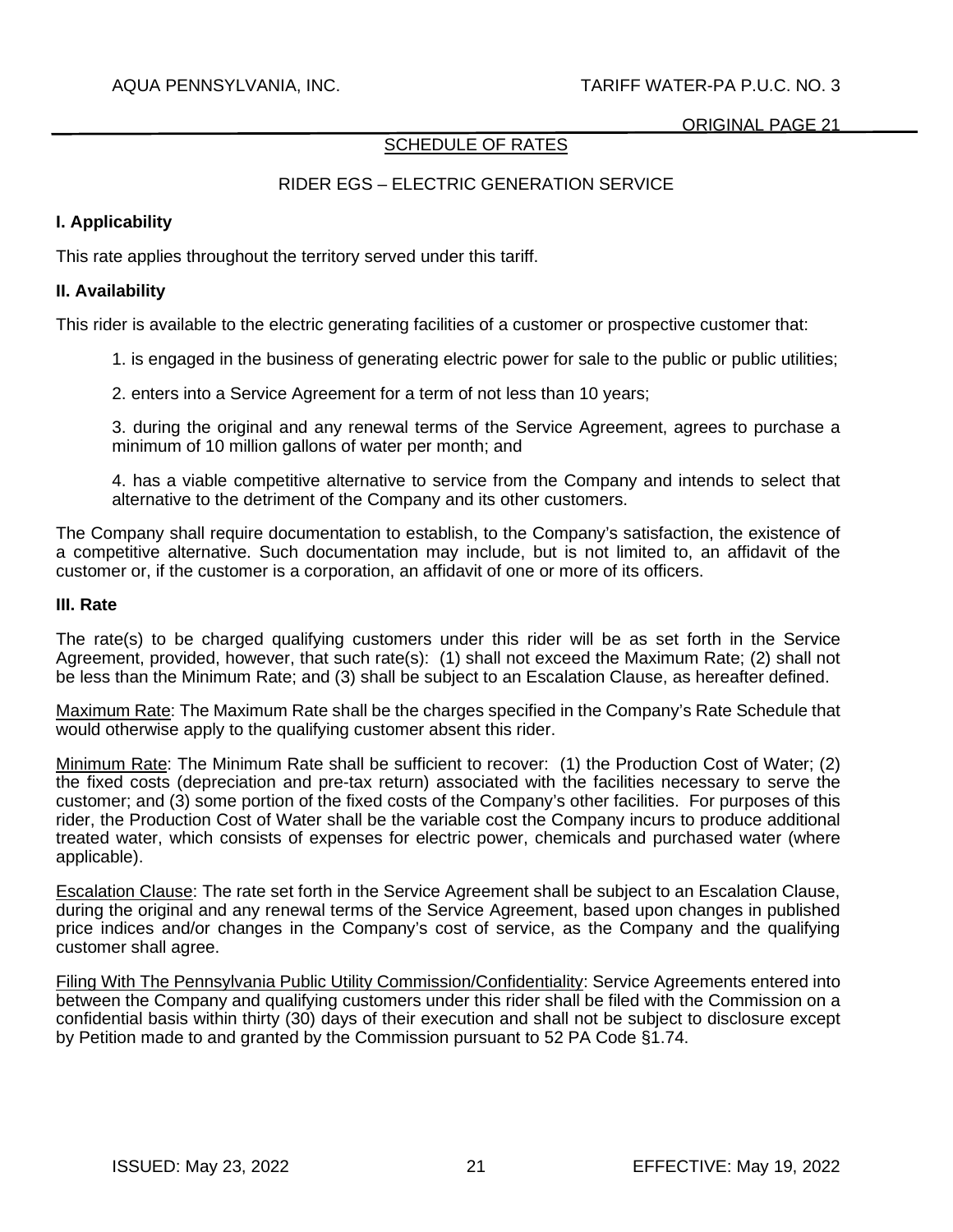# SCHEDULE OF RATES

# RIDER OPI – OFF PEAK/INTERRUPTIBLE RATE SERVICE

### **I. Applicability**

This rate applies throughout the territory served under this tariff where the capacity exists to provide this service.

### **II. Availability**

This rider is available to a customer or prospective customer that:

- 1. purchases or intends to purchase water from the Company for any purposes;
- 2. purchases at least 80% of its water from the Company during the off-peak hours of 10:00PM to 5:00AM;
- 3. purchases a minimum of six million gallons of water per year during the contracted period; and
- 4. enters into a Service Agreement for a term of not less than one year.

### **III. Rate**

The rate(s) to be charged qualifying customers under this rider will be as set forth in the Service Agreement, provided, however, that such rate(s): (1) shall not exceed the Maximum Rate; (2) shall not be less than the Minimum Rate; (3) may include a Minimum Charge upon the discretion of the Company, if it is anticipated that there are other customer expenses to be incurred besides the Metering Equipment; and (4) shall be subject to an Escalation Clause, as hereafter defined. If during the month, the customer purchases less than 80% of its water during the off-peak hours, the rate to be charged for consumption will be the Maximum Rate.

Maximum Rate: The Maximum Rate shall be the otherwise applicable volumetric charges specified in the Company's Rate Schedule for the Main Division.

Minimum Rate: The Minimum Rate shall be sufficient to recover: (1) the Production Cost of Water and (2) some portion of the fixed costs of the Company's other facilities. For purposes of this rider, the Production Cost of Water shall be the variable cost the Company incurs to produce additional treated water, which consists of expenses for electric power, chemicals and purchased water (where applicable).

Escalation Clause: The rate set forth in the Service Agreement shall be subject to an Escalation Clause, during the original and any renewal terms of the Service Agreement, based upon changes in published price indices and/or changes in the Company's cost of service, as the Company and the qualifying customer shall agree.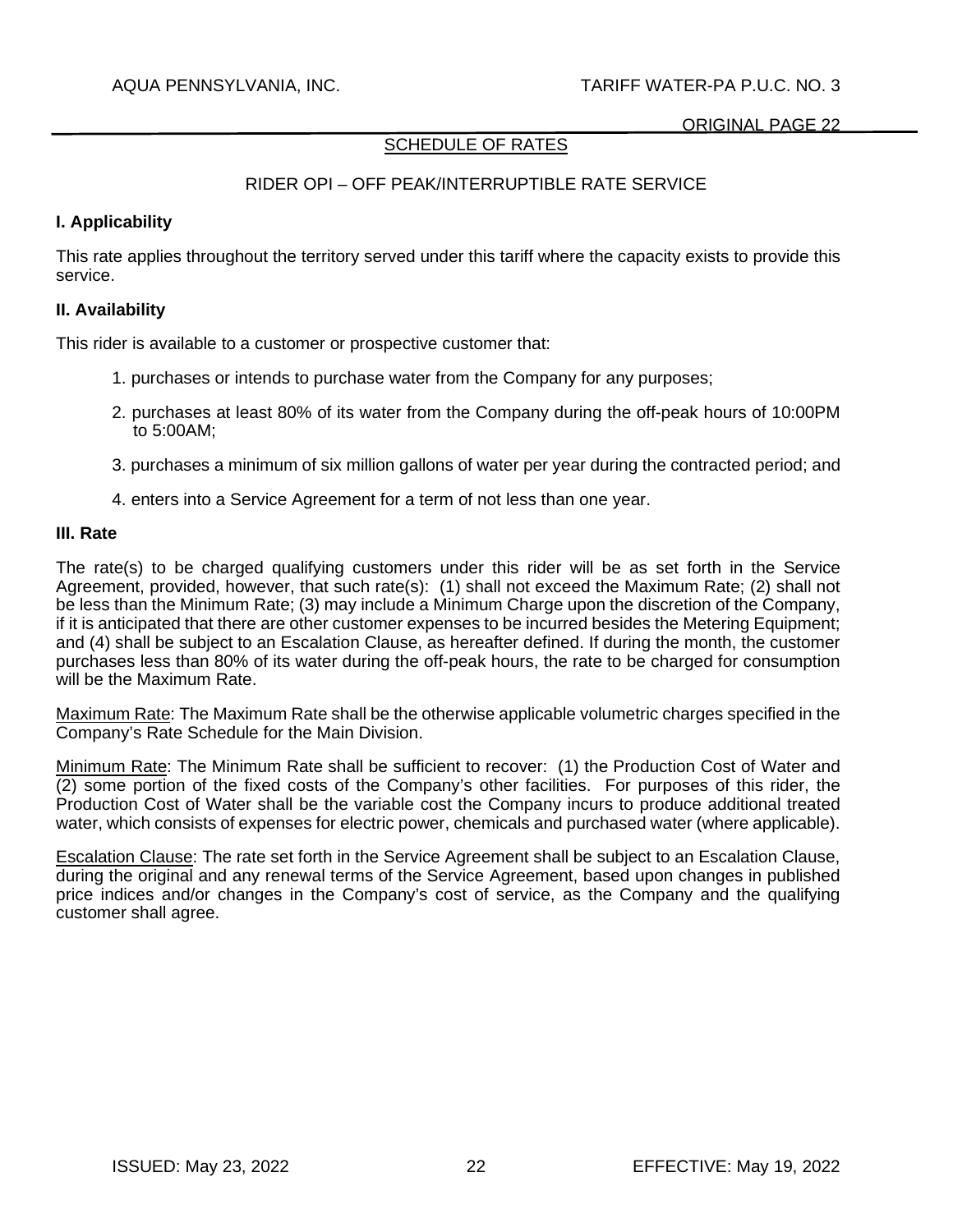## SCHEDULE OF RATES

## RIDER OPI – OFF PEAK/INTERRUPTIBLE RATE SERVICE

#### **I. Terms and Conditions**

Interruption of Service: The Company may require the customer to interrupt its water usage to assist the Company in addressing a system emergency, including insufficiency, for any reason, of the Company's source of supply, treatment/purification, pumping, transmission, storage, or distribution capacity to serve other customers' demands. The customer will be provided not less than one hour's notice before an interruption is expected to begin. Notice may be by telephone to the customer contact identified in the Service Agreement.

Failure to Interrupt: Failure to comply with the Company's request for interruption shall result in all usage by the customer, during the billing period in which such interruption was requested, being billed at the Company's otherwise applicable Schedule of Rates for the Rate Zone 1 - Main Division plus \$0.05 per hundred gallons. If the customer fails to comply with the Company's requests for interruption three times during any one year period, measured in twelve month intervals commencing on the effective date of the Service Agreement, the customer shall cease to be eligible for service under this rider and shall thereafter be billed under the otherwise applicable Schedule of Rates.

Metering Equipment: The customer shall pay the Company the cost, including installation, of all metering equipment, including meter interface units, that the Company, in its sole judgment, determines is necessary to properly implement the rate and to monitor the customer's compliance with the availability criteria and terms and conditions hereof.

Inspection: The customer shall permit Company personnel and the Company's authorized agents, representatives, consultants and experts access to the customer's facilities during regular business hours and upon not less than 24 hours' notice and shall permit inspection thereof to determine, to the Company's satisfaction, whether the customer is in compliance with the availability criteria and terms and conditions hereof.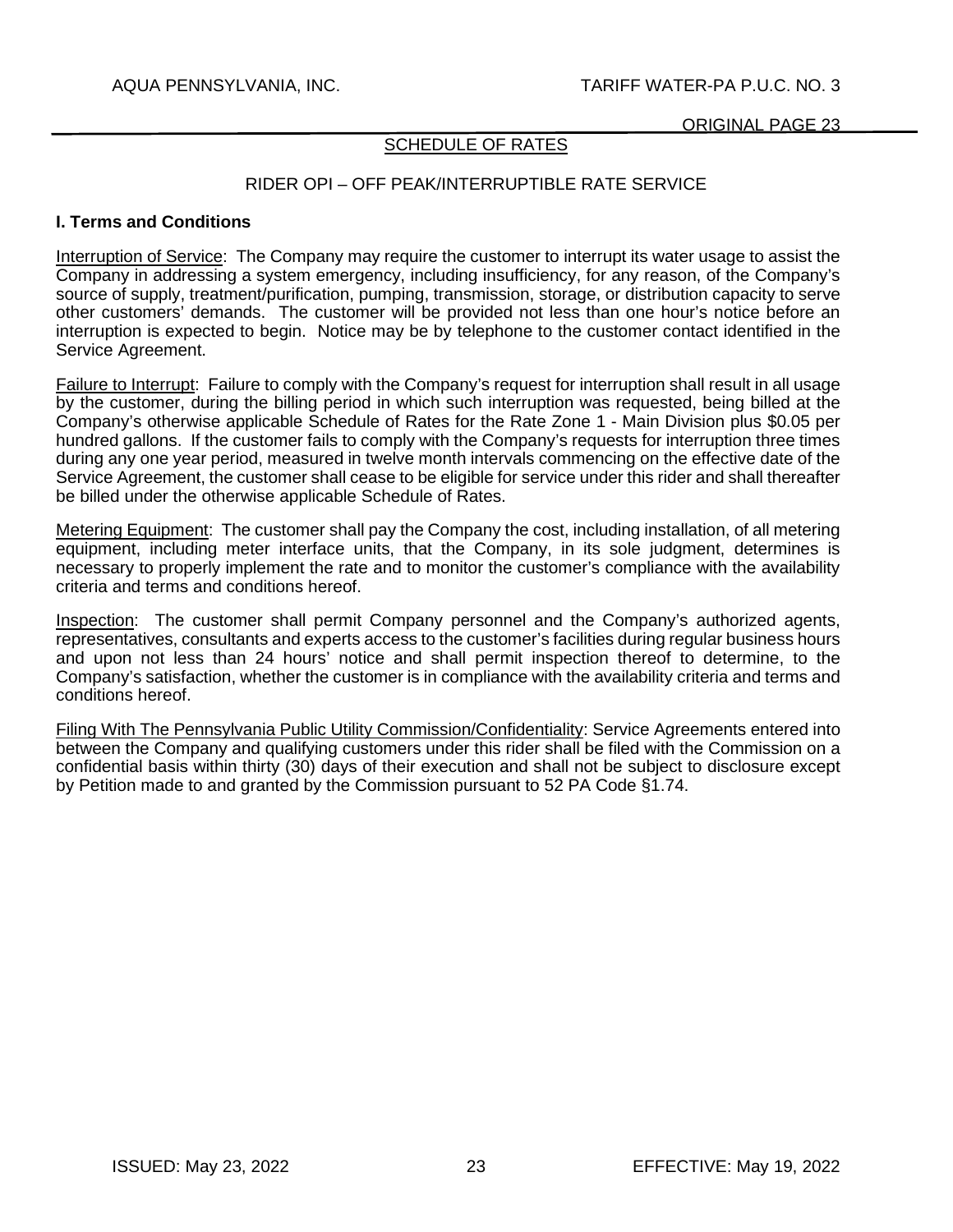# SCHEDULE OF RATES

# DISTRIBUTION SYSTEM IMPROVEMENT CHARGE (DSIC)

In addition to the net charges provided for in this Tariff, a surcharge of 0.00% shall apply to all bills issued, excluding public fire hydrants, on or after the Effective Date at the bottom of this page.

### **I. General Description**

Purpose: To recover the reasonable and prudent costs incurred to repair, improve or replace eligible property which is completed and placed in service and recorded in the individual accounts, as noted below, between base rate cases and to provide the Company with the resources to accelerate the replacement of aging infrastructure, to comply with evolving regulatory requirements and to develop and implement solutions to regional supply problems. The costs of extending facilities to serve new customers are not recoverable through the DSIC. Utility projects receiving PENNVEST funding or using PENNVEST surcharges are not DSIC-eligible property.

Eligible Property: The DSIC-eligible property will consist of the following:

- Services (account 3330), meters (account 3340) and hydrants (account 3350) installed as inkind replacements for customers;
- Mains and valves (account 3310) installed as replacements for existing facilities that have worn out, are in deteriorated condition, or upgraded to meet Chapter 65 regulations of Title 52;
- Main extensions (account 3310) installed to eliminate dead ends and to implement solutions to regional water supply problems that have been documented as presenting a significant health and safety concern for customers currently receiving service from the Company or the acquired Company;
- Main cleaning and relining (account 3310) projects; and
- Unreimbursed funds related to capital projects to relocate Company facilities due to highway relocations. (account 3310)

Effective Date: The DSIC will become effective for bills issued on and after January 1, 1997.

## **II. Computation of the DSIC**

Calculation: The initial charge, effective January 1, 1997, will be calculated to recover the fixed costs of eligible plant additions that have not previously been reflected in the Company's rates or rate base and will have been placed in service between September 1, 1996 and November 30, 1996. Thereafter, the DSIC will be updated on a quarterly basis to reflect eligible plant additions placed in service during the three month periods ending one month prior to the effective date of each DSIC update. Thus, changes in the DSIC rate will occur as follows: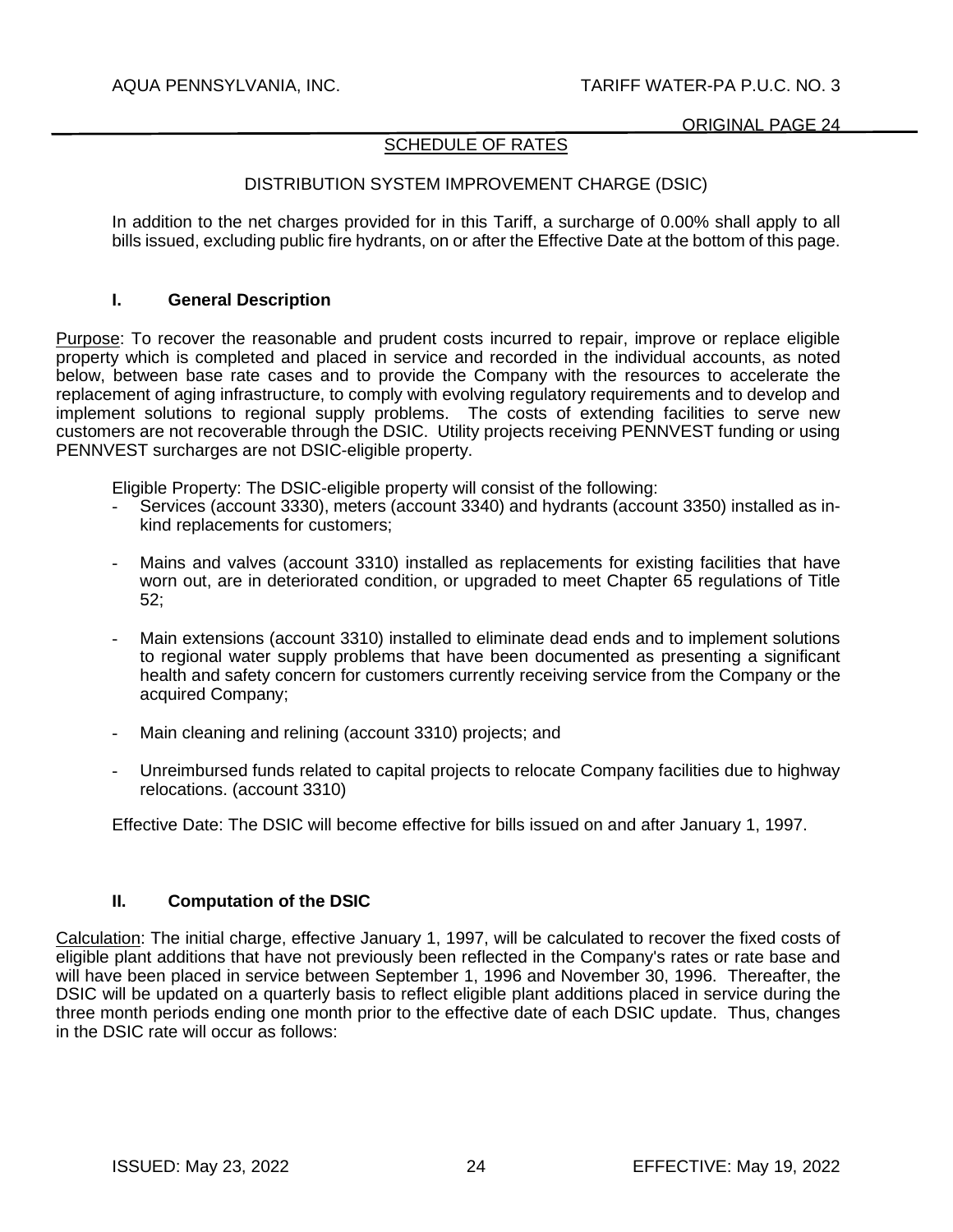### SCHEDULE OF RATES

## DISTRIBUTION SYSTEM IMPROVEMENT CHARGE (DSIC)

### **II. Computation of the DSIC (cont'd)**

Effective Date of Change

Date to Which DSIC Eligible Plant Additions Reflected

April 1 December 1 to February 28/29 July 1 March 1 to May 31 October 1 June 1 to August 31 January 1 September 1 to November 30

The fixed costs of eligible distribution system improvement projects will consist of depreciation and pretax return, calculated as follows:

Depreciation: The depreciation expense will be calculated by applying to the original cost of DSIC-eligible property the annual accrual rates employed in the Company's last base rate case for the plant accounts in which each retirement unit of DSIC-eligible property is recorded.

Pre-tax Return: The pre-tax return will be calculated using the statutory state and federal income tax rates, the Company's actual capital structure and actual cost rates for long-term debt and preferred stock as of the last day of the three month period ending one month prior to the effective date of the DSIC and subsequent updates. The cost of equity will be the equity return rate approved in the Company's last fully litigated base rate proceeding for which a final order was entered not more than two years prior to the effective date of the DSIC. If more than two years shall have elapsed between the entry of such a final order and the effective date of the DSIC, then the equity return rate used in the calculation will be the equity return rate calculated by the Commission staff in the latest Quarterly Report on the Earnings of Jurisdictional Utilities released by the Commission.

DSIC Surcharge Amount: The charge will be expressed as a percentage carried to two decimal places and will be applied to the total amount billed to each customer for service under the Company's otherwise applicable rates and charges, excluding amounts billed for public fire protection and the State Tax Adjustment Surcharge (STAS). To calculate the DSIC, one-fourth of the annual fixed costs associated with all property eligible for cost recovery under the DSIC will be divided by the Company's projected revenue for sales of water (including all applicable clauses and riders) for the quarterly period during which the charge will be collected, exclusive of revenues from public fire protection service and STAS.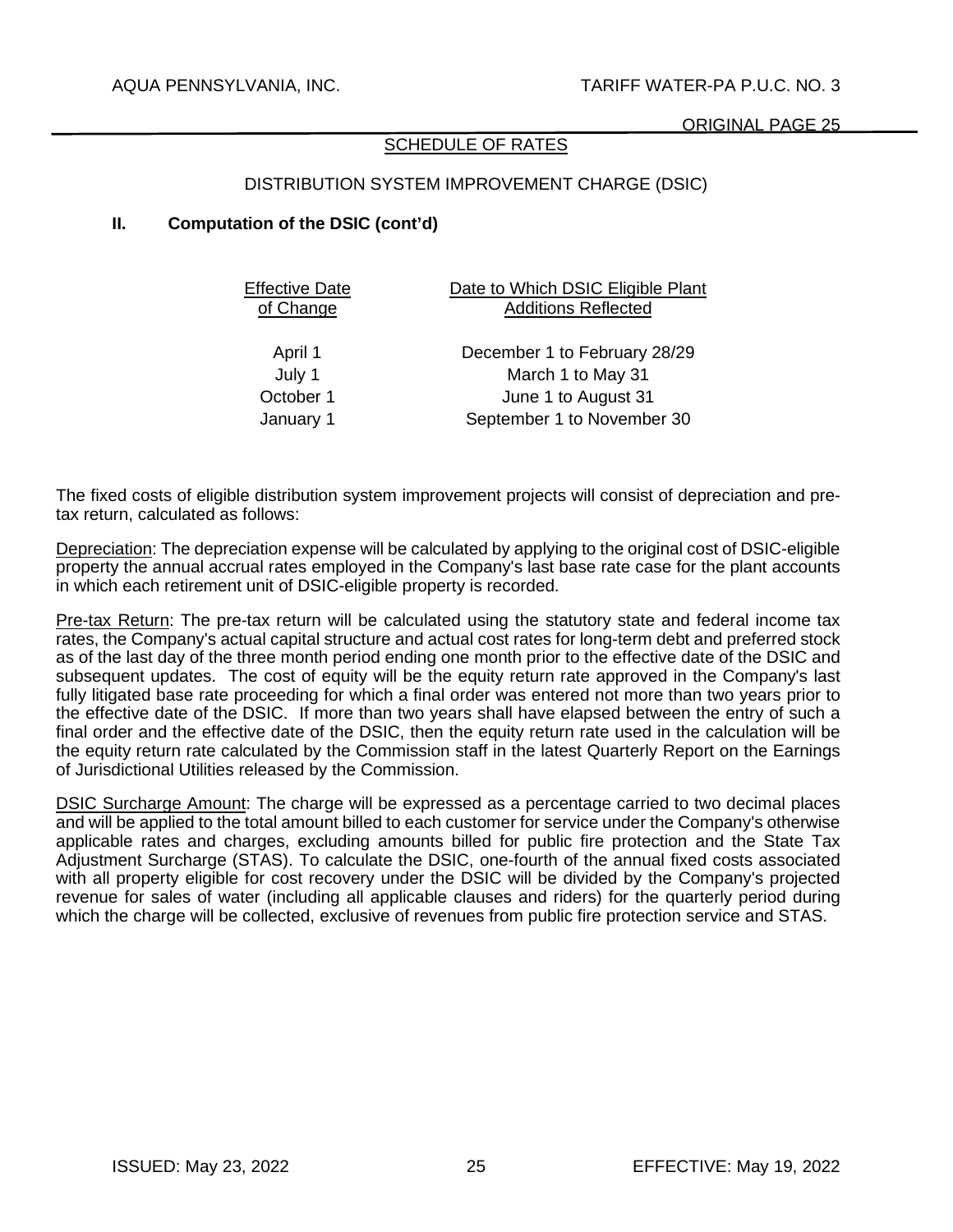# SCHEDULE OF RATES

# DISTRIBUTION SYSTEM IMPROVEMENT CHARGE (DSIC)

# **II. Computation of the DSIC (cont'd)**

Formula: The formula for calculation of the DSIC surcharge is as follows:

$$
DSIC = \frac{(DSI \times PTRR) + Dep}{PQR} + \frac{e}{PQR}
$$

Where:

| $DSI =$ | The original cost of eligible distribution system improvement |
|---------|---------------------------------------------------------------|
|         | projects, net of accumulated depreciation.                    |

- $PTRR =$  The pre-tax return rate applicable to eligible distribution system improvement projects.
- Dep = Depreciation expense related to eligible distribution system improvement projects.
- $e =$  The amount calculated under the annual reconciliation feature or Commission Audit, as described below.
- $POR =$ Projected quarterly revenue will be based on the applicable three-month period, (including all applicable clauses and riders) including revenue from existing customers plus netted revenue from any customers which will be gained or lost by the beginning of the applicable service period.

Quarterly Updates: Supporting data for each quarterly update will be filed with the Commission and served upon the Bureau of Investigation & Enforcement, the Office of Consumer Advocate, Bureau of Audits and the Office of Small Business Advocate at least ten (10) days prior to the effective date of the update.

### **III. Safeguards**

All Customer Classes: The DSIC shall be applied equally to all customer classes, with the exception of any future customers with negotiated contracts for which a reduction or exemption is shown to be reasonably necessary.

Cap: The DSIC will be capped at 7.50% of the amount billed to customers (including all applicable clauses and riders) under otherwise applicable rates and charges.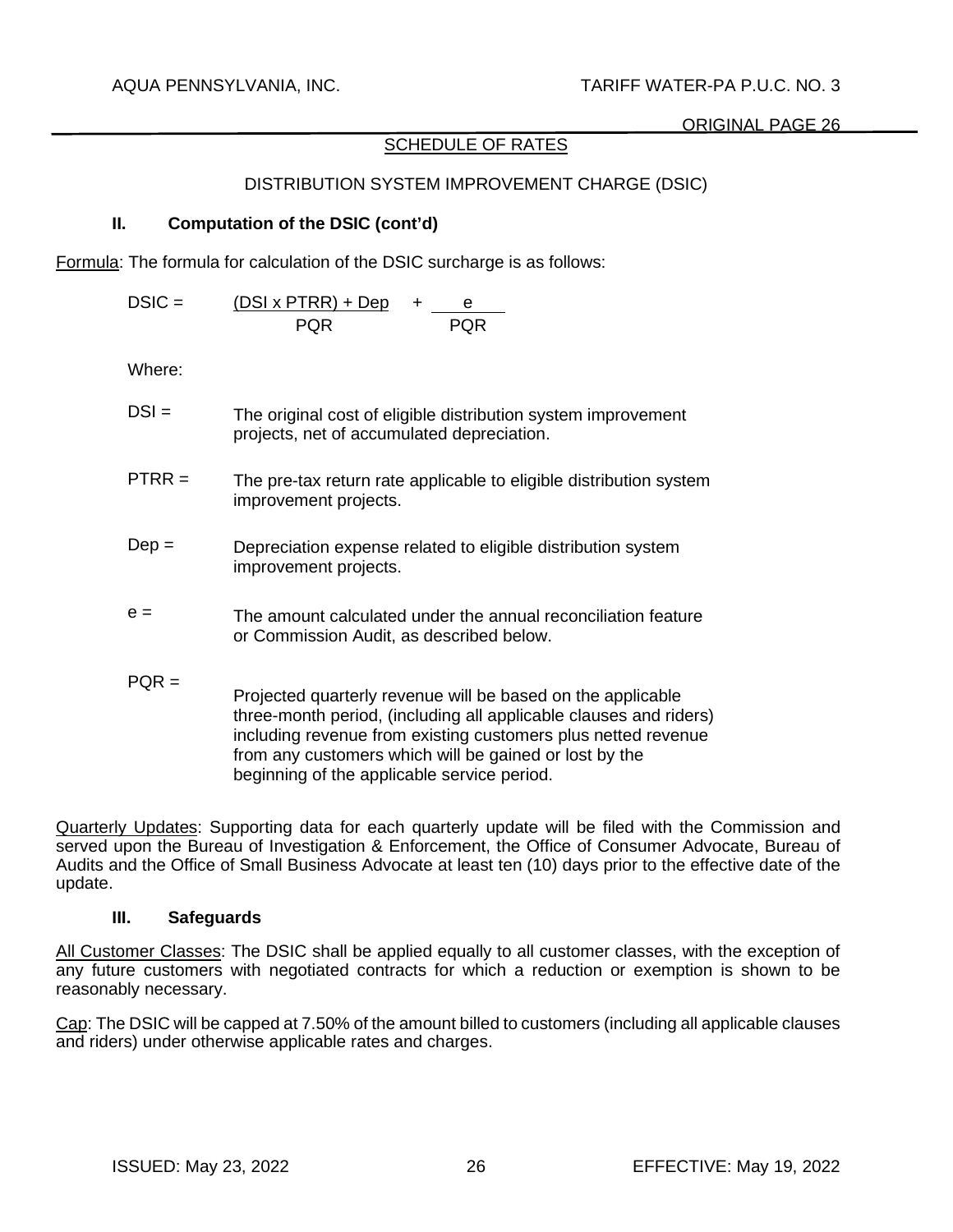## SCHEDULE OF RATES

## DISTRIBUTION SYSTEM IMPROVEMENT CHARGE (DSIC)

### **III. Safeguards (cont'd)**

Audits/Reconciliation: The DSIC will be subject to audit at intervals determined by the Commission. Any cost determined by the Commission not to comply with any provision of 66 Pa C.S. §§ 1350, et seq., shall be credited to customer accounts. It will also be subject to an annual reconciliation based on a reconciliation period consisting of the twelve months ending December 31 of each year or the utility may elect to subject the DSIC to quarterly reconciliation but only upon request and approval by the Commission. The revenue received under the DSIC for the reconciliation period will be compared to the Company's eligible costs for that period. The difference between revenue and costs will be recouped or refunded, as appropriate, in accordance with Section 1307(e), over a one-year period commencing on April 1 of each year, or in the next quarter if permitted by the Commission. If DSIC revenues exceed DSIC-eligible costs, such over-collections will be refunded with interest. Interest on the over-collections and credits will be calculated at the residential mortgage-lending rate specified by the Secretary of Banking in accordance with the Loan Interest and Protection Law (41 P. S. sec.101, et seq.) and will be refunded in the same manner as an over-collection. The utility is not permitted to accrue interest on under collections.

New Base Rates: The charge will be reset at zero, as of the effective date of new base rates that provide for prospective recovery of the annual costs that had theretofore been recovered under the DSIC. Thereafter, only the fixed costs of new eligible plant additions that have not previously been reflected in the Company's rates or rate base would be reflected in the quarterly updates of the DSIC.

Earning Reports: The charge will also be reset at zero if, in any quarter, data filed with the Commission in the Company's then most recent Annual or Quarterly Earnings Report show that the Company will earn a rate of return that would exceed the allowable rate of return used to calculate its fixed costs under the DSIC as described in the Pre-tax return section. The utility shall file a tariff supplement implementing the reset to zero due to overearnings on one days' notice and such supplement shall be filed simultaneously with the filing of the most recent Annual or Quarterly Earnings reports indicating that the utility has earned a rate of return that would exceed the allowable rate of return used to calculate its fixed costs.

Customer Notice: Customers shall be notified of changes in the DSIC by including appropriate information on the first bill they receive following any change. An explanatory bill insert shall also be included with the first billing.

Residual E-Factor Recovery Upon Reset to Zero: The utility shall file with the Commission interim rate revisions to resolve the residual over/under collection or E-factor amount after the DSIC rate has been reset to zero. The utility can collect or credit the residual over/under collection balance when the DSIC rate is reset to zero. The utility shall refund any over-collection to customers and is entitled to recover any under collection as set forth in Section III Safeguards – Audits/Reconciliations. Once the utility determines the specific amount of the residual over or under collection amount after the DSIC rate is reset to zero, the utility shall file a tariff supplement with supporting data to address that residual amount. The tariff supplement shall be served upon the Commission's Bureau of Investigation and Enforcement, the Bureau of Audits, the Office of Consumer Advocate, and the Office of Small Business Advocate at least ten (10) days prior to the effective date of the supplement.

Public Fire Protection: The DSIC of a water utility will not apply to public fire protection customers.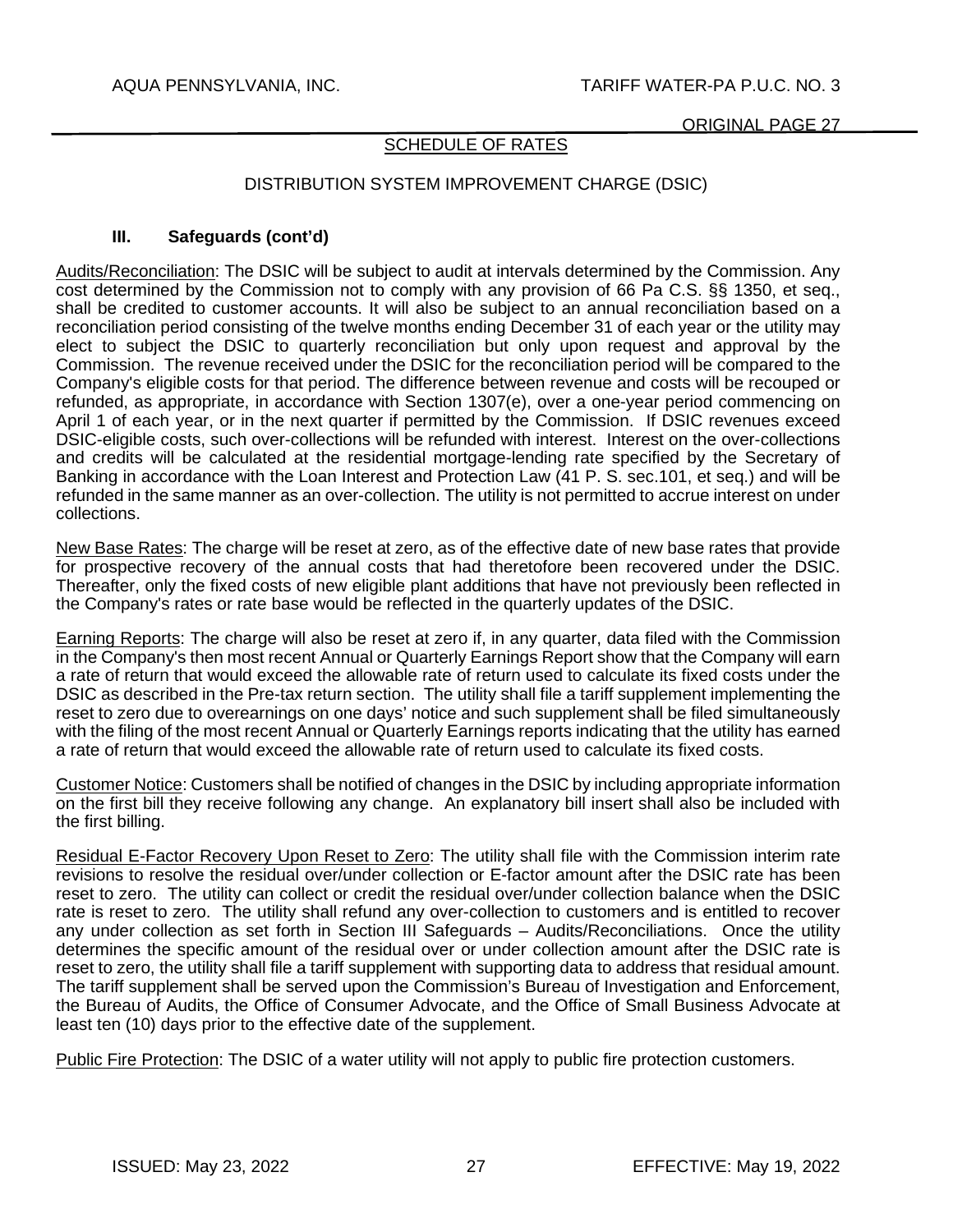ORIGINAL PAGE 28

### SCHEDULE OF RATES

# STATE TAX ADJUSTMENT SURCHARGE (STAS)

In addition to the net charges provided for in this Tariff, a surcharge of 0.00% will apply to all bills issued on or after the Effective Date at the bottom of this page.

The above surcharge will be recomputed using the element prescribed by the Commission in its policy at 52 PA Code section 69.51 et seq.:

- On or before March 31 of each year; and/or

- Whenever the Company experiences a material change in any of the taxes used in calculation of the surcharge due to a change in the applicable tax rates, or in the basis of calculating such tax rates, or due to changes in the state tax liability arising under the law.

The recalculation will be submitted to the Commission within 10 days after the occurrence of the event which occasions such recomputation or as prescribed in the Commission's regulations or orders. If the recomputed surcharge is less than the one in effect, the Company will, or if the recomputed surcharge is more than the one in effect, the Company may, submit with such recomputation a tariff or supplement to reflect such recomputed surcharge. The effective date of such tariff or supplement shall be 10 days after filing or as prescribed in the Commission's regulations or orders. In the event that the Company files an increased surcharge subsequent to 10 days after the occurrence of an event which occasions a recomputation, the effective date of such tariff or supplement shall be 60 days after filing in accordance with section 1308(a) of the Public Utility Code, 66 Pa.C.S. § 1308(a) (regarding voluntary changes in rates), unless otherwise directed by the Commission.

The surcharge shall be rolled into base rates when increased or decreased base rates are made effective.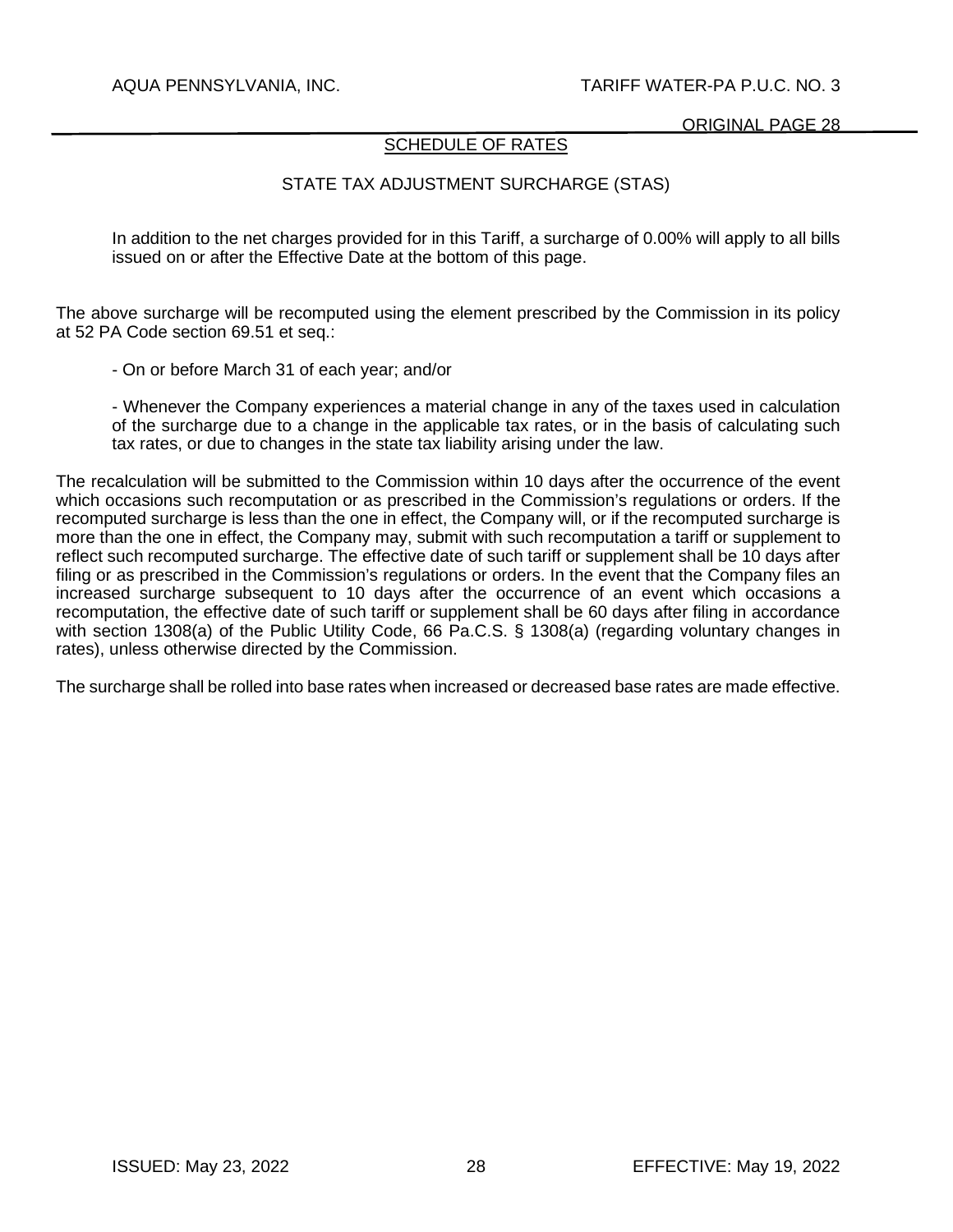ORIGINAL PAGE 29

# SCHEDULE OF RATES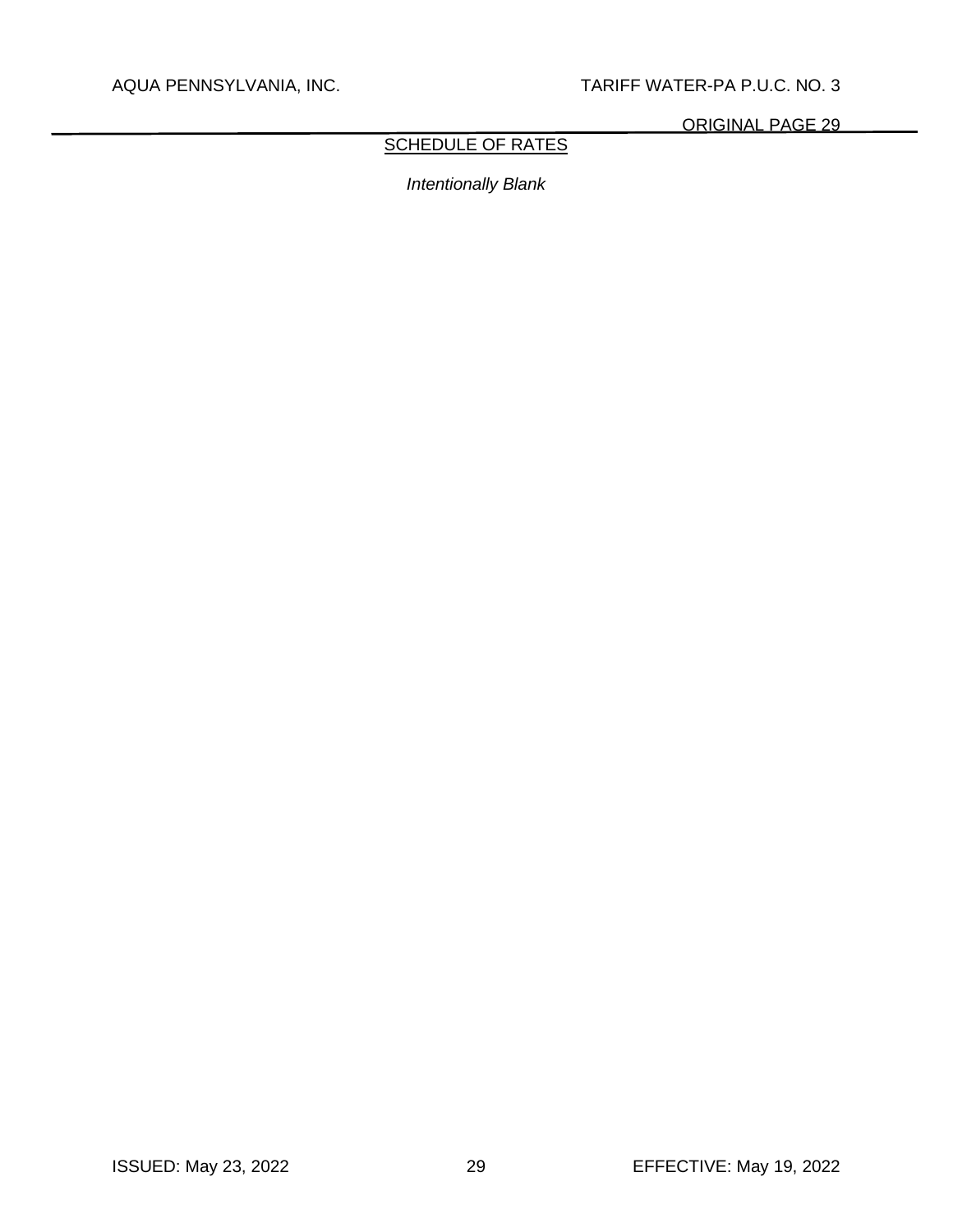ORIGINAL PAGE 30

# SCHEDULE OF RATES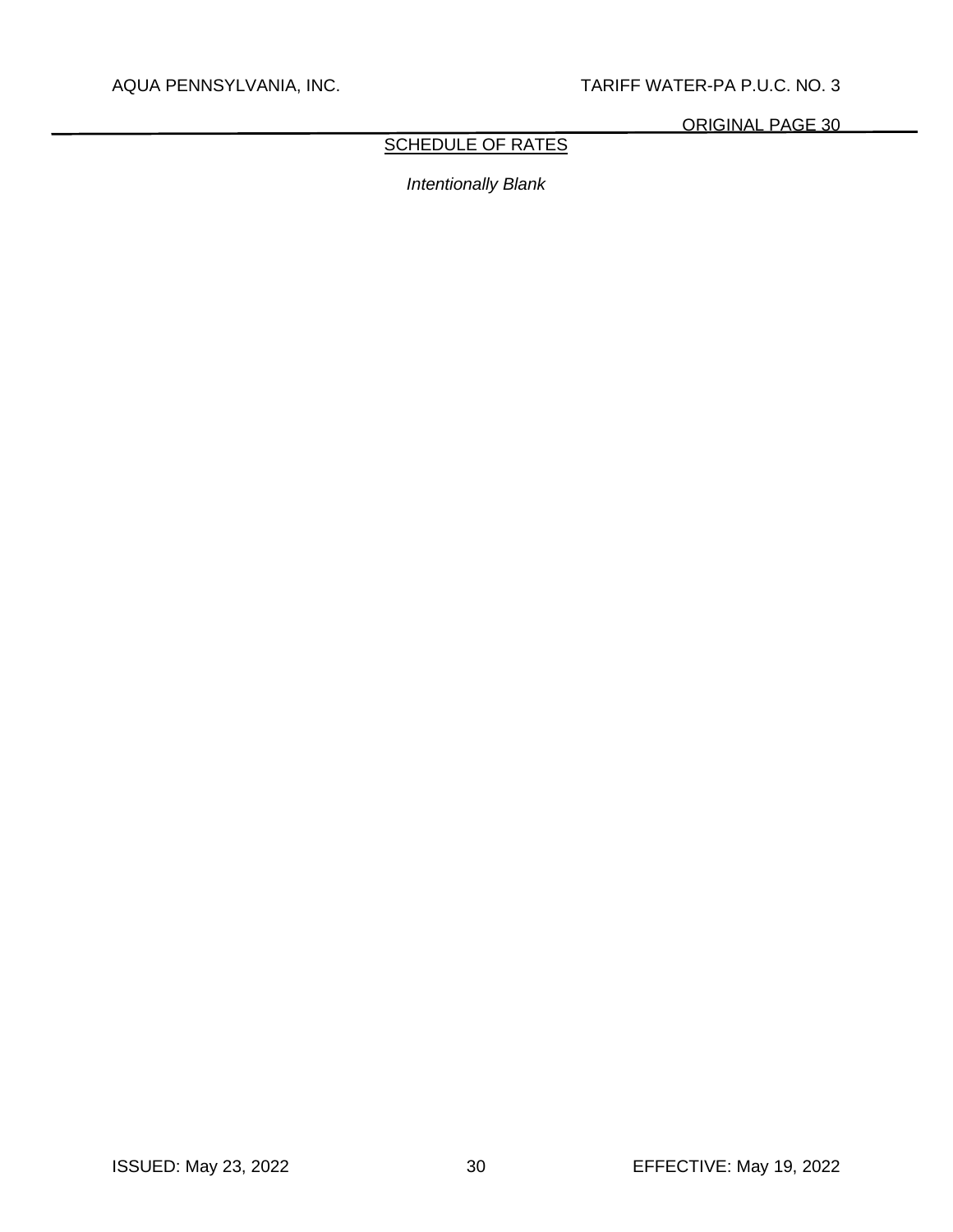ORIGINAL PAGE 31

# SCHEDULE OF RATES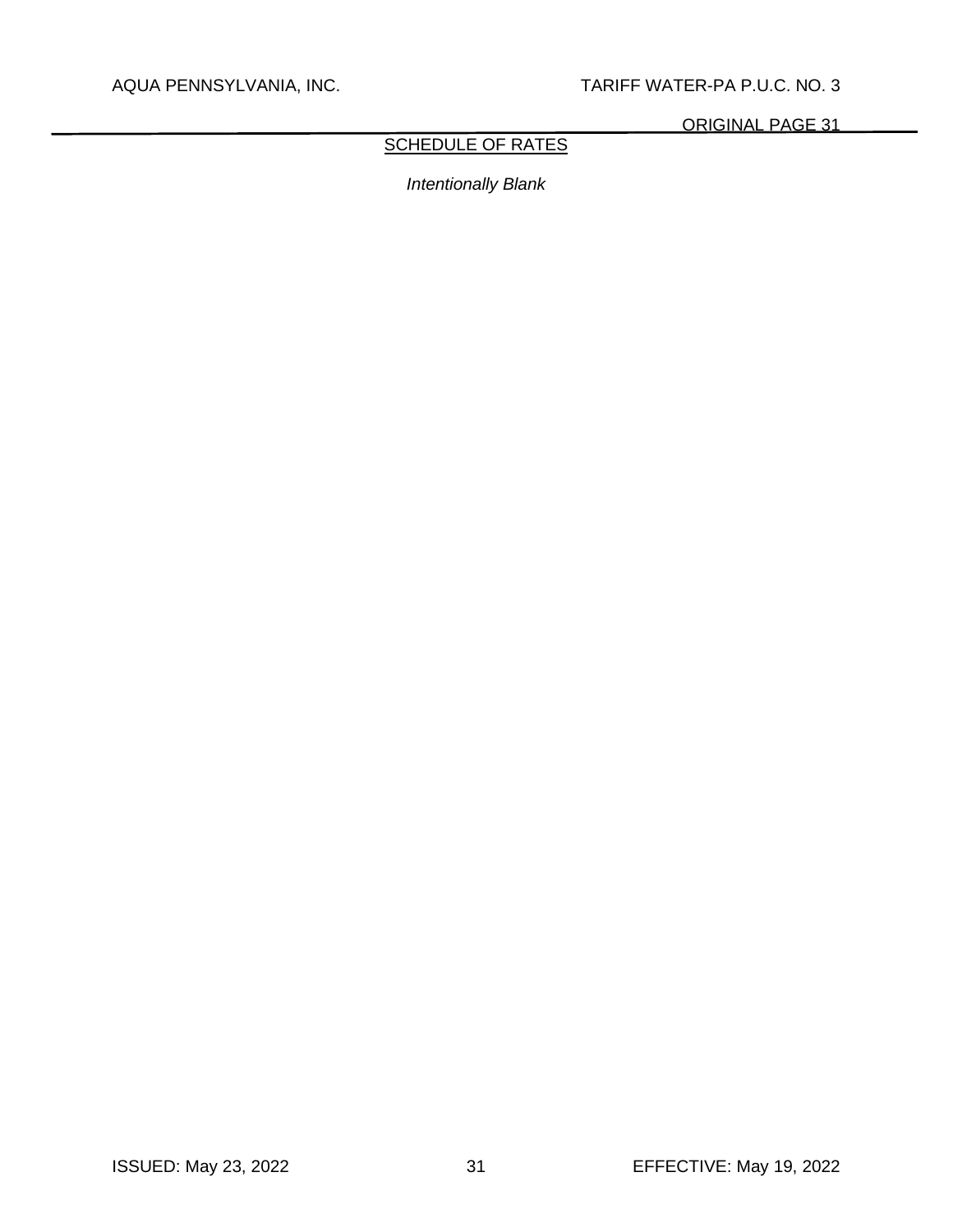### ORIGINAL PAGE 32

### SCHEDULE OF RATES

## **CUSTOMER ASSISTANCE PROGRAM RIDER**

### **Customer Assistance Program ("CAP"):**

### **I. Availability**

The CAP is a program designed to enroll residential Customers who satisfy the criteria set forth below ("CAP Program").

Processing and verification by authorized agencies upon referral by the Company's offices, other agencies, or the Commissions Bureau of Consumer Services.

Residential Customer of the Company.

Annual income no greater than 200 percent of the federal poverty limit ("FPL"). For payment purposes Customers will be defined as follows:

- a. Tier 1 Customers whose annual income has been verified as being at or below 100 percent of FPL.
- b. Tier 2 Customers whose annual income has been verified as being at or above 100 percent FPL or less than 150 percent of FPL.
- c. Tier 3 Customers whose annual income has been verified as being at or above 150 percent FPL or less than 200 percent of FPL.

### **II. Rate Table**

Eligible Customers will receive the discounted rates in the rate zone where service is rendered as set forth below:

| <u>Tier</u> | <b>Customer Charge</b>           | <b>Consumption Charge</b>            |
|-------------|----------------------------------|--------------------------------------|
|             | 100% discount on Customer Charge | 100% discount on first 2,000 gallons |
|             | 100% discount on Customer Charge | 50% discount on first 2,000 gallons  |
| - 3         | 100% discount on Customer Charge | 0% discount on first 2,000 gallons   |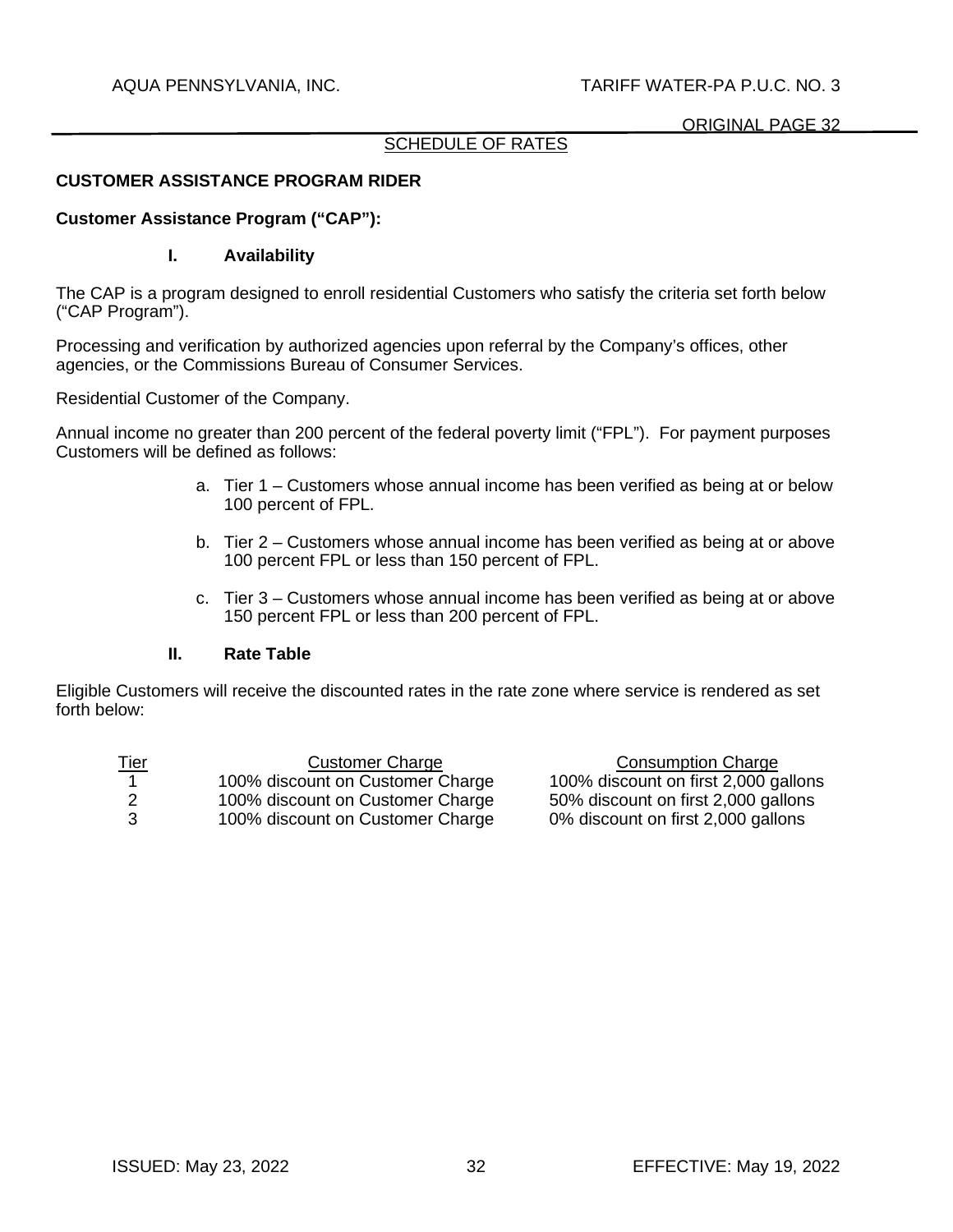### ORIGINAL PAGE 33

### SCHEDULE OF RATES

### **CUSTOMER ASSISTANCE PROGRAM RIDER (cont'd)**

#### **III. Surcharges**

All surcharges applicable under the Company's Rules and Regulations shall still apply to Customers under the CAP Program.

#### **IV. Late Payment Charges**

No late payment charges shall be applied to arrearages existing at the time the Customer begins receiving service under the CAP Program. Late payment charges will not be applied during participation in the CAP Program.

#### **V. Rules and Regulations**

If, at any time after acceptance into CAP, a Customer's family size or income changes, the Customer must notify the Company of the change within 30 days of the change. Failure to do so may result in the Company ending the Customer's opportunity to receive service under the CAP Program.

If a Customer no longer satisfies the criteria set forth under Availability, the Customer will no longer be eligible to receive service under the CAP Program.

At the time of application to the CAP Program, the Customer will be advised of the importance of timely payments and water conservation. The CAP Program screening administrator will review relevant assistance programs and offer help in applying for such programs.

Failure to make payments will result in the Company returning the participant to the regular collection cycle and may lead to termination of service. To avoid termination, the participant must pay the amount set forth in the termination notice prior to the scheduled termination date.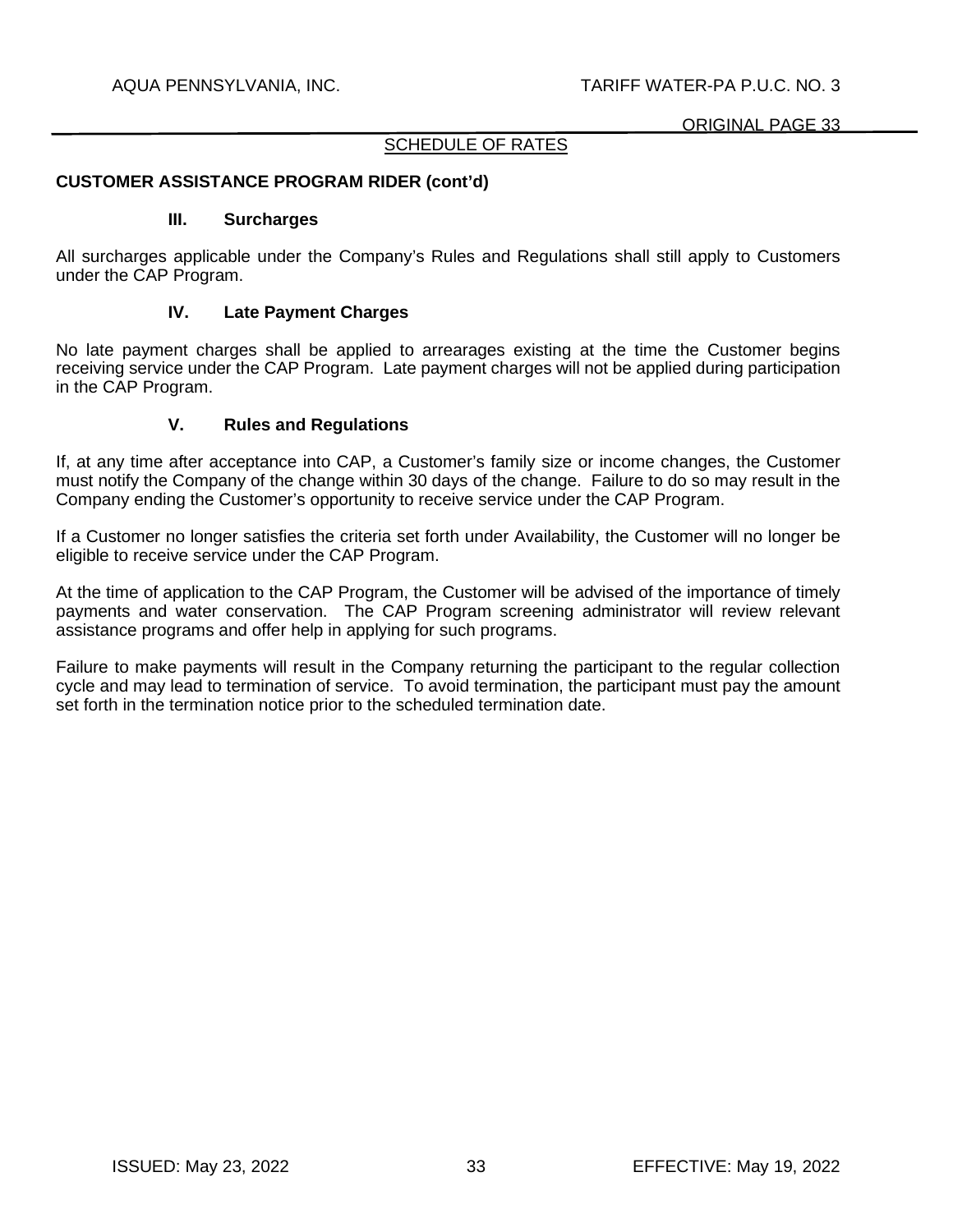ORIGINAL PAGE 34

# **SCHEDULE OF RATES**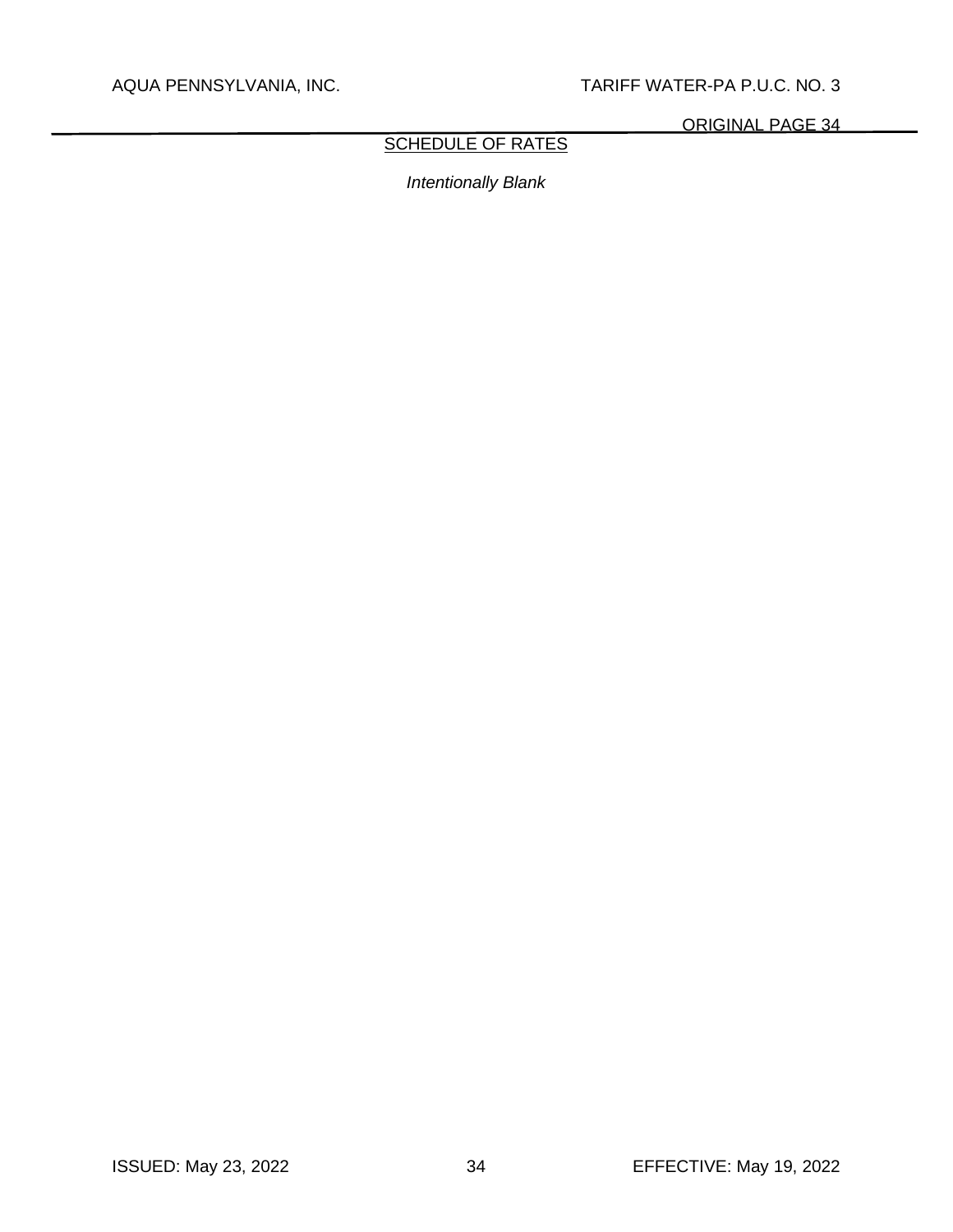ORIGINAL PAGE 35

# **SCHEDULE OF RATES**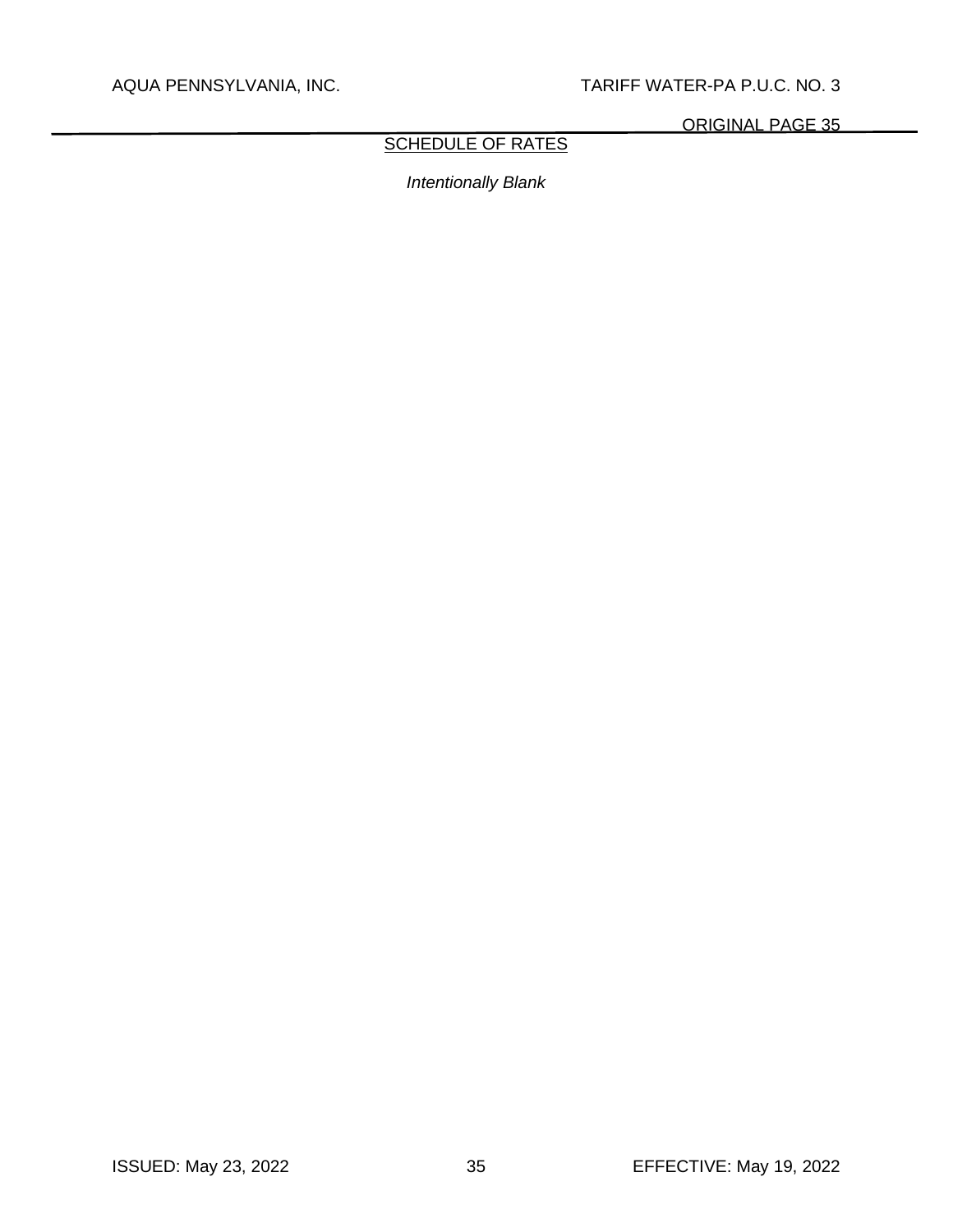ORIGINAL PAGE 36

# **SCHEDULE OF RATES**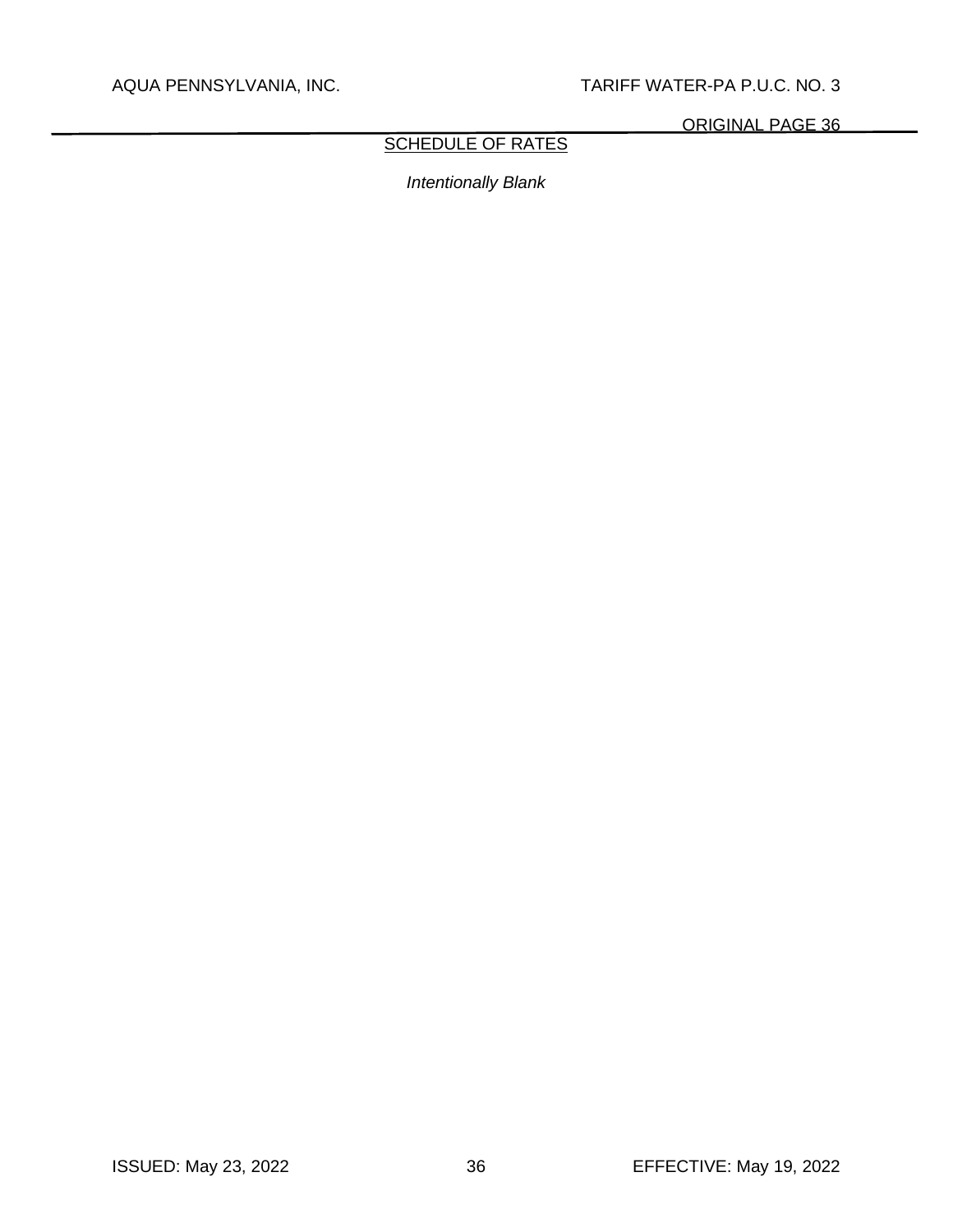ORIGINAL PAGE 37

# SCHEDULE OF RATES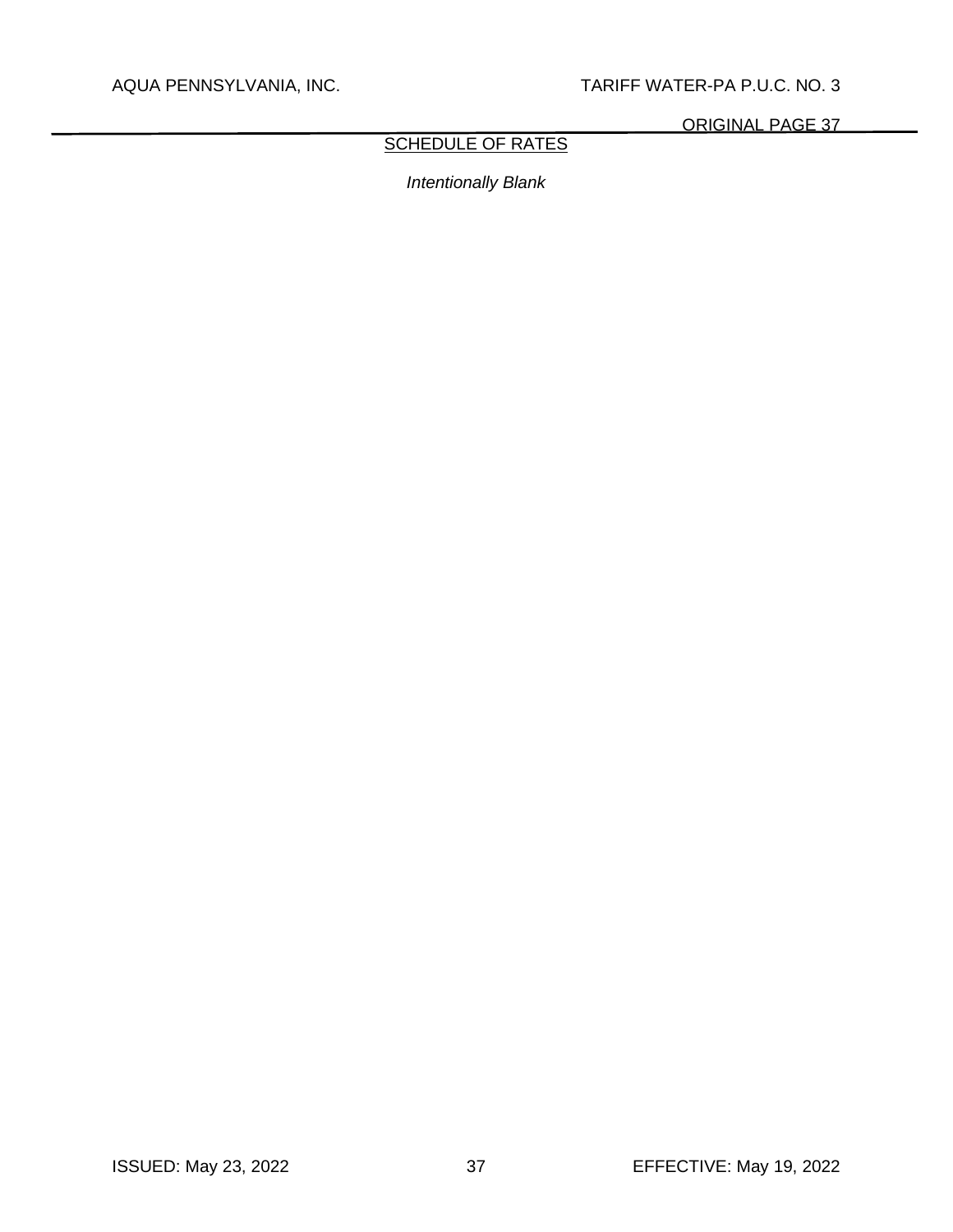ORIGINAL PAGE 38

# SCHEDULE OF RATES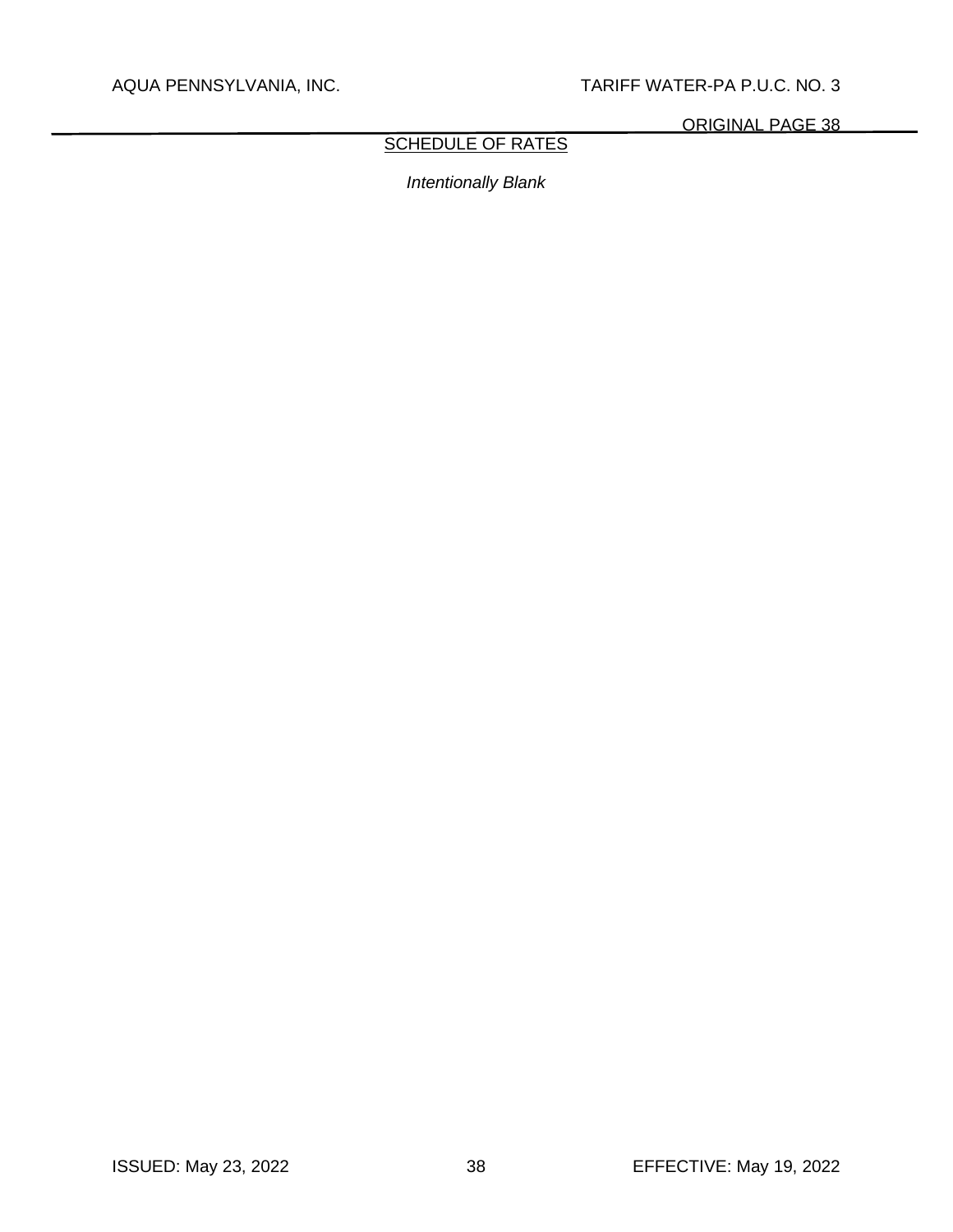# RULES AND REGULATIONS

# **INTRODUCTION**

**1. Effect of Rules and Regulations:** These Rules and Regulations, filed as part of the Company's Tariff, shall govern the manner in which water service is provided to all Applicants and Customers. The Company may supplement these Rules and Regulations, and may revise and amend these Rules and Regulations from time to time subject to the approval of the Pennsylvania Public Utility Commission ("Commission"). The Company will follow Commission regulations not specifically addressed in these Rules and Regulations.

**2. Types of Service Provided**: There are four general types of service that are provided by the Company, as follows:

General Metered Service: Water service provided for general use by any of the following customer classes: residential, commercial, industrial, other water utility, or public. This type of service is also referred to as "domestic" service.

Fire Service: Water service provided to an unmetered fire hydrant, whether public or private, or through a separately metered service line to be utilized exclusively for fire protection of a building and/or property.

Qualified Private Fire Protection Service: Water service provided to an unmetered, privatelyowned fire hydrant located in the public right-of-way which does not otherwise qualify for Public Fire Hydrant rates. Said hydrant shall be located on a service line serving that hydrant exclusively, and must be in the open, be visible, and shall not be more than fifty (50) feet from the Company main servicing the hydrant

Combined Fire & Domestic Service: Water service provided at the request of the Customer, subject to the Company's approval for all non-residential Customer classifications which utilize a single service line for both fire and domestic service. This service can be provided in accordance with the requirements of Rule 41 when the fire/domestic meter size is at least 4 inches.

In addition to the general application of these Rules and Regulations, special rules for the provision of fire service are contained in Rules 41 through 50, and special Rules for the provision of Construction Service are contained in Rules 39 and 40.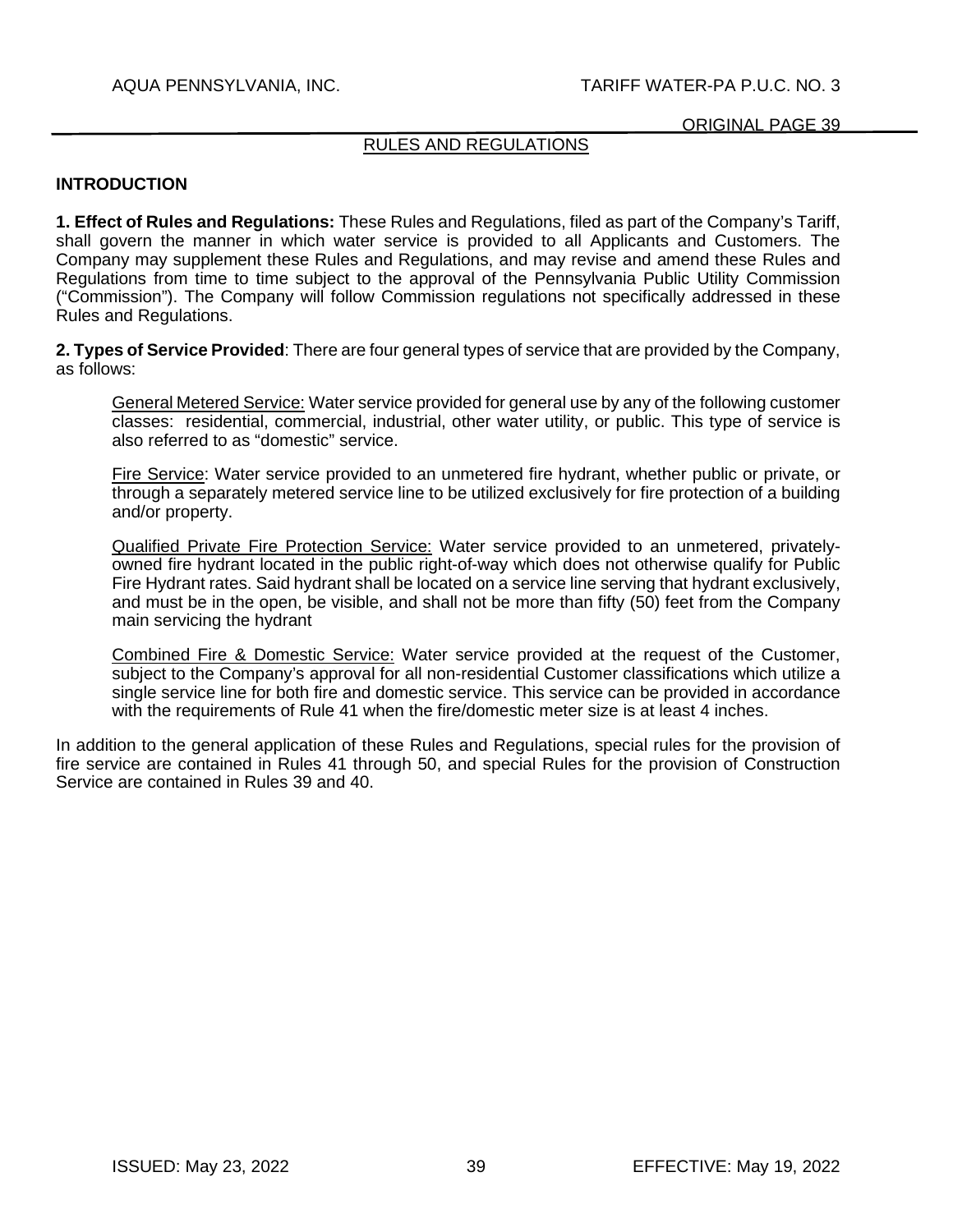#### ORIGINAL PAGE 40

# RULES AND REGULATIONS

### **INTRODUCTION (cont'd)**

**3. Classes of General Metered Service:** There are five classes of general metered service, based on the nature of the Customer and the use of the property receiving service, as follows:

Residential Class: An individually metered dwelling unit intended for human habitation (including a detached house, row home, townhouse, condominium and mobile home) or an individually metered home or building consisting of not more than two dwelling units.

Commercial Class: A building, store, restaurant or office which is primarily a site for the buying or selling of goods or the provision of professional or consumer services. In addition, apartments, condominium complexes, colleges, private and public schools, car washes, laundromats, construction sites, hotels, motels, and tanks filled at the Company's premise are included in this class.

Industrial Class: A building or factory which is primarily a site for the manufacture or production of goods.

Other Water Utility: A public water utility, Municipal Corporation or water authority which purchases water for resale to their customers.

Public: A public building, library, park or playground which is owned by a governmental unit which has the power of taxation.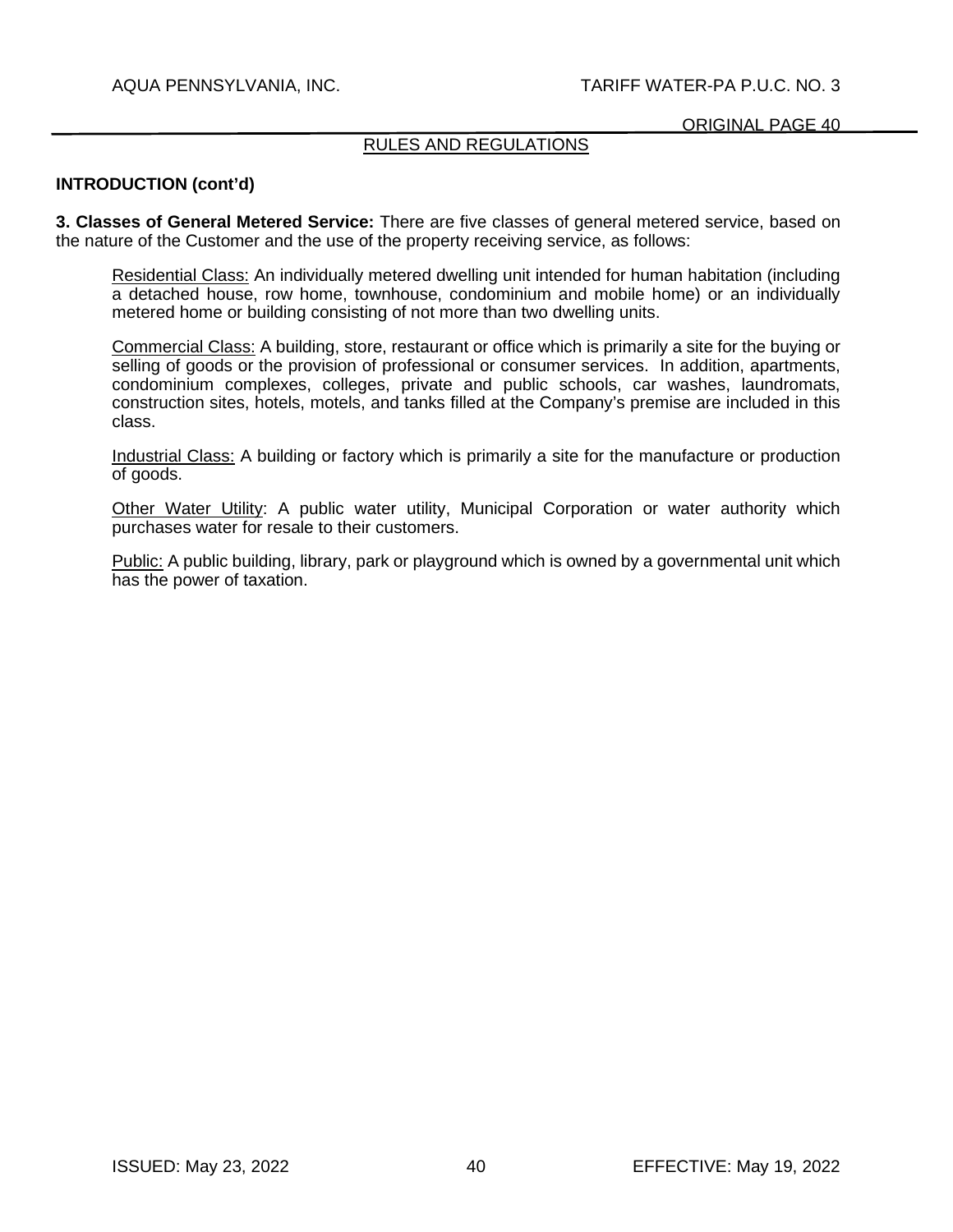### ORIGINAL PAGE 41

# RULES AND REGULATIONS

### **DEFINITIONS**

**4. Definitions:** Wherever used in the Rules and Regulations or elsewhere in the tariff of the company, the following terms shall have the meanings hereinafter set forth:

Applicant: A person, at least 18 years of age, who is not currently receiving service but has applied to the utility for service and whose name appears on the mortgage deed, or lease of the property for which service is requested.

Auxiliary Water Supply: A water supply, other than that provided by the Company, that is on or available to the Customer's premises, including, but not limited to, a supply from another public water supply agency, from a natural source such as a well, lake or spring, or from a source containing used water or industrial fluids.

Builder: Any person(s) requesting an extension to provide service to an existing lot or group of lots, either existing or to be subdivided, where service is to be provided to something other than a preexisting residential structure; namely, a newly constructed structure, structures to be constructed in the future, or to a preexisting non-residential structure.

Commission: Pennsylvania Public Utility Commission

Company: Aqua Pennsylvania, Inc. and its duly authorized officers, agents and employees: each acting within the scope of his authority and employment.

Company Service Line: The service line owned by the Company that extends from the water main to the curb stop or curb line or such point as designated by the Company.

Construction Costs: All direct and indirect costs attributable to the material and installation of the subject main extension, services and appurtenances, and/or removal of existing Company facilities (including the net book value of property replaced or retired) whether incurred by the Builder or the Company.

Construction Services: Water service provided for construction purposes.

Creditworthiness: An assessment of an applicant's or customer's ability to meet bill payment obligations for utility service.

Curb Box: A cylindrical device with a lid, normally placed by the curb which affords access to the curb stop. Normally, this device is initially installed by the Company, but may be subject to having its condition or position adjusted by natural forces or the work of the developer or a plumber. Accordingly, it is the responsibility of the Customer to maintain the Curb Box in a safe condition, or to notify the Company either in writing or by telephone to make the necessary repairs or relocation to the Curb Box or Curb Box lid.

Curb Stop: A device owned, installed, maintained and controlled by the Company that can be turned to an open or closed position for the purpose of controlling the supply of water to the service property.

Customer: A person at least 18 years of age whose name is listed on the account and who is primarily responsible for the utility bill OR adult occupant whose name appears on the mortgage, deed, or lease for the service address.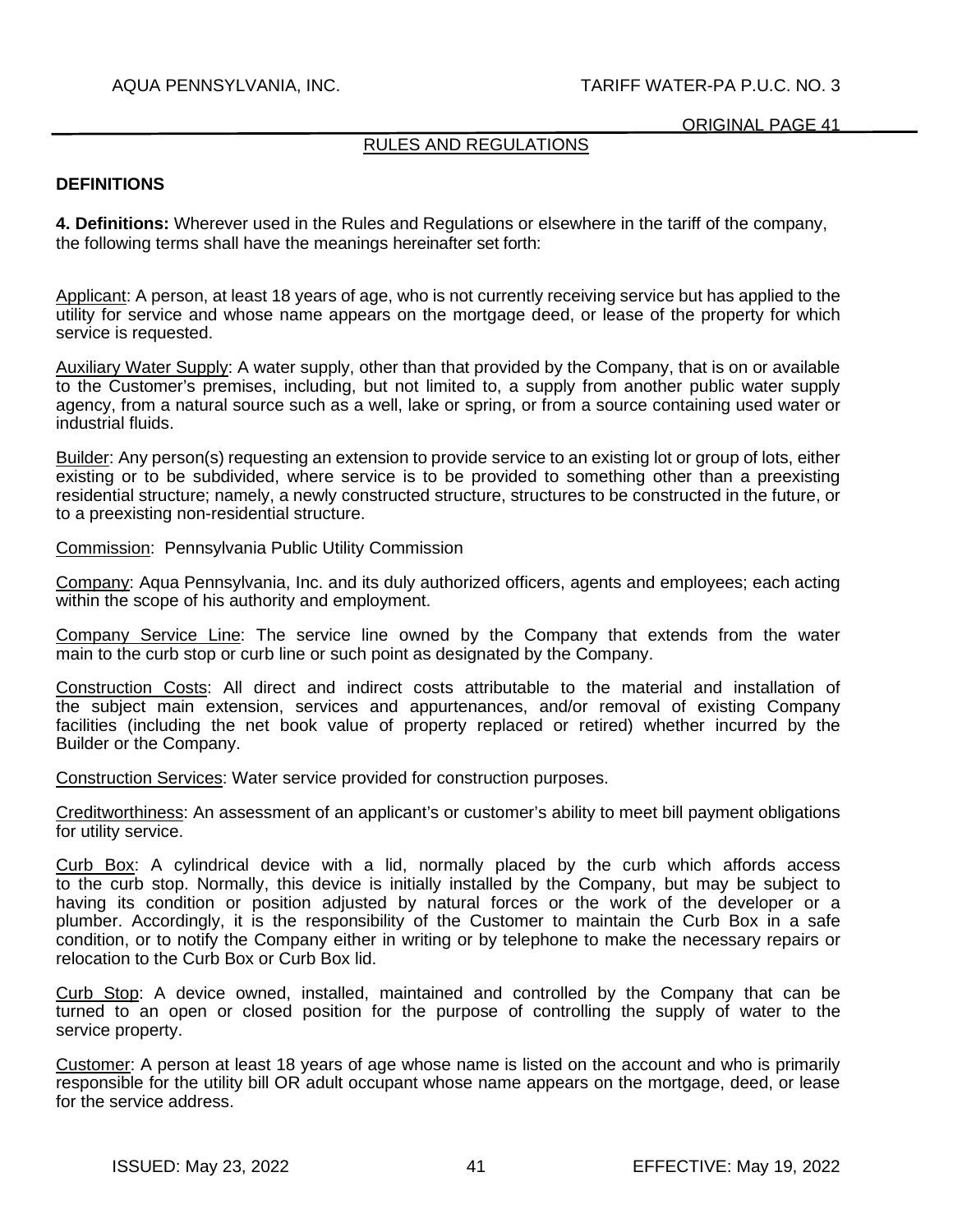# RULES AND REGULATIONS

### **DEFINITIONS (cont'd)**

Customer Service Line: The service line owned by the Customer that extends from the Curb Stop or curbline (or such point as designated by the Company) to the property or building being served.

Depositor: Any person(s) acting on behalf of Prospective Customer(s) for the purpose of entering into any type of agreement that requires a deposit of funds for extension of the Company's facilities.

Meter: A device furnished, installed, maintained and owned by the Company to register the consumption or use of water at the Customer's Property.

Meter Box/Vault: A structure which is owned and maintained by the Customer, having been installed by an agent for or on behalf of the Customer, in accordance with Company specifications, for the purpose of housing the Meter outside of the Customer's building, at an underground location mutually agreed upon between the Customer and Company. It is the responsibility of the Customer, as the owner of the Meter Box/Vault to maintain the Meter Box/Vault and lid in a safe condition.

Metered Manifold: A domestic service line that contains more than one metered service. When more than one meter is installed upon a Customer's premise at the request of a Customer or due to conditions existing upon the premise of the Customer, then each meter shall be treated separately as if it belonged to a separate Customer.

Person: Any individual, firm, company, association, society, corporation, institution, group, or any other legal entity.

Plumbing Fixture Standards: The water use standards that have been adopted by the Delaware River Basin Commission (at Resolution 88-2 Revised) and subsequently recommended by the Commission for plumbing fixtures installed in new construction and in existing structures undergoing renovations involving replacement of such fixtures, as follows:

| <b>Plumbing Fixture</b> | <b>Water Use Standard</b> |
|-------------------------|---------------------------|
| Showerheads             | 3.0 gallons/minute        |
| Lavatory faucet         | 3.0 gallons/minute        |
| Kitchen faucet          | 3.0 gallons/minute        |
| Water closets           | 1.6 gallons/flush         |
| Urinals                 | 1.5 gallons/minute        |

Premise: A single lot or piece of ground consisting of a single residential unit, together with all buildings and structures erected thereon.

Private Fire Hydrant: A fire hydrant furnished, installed, owned and maintained by the Company that has been requested by an Applicant and approved by the municipality, but where the municipality has refused to accept payment of the applicable rate as set forth in the Company's rate schedule.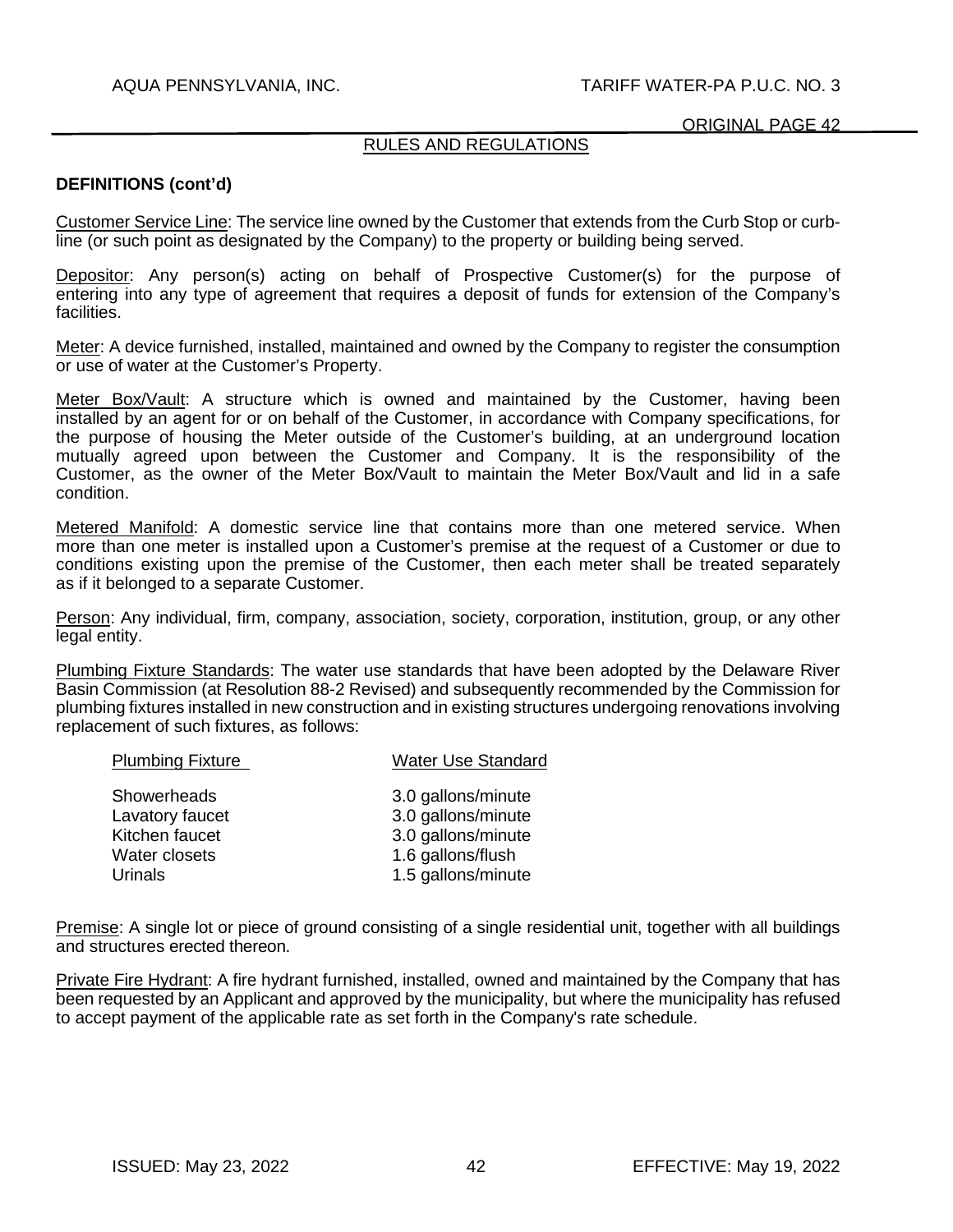#### ORIGINAL PAGE 43

# RULES AND REGULATIONS

## **DEFINITIONS (cont'd)**

Property: In general terms, a separate parcel of land owned in fee simple absolute, including any home(s), condominium(s), Home Owner's Association or building(s) affixed thereto, which is delineated by the description contained on the recorded deed, and which may be further delineated by any public roads.

Prospective Customer: Any owner, tenant or lessee of a property that is expected to be receiving water service for at least one year following the commencement of water service.

Public Fire Hydrant: A fire hydrant furnished, installed, owned and maintained by the Company that has been requested by the municipality, or requested by an Applicant and approved by the municipality, where the municipality has accepted responsibility for payment of the applicable rate as set forth in the Company's rate schedule.

Qualified Private Fire Protection Service: Water service provided to an unmetered, privately-owned fire hydrant located in the public right-of-way which does not otherwise qualify for Public Fire Hydrant rates. Said hydrant shall be located on a service line serving that hydrant exclusively and must be in the open, be visible, and shall not be more than fifty (50) feet from the Company main servicing the hydrant.

Residential Structure: When used with respect to metered Residential Fire Service, a home or building which contains only individually metered dwelling units intended for human habitation.

Service Connection: The installation by the Company of the Company Service Line. See Definition for Company Service Line.

Shall: is mandatory; May is permissive

Special Devices: Devices that are owned and maintained by the Customer on the Customer's plumbing system at the requirement of the Company. Special Devices include, but are not limited to, the following:

**Backflow Preventer**: A device designed to prevent a potential backflow of contaminants from the Customer's activities or property into the Company's distribution system.

**Check Valve**: A device designed to allow the flow of water only in one direction.

**Control Valve**: A device designed to stop the flow of water when the valve is closed.

**Pressure Reducing Valve**: A device designed to reduce the water pressure within the Customer's building below that which exists on the Company's distribution system.

**Pressure Relief Valve**: A device designed to relieve pressure on the internal plumbing system of the Customer's property.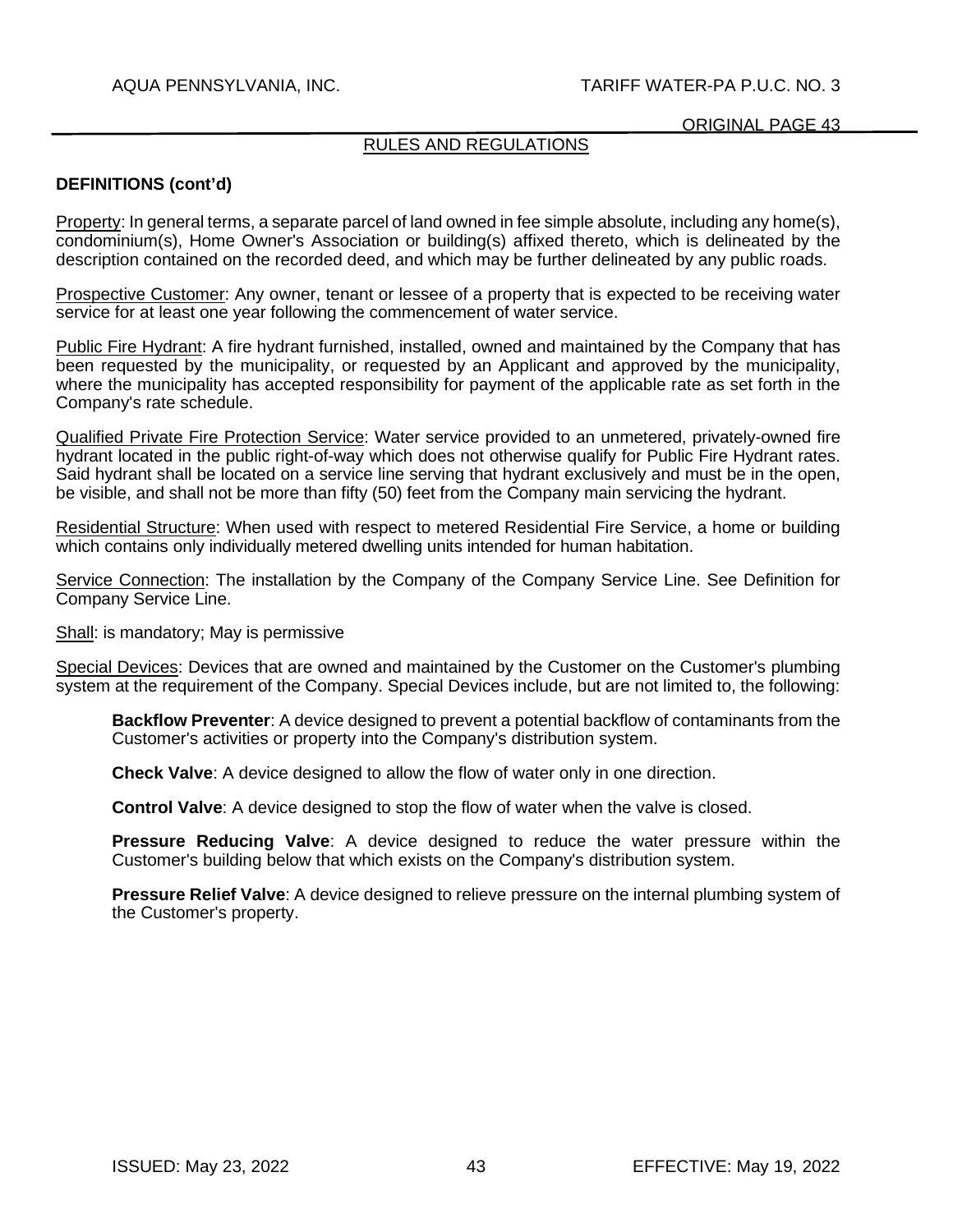# RULES AND REGULATIONS

## **APPLICATION FOR SERVICE**

**5. Notification of Change in Ownership or Occupancy at an Existing Service Property:** Upon any change in ownership of property where the owner is the Customer, or in the tenancy where the tenant is the Customer, or in the type of service rendered, the Customer must so advise the Company which shall thereafter have the right to discontinue the water supply until a new application has been made and approved for the new Customer.

**6. Application for Water Service by a New Owner or Occupant at an Existing Service Property:**  Where a Customer's Service Line exists on a property to be served in compliance with the Company's rules, water service will be furnished by the Company as soon as reasonably practicable after written or oral application of the owner or tenant of the property or his properly authorized agent. The Customer receiving service takes such service subject to the Company's Tariff, including its Rules and Regulations.

**7. Application for Water Service to a Proposed Service Property:** Where an adequate water distribution main abuts the Customer's property, a service connection will be made as soon as reasonably practicable after the appropriate application forms have been completed by the property owner or his properly authorized agent and subsequently submitted to, and approved by, the Company. Where an adequate water distribution main does not abut the Customer's Property, the Customer must make necessary arrangements with the Company's New Business Office for the extension of a water distribution main in accordance with the Company's Rules and Regulations. Service Connection application forms will be furnished by the Company on request.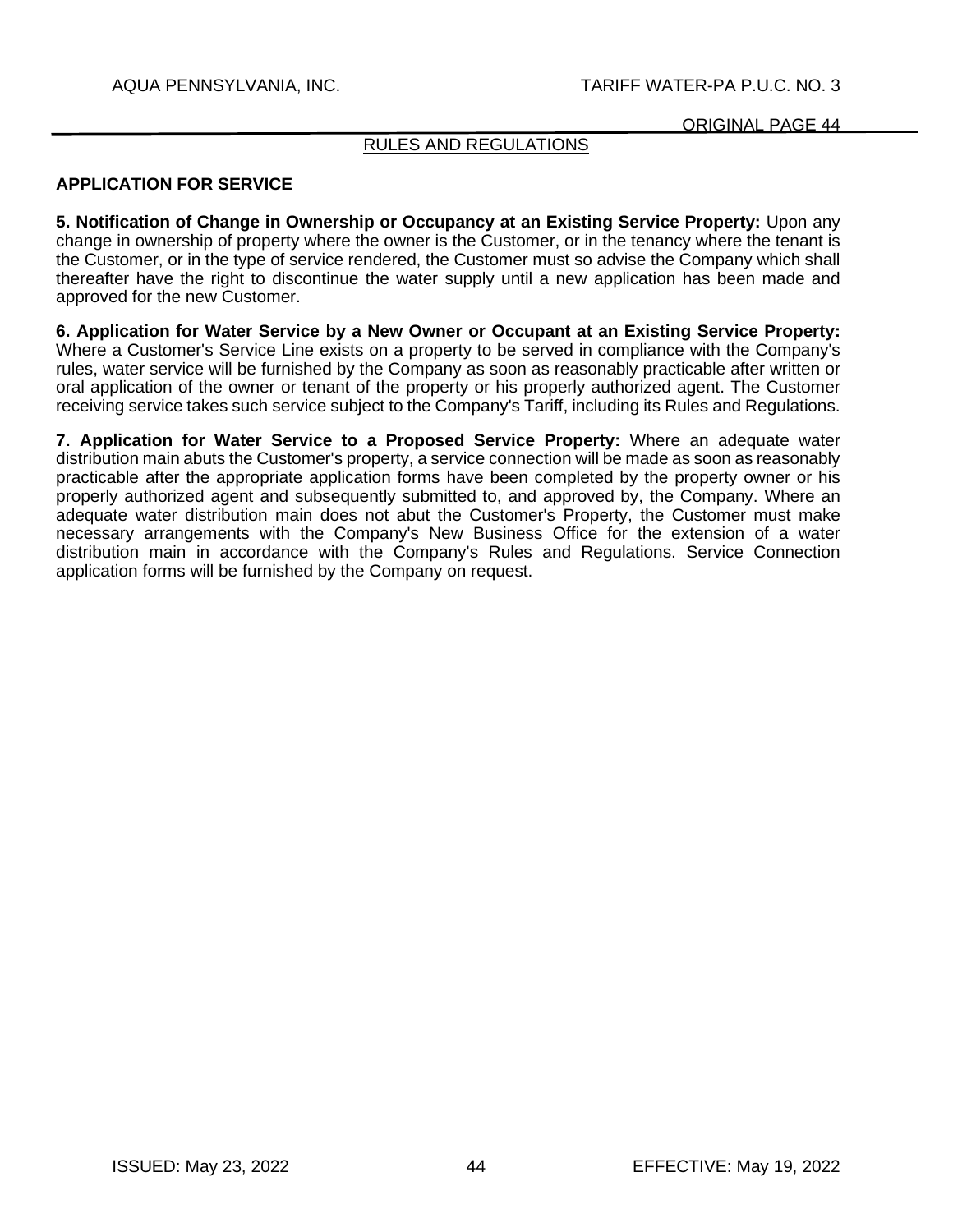#### ORIGINAL PAGE 45

# RULES AND REGULATIONS

### **DEPOSITS AND CREDIT STANDARDS**

**8. General:** Deposits may be required from Applicants for new service and extension of service. Residential Customers will not be required to pay a security deposit in order to receive service from the Company. The Company will pay income tax on any deposit, advance, contribution or other like amounts received from an Applicant which shall constitute taxable income to the Company as defined by the Internal Revenue Service and required by the Pennsylvania Public Utility Commission. Such income taxes shall be segregated in a deferred account for inclusion in rate base in a future base rate case proceeding. Such income tax associated with a deposit, advance, or contribution will not be charged to the Person providing such deposit, advance, or contribution.

**9. Creditworthiness**: Upon application for water service, the Company may require the Applicant/Customer to provide valid identification, a valid deed lease or mortgage evidencing the Applicant/Customer's residency at the Property/Premise, and/or payment of an outstanding balance owed by the customer which accrued within the past 4 years for which the Applicant/Customer is legally responsible.

The Company may determine liability for a past due balance by:

- Use of Company records that contain information previously provided to the Company;
- Information contained on a valid mortgage, lease or deed;
- Use of commercially available public records databases; and
- Government and property ownership record.

#### **10. Reserved for Future Use**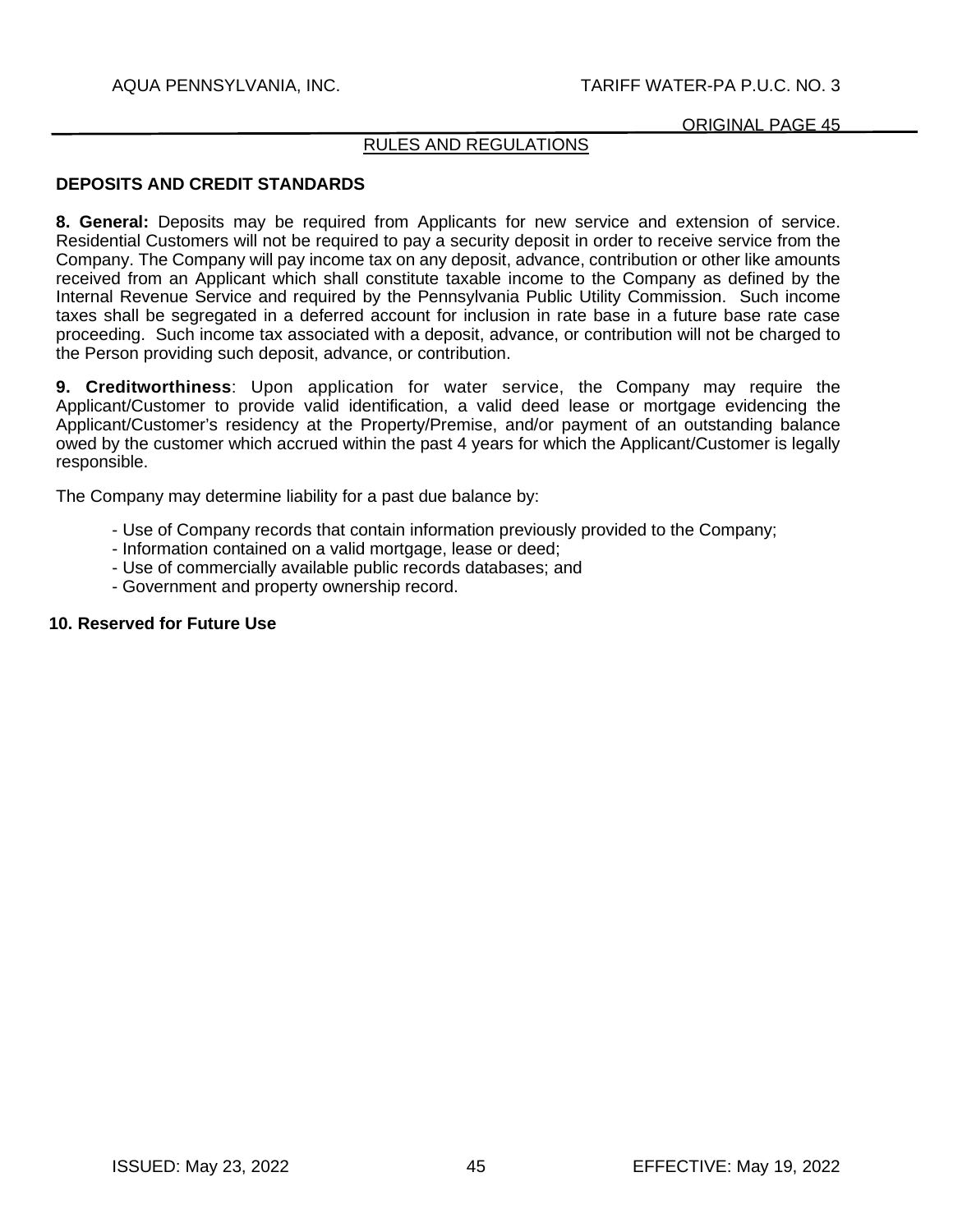# RULES AND REGULATIONS

### **BILLING AND PAYMENT**

**11. Methods of Payment:** Bills are payable by mail, by direct debit, in person at any authorized pay agency or as otherwise authorized by the Company.

**12. Landlord Assumption of Responsibility:** If an Applicant for service, who is a landlord, assumes responsibility for rates and charges related to water or wastewater service provided to tenants and is billed for such service, the landlord must assume responsibility and be billed for both water and wastewater service, if such service is provided or billed by the Company.

**13. Bills and Billing History:** Bills based on estimated water use shall be subject to review upon the Customer's request and submission by the Customer of information as to unusual water use**.** In all other cases, billing shall be made as soon as practicable after the reading of respective meters. In the case of fire hydrants, bills will be rendered for each applicable period. Where a Customer receives water service during a period when a water meter is not installed at the Property, the Company may issue the Customer a bill based on the estimated usage for that period. A Customer may obtain from the Company, at no charge to the Customer, the billing history for up to ten accounts per year in the name of the Customer, provided that the Customer submits a written request for such information directly to the Company. Additional requests will be processed subject to the Company's right to charge the Customer its incremental costs of providing such billing histories.

**14. Delinquent Bills:** If a rendered bill remains unpaid for a period of 20 days for residential customers and 15 days for non-residential customers, it shall be classified as delinquent. However, if the last day of such period falls on a Saturday, Sunday, a holiday or day when the Company's offices are closed, the delinquency date shall be the next succeeding business day. Payments by mail will be deemed made on the date of the postmark. Payments to the Company drop box or authorized payment agent will be deemed received when paid at that location. Service may be terminated for non-payment of bills in accordance with the Commission's regulations. If service is thus terminated it will not be restored until all outstanding charges provided by the Commission's regulations and the tariff of the Company are paid or satisfactory arrangements are entered for payment. If a dispute of a water bill has arisen as defined in the Commission's regulations, the Customer is responsible for paying the undisputed portion of such bill and termination of service may occur if the undisputed billings become delinquent.

**15. Late Payment Charge:** If payment has not been received by the Company for five days after the bill has been classified as delinquent, a late charge (penalty) of 1.25% will be applied to the account and such late charge (penalty) will be calculated every thirty days thereafter only on the overdue portion of the bill excluding previous late charges (penalties), and in no event shall the late charge (penalty) exceed more than 18% annually (simple interest).

**16. Return Check and Return Electronic Payment Charge:** The Customer will be responsible for the payment of a charge of \$20.00 per incident where a check or electronic payment, which has been presented to the Company for payment of any bill, is returned by the bank for any reason including, but not limited to, non-sufficient funds, account closed, payment stopped, two signatures required, postdated, stale date, account garnished, no account, drawn against uncollected funds, balance held, and unauthorized signature. This charge is in addition to any and all charges assessed against the Customer by the bank. If a Customer's account shows a history of submitting payments that have been returned for insufficient funds or any other reason outlined above, the Company may require turn-on charges to be paid by cash, certified check, money order, or credit card or service may be terminated without additional notice in accordance with Commission regulations.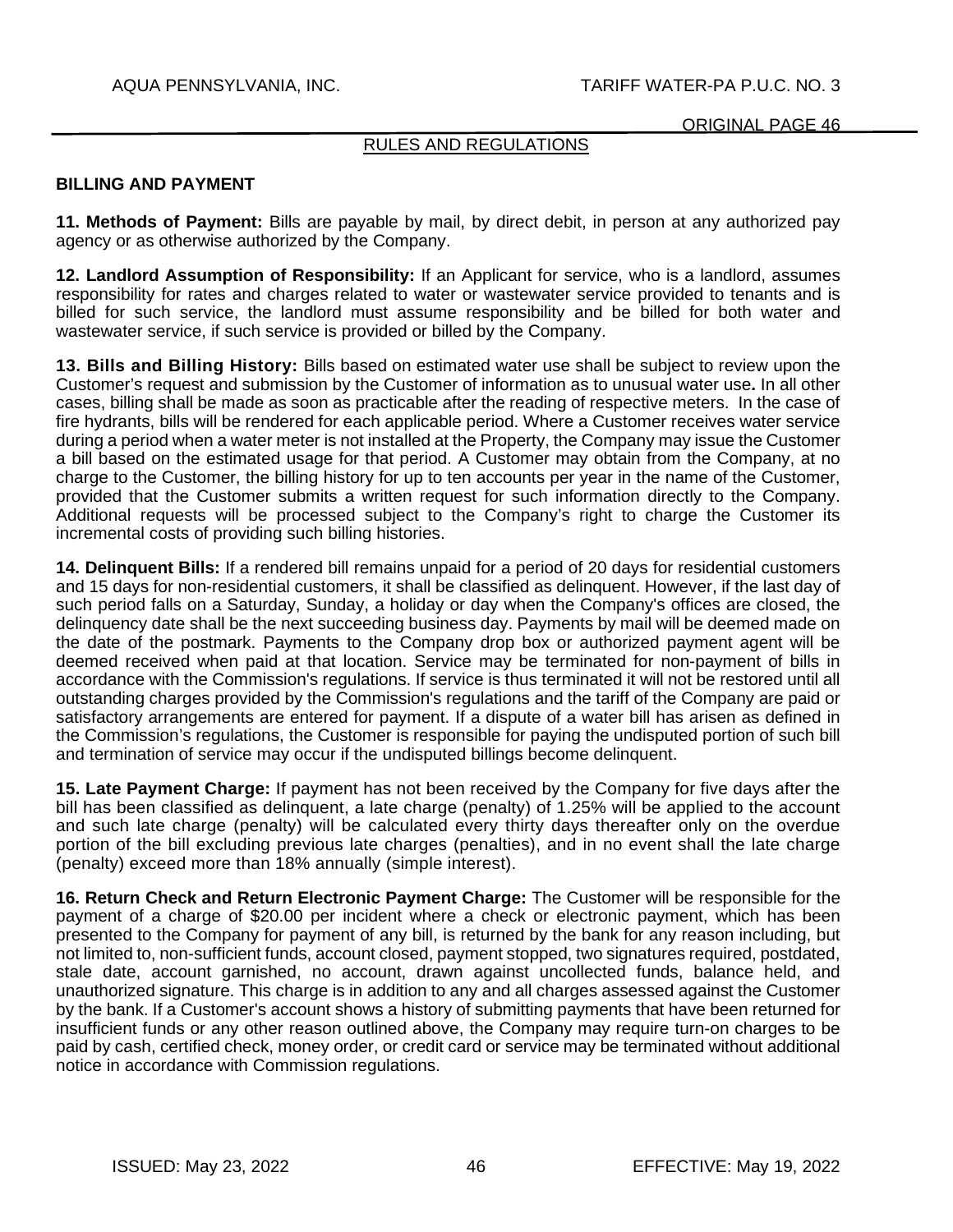# RULES AND REGULATIONS

# **BILLING AND PAYMENT (cont'd)**

**17. Turn-on Charge:** When service has been terminated to any premise because of violation of the Company's Rules and Regulations or at the Customer's request, a charge of fifty dollars (\$50.00) payable in advance will be made for restoration of service. If the Company incurs out of the ordinary expense to affect termination of service for non-payment of bills or due to lack of access to the Company's facilities, or for restoration of service outside of normal business hours, the Customer must reimburse the Company for those expenses in addition to the \$50.00 turn-on charge prior to service reconnection. This charge applies to new Customers only when service is required to be physically restored to the Premise. If the Company terminates water service for an emergency purpose, no turnon fee will be applied to restore service. This charge applies to new Customers who require service to be physically restored to the Premise.

**18. Turn-off at Customer's Request:** Customers desiring to avoid payment for water service during periods when Properties are vacant or during extended absences shall give notice in writing at the office of the Company requesting the water to be shut off. A turn-on charge as set forth in Rule 17 shall be applied to the Customer's account when the Customers requests restoration of water service. If a minimum charge or Customer charge for water use is applicable, the bill will be based on the proportion that the period when water service was available bears to the entire period on which such minimum charge or Customer charge is based. Metered consumption in excess of such adjusted minimum shall be billed at normal rates.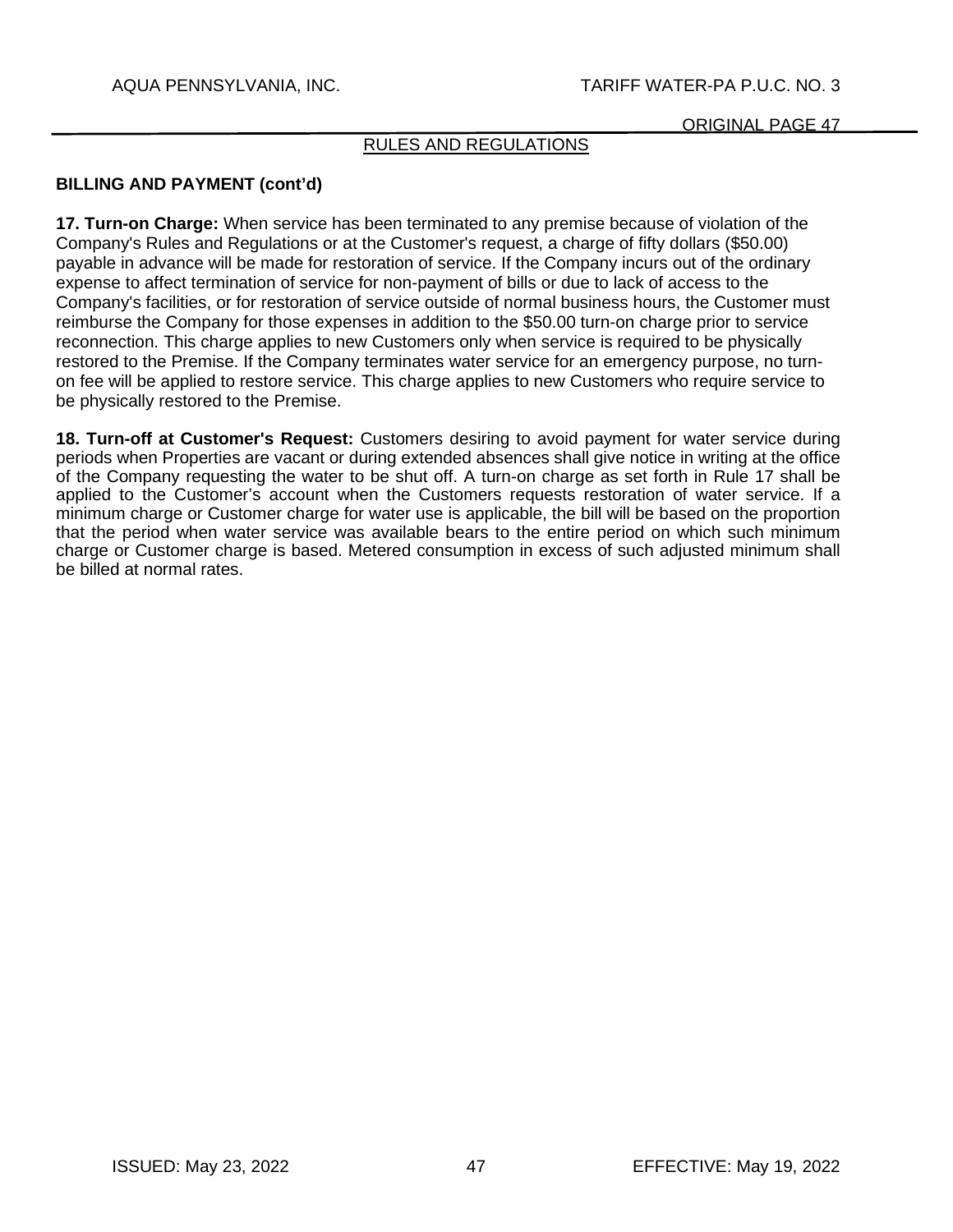# RULES AND REGULATIONS

### **SERVICE CONNECTIONS**

#### **19. Company's Service Lines:**

Except for service connections made in accordance with Rule 65, the Company will make all connections to its mains and furnish, install and maintain the Company's service main to and including the Curb Stop, which under normal circumstances will be placed inside the curb-line. The Company's service line will be the property of the Company and under its control. The point of delivery and sale for any water service furnished to the Customer shall be at the Curb Stop.

The maximum Company investment per Company service line shall be calculated using the same formula set forth in the definition of Company Contribution in Rule 62.

The cost of any Company service line in excess of the applicable maximum Company investment shall be paid by the Customer, plus all applicable taxes including income taxes occasioned by the contract. The Company may require payment of the estimated amount of such excess cost in advance of the installation and will make a partial repayment of the extent the actual cost is determined to be less than the estimate.

Whenever it is necessary to install a service line in advance of the date on which the premises are occupied and a meter is set, a deposit may be required in an amount not to exceed the estimated cost of installation, which deposit will be refunded to the depositor when the service becomes active (i.e., the meter has been set and the premises occupied), provided that event occurs within five years from the date of deposit.

**20.1. Customer Service Line:** The Customer's service line shall extend from the Property to the Curb Stop or curb line or such point as designated by the Company. All connections, service lines and fixtures owned by the Customer shall be maintained by the Customer in good order, and all meters and appurtenances owned by the Company and located on the Property of the Customer shall be protected properly by the Customer. All leaks in or other deteriorated condition of the Customer's service line or any other pipe or fixture in or upon the premises supplied must be repaired immediately by the owner or occupant of the premises.

a. Notwithstanding the terms and conditions set forth in Rules 20.1, 20.2, and 25, the Company is authorized to replace customer-owned lead service lines ("COLSLs") in Mercer County in accordance with the Pennsylvania Public Utility Commission Order at Docket No. P-2020- 3021766 entered on July 15, 2021.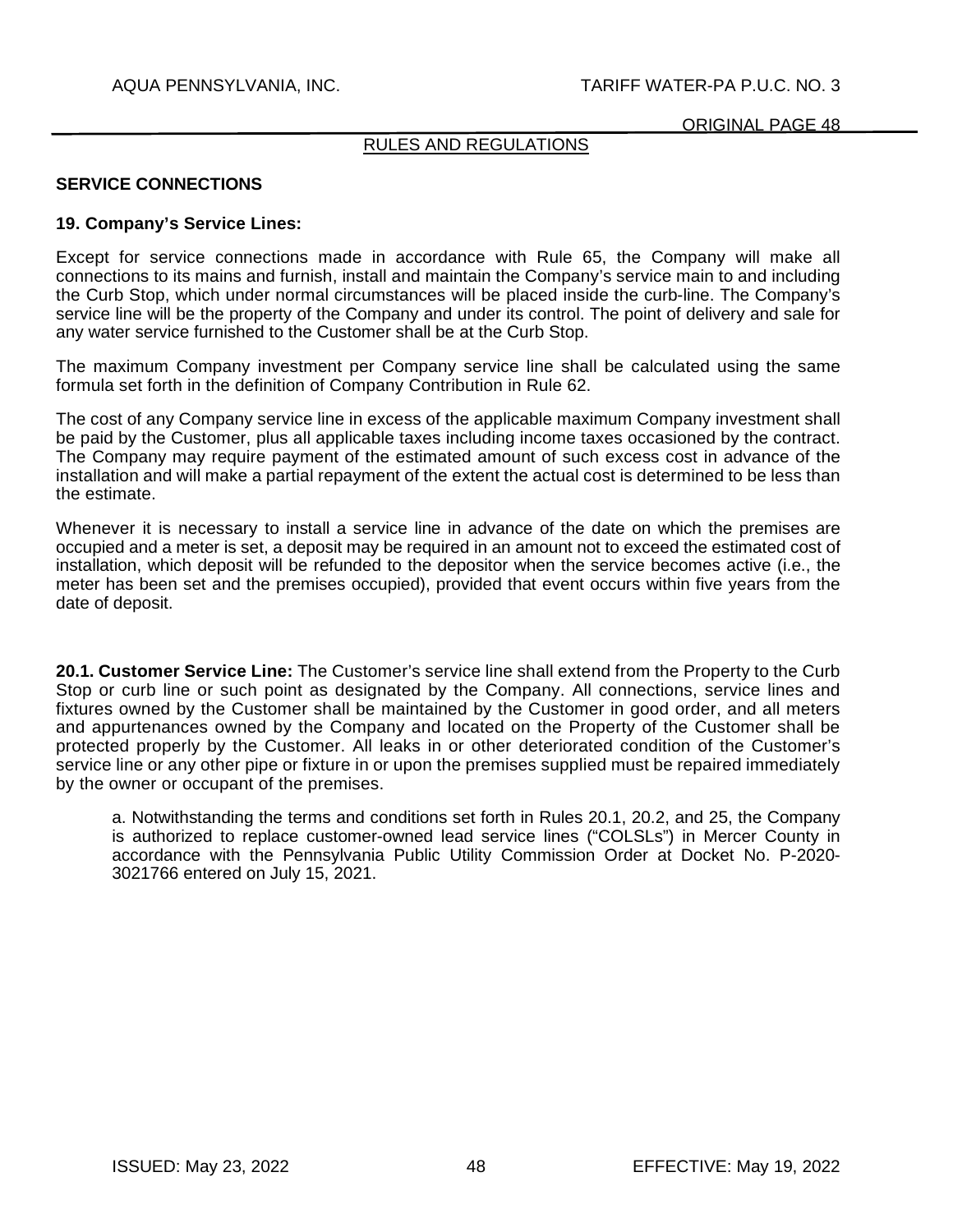## RULES AND REGULATIONS

# **SERVICE CONNECTIONS (cont'd)**

**20.2. Customer Owned Lead Service Line Replacements:** Notwithstanding Rules 20.1, 21, and 25, the Company shall, provided the customer provides consent, replace lead Customer Owned Service Lines ("COLSLs") pursuant to the Company's Lead Service Line Replacement Program ("Replacement Program"). Pursuant to Part 1 of the Company's Replacement Program, the Company will replace COLSLs it encounters when replacing its mains, up to 200 COLSL replacements per year within a maximum budgeted amount of \$800,000 per year. Pursuant to Part 2 of the Company's Replacement Program, the Company will replace a COLSL upon a Customer's request subject to the following requirements: (i) verification that the Customer has a COLSL, (ii) the date that the Company will replace the COLSL will depend on the number of other customer requests in the same operating division, (iii) the annual cap of 200 COLSL replacements, and (iv) availability of funds in the annual budget allotment of \$800,000.

Replacements under Part 1 of the Company's Replacement Program will have priority over replacements under Part 2 of the Company's Replacement Program. For replacements under Part 2 of the Company's Replacement Program, the Company will seek to prioritize replacements for low-income customers. Any portion of the annual budgetary allotment of \$800,000 that is not spent on COLSL replacements in that year will roll over to the next subsequent year, subject to annual cap of 200 COLSL replacements per year. If the Company does not use the excess budgeted amount that carried over from the previous year, that excess budgeted amount will not carry forward into the following year. The Company may petition the Commission to modify its annual budgeted amount and/or the cap on COLSL replacements per year if, in the Company's sole discretion, the Company determines these amounts are not adequate to meet the needs of the Replacement Program. Any petition to modify the budgeted amount or maximum number of COLSLs replaced per year is subject to Commission approval. Costs incurred by the Company under the Replacement Program shall be subject to Act 120 of 2018 (P.L. 738, No. 120) and the accounting and ratemaking treatment approved by the Pennsylvania Public Utility Commission entered July 15, 2021 at Docket No. P-2020-3021766. After a COLSL is replaced by the Company or the Company's contractor, the Customer shall own and have full responsibility for the repair, replacement, and maintenance of the new Customer Service Line installed, and which, thereafter, Rules 20.1, 21, and 25 shall apply.:

a. The Customer shall enter into an Agreement for the replacement of the COLSL for either a Part 1 or Part 2 replacement, in a form provided by the Company, prior to the initiation of any work by the Company or its contractors to replace a COLSL. The Company shall provide a two-year warranty on workmanship and materials for any COLSL that the Company or its contractor replaces.

b. For Customer requests under Part 2 of the Company's Replacement Program, the Company will verify the Customer has a COLSL, and if verified, the Company will provide the Customer with testing materials within seven business days of the verification of the COLSL. The Company will notify the Customer within five business days of the results of the test. Notwithstanding Rule 20.1, a Customer who has a verified COLSL and has requested that the Company replace the COLSL, the Customer will not be responsible for repairing a leaking COLSL prior to the Company's replacement of that Customer's COLSL.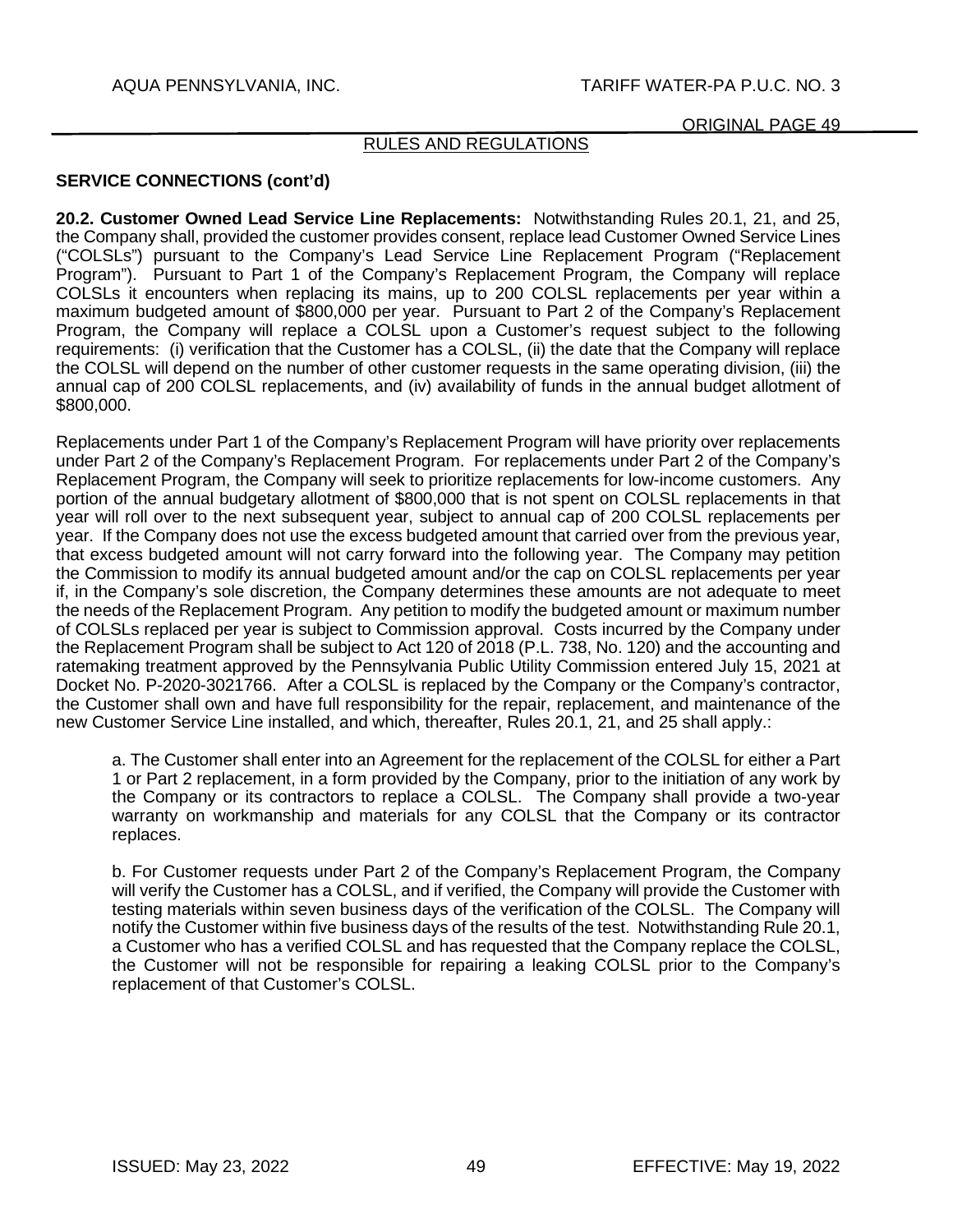### RULES AND REGULATIONS

### **SERVICE CONNECTIONS (cont'd)**

#### **20.2. Customer Owned Lead Service Line Replacements (cont'd):**

c. The Company will provide a National Sanitation Foundation approved water filter (pitcher or tap filter) to residential customers who request (or if the Customer occupies a rental property, the property-owner has made, or authorized the Customer to make, such request) that the Company replace the COLSL provided that:

1. The Company has verified that the Customer has a COLSL; and

2. The Company's testing of water from the customer's tap shows that the water has a lead level above the action level established by the Pennsylvania Department of Environmental Protection under the Environmental Protection Agency's Lead and Copper Rule.

The Company will offer a reimbursement under Part 1 of the Company's Replacement Program to a Customer or property owner (as applicable), at the lower of the Customer's or property owner's (as applicable) actual cost or what it would have cost the Company to replace the COLSL, who paid for the replacement of the COLSL if the Company commences a main replacement project that would have affected the Customer or property owner as follows:

- a. 100% for work performed within one year of the commencement of a main replacement project.
- b. 50% for work performed within two years of the commencement of a main replacement project.
- c. 25% for work performed within three years of the commencement of a main replacement project.

The sliding scale reimbursement related to a Part 1 main replacement project will be applicable until the 3rd anniversary of the effective date of Aqua's Lead Service Line replacement program, after which customers will only be eligible for reimbursement if the customer replaced their COLSL within one year of the commencement of a main replacement project. For acquired systems the same sliding scale time period will apply from the date of closing the acquired system and will cease after the 3rd anniversary of the acquisition of the system, and thereafter customer will only be eligible for reimbursement if the customer replaced their COLSL within one year of the commencement of a main replacement project.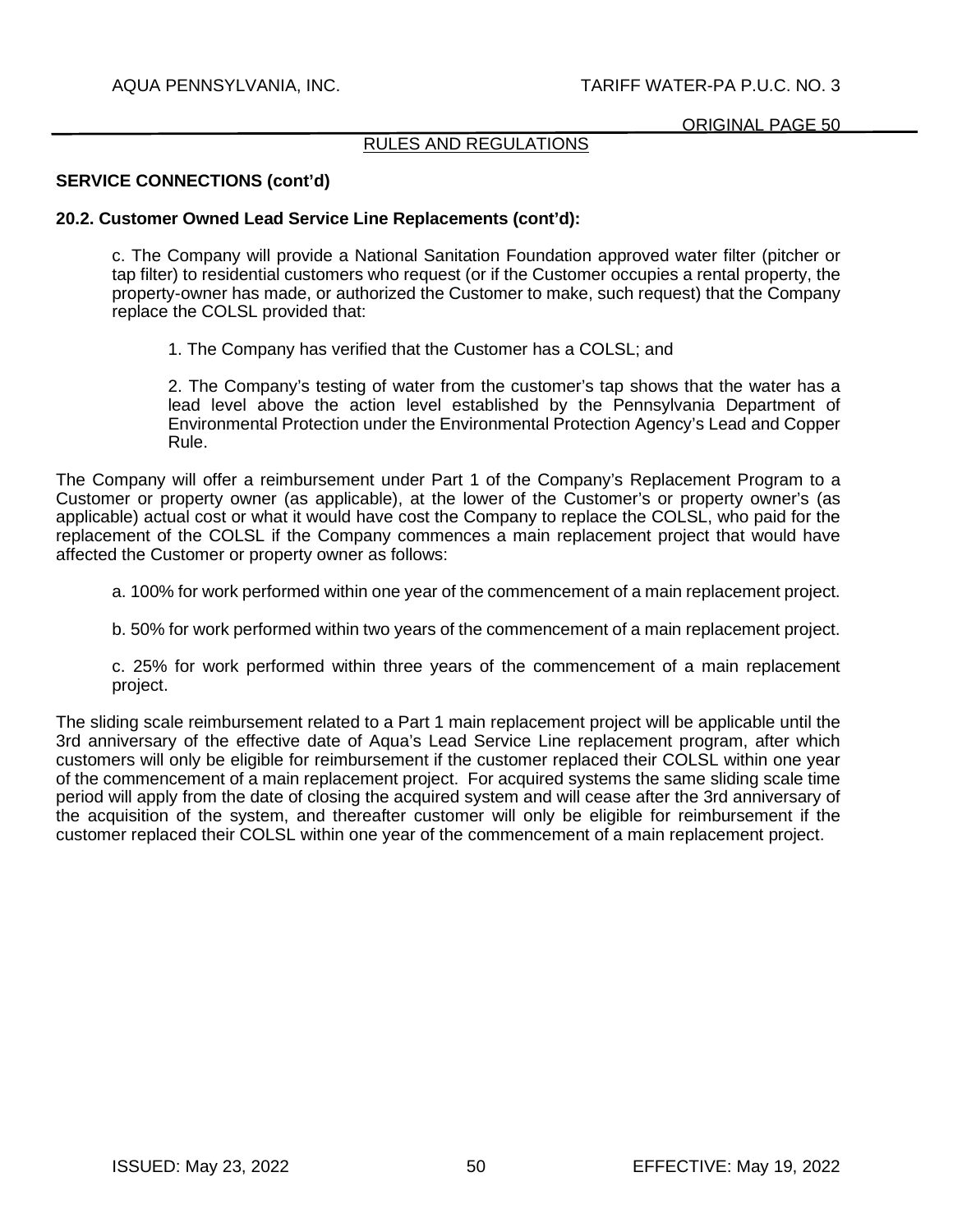#### RULES AND REGULATIONS

### **SERVICE CONNECTIONS (cont'd)**

#### **20.2. Customer Owned Lead Service Line Replacements (cont'd):**

The Company will also offer a reimbursement under Part 2 of the Company's Replacement Program to a Customer or property owner (as applicable), at the lower of the Customer's or property owner's (as applicable) actual cost or what the Company would have incurred to replace the COLSL, who paid for the replacement of the COLSL within one year prior to the start of Part 2 of the Company's Replacement Program. The Company will also provide a sliding scale reimbursement to customers, at the lower of the actual cost or what the Company would have incurred to replace the COLSL, as follows:

a. 100% for work performed within one year of the commencement of a main replacement project.

b. 50% for work performed within two years of the commencement of a main replacement project.

c. 25% for work performed within three years of the commencement of a main replacement project.

The reimbursement for replacements under Part 2 of the Company's Replacement Program will cease after the 3rd anniversary of the effective date of the Company's COLSL Replacement Program. For acquired systems the same sliding scale time period will apply from the date of closing the acquired system and will cease after the 3rd anniversary of the acquisition of the system.

For any reimbursement under Part 1 or Part 2, the Customer or property owner must provide the Company with a paid invoice, a certification from a certified plumber, and other documentation required by the Company, in its sole discretion, to verify the replacement. The reimbursement (or portion thereof as set forth above) will be at the lower of the customer's actual costs for the replacement of the COLSL as supported and verified by documentation sufficient for the Company or the cost the Company would have incurred to replace the customer service line with a similar size and material.

A main replacement project under Part 1 will commence on the date the Company begins physical excavation for pipe installation for a main replacement project in the project area that includes the Customer or property owner's (as applicable) premise, and a Part 2 program will begin upon the date the Commission issues an order approving the Company's petition at Docket No. P-2020-3021766.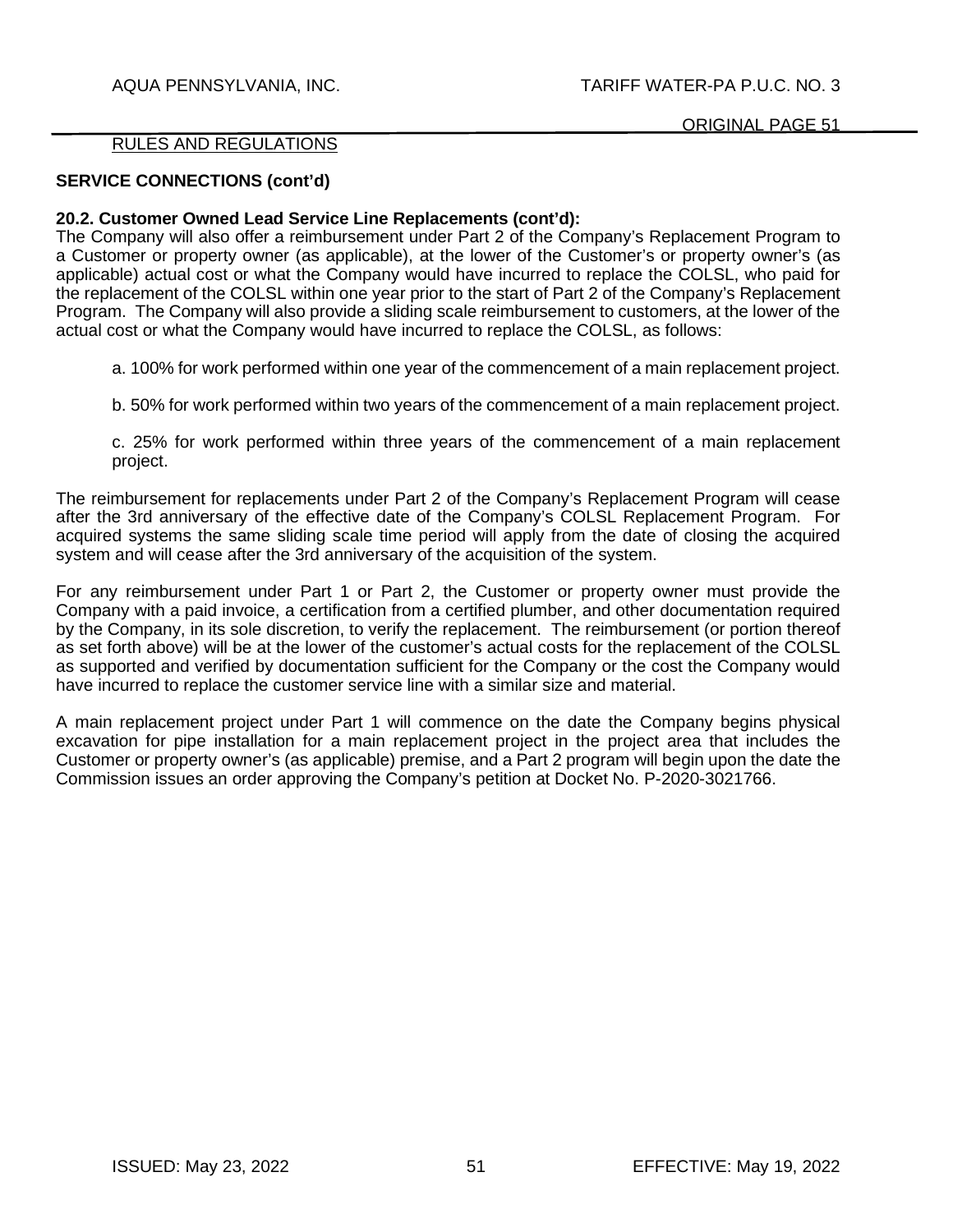# RULES AND REGULATIONS

# **SERVICE CONNECTIONS (cont'd)**

**21. Size, Kind, and Location of Service Lines:** The Company reserves the right to determine the size, kind and location of the service line, from the main to the curb, and from the curb to the property to be served. However, the determination of the size of the fire service line shall be the responsibility of a professional engineer or similar professional retained by the Customer. The Customer's Service Line shall not cross intervening properties unless the property is landlocked and there is no other way in which service can be provided (for example, because the property does not abut a public road) and an appropriate easement is obtained by the Customer for the Customer's benefit, a copy of which must be furnished to the Company. The service line from the curb stop to the property shall be furnished, installed, owned, and maintained by the owner of the property, and where possible shall be laid in a straight line at right angles to the curb line within the building limits of the structure to be served and at a minimum depth of cover specified by the Company, and bedded in at least 6 inches of sand, in property owned in fee simple absolute. Type K Copper shall be used throughout for service lines up to three inches in diameter. At the Company's discretion, other industry approved materials may be used should field conditions, water quality requirements, or regulatory permit requirements dictate the use of non-metallic materials. Service lines over three inches in diameter shall be cement-lined ductile or cement-lined cast iron pipe. The minimum size of a Customer's domestic Service Line shall be 3/4 inch in diameter. The Company reserves the right to inspect the installation of the Customer's Service Line to ensure its conformity with the specifications in this paragraph.

**22. Separate Trench:** No water service line shall be laid in the same trench with a gas pipe, electric line, drain or sewer pipe, or any other facility of another public service company, nor within three feet of any open excavation, retaining wall or vault.

**23. Renewal of Company Service Line:** Where renewal of the Company's Service Line from the street main to the curb is found to be necessary in the Company's opinion due to age or condition, the Company will renew said service in the same location as the old one at its own expense. If, in connection with such renewal, the property owner, or Customer, for his own convenience, desires the new service line to be installed at some other location or in a larger size and agrees to pay all expenses of such work in excess of the cost of renewing the originally-sized service line in its original location, the Company will install the new service line at the location desired, provided that the new line complies with all applicable Rules and Regulations.

**24. Replacement of Abandonment of Company Service Lines:** Where the Company Service Line needs to be replaced, relocated, removed or abandoned for the convenience of the Customer or due to any reason other than a routine Company renewal due to age or condition, the Company will perform such work and the Customer shall pay all expenses in connection with such work.

**25. Company Not Responsible**: The Company shall in no event be responsible for the condition of, or for maintaining or replacing, any portion of the Customer's Service Line or other lines or fixtures on the Customer's Property, or for damage done by water or other matter passing through said lines or fixtures or escaping therefrom. The Customer shall at all times comply with all federal, state, local and municipal laws, codes and regulations with reference thereto, and make changes therein, required on account of change of grade, relocation of mains, or otherwise.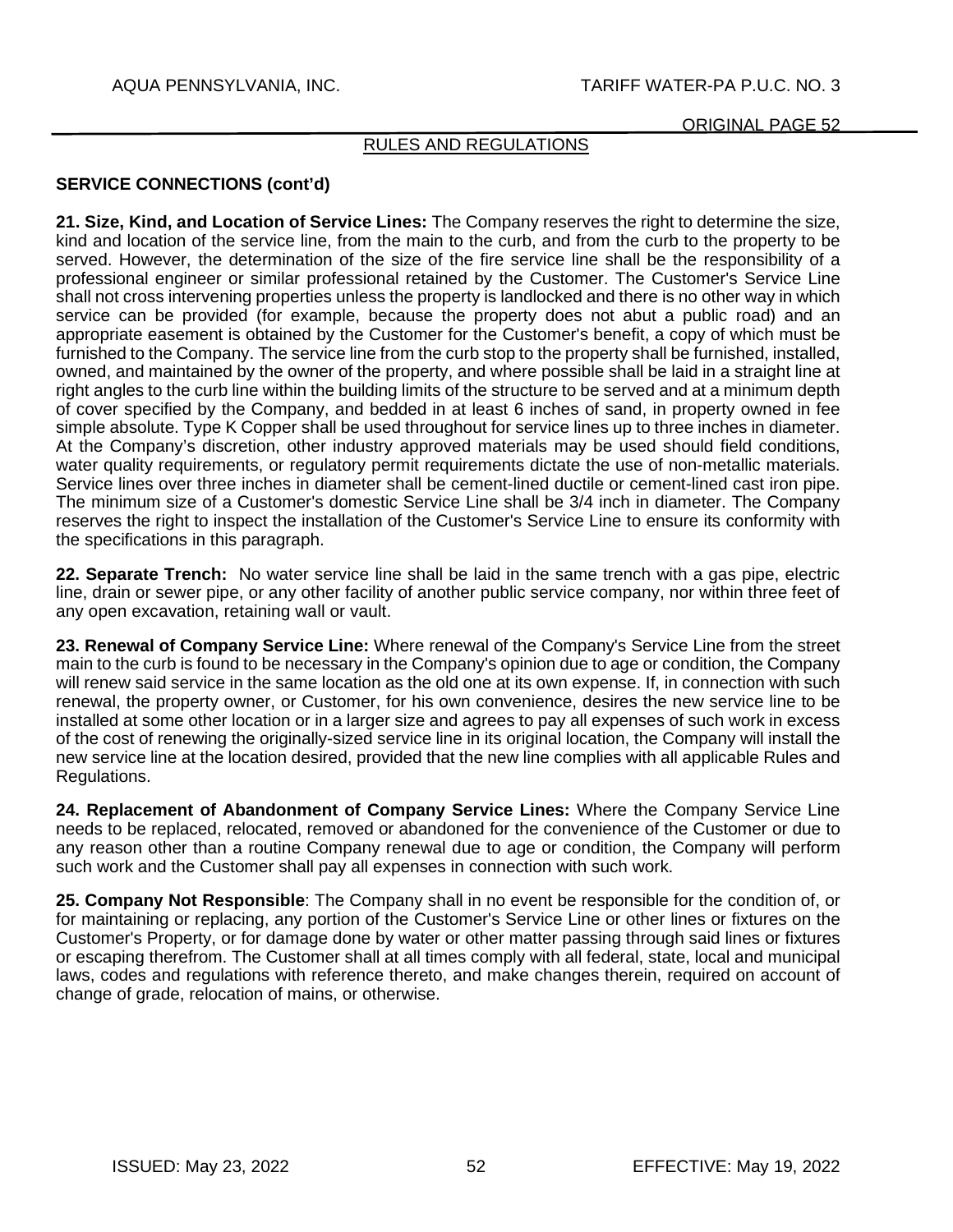# RULES AND REGULATIONS

### **SERVICE CONNECTIONS (cont'd)**

**26. Single Service Line for each Property:** A Customer's Service Line (whether fire or domestic) shall not supply more than one property, as hereinafter defined, but any such property upon proper application of the owner may be supplied by two or more metered service connections, each of which for billing purposes shall be considered as being separate customer accounts, and provided that the supply of each such service connection has an individual control valve at or near the curb. A separate service line shall be required for each of the following types of "property", as defined herein:

a. A residential dwelling unit - either detached, or one side of a double house, or a house in a row of houses; provided, that a garage, a conservatory and similar features incidental to the family life shall be considered as a portion of the dwelling.

b. A building or complex of buildings containing residential dwelling units not divided by a public road or property line, which are either rental apartments, condominiums, or cooperative units and the commercial and service facilities incidental thereto.

c. An industrial, commercial or manufacturing establishment held in common ownership and not divided by a public road or property line and not covered by subparagraphs (b) and (d) of this Rule.

d. Each of the premises within a single building (stores or offices or any combination thereof) entirely separated from other premises within said building by a party wall or walls.

e. A detached building comprised of stores or offices or any combination thereof, not separated by a party wall or walls.

f. A Housing Development owned and operated as a unit by the United States Government.

**27. Single Service Line with Two or More Customers:** Where two or more Customers are now supplied through a single service line, any violation of the Rules and Regulations of the Company, with reference to either or any of said Customers, shall be deemed a violation as to all, and unless said violation is corrected after reasonable notice, the Company may take such action as can be taken for a single Customer, except that such action will not be taken until either or all of said Customers who have not violated the Company's Rules and Regulations have been given a reasonable opportunity to apply to the Company for separate service lines in accordance with these Rules and Regulations.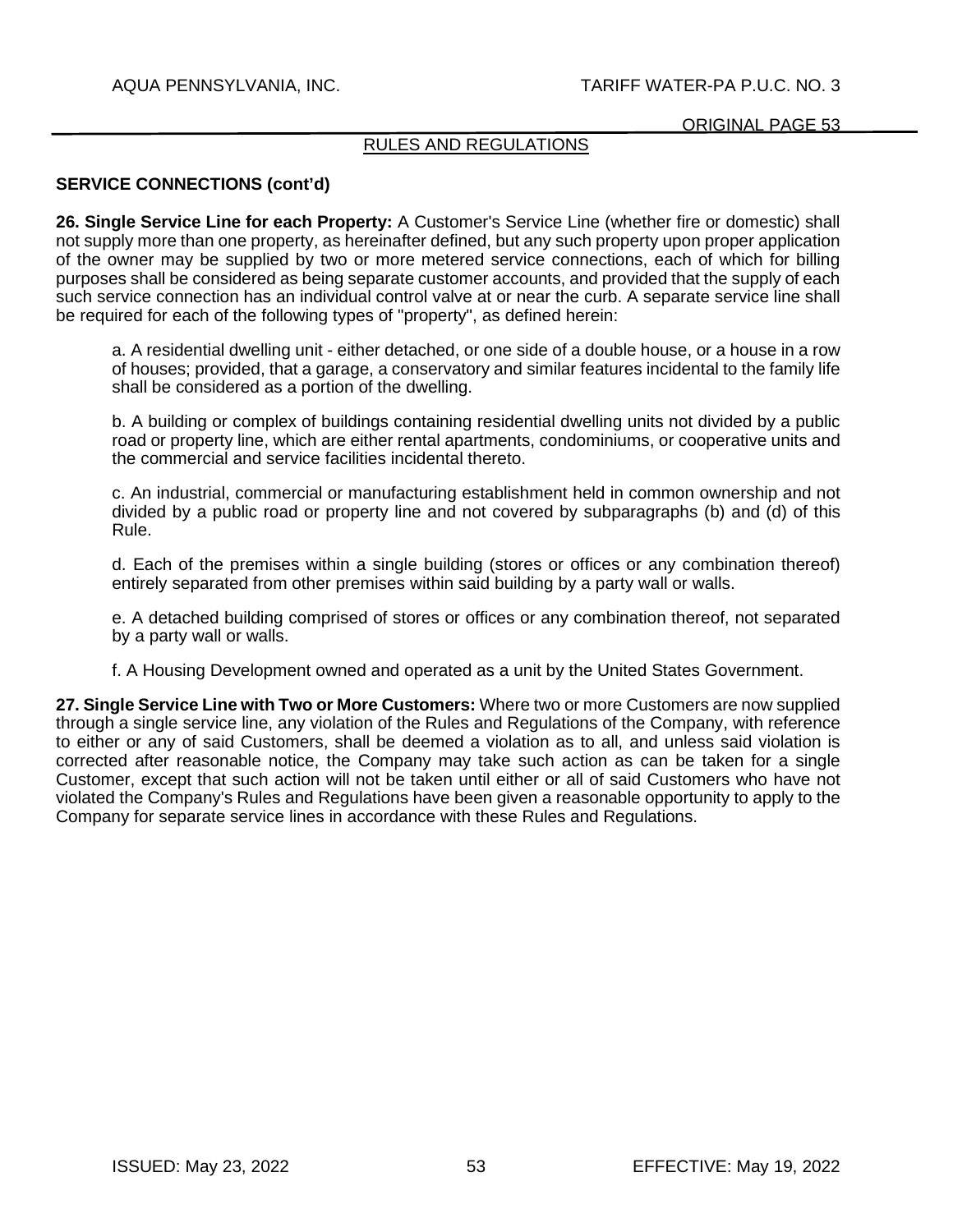# RULES AND REGULATIONS

### **METERS AND METER LOCATIONS**

**28. Responsibility for Meter and Meter/Box Vault:** All Company Meters will be furnished, installed, maintained and owned by the Company and remain the property of the Company and be accessible to and subject to its control.

Meter Boxes/Vaults shall be owned, furnished, installed, and maintained by the Customer, unless otherwise agreed to by the Company. At the Company's discretion, the Company has the right to install a Meter Box/Vault for a Customer's property.

**29. All Services to Be Metered:** A Meter shall be installed on each domestic and on each fire service line owned by the Customer. The Company reserves the right to determine the size and type of Meter to be installed in the Customer's Property, including whether such Meter shall be a manual read Meter or a Meter that can be read remotely from outside the building being served, or automatically using TV cable, telephone, or similar lines or radio signal communication. As a condition of providing service and continuing to provide service, the Company shall have the right to install such equipment, connections and wiring in the manner and location it deems appropriate. The equipment necessary to read Meters using the designated mode of communication will be installed by the Company and will remain the property of the Company.

**30. Location:** For new services the Meter shall be required to be installed outside the building in a Meter Box/Vault. The location of the Meter Box/Vault shall be subject to the express approval of the Company; in most cases, the Meter Box/Vault shall be located inside the Property line by the Customer.

For existing Premises and circumstances, subject to the Company's approval, a Meter may be set within the structure to be served, at a location approved by the Company, after the Customer has had the plumbing arranged (including the installation of Special Devices if required by the Company) to receive the Meter at a convenient point inspected and approved by the Company so as to control the entire supply of water to the Property. At the Company's discretion, the Company has the right to install a Meter Box/Vault for a Customer's Property, and dedicate the Meter Box/Vault to the Customer who shall thereafter own, operate, and maintain the Meter Box/Vault. A Meter Box/Vault shall be required to be installed, furnished, owned, and maintained by the Customer at the Customer's expense when circumstances at an existing Premise change including but not limited to: a) building renovations (including demolitions/rebuilds) or b) renewal of or repair of Company or Customer Service Lines.

In cases where the Meter is located outside the building, a concrete vault, with a suitable iron cover, or other approved Meter Box/Vault, shall be located inside the Property line by the Customer. The size and dimensions of the Meter Box/Vault shall be as approved by the Company, give adequate access to the Meter, and permit its installation or removal. When a concrete vault is used, a 10 foot wide (min.) paved surface from the road to the vault, including curb depression, must be provided and maintained for vehicle access. The Company has the authority to require a Customer or owner, at their expense, to install a Meter Box/Vault where there has been unauthorized use of water after the Company shut off service and the Customer or owner, or their agent has restored the service without authorization.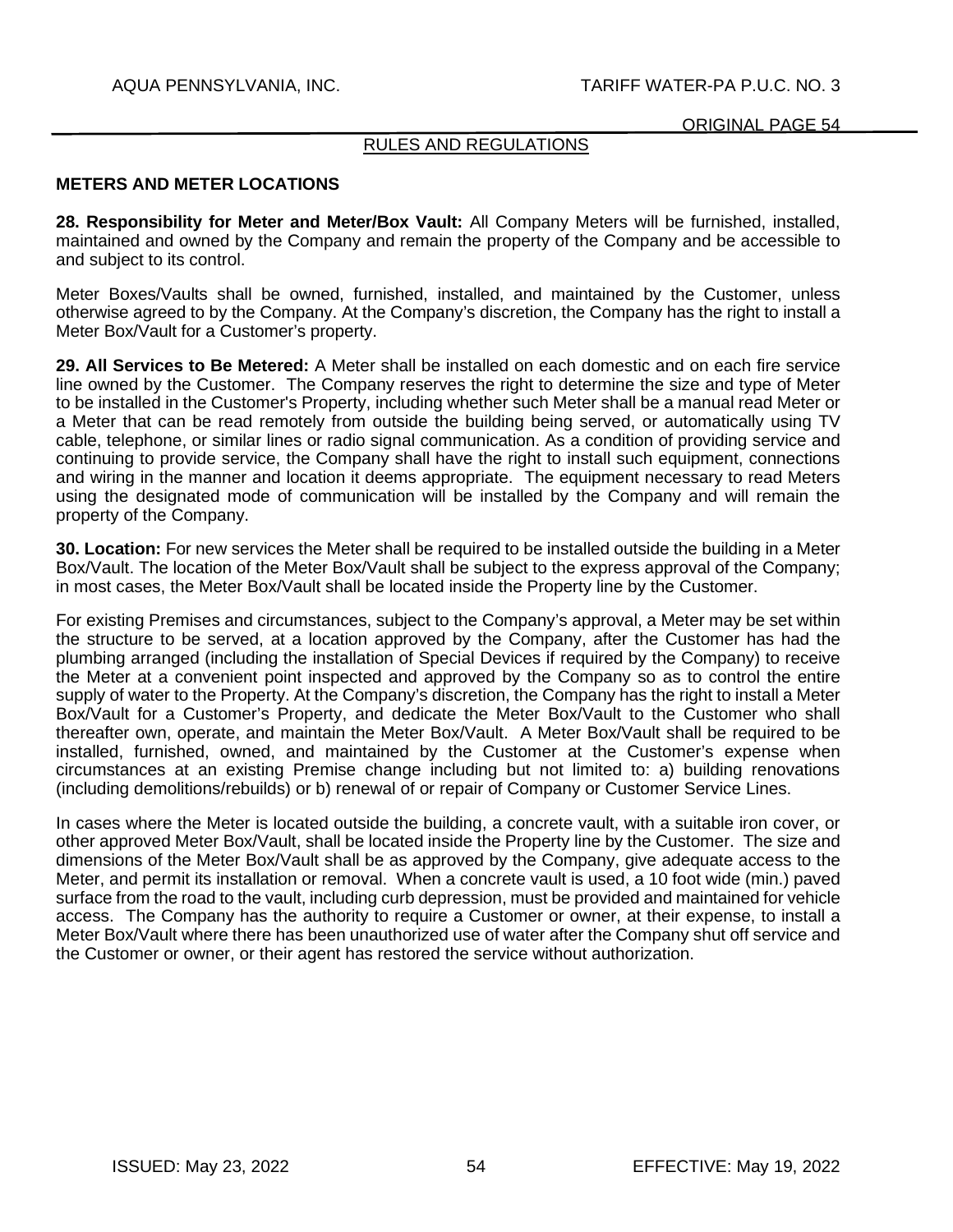## RULES AND REGULATIONS

# **METERS AND METER LOCATIONS (cont'd)**

**31. Valves Required:** A Control Valve shall be placed by the Customer on the Customer Service Line on the inlet and outlet sides of the Meter. When required, a suitable Check Valve should be placed by the Customer between the Meter and the Control Valve on the outlet side of the Meter. When a Check Valve, backflow preventer or Pressure Reducing Valve is installed, the Customer shall install a Pressure Relief Valve or thermal expansion tank (to be sized and designed by the Customer or his agent) at some convenient point on the house piping to relieve pressure fluctuations and/or excess pressure due to heating water. In accordance with the specifications of the Company, the Customer shall install a Pressure Reducing Valve, to be set at a pressure not to exceed the applicable limits, as follows: 1) on the domestic service line when the pressure on the Company's distribution system exceeds 80 pounds per square inch (psi); 2) on the residential fire service line when the pressure exceeds 100 psi; 3) on the commercial fire service line when the pressure exceeds 150 psi; or 4) when required in the discretion of the Company where it is believed that the pressure may exceed either limit. The Customer or his authorized agent shall check with the Company to determine whether a Pressure Reducing Valve is required prior to finalizing the design of the internal plumbing system. In all cases, the Pressure Reducing Valve must be installed at an approved location after the inlet control valve and before the Meter, but in the case of the domestic service line an additional Control Valve must be installed between the Pressure Reducing Valve and the Meter. When approved for a manifold set-up, the inlet control valve (2-inch and smaller) that abuts the Meter must be a full-port, locking ball device.

**32. Responsibility for Damage:** Meters and other related equipment owned by the Company will be maintained by the Company so far as ordinary wear and tear are concerned; but the cost to repair damage caused by the Customer or due to freezing, hot water or causes not within the reasonable control of the Company shall be paid by the Customer.

**33. Cost of Re-installation:** The charge for the re-installation, reconnection or changing of a Meter or other related equipment owned by the Company when removed by the Customer or because of damage in any way due to the negligence or intentional conduct of the Customer shall be assessed against the Customer at cost.

**34. Minimum Charge/Customer Charge:** In Divisions with a minimum charge and a water allowance, customers will be subject to a fixed minimum charge in accordance with the rates thereof, for which certain quantities of water will be allowed, without additional charge. Such minimum charges shall be non-refundable for non-use of water, and non-cumulative against subsequent consumption. In the case of fractional bills covering less than a billing period, minimum charges and allowances shall be prorated.

In Divisions with a customer charge and no water allowance, customers will be subject to a fixed customer charge in accordance with the rates thereof, for which no quantity of water will be allowed without additional charge. The customer charge will be non-refundable and payable whether or not the customer uses any water. In the case of fractional bills covering less than a billing period, the customer charge shall be prorated.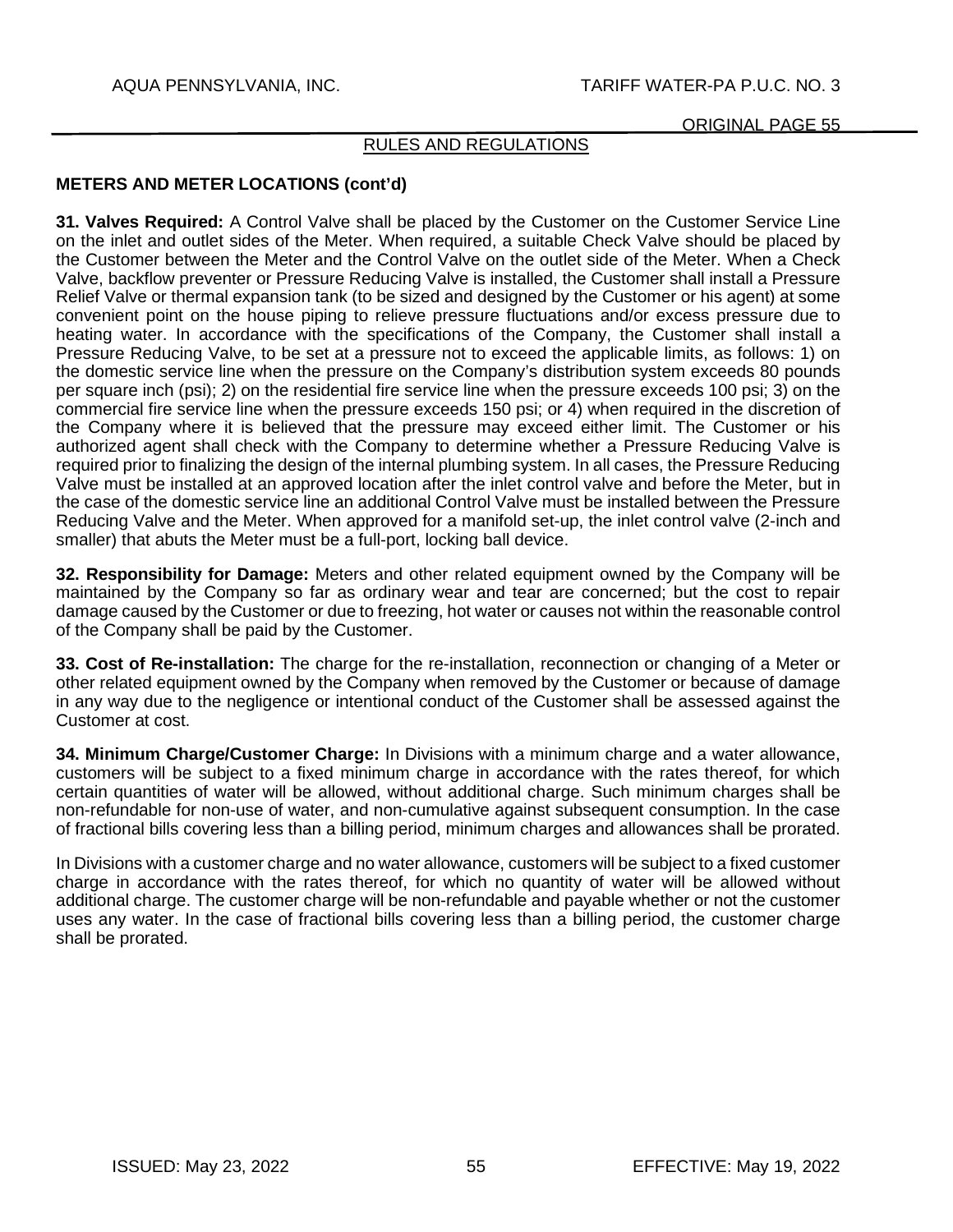ORIGINAL PAGE 56

# RULES AND REGULATIONS

## **METERS AND METER LOCATIONS (cont'd)**

**35. Company Notified Meter Not Working:** The Customer shall immediately notify the Company of damage to, or the non-working of, the Meter as soon as it comes to his/her knowledge.

**36. Registration Conclusive:** The quantity recorded by the Meter shall be conclusive on both the Customer and the Company, except when the meter has been found to be registering inaccurately or has ceased to register. In such case, the quantity may be determined by the average registration of the Meter when in order.

**37. Disputed Account:** In case of a disputed account involving the accuracy of a Meter, such Meter will be tested upon the request of the Customer in conformity with the regulations of the Commission. In the event that the test of the Meter shows an error in registration in excess of the permissible range, an appropriate adjustment to the bill will be made in accordance with the Commission's regulations. Bills will not be adjusted if the Meter tests within the permissible tolerance limit.

**38. Request Test:** Upon a written request of a Customer, or that of the Customer's authorized representative, the Company shall test the accuracy of the Meter in service at the involved Premises. When a Customer desires, either personally or through a representative, to witness the testing of a Meter, the Meter may be required by the Customer to be sealed before removal, in the presence of the witness, which seal shall not be broken until the test is made. If the Meter so tested is found to be accurate within the limits specified above, a fee determined from the schedule provided in the Commission's regulations shall be paid to the Company by the Customer requesting such test, but if not so found then the cost thereof shall be borne by the Company. When making such requests, the Customer shall agree to the basis of payment herein specified. A report of such test shall be made to the Customer and a complete record of such test shall be kept as specified in the Commission's regulations. The results of such tests shall be conclusive upon the Company and Customer unless a written objection thereto is received by the Company or Customer, as appropriate, within thirty days of notice of the test results. If the Meter tested is found to be accurate, the Company has the absolute right to re-install that same Meter at the Customer's property.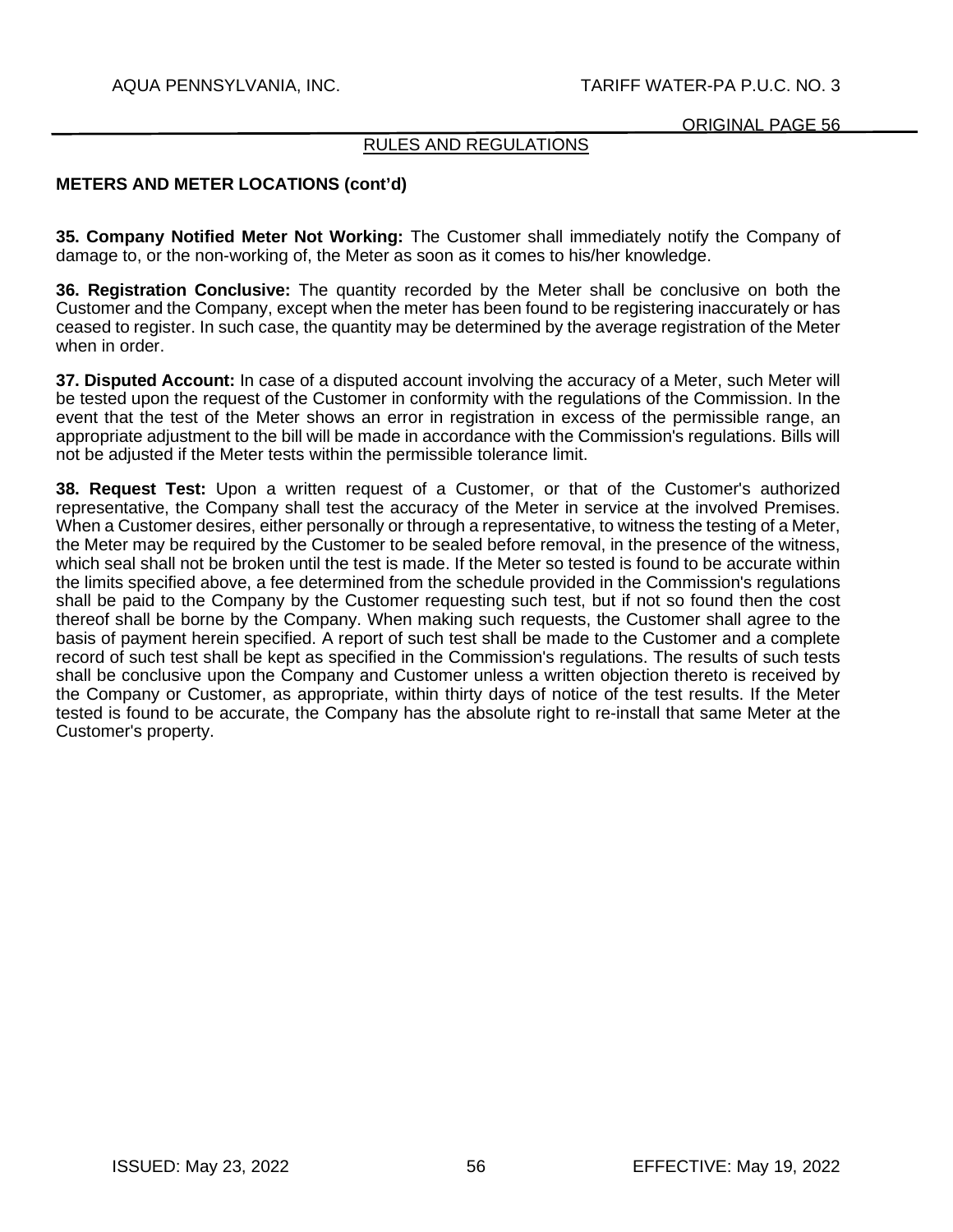ORIGINAL PAGE 57

# RULES AND REGULATIONS

## **CONSTRUCTION SERVICE**

**39. Metered Building Construction Service:** Where service has been requested by a Builder for purposes of construction of a building to be served by the Company and service is to be provided through a Company Service Line that will be retained to provide service to the building after construction is completed, metered water service shall be provided. Each such metered service will be subject to these Rules and Regulations and the charges for Commercial Service shown in the rate schedule. Installation of the Company Service Line shall be in accordance with the "SERVICE CONNECTIONS" provisions of this tariff. The Builder is responsible for protecting the Meter during construction. If the Meter is damaged due to construction activities, the Builder will be responsible for any costs associated with repairing or replacing the Meter.

**40. Temporary Metered Construction Service:** Where metered service is required or requested for temporary construction purposes, or where the Company Service Line will not be retained to provide service after construction, the Applicant shall pay the estimated cost of installation and removal of the service line, which costs are not refundable. In addition, the Applicant shall pay a deposit for the Meter, which will be refunded upon return of the Meter. Each such metered service will be subject to these Rules and Regulations and the charges for Commercial Service shown in the rate schedule. The Builder is responsible for protecting the Meter during construction. If the Meter is damaged due to construction activities, the Builder will be responsible for any costs associated with repairing or replacing the Meter.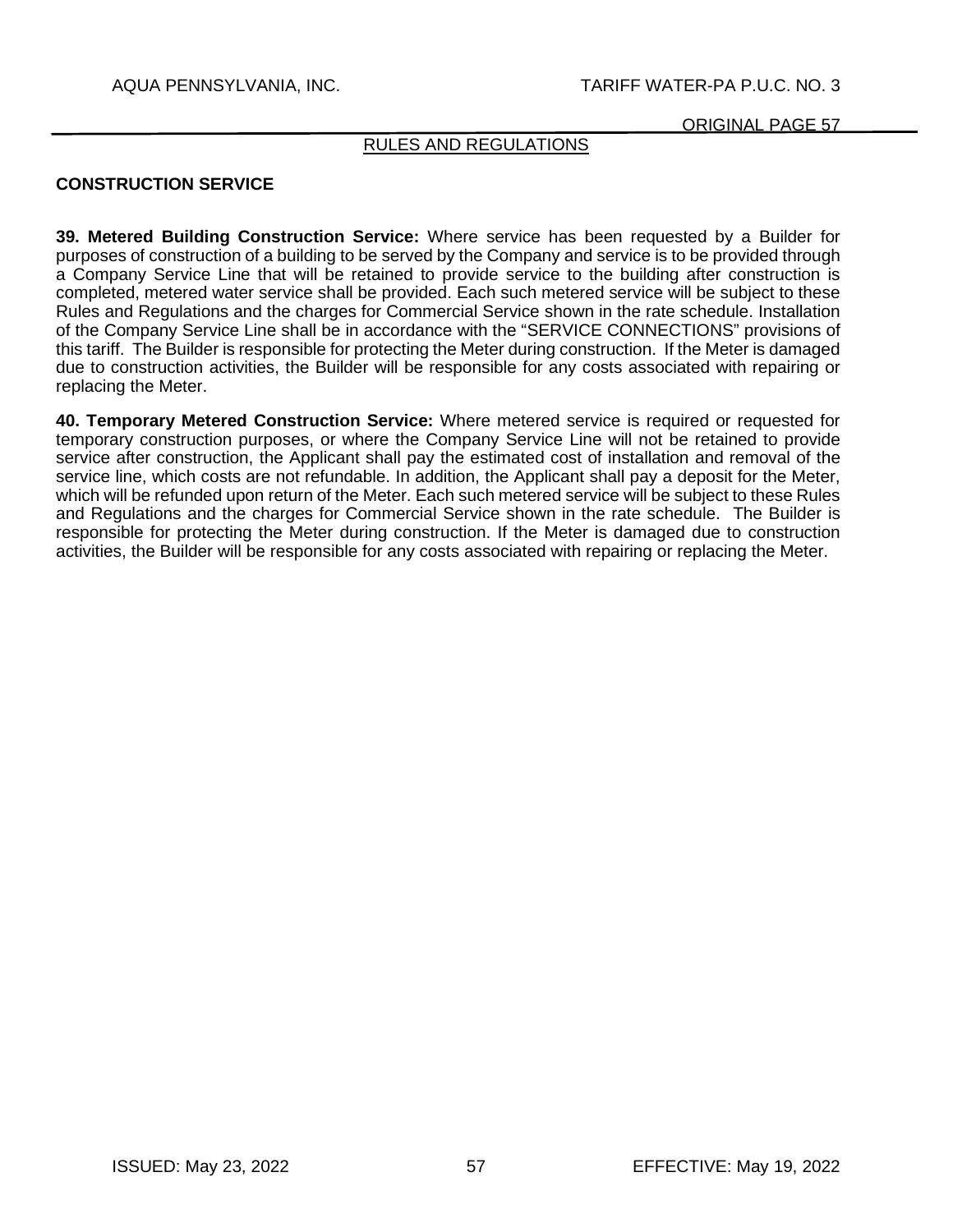# RULES AND REGULATIONS

# **METERED FIRE SERVICE**

**41. Metered Fire Service for Non-Residential Structures:** For automatic fire sprinklers or other automatic fire service devices located inside of a non-residential structure or for fire hydrants located on a fire service line, a separate service line will be required to be used exclusively for fire service when Combined Fire and Domestic Service Rule (see Rule 2) does not apply. Each such fire line shall be metered and subject to the charges shown in the rate schedule. Subject to the approval of the Company, fire hydrants that are owned and maintained by the Customer outside of buildings may be connected to said service line, provided they are located downstream of the Meter and backflow prevention device. The Customer will be responsible for paying the Company for the cost of installing the Company Service Line in excess of the maximum Company investment, as set forth in Rule 19 of this tariff. Company reserves the right to refuse an application for metered fire service where, in the judgment of the Company, the size and pressure of the street main is not sufficient to render proper service. The Customer shall be responsible for the design and sufficiency of the fire protection system (including the installation of a pressure tank and pumps, if required) and shall submit appropriate certification of such to the Company at the time of application. The Customer shall not use a dedicated fire line for domestic service and shall not allow a cross-connection between the domestic and fire systems. The Company shall have the right to require Special Devices as deemed necessary on Customer fire service lines. Meters for fire service will be furnished and maintained by the Company. Meters will be located as specified by the Company on the Property of the Customer, and if Meter Boxes/Vaults are required, they shall be constructed and maintained in accordance with the Company's specifications at the expense of the Customer.

**42. Metered Fire Service for Residential Structures:** To obtain service for automatic fire sprinklers or other automatic fire suppression related devices located inside a Residential Structure, the Customer must install a separate Customer fire service line from the curb to the fire protection system. Each such fire line shall be metered in accordance with the Company's Rules and Regulations. Both the Customer's fire service line and domestic line shall be connected to a single Company Service Line. To accommodate service to the Customer's fire line in addition to the domestic line, the Company may install a larger Company Service Line than it would otherwise install. The Customer will be responsible for paying the Company for the costs of upsizing the Company Service Line and appurtenances, and for the cost of the fire meter and its installation, together with any and all applicable taxes. Recovery of these costs by the Company shall be achieved through the application of the Company's rate schedule for "Residential Multiple Meter Sets", which shall be applicable to all Residential Structures equipped with residential fire service under these Rules and Regulations. The Company reserves the right to refuse an application for automatic fire service where, in the judgment of the Company, the size and pressure of the street main is not sufficient to render proper service. The Customer shall be responsible for the design and sufficiency of the fire protection system (including the installation of a pressure tank and pumps, if required) and shall submit appropriate certification of such to the Company. The Customer shall not use the fire line for domestic service and shall not allow a cross-connection between the domestic and fire systems. The Company shall have the right to require Special Devices as deemed necessary on residential fire service lines.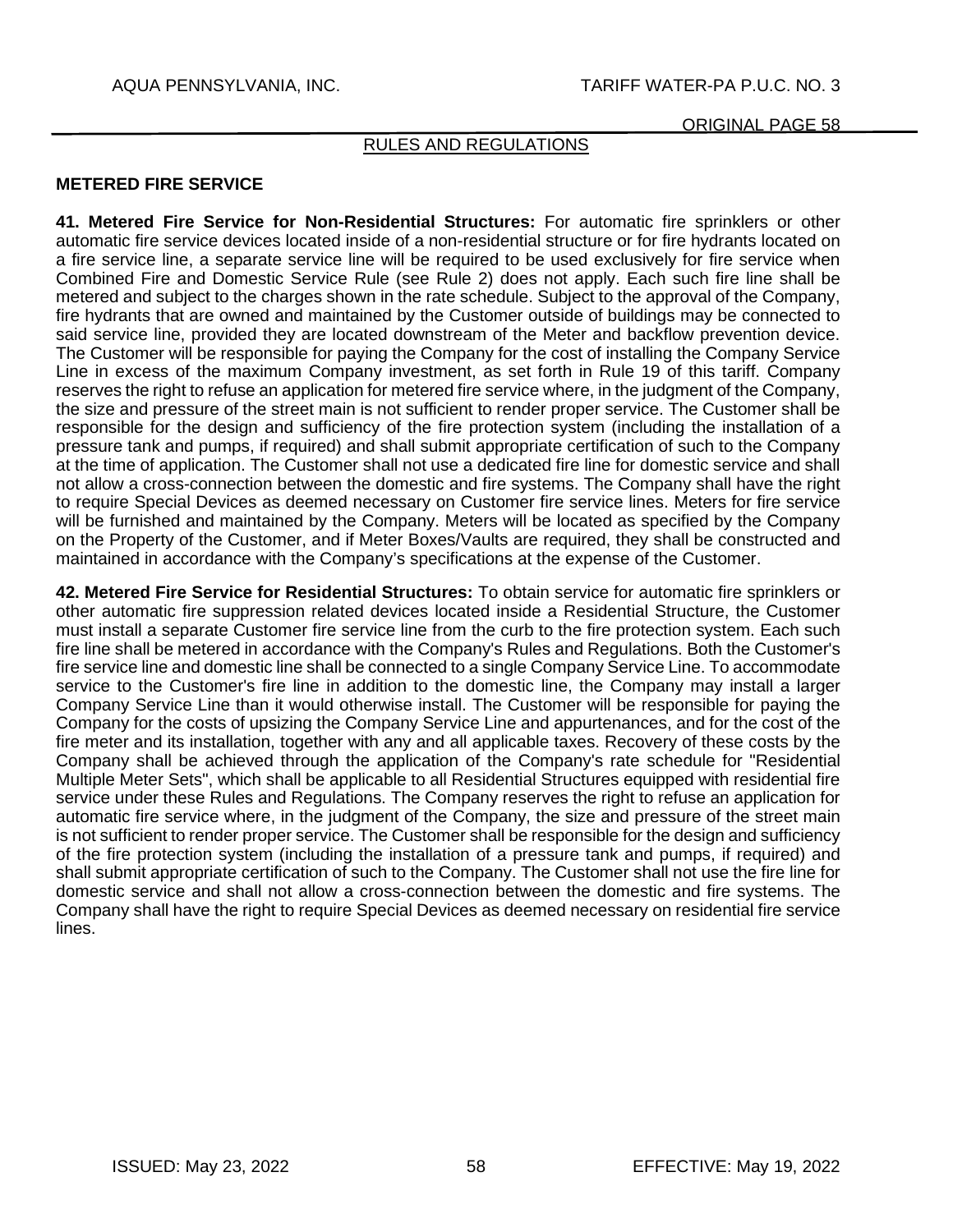# RULES AND REGULATIONS

### **UNMETERED FIRE SERVICE**

**43. Payment of Applicable Rate:** All fire hydrants installed by the Company are subject to the payment of the applicable rate. A hydrant will not be installed without the request or the approval of the appropriate municipality. If the municipality agrees to pay the applicable rate, the hydrant shall be a public fire hydrant; otherwise a private entity must agree to pay the applicable rate in which case the hydrant shall be a private hydrant. In the event the applicable rate is not paid, the Company, at its option, may remove the hydrant.

## **44. Payment of Installation Costs:**

Hydrants installed on new or proposed water mains: All fire hydrants, whether public or private, to be installed in connection with a main extension shall be paid for by the Applicant or Depositor pursuant to any type of agreement for the extension of the Company's water mains.

Hydrants installed on existing water mains: The installation costs of all private, or public fire hydrants where a municipality requires a public fire hydrant for an Applicant, to be installed on an existing water main shall be paid for by the Applicant. The installation costs of a public fire hydrant to be installed on an existing water main at the request of a municipality shall be paid for by the Company provided that no existing fire hydrant is located within a 600-foot radius of the requested fire hydrant, and provided that all other Rules and Regulations of the Company are complied with. Fire hydrants requested at closer intervals of spacing shall be reviewed by the Company and these installations shall be paid for by the municipality or Applicant. Payment for the installation of a fire hydrant shall include the entire cost for material and installation and all applicable taxes pursuant to an agreement prepared by the Company.

**45. Hydrant Location:** Upon written request to the Company's New Business Office from the duly authorized officials of any municipality supplied by the Company, the Company (subject to its Rules and Regulations on the payment of installation costs and the applicable rate), will install a standard fire hydrant at a location mutually agreed upon by the municipality and the Company, provided that the size of the existing main and surrounding distribution system and the available pressure and flow in said main is, in the judgment of the Company, sufficient to enable the provision of proper service at the fire hydrant under normal and ordinary conditions. Where a requested fire hydrant would be connected to a water main located in the public right-of-way, the hydrant shall be located within close proximity to the nearest curb line, and where a requested fire hydrant would be connected to a water main located in an easement held by the Company, the hydrant shall be located within that easement area.

**46. Availability of Supply:** With regard to public fire hydrant service or private hydrant sprinkler and hose service, the Company shall have no greater duty than to supply only such volumes of water at such pressures as may be available at the time of operation.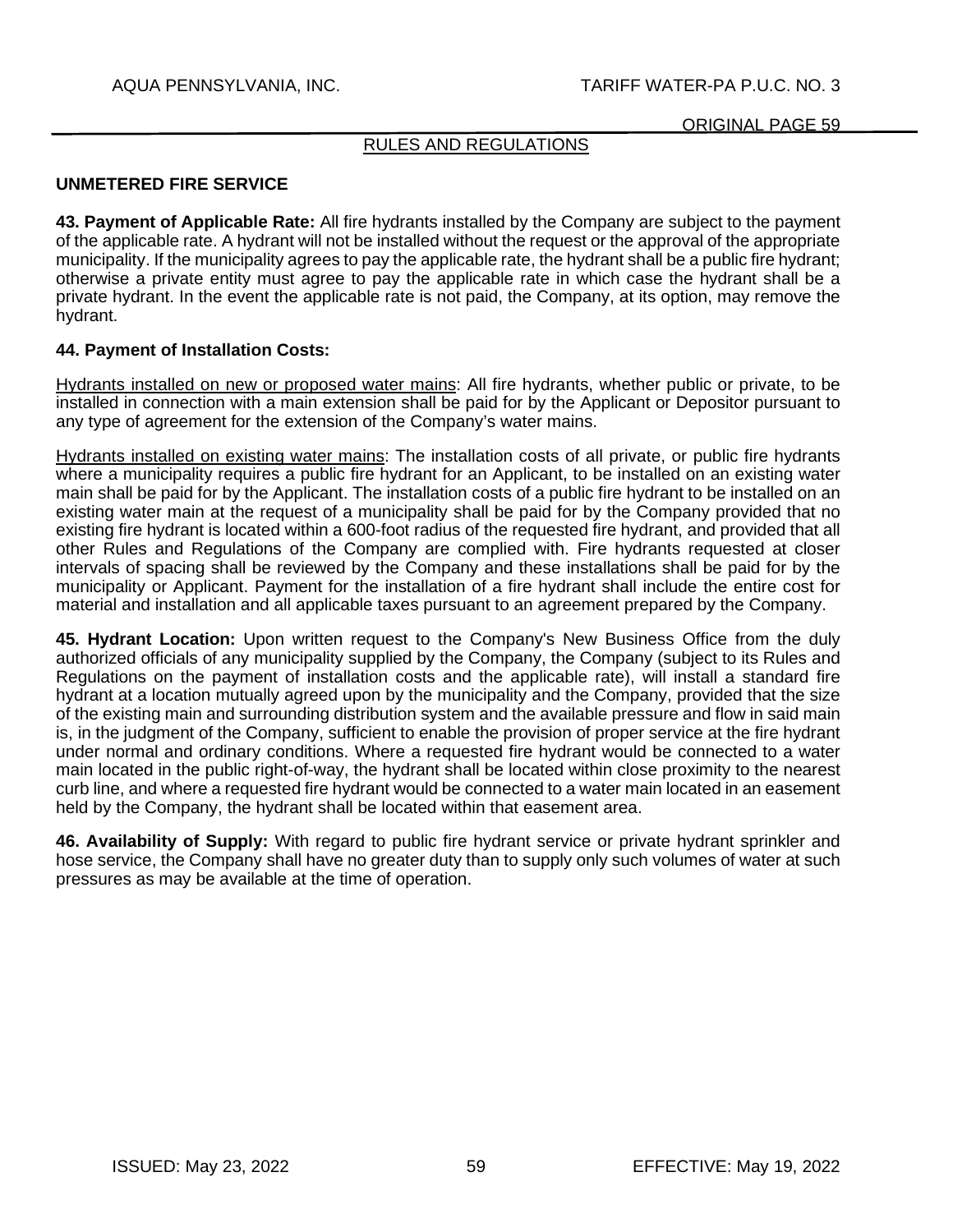# RULES AND REGULATIONS

### **UNMETERED FIRE SERVICE**

**47. Maintenance and Obstructions:** All fire hydrants owned by the Company will be maintained by the Company. Said maintenance shall include, but not be limited to, painting as required. Painting of hydrants by parties other than the Company personnel or its authorized contractor is strictly forbidden. The Company shall not be responsible for the condition of the hydrant following intervening use by a fire department or any authorized or unauthorized person.

It is the responsibility of the Customer paying the fire hydrant rental to keep the area directly surrounding the hydrant free of all obstructions (including, but not limited to trees, bushes, snow, dirt, mailboxes or other obstructions) that would impact the safe operations or would not allow the hydrant to be easily seen from or accessed by an emergency vehicle.

Municipalities, at their own expense, are allowed to attach marking devices on public fire hydrants owned and operated by the Company solely to facilitate the location of such hydrants. The Company shall be notified and shall approve in advance the municipality's plans to install hydrant markers and will permit plan designs that are consistent with normal, intended, and safe operation of such hydrants. Municipalities that take advantage of this provision shall be responsible for the maintenance of all markers that they install.

**48. Allowable Use:** Only persons authorized by the Company shall take water from any fire hydrant, except for the use of the Fire Department in case of fire, and no fire hydrant shall be used for any reason other than firefighting or training purposes without the consent of the Company. The use of fire hydrants, whether owned by the Company or by the Customer, will be restricted to the taking of water for the extinguishing of above-ground fires. Water shall not be taken from any fire hydrant for construction purposes, extinguishing underground fires, sprinkling streets, flushing sewers or gutters or for any other use unless specifically permitted by the Company for the particular time and occasion. If the Company grants permission to use fire hydrants for purposes other than the extinguishment of fires, such use will be applied only if an approved backflow prevention device is attached to the hydrant. Said device shall be furnished by the Customer.

**49. Change of Location:** Whenever a municipality desires a change in the location of any fire hydrant, the Company, upon written notice from the municipality to the Company's New Business Office, will make such change at the expense of the municipality pursuant to an agreement prepared by the Company.

**50. Inspection:** In addition to its periodic program of inspection and testing, the Company will, upon request of the duly authorized officials of any municipality, make inspections of specific hydrants at convenient times and at reasonable intervals as determined by the Company to determine the condition of the fire hydrant in question. Flow testing will be conducted by the Company, upon request, following the completion of changes to the supporting distribution system either due to capital construction or operational modifications. Inspections shall be made by a representative of the Company and a duly authorized representative of the municipality.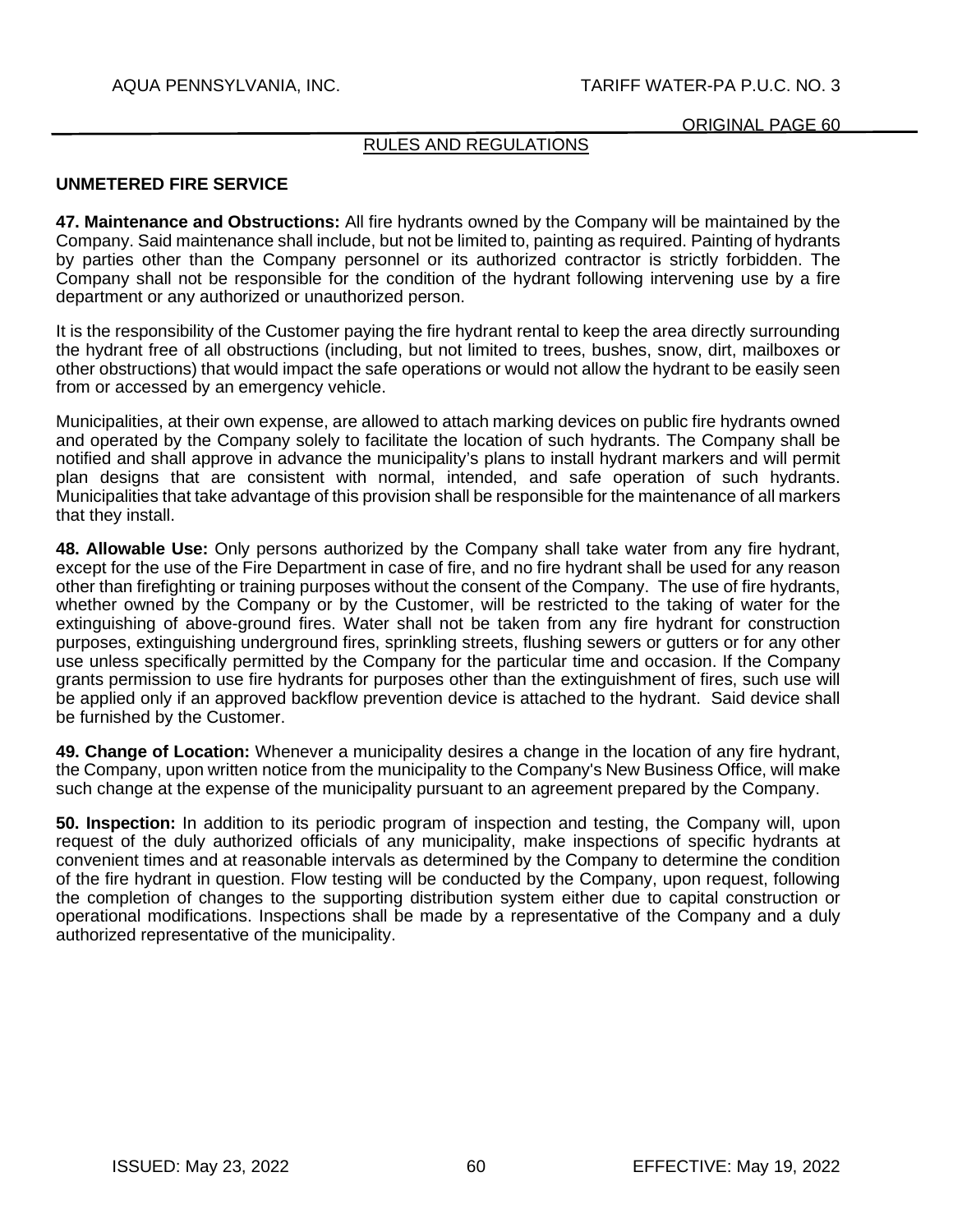# RULES AND REGULATIONS

### **RESPONSIBILITY FOR SERVICE**

**51. Liability of Company:** In the course of furnishing service that needs to be adequate, but not perfect, it is recognized that there will be times when service is subject to interruption or disruption as a result of water main breaks, the failure of equipment or facilities, and for other reasons. Accordingly, the liability of the Company shall be limited to two thousand dollars (\$2,000.00) in any legal action brought against the Company for damages in connection with: 1) a service interruption or delay, or cessation or lack of adequate, efficient, safe and reasonable service and facilities; and/or 2) a failure of equipment or supply, including, but not limited to, a break or leak in a water main, service line or Meter owned by the Company.

In any legal action where a court does not recognize, or is being asked to interfere with or hamper, the jurisdiction of the Commission to authorize limitations of liability or to exclusively determine whether the service and facilities of a public utility are in conformity with the regulations and Orders of the Commission, the public utility may certify to the Commission the question of the appropriateness of such court action by filing a petition for declaratory judgment with the Commission.

Furthermore, the Company shall not be liable in any action where the loss or damage involves an act of God or does not involve a duty of the Company, including breaks or leaks on facilities that are not owned by the Company, such as breaks, leaks, defects or conditions in the Customer's Service Line, Meter Box/Vault, internal plumbing or fixtures, or due to the materials out of which those facilities are made. Further, the Company shall not be liable in any action where the loss or damage does not involve a breach of a duty of the Company, including where the Company does not receive actual notice, either written or oral, that a Company facility (located within the public right-of-way, in a sidewalk or on a Customer's Property) is in need of repair, such as the condition or elevation of a Curb Box or valve box that is not proven to have been in that condition at the time of installation or that is caused by a plumber, developer, or the person or event.

From time to time, the Company may provide public notices, specific notices, correspondence or other notifications ("Notices") regarding the presence of conditions affecting the quality and/or quantity of water service provided by the Company. (Examples of such Notices include, but are not limited to, boil water alerts, notice of hydrant and main flushing, and notice of water quality testing results.) These Notices may contain information about actions members of the public may wish to, are recommended to, or should take in response to the conditions identified in the Notice. In the event the Company issues a Notice, the Company will not be liable for any expenses or costs incurred by a Customer or end-user for any action taken in response to any condition identified in the Notice.

**52. Complaints:** Complaints with regard to the character of the service furnished or the reading of Meters, or of the bills rendered, must be to the Company's office either orally, by telephone, in person with appointment, or in writing, and a record of such complaint will be kept by the Company, giving the name and address of the complainant, the date, the nature of the complaint and the response.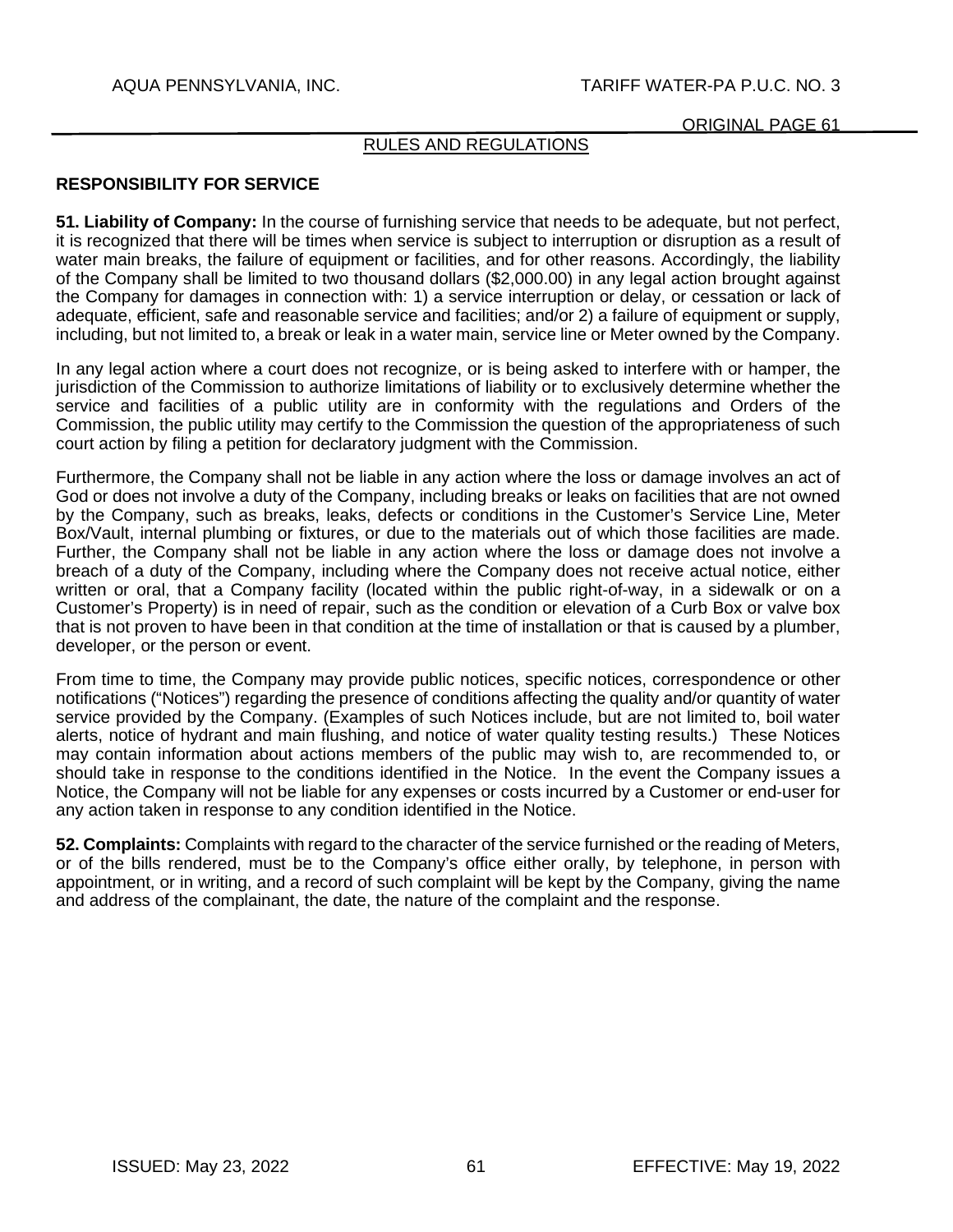## RULES AND REGULATIONS

### **SYSTEM INSPECTION AND INTEGRITY**

**53. Inspections:** All pipes, Meters, Special Devices and fixtures shall be subject, at all reasonable hours, to inspection by properly identified employees of the Company. In addition, the Company shall have the right, upon reasonable notice and at reasonable times, to gain access into the Customer's Premises for the purpose of taking water samples in order to determine the quality of the water. No plumber, owner or other unauthorized person shall turn the water on or off at any corporation stop, Curb Stop, or disconnect, or remove the Meter without the consent of the Company. No agent or employee of the Company has authority to bind it by any promise, agreement or representation not provided for in these Rules and Regulations.

**54. Right to Refuse Connections:** The Company may refuse to connect with any piping system or furnish water through one already connected: 1) if the Customer's Service Line is not a sufficient depth to prevent freezing or is installed in too close proximity to any other utility line; 2) if lead-based solder or a lead-based fixture has been used in the Customer's plumbing system in contravention of any national, state or local regulation; 3) where the intended use of the water delivered to the Customer's Property would involve the return of water directly back to the Company's distribution system; 4) where the Customer's Service Line is connected to a separate or auxiliary water supply that could constitute a crossconnection; or 5) if such system has not otherwise been properly installed and maintained. It shall be the Customer's responsibility to assure compliance with these requirements. The Company may, from time to time, require the Customer to provide verification that the Customer's piping system complies with these requirements.

**55. Cross-Connection Control:** A cross-connection is created when a Customer connects to the Company's distribution system. To prevent contamination of the public water supply from a crossconnection, all new Customer connections to the Company's distribution system must be equipped with backflow prevention, cross-connection control or other Special Device approved by the Company and furnished, installed, and maintained at the Customer's expense in accordance with Company specifications and at a location and in the manner approved by the Company. A Customer with an existing connection to the Company's distribution system will furnish, install, and maintain a Company approved backflow prevention, cross-connection control, or other Special Device at the Company's request. The furnishing, installation, and maintenance of the backflow prevention, cross-connection control or other Special Device at existing connections will be made at the Customer's expense in accordance with Company specifications and at a location and in the manner approved by the Company. The Company shall have the right, upon reasonable notice and at reasonable times to conduct surveys and investigations of water use and practices at a Customer's Premises to determine the backflow prevention, cross-connection control or other Special Device appropriate for Customer's connection. In addition, the Customer shall be required, at such Customer's expense, to comply with the yearly testing and overhauling requirements of the Company for backflow prevention, cross-connection control or other Special Devices. The Company may authorize persons (with the appropriate training or certification) to inspect Premises, perform installations and testing of such Special Device or make corrections of adverse existing conditions. A yearly administrative fee of \$10.50 will be required per return certification.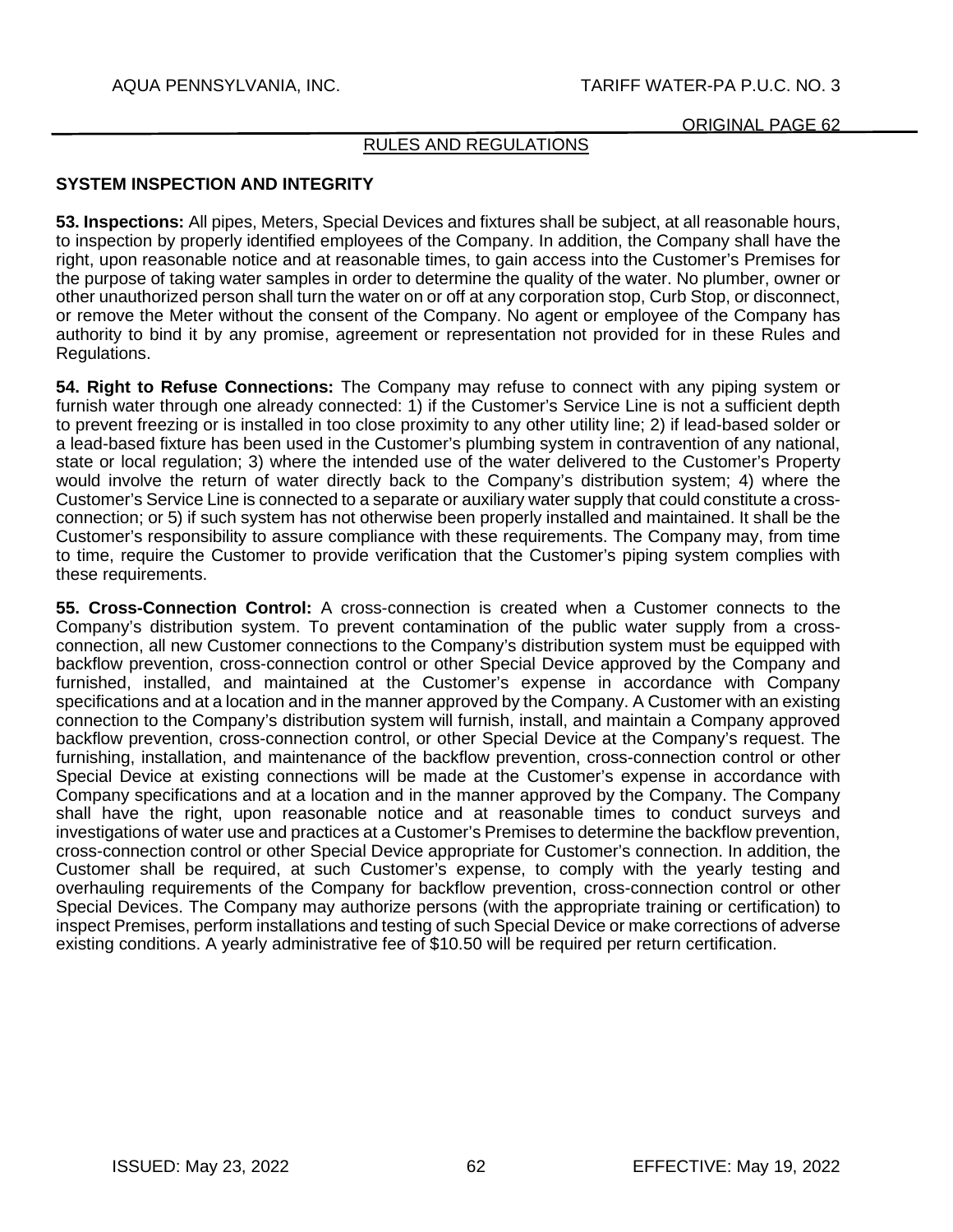## RULES AND REGULATIONS

### **TERMINATION OF SERVICE**

**56. By Company:** Service may be terminated for any of the following reasons which shall constitute a violation of the Rules and Regulations of the Company:

a. For the use of water for any other Property or purpose other than that described in the application.

b. For willful waste of water through improper or imperfect pipes, fixtures or otherwise, including failure to promptly repair a leak on the Customer Service Line.

c. For molesting any service pipe, Meter, Meter interface unit, Curb Stop or seal, or any other appliance of the Company.

d. For non-payment of any charge accruing under the Company's tariff or Rules and Regulations.

e. For refusal of reasonable access to Property for purposes of inspecting or for reading, caring for, removing, or installing Meters, including remote and automatic Meters and the associated wiring and connections to the Customer's telephone line.

f. For making, or refusing to sever, any cross-connection between a pipe or fixture carrying water furnished by the Company, and a pipe or fixture carrying water or other substances from any other source.

g. For failing to comply with the inspection, installation, maintenance or testing requirements of the Company under its back-flow prevention and cross-connection control program instituted for the purpose of protecting the public water supply.

h. For vacancy of a Premises.

i. For failure to make payments under the Company's Water System Connection Loan Program, as described in Rule 66.

j. For violation of any other Rules or Regulations of the Company.

k. For violation of Pennsylvania law (Criminal Code 18 PA C.S.A. Section 3926) which prohibits the activation of a public utility service line without a measuring device (water Meter).

l. For any other reasons set forth in the Commission's regulations.

Service termination will be performed in the manner prescribed by the Commission's regulations. In addition, service may be terminated for nonpayment of a sewer bill upon proper request of the municipality or municipal authority and receipt of a fifty dollar (\$50.00) fee per account. The terms and conditions for termination of water for non-payment of sewer are found in Attachment A and conform to the Water Services Act 53 P.S. §3102.201 et seq.

If you are a victim of domestic violence and have a Protection From Abuse Order or other court order that shows clear evidence of domestic violence, there are special protections available.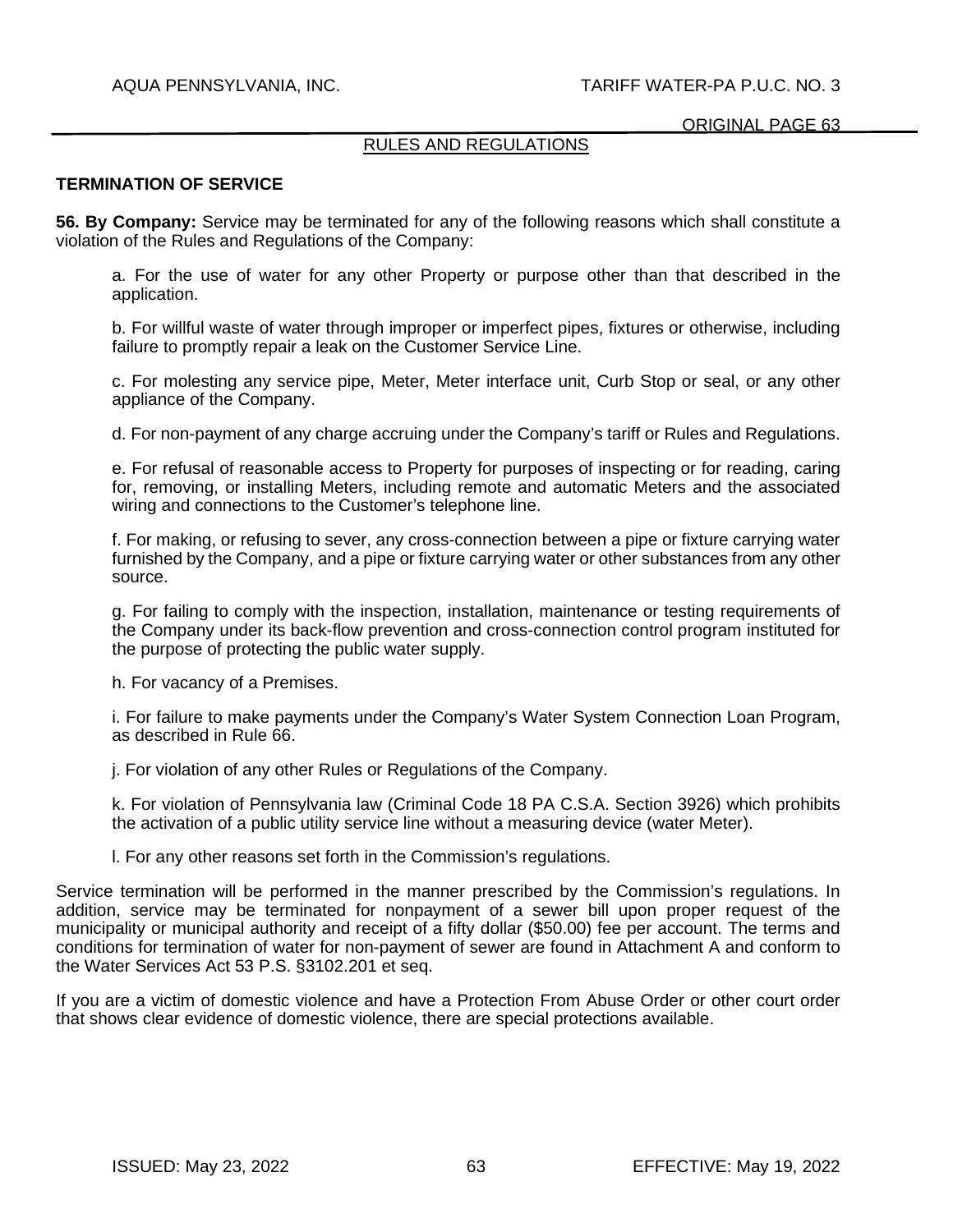# RULES AND REGULATIONS

# **TERMINATION OF SERVICE (cont'd)**

**57. Turn-Off Without Authority:** The Customer shall not turn the water on or off at any corporation stop or Curb Stop, or disconnect or remove the Meter, or permit its disconnection or removal, without the consent of the Company.

**58. Due to Emergency:** As necessity may arise in case of breakdown, emergency, or for any other unavoidable cause, the Company shall have the right to suspend services temporarily, in order to make necessary repairs, connections, etc.; but, the Company will use all reasonable and practical measures to notify the Customer of such discontinuance of service. The Company shall not be liable for any damage or inconvenience suffered by the Customer or any claim against it at any time for interruption in service, or for any causes beyond its control. When a supply of water is to be temporarily cut off, notice will be given, when practicable, to all Customers affected by the shutting off, stating the probable duration of the interruption of service, and also the purpose for which the shut-off is made.

**59. Restoration of Service:** After termination of service it will not be reconnected until all amounts due to the Company have been paid plus the cost of a fifty dollar (\$50.00) turn-on charge prior to service reconnection (with the exception of the Masthope Division) subject to the provisions of Section 1407(c)(2) of the Public Utility Code, 66 Pa.C.S. § 1407(c)(2) (regarding payment to restore service) unless otherwise directed by the Commission.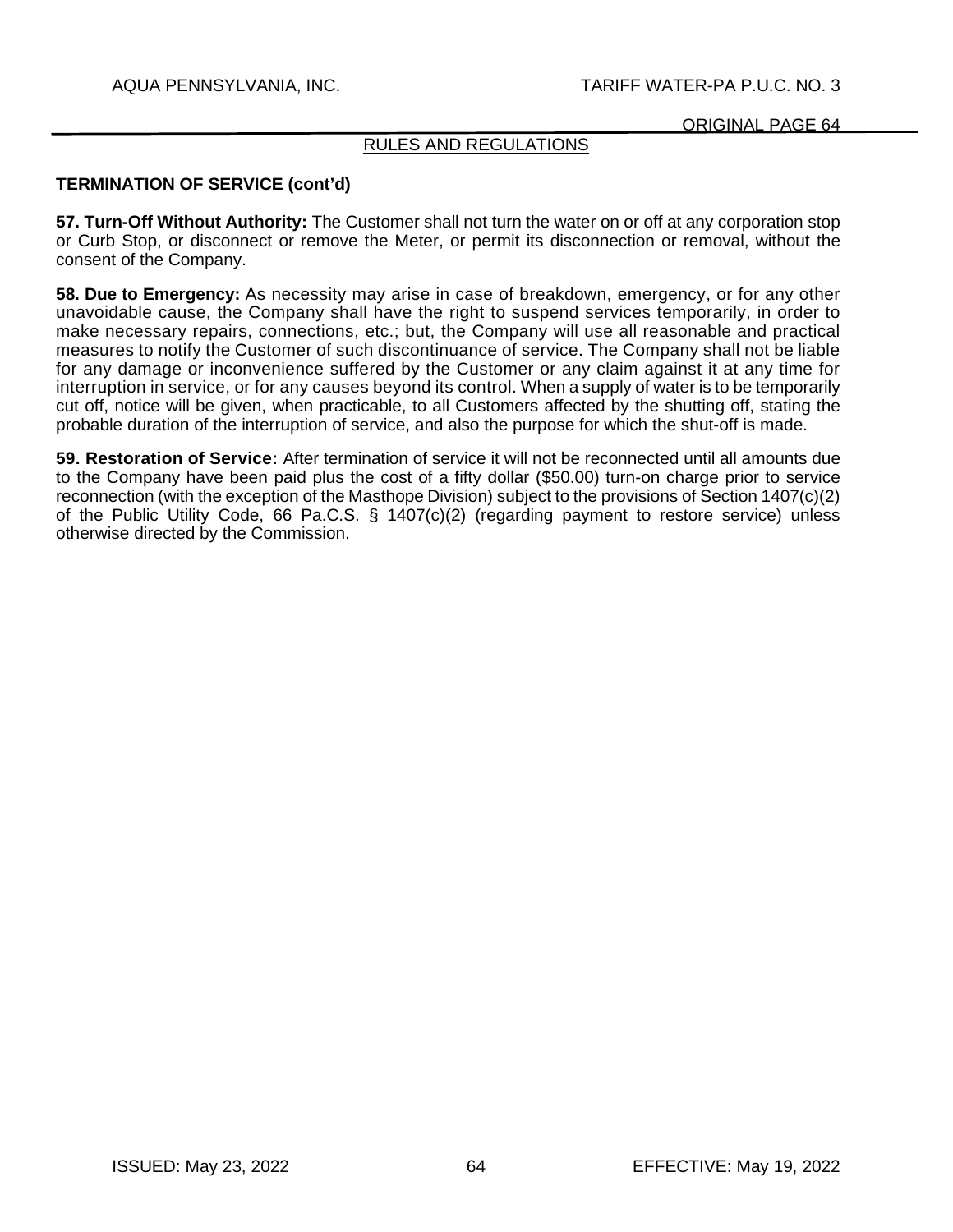## AQUA PENNSYLVANIA, INC. TARIFF WATER-PA P.U.C. NO. 3

#### ORIGINAL PAGE 65

#### RULES AND REGULATIONS

## **WATER CONSERVATION AND DROUGHT EMERGENCY**

#### **60. Water Conservation Contingency Plan:**

General: The Company shall have the right to reserve a sufficient supply of water at all times in its reservoirs, to provide for fire and other emergencies, or may restrict or regulate the quantity of water used by the Customer in case of scarcity, or whenever the public welfare may require it. If the Company is experiencing a short-term supply shortage, the Company may request general conservation measures to reduce or eliminate nonessential uses of water.

Voluntary Conservation: The Company shall first request voluntary curtailment of all nonessential uses of water.

Mandatory Conservation: If voluntary cooperation does not achieve satisfactory results, mandatory compliance with a ban on nonessential uses will be imposed. If any Customer refuses to comply with such mandatory measures, the Company may adjust the outside water valve connection in a manner which will restrict water flow by up to 1/2, otherwise restrict flow such as by the insertion of a plug device, or terminate service.

Nonessential uses of water may include, but are not limited to, the following items:

a. The use of hoses, sprinklers, or other means for sprinkling or watering of shrubbery, trees, lawns, grass, plants, vines, garden, vegetables, flowers, or any other vegetation.

b. The use of water for washing automobiles, trucks, trailers, trailer houses, or any other type of mobile equipment.

c. The washing of streets, driveways, parking lots, service station aprons, office buildings, exteriors of homes, sidewalks, apartments, or other outdoor surfaces.

d. The operation of any ornamental fountain or other structures making a similar use of water.

e. The use of water for filling of swimming or wading pools.

f. The operation of any water-cooled comfort air conditioning which does not have waterconserving equipment.

g. The use of water from fire hydrants for construction purposes or fire drills.

h. The use of water to flush a sewer line or sewer manhole.

i. The use of water for commercial farms and nurseries other than a bare minimum to preserve plants, crops, and livestock.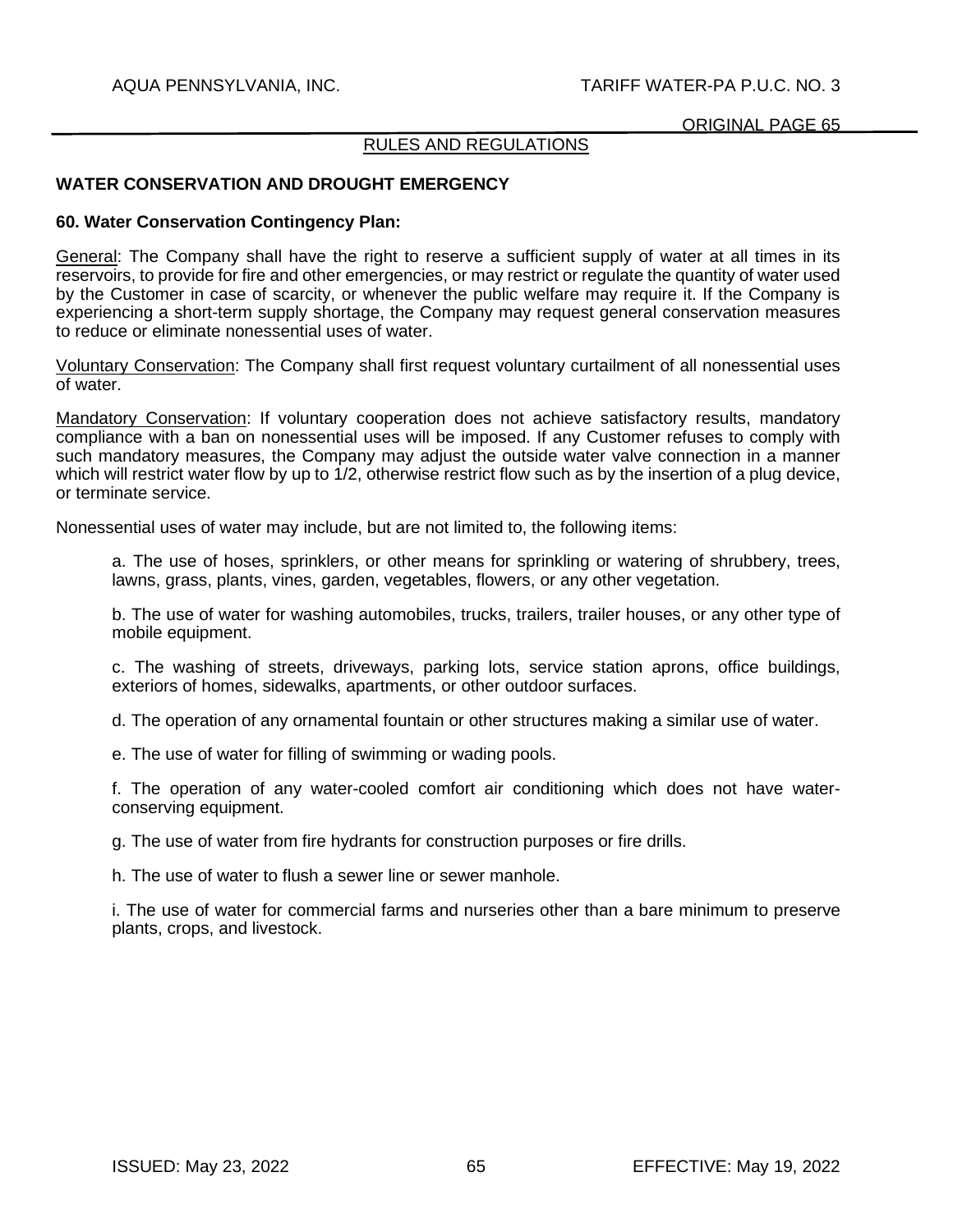## RULES AND REGULATIONS

## **WATER CONSERVATION AND DROUGHT EMERGENCY (cont'd)**

#### **60. Water Conservation Contingency Plan (cont'd):**

Water Rationing Plan: In addition to the provisions as set forth above, the Pennsylvania Emergency Management Agency is authorized to promulgate, adopt, and enforce a Water Rationing Plan by virtue of the Emergency Management Services Code, 35 Pa.C.S. § 1701 et seq. as implemented by the Drought Emergency Proclamation dated November 6, 1980.

Excess Use Charges: In the event of a drought emergency (as declared by a river basin commission and/or by a proclamation or executive order issued by the Governor), the Company is authorized to collect fines and/or excess use charges set forth in its Local Water Rationing Plan as filed with and approved by the Pennsylvania Emergency Management Agency.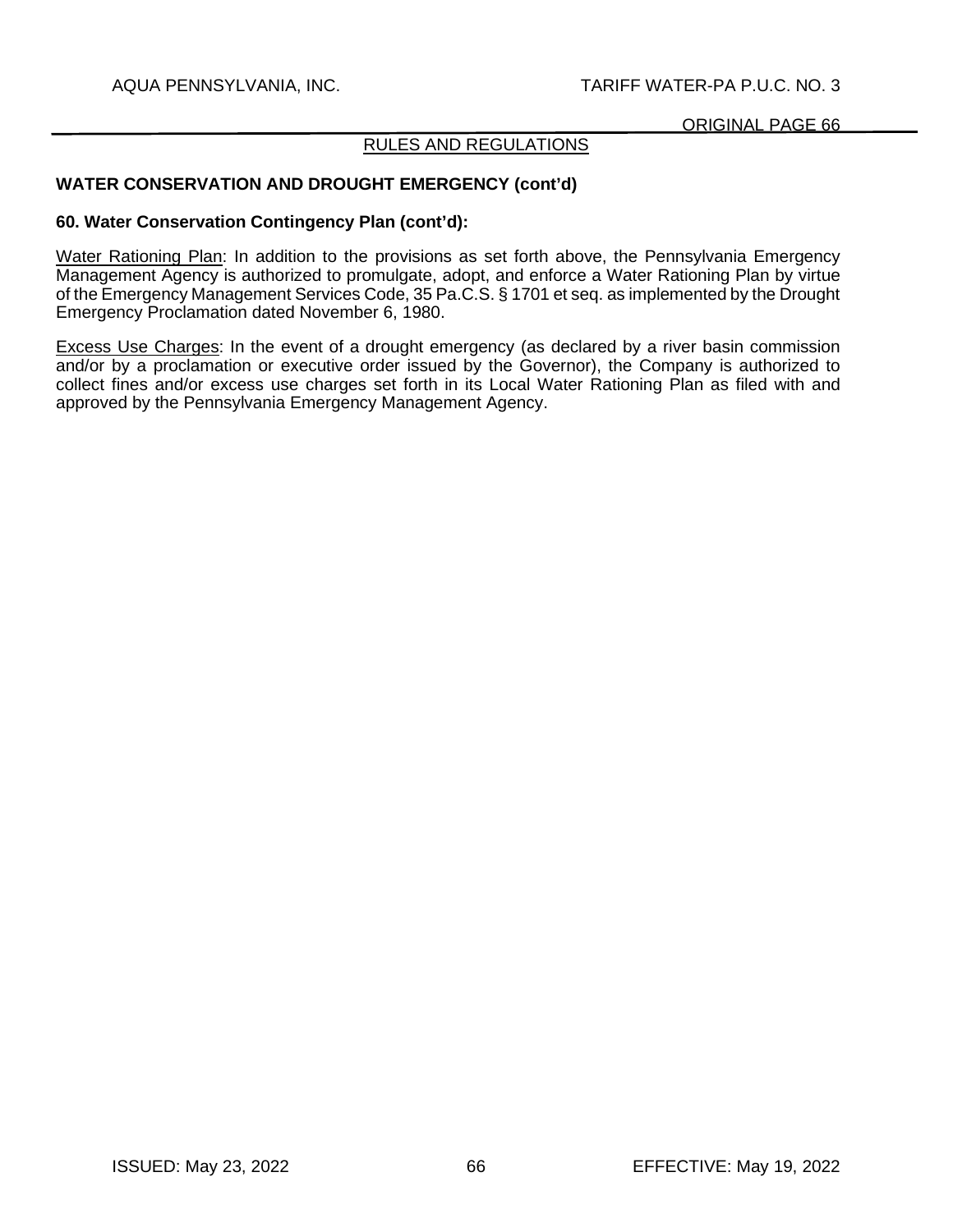## RULES AND REGULATIONS

#### **MAIN EXTENSIONS**

**61. Main Extensions to Existing Residential Structures:** Where an adequate water distribution main does not abut a prospective Customer's Property such that a service connection cannot be made to serve such Property in accordance with these Rules and Regulations, the prospective Customer (or an authorized agent for the prospective Customer) must apply to the Company for a main extension.

Any required or requested main extension to serve a prospective Customer at a preexisting structure will be paid for by the Depositor in accordance with the provisions of the subsections below:

a. When an extension to serve a prospective Customer is required or requested, such extension will be made under the terms of an "Extension Deposit Agreement". The Company shall have the exclusive right to determine the type, the material, the size, the routing and the location of mains to be installed and the other facilities required to render adequate service. No main(s) smaller than 6" in diameter shall be installed.

b. The terminal point of the required extension shall be a point in the curb line equidistant from the side building lines of the last building or dwelling to be served. As a further condition of extending the existing distribution mains, the Company shall be provided with, at no cost to the Company, any rights of way, temporary construction easements or permanent construction easements necessary to complete the extension of the distribution mains, Company Service Line(s), appurtenances and other facilities, or to provide future access for repair, maintenance, replacement, or for other related reasons.

c. The Company reserves the right to require the Depositor to pay for the extension of the main beyond the last building in a street in order to connect to an existing main which would provide more adequate and reliable service.

d. The prospective Customer must have complied with all other conditions of service provided elsewhere in these Rules and Regulations in order to receive water service from the main extension.

Any required or requested main extension to serve a lot or lots that do not contain an existing Residential Structure shall be installed by the Builder in accordance with the provisions of Rule 65.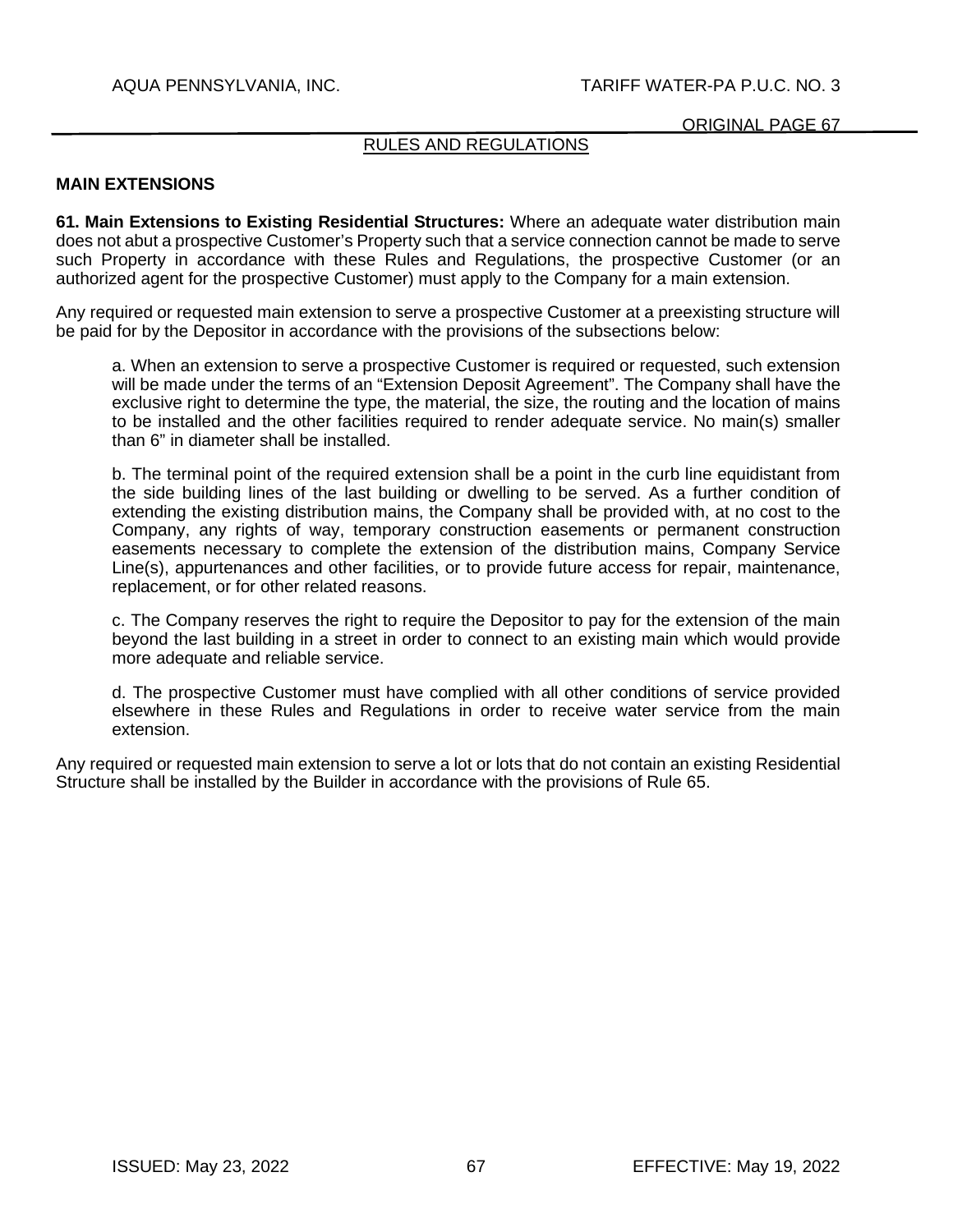## RULES AND REGULATIONS

## **MAIN EXTENSIONS FOR BONA FIDE SERVICE APPLICANTS**

#### **62. Bona Fide Service Applicants:**

62.1 Where an adequate water distribution main does not abut a Bona Fide Service Applicant's Property such that a service connection cannot be made to serve such Property in accordance with these Rules and Regulations, the Bona Fide Service Applicant (or an authorized agent for the Bona Fide Service Applicant) must apply to the Company for a main extension. Such extension will be made under and pursuant to the terms of an Extension Deposit Agreement for the Bona Fide Service Applicant subject to applicable provisions of these Rules and Regulations. The construction of facilities to serve such Bona Fide Service Applicant will not commence until an Extension Deposit Agreement for Bona Fide Service Applicant has been executed and all applicable terms and conditions therein have been satisfied by the Applicant.

In conjunction with executing an Extension Deposit Agreement, a Bona Fide Service Applicant shall deposit with the Company an amount totaling \$1,000, representing a Service Line Deposit. Such amount shall be refunded to the Applicant within 90 days after the Applicant's requesting and receiving water service from the Company, provided, however, that if the Applicant does not request connection to the Company's main extension within six months of the completion of the main extension, the Service Line Deposit shall become non-refundable.

Where a proposed main extension is capable of serving multiple structures or facilities and at least 80% of the potential Customers who could receive service from the main extension become Bona Fide service Applicants and satisfy all applicable terms and conditions of the foregoing provisions, the Customer Advance, if any, required of each Bona Fide Service Applicant shall be calculated as if 100% of such potential Customers had become Bona Fide Service Applicants.

For a period of ten (10) years following completion of the main extension, the Company shall refund to each Bona Fide Service Applicant his/her pro rata share of an amount equal to the Company Contribution for each additional Customer who attaches a service line to the main extension and requests service. No refunds shall be made, however, in those situations where at least 80%, but less than 100%, of the potential Customers who could receive service from the main extension become Bona Fide Service Applicants and their Customer Advances are calculated as if 100% of such potential Customers had participated in the initial funding of the project. In addition, the total amount refunded shall not exceed the amount of the Customer Advance paid by the Bona Fide Service Applicant.

62.2 The Company shall have the exclusive right to determine the type, the material, the size, the routing and the location of mains to be installed and the other facilities required to render adequate service. No main(s) smaller than 6" in diameter shall be installed.

62.3 The terminal point of the required extension shall be a point in the curb line equidistant from the side property lines of the last lot to be served or the side building lines of the last building or dwelling to be served, whichever is greater. As a further condition of extending the existing distribution mains, the Company shall be provided with, at no cost to the Company, any rights of way, temporary construction easements or permanent construction easements necessary to complete the extension of the distribution mains, Company Service Line(s), appurtenances and other facilities, or to provide future access for repair, maintenance, replacement, or for other related reasons.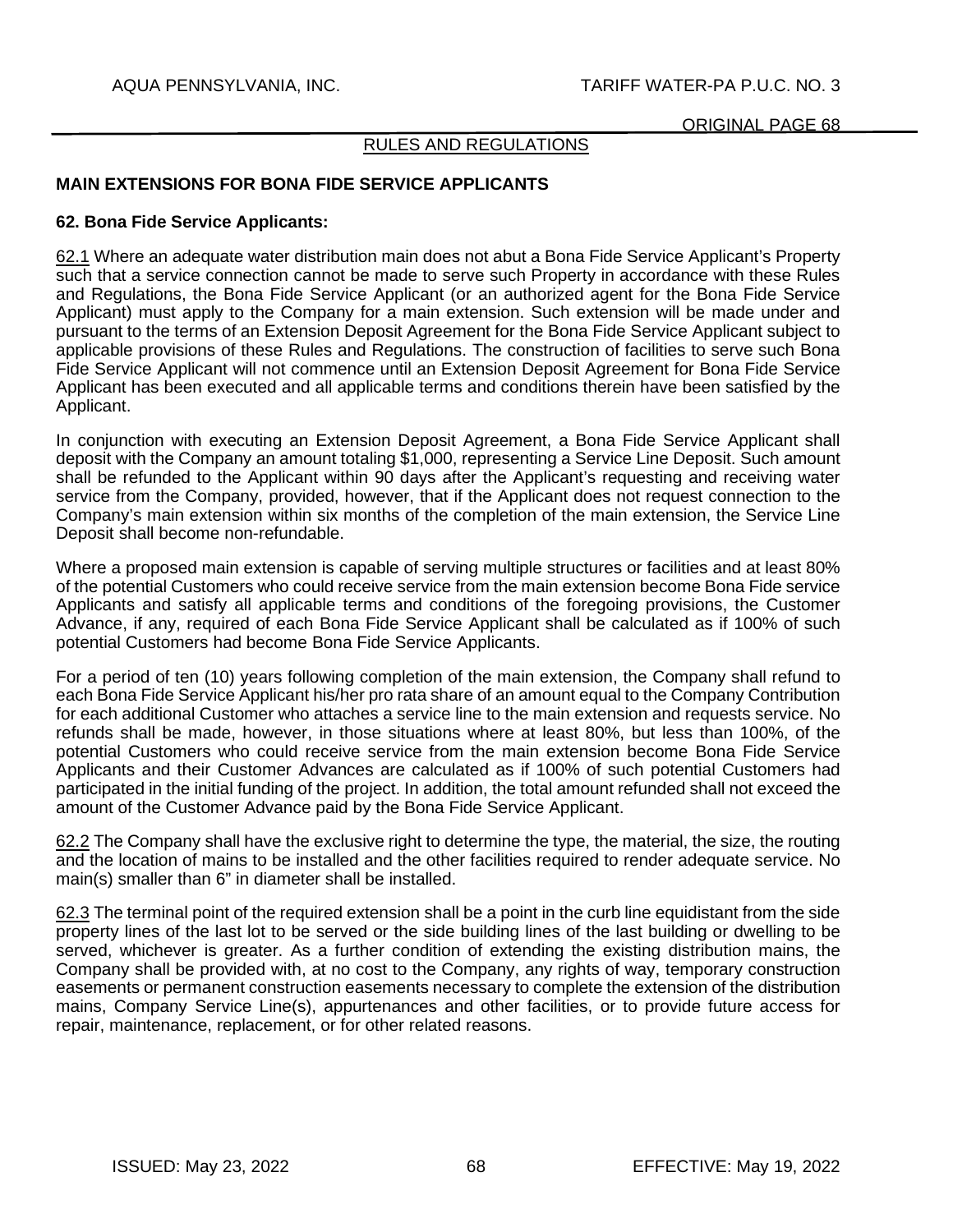## RULES AND REGULATIONS

## **MAIN EXTENSIONS FOR BONA FIDE SERVICE APPLICANTS (cont'd)**

## **62. Bona Fide Service Applicants (cont'd):**

62.4 The Bona Fide Service Applicant must have complied with all other conditions of service provided elsewhere in these Rules and Regulations in order to receive water service from the main extension.

62.5 Any required or requested main extension to serve an Applicant other than a Bona Fide Service Applicant shall be installed in accordance with the provisions of Tariff Rule 65.

## **Definitions:**

Bona Fide Service Applicant: shall mean a person or entity applying for General Metered Service to an existing or proposed structure or facility within the Company's certificated service territory, and which is either: (1) the primary residence of the Applicant; (2) a place of business; or (3) a public school, building, library, park or playground which is owned by a governmental unit or school district which has the power of taxation. An Applicant shall not be deemed a Bona Fide Service Applicant if: (1) such Applicant is requesting water service to a building lot, subdivision or a secondary residence; (2) the request for water service is part of a plan for the development of a residential dwelling or subdivision; (3) the request is for service other than the main water supply for the primary residence, such as service for external landscaping or agricultural purposes only; or (4) the Applicant is requesting Special Utility Service. To become an Applicant, a person or entity must file a signed application to connect the qualifying structure or facility with the Company's distribution system and request water service to begin immediately following such connection.

Company Contribution: shall mean that portion of the main extension costs which generate annual line extension costs equal to annual revenue from the line extension and that the Company will fund based upon the following formula, where X equals the Company Contribution attributed to each Bona Fide Applicant:

$$
X = \frac{AR - O&M}{(P^*I) + D}
$$

Whereby:

- $AR =$  the expected annual revenue from the Bona Fide Service Applicant based upon the Company's currently effective tariff rates and on the average annual usage of customers similar in nature and size to the Bona Fide Service Applicant.
- O&M = the average annual operating and maintenance expenses associated with serving an additional Customer, including customer accounting, billing and collection, water purchased, power purchased, chemicals, and other variable costs based on the current total Company level of such costs, as well as any costs particular to the specific needs of the Bona Fide Service Applicant.
	- I = the Company's current debt ratio multiplied by its weighted cost of long-term debt; and
	- $D =$  the Company's depreciation accrual rate for Account No. 331 (Transmission and Distribution Mains).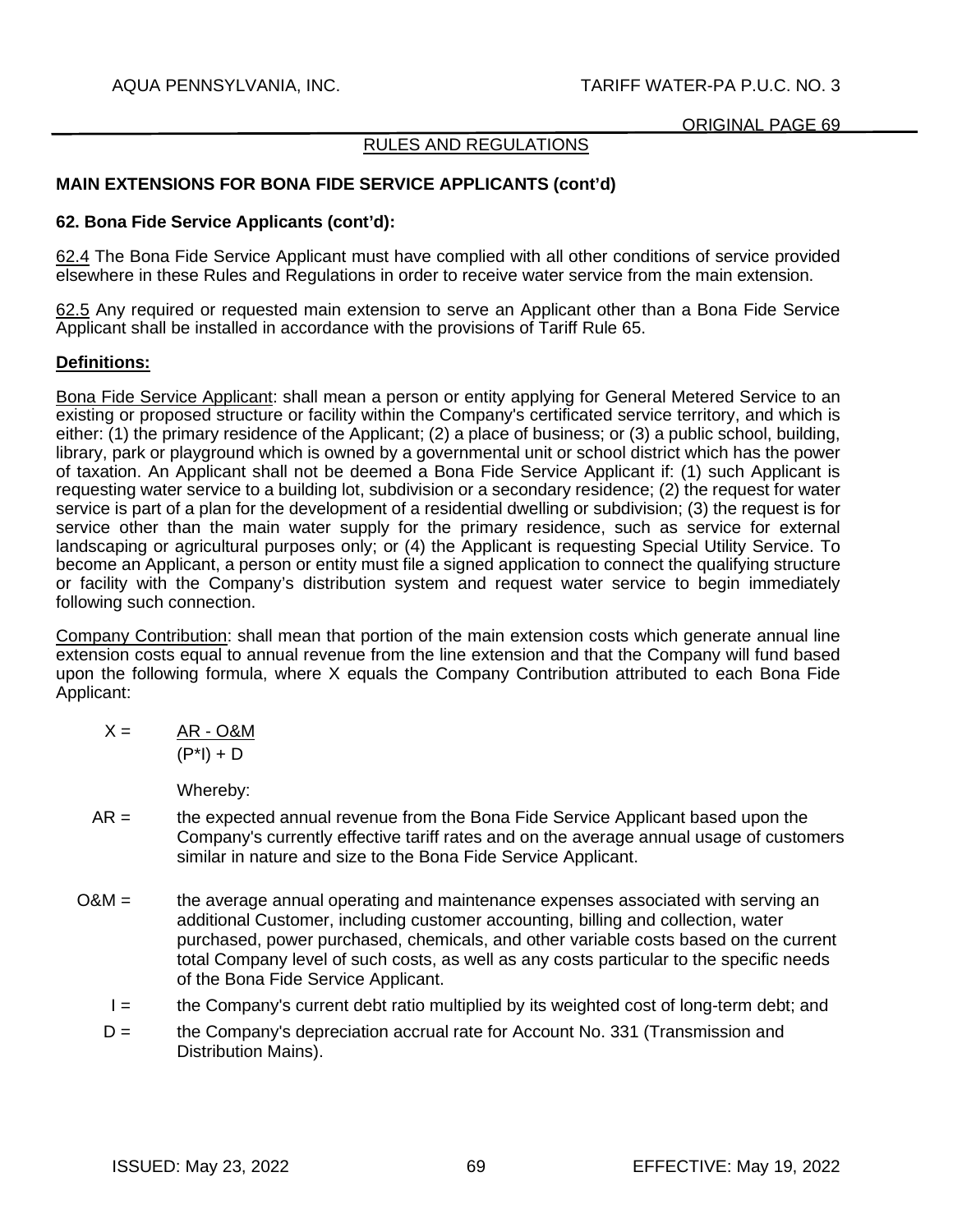## RULES AND REGULATIONS

## **MAIN EXTENSIONS FOR BONA FIDE SERVICE APPLICANTS (cont'd)**

#### **62. Bona Fide Service Applicants (cont'd):**

Customer Advance: shall mean (1) the Estimated Cost of the water main extension less (2) the Company Contribution.

Line extensions to Bona Fide Service Applicants shall be funded without Customer Advance where the annual revenue from the line extension will equal or exceed the utility's annual line extension costs.

If the annual revenue from the line extension will not equal or exceed the utility's annual line extension costs, a Bona Fide Service Applicant may be required to provide a Customer Advance to the utility's cost of construction for the line extension.

Where a Customer Advance is required, and the Bona Fide Service Applicant is unable to advance the entire amount due, the Company, at its option, must either (1) allow the Bona Fide Service Applicant to pay the advance ratably over a period of not less than three years or (2) assist the Bona Fide Service Applicant in obtaining the necessary financing from an appropriate lending institution so that the Bona Fide Service Applicant can deposit the entire amount due. If the Company chooses option (1), it may require that up to one-third of the total Customer Advance be deposited prior to extending its facilities and may recover from the Bona Fide Service Applicant, over the payment term selected, its costs of financing the construction by applying to the amount outstanding interest charges calculated at the thenprevailing residential mortgage lending rate specified by the Secretary of Banking in accordance with the act of January 30, 1974 (P.L. 13, No. 6), known as the Loan Interest and Protection Law.

Special Utility Service: shall mean residential or business service which exceeds that required for ordinary residential purposes. By way of illustration and not limitation, Special Utility Service shall include: the installation of facilities such as over-sized mains, booster pumps and storage tanks as necessary to provide adequate flows or to meet specific pressure criteria, or service to large water consuming commercial and industrial facilities. An otherwise Bona Fide Service Applicant requesting service which includes a "Special Utility Service" component is entitled to a Bona Fide Service Applicant status, including the corresponding Company contribution toward the costs of the line extension which does not meet the Special Utility Service criteria.

**63. Economic Development Main Extension Policy:** The Company may negotiate and enter into customized Extension Deposit Agreements for the purpose of promoting economic development or enhancing the efficiency and operation of the waterworks system. These Agreements may include special provisions that differ from the standard terms of the "Extension Deposit Agreement".

**64. Main Extensions with Governmental Bodies:** The Company may negotiate and enter into customized Extension Deposit Agreements with Governmental Agencies where the main extension is for a public purpose and is funded entirely with public funds. These Agreements may include a waiver of the tax requirements of the "Extension Deposit Agreement," and in such event, the Company will not refund any portion of the cost of the main extension.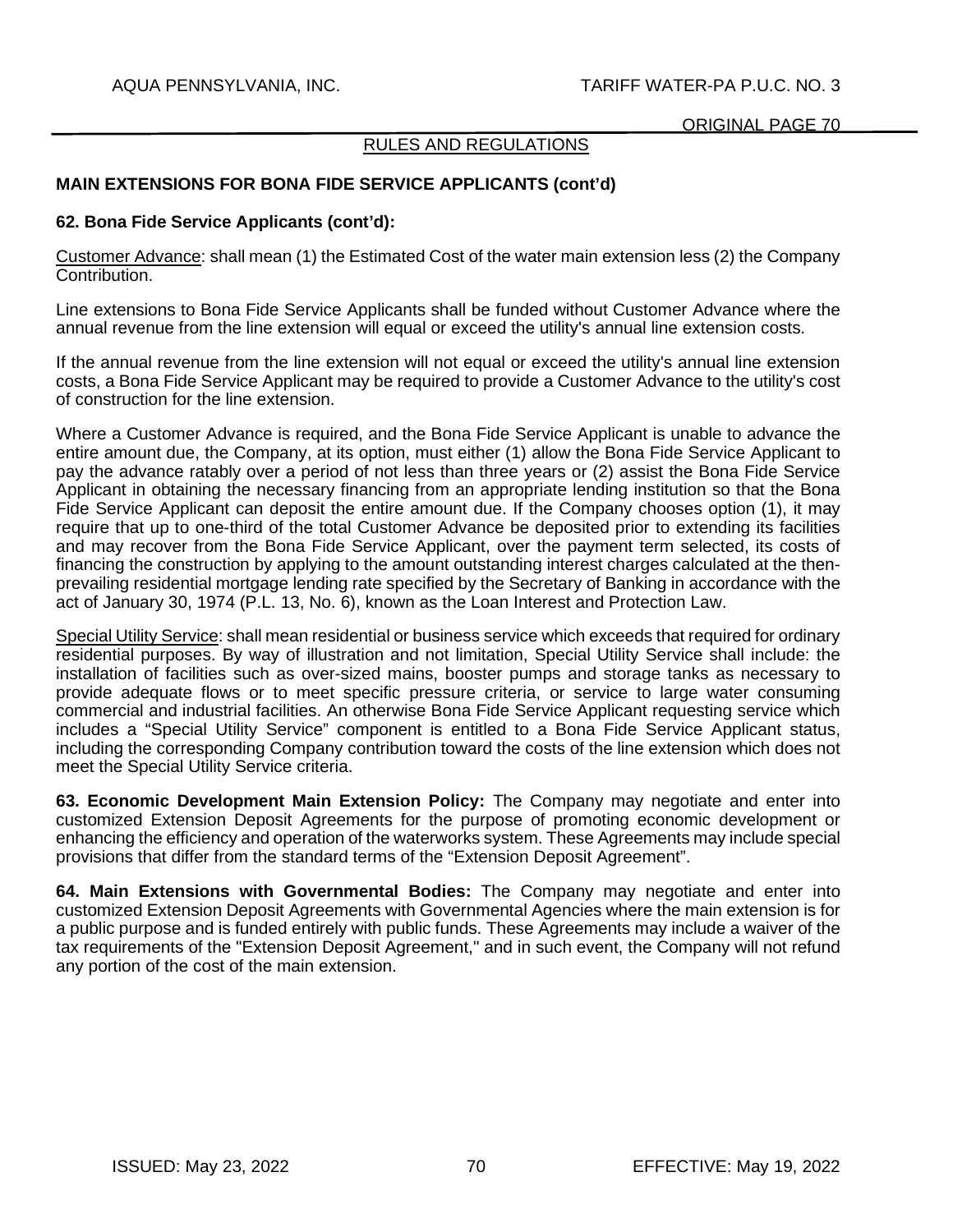## RULES AND REGULATIONS

## **MAIN EXTENSIONS FOR BONA FIDE SERVICE APPLICANTS (cont'd)**

**65. Main Extensions and Services by Builder:** In the event any main extension is requested or required to provide service to newly constructed structure(s) to be constructed in the future on existing or subdivided lots, or to preexisting non-Residential Structures except as provided below, the Builder shall be required to install the water main and service lines through a pre-qualified Contractor retained by the Builder and to pay all costs related thereto. At the sole discretion of the Company, the Company may undertake construction of facilities otherwise subject to this Rule, in which event, the "Extension Deposit Agreement", referred to in the provisions of Rule 61 and Rule 62 pertaining to construction of facilities to serve existing Residential Structures, shall be applicable except that the Builder will retain financial responsibility for the installation of service lines and appurtenances as specified herein.

Under the provisions of this Rule, prior to construction, the Builder must enter into an Agreement, in a form acceptable to the Company, detailing the terms and conditions under which the Company will accept, and provide service through, facilities constructed by Builder. All construction costs, whether initially incurred by the Company or the Builder, related to the main extension shall be the responsibility of the Builder. The Agreement shall contain, at a minimum, the following terms and conditions:

a. Main and service line installation work shall be performed in accordance with the specifications and conditions of the Company.

b. All costs of material and installation required to serve Builder's lots shall be the responsibility of Builder. Builder shall contract directly with a pre-qualified contractor, recognized and approved by the Company, for all main and service line installation work, and all appurtenances (including fire hydrants) required to serve the project.

c. Any specialty material required to interconnect with the Company's existing facilities shall be provided by the Company.

d. Any construction involving preexisting facilities of the Company, including but not limited to relocation of existing facilities and connections of mains or services with existing facilities, shall be performed only by the Company.

e. Builder's estimate of the cost of construction must be acceptable to the Company. Estimates which appear to be understated may be rejected.

f. Builder shall obtain all necessary permits from federal, state and local authorities. If any of these authorities require the Company to obtain such permits, the Company shall apply for the permits.

g. All construction shall be subject to inspection by Company personnel. No trenches shall be backfilled prior to approval from Company inspectors.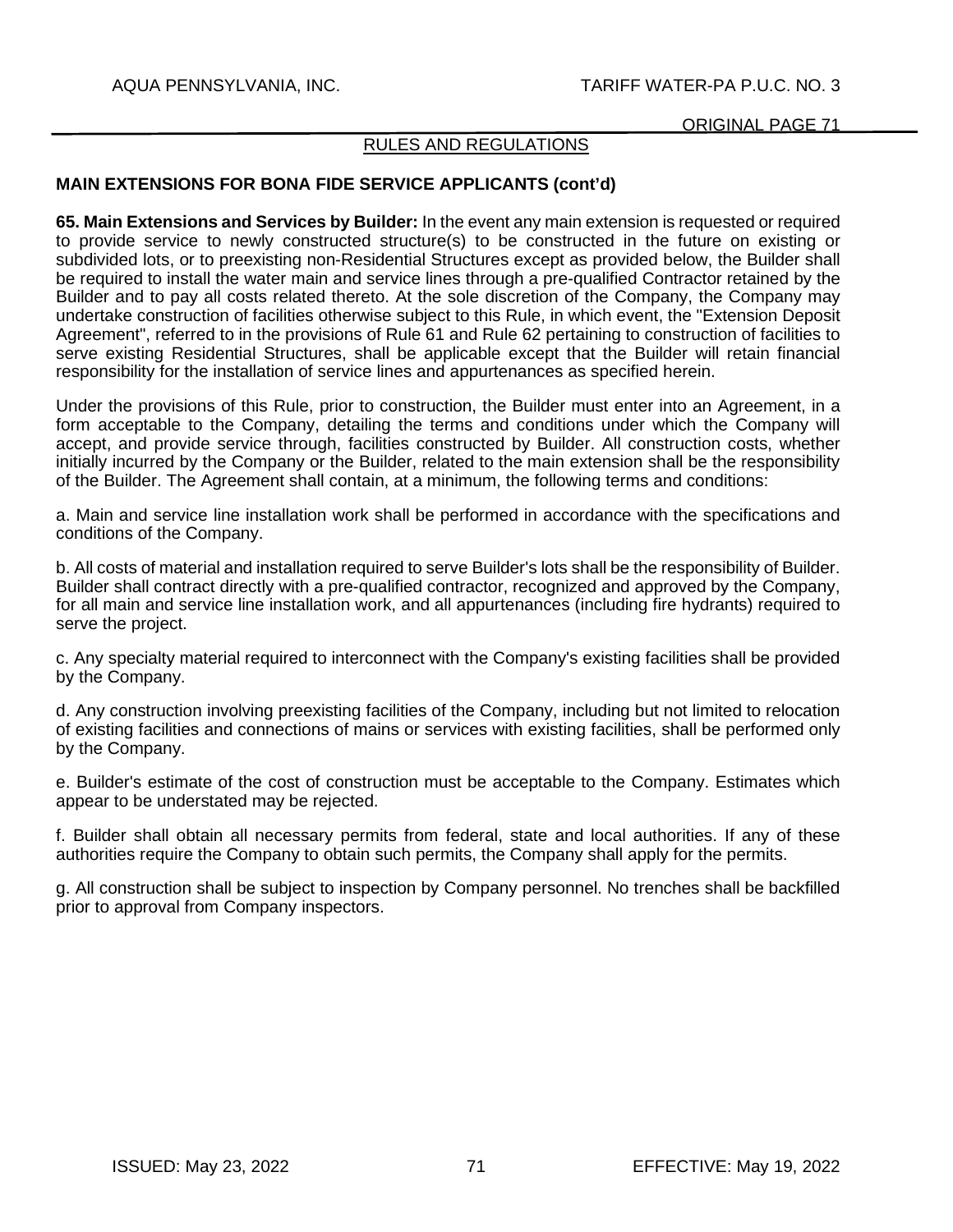## RULES AND REGULATIONS

## **MAIN EXTENSIONS FOR BONA FIDE SERVICE APPLICANTS (cont'd)**

**66. Water System Connection Loan Program:** Where the Company offers a Bona Fide Service Applicant the option to apply for a loan from the Company for a new single family-residential service connection under Rule 7 or for a main extension under Rule 61 for single-family residential service to cover Eligible Costs (as defined herein), such loan shall be subject to the terms and conditions set forth in this Rule.

To be eligible for a loan, an Applicant must (a) own a single-family residence which will take water service from the Company; (b) demonstrate intent to be the continuing Customer of the Company at the residence; and (c) enter into a financing agreement.

For purposes of this Rule, Eligible Costs include actual costs for (a) a water main extension in accordance with Rule 61; (b) the Customer Service Line; (c) a Meter Box/Vault; (d) shut-off valves and/or Special Devices required under these Rules; (e) alterations of or additions to plumbing within the Customer's residence which are necessary to permit the Customer to take service from the Company; or (f) any other facilities necessary to permit the Customer to take water service from the Company. The maximum principal balance of a loan made under this Rule will be \$8,000.

Any such loan shall be subject to the following terms and conditions.

a. The existence of a loan made under this Rule does not alter the responsibility of the Customer for maintenance or replacement of the Customer Service Line or any other facilities as determined by the applicable provisions of the Company's Rule(s).

b. The initial principal balance of the loan shall be the amount of Eligible Costs which the Customer elects to borrow from the Company. The principal balance of the loan plus interest will be repaid to the Company through a fixed surcharge added to the Customer's regular monthly bill for water service. The surcharge will be reflected as a separate service type for the Customer's account.

c. The Customer will enter into a financing agreement with the Company which specifies, inter alia, the initial principal balance of the loan, the applicable interest rate determined in accordance with subsection (e) of this Rule, the term of the loan and the amount of the monthly surcharge. The Company in its sole discretion will determine whether a financing agreement should be established for a loan related to facilities owned and maintained by the Customer under the applicable provisions of the Company's Rules. The Customer will agree to repay the loan over a term selected by the Customer, which is no less than three years (36 months), nor greater than 8 years (96 months).

d. Through the surcharge, the Customer will make equal monthly installments over the loan term to pay the principal amount of the loan together with daily simple interest on the unpaid balance of the principal amount from time to time outstanding at the applicable rate of interest determined in accordance with subsection (e) of this Rule. The Customer's payment schedule will amortize the unpaid balance over the loan term. Daily simple interest means that interest is charged each day after applying any payment the Customer has made. All payments will be first applied to interest that is due and then to principal and other charges. Prepayment of the loan will be permitted without penalty.

e. The interest rate will be fixed for the term of a loan, at the weighted cost of long-term debt.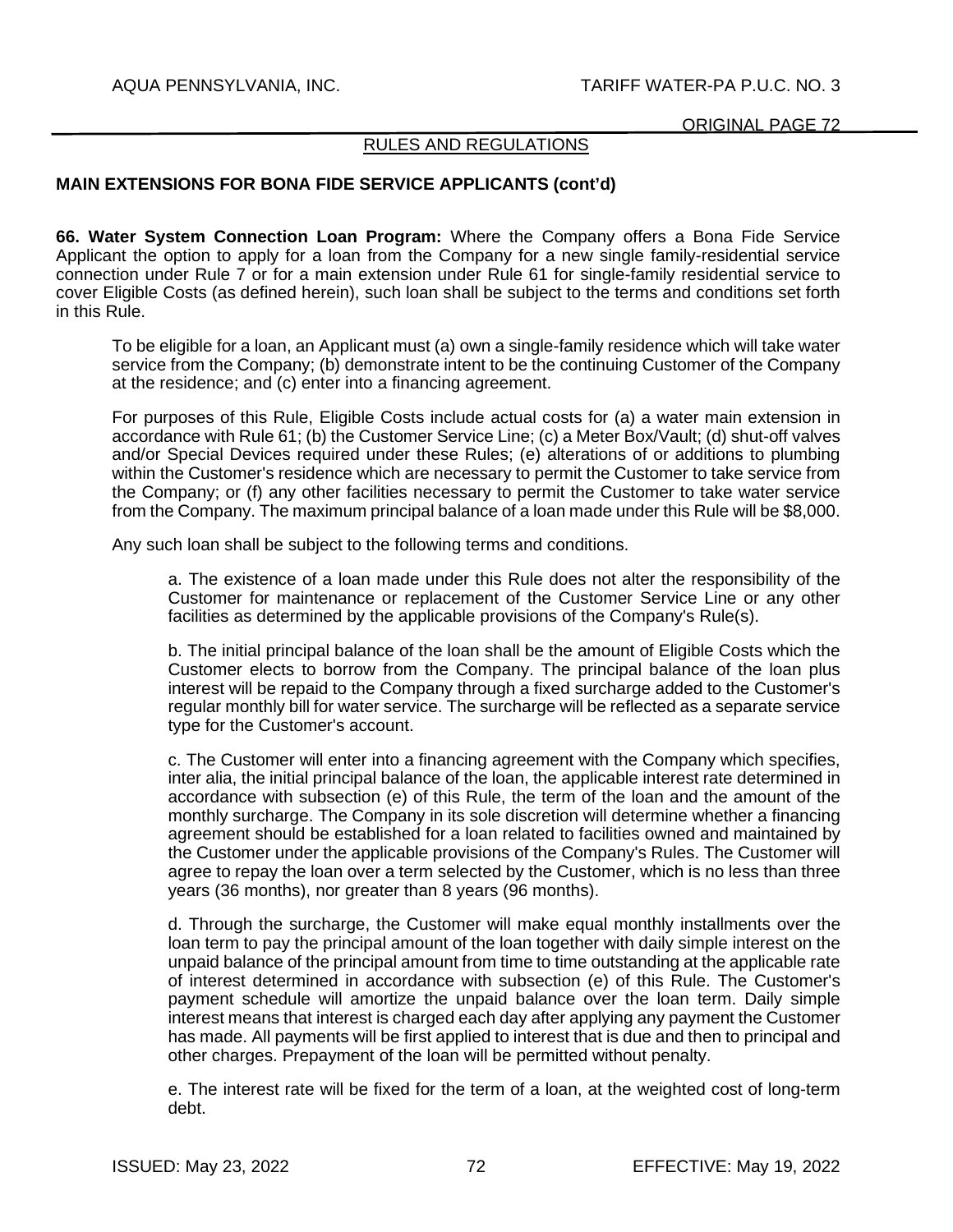## RULES AND REGULATIONS

## **MAIN EXTENSIONS FOR BONA FIDE SERVICE APPLICANTS (cont'd)**

#### **66. Water System Connection Loan Program (cont'd):**

f. Notwithstanding the provisions of subsection (e), the interest rate shall not exceed 8% per annum. In the event that the weighted cost of long term debt as calculated pursuant to subsection (e) would, except for the provisions of this subsection (f), exceed 8% per annum, the Company shall have the option to suspend the making of loans under this Rule.

g. A Customer account which includes a loan payment surcharge will not be transferred to any tenant or non-owner occupant of the residence for which a loan is made. During the loan term, the owner of the residence will remain the Customer in whose name the bill for water service will be issued. If the residence is sold, a new owner who demonstrates intent to be the continuing Customer of the Company at the residence may elect in writing on a form provided by the Company to assume responsibility for the loan payments, subject to the terms of the financing agreement. A copy of the election form will be returned to the Company prior to sale of the residence. If the new owner does not elect in writing on a form provided by the Company to assume responsibility for the loan payments or does not demonstrate intent to be the continuing Customer at the residence, the loan and accrued interest shall become immediately due and payable upon sale of the premises.

h. The loan surcharge reflected on Customer bills will be collected by the Company, subject to all provisions of Rules 11 through 18 and 54 regarding billing for water service, terms of payment, late-payment charges and discontinuance of water service for nonpayment. A partial payment of a bill for water service shall be first applied to cover the Customer's obligation under the loan and then to charges for other water service.

For accounting purposes, the Company will establish subaccounts in which loan payments shall be recorded. In one subaccount, the Company will record amounts applied to principal and interest for the portion of the loan, if any, which relates to facilities owned and maintained by the Company under the applicable Rules. In another subaccount, the Company will record amounts applied to principal and interest for the portion of the loan, if any, which relates to facilities owned and maintained by the Customer under the applicable Rules. Loan payments shall be allocated between the two subaccounts based upon the relative initial cost of the facilities covered by that subaccount as compared to the total amount of the loan. For each subaccount, amounts received as loan payments will be first applied to interest that is due and then to principal and other charges.

If a loan becomes uncollectible, the unpaid principal balance of the portion of the loan, if any, which relates to facilities owned and maintained by the Company will be recorded as a debit to Contributions-In-Aid-Of-Construction, and as a credit to Accounts Receivable. The unpaid balance of interest with respect to such portion of the loan (as of the time of the debit) shall be recorded as an uncollectible account. The unpaid balance of principal and interest for the portion of a loan, if any, which relates to facilities owned and maintained by the Customer, shall be recorded as a non‑utility expense.

The Company's capital structure used for rate-making purposes will not include short-term debt issued by the Company to finance loans under this Rule.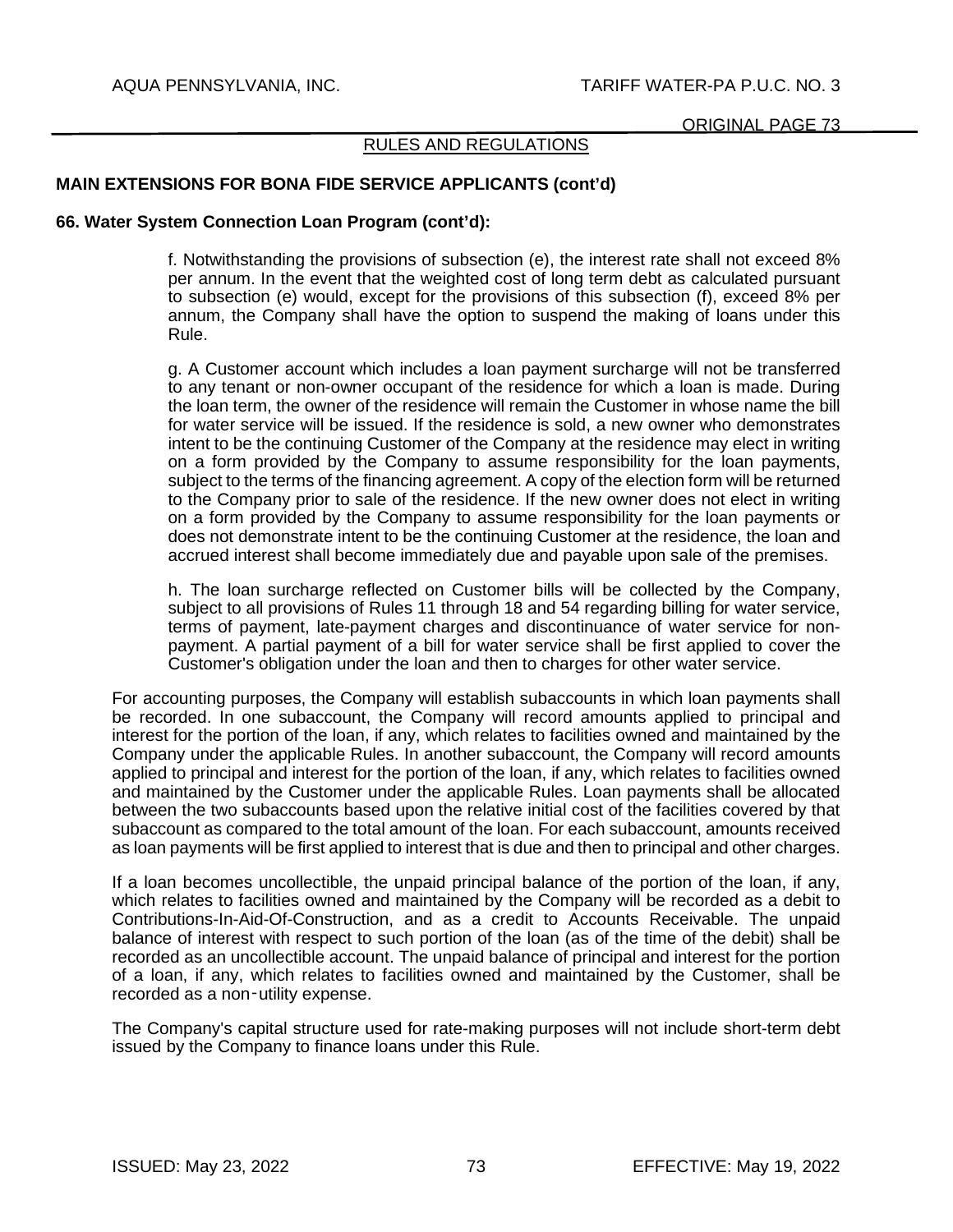## AQUA PENNSYLVANIA, INC. TARIFF WATER-PA P.U.C. NO. 3

#### ORIGINAL PAGE 74

## RULES AND REGULATIONS

#### **PRO-RATION OF BASE RATES ON CUSTOMER BILLS**

**67. Pro-ration of Base Rates on Customer Bills:** During a period of changes to base rates, billing of base rates for metered Customers involves proration of the different base rates based on days of invoice. The consumption for the entire period is divided by the number of service days to develop an average consumption per day for purposes of bifurcating the consumptions at the old rate and consumption at the new rate.

## **WAIVERS**

**68. Waivers:** The Company may, at its sole discretion, waive any of the Rules contained herein that operate for the benefit of the Company; provided, that no such waiver will be valid unless in writing and signed by an authorized representative of the Company, and provided that no waiver will be allowed where the waiver would constitute a violation of the Public Utility Code, the regulations of the Commission or of any other applicable statute, law or regulation.

#### **AMENDMENT OF COMMISSION REGULATIONS**

**69. Amendment of Commission Regulations:** Whenever Commission regulations in Title 52 of the Pennsylvania Code are duly amended in such a way as would produce a difference between Commission regulations and this tariff, the tariff is deemed to be amended so as to be consistent with the amendments to the regulations, except that if application of the amendment to Title 52 is discretionary, this tariff will remain unchanged.

#### **PRIVILEGE TO INVESTIGATE/RIGHT TO ACCESS**

**70. Privilege to Investigate/Right to Access:** The Company shall have the right by its employees to have access at all reasonable times to all parts of any Premises connected with the system, including Meters, service connections and other property owned by it on the Premises of the Customer for the purpose of examining and inspecting the connections and fixtures, including the water and/or wastewater metering arrangement, or for disconnecting service for any proper cause or for purposes of replacement, maintenance, operation or repair thereof.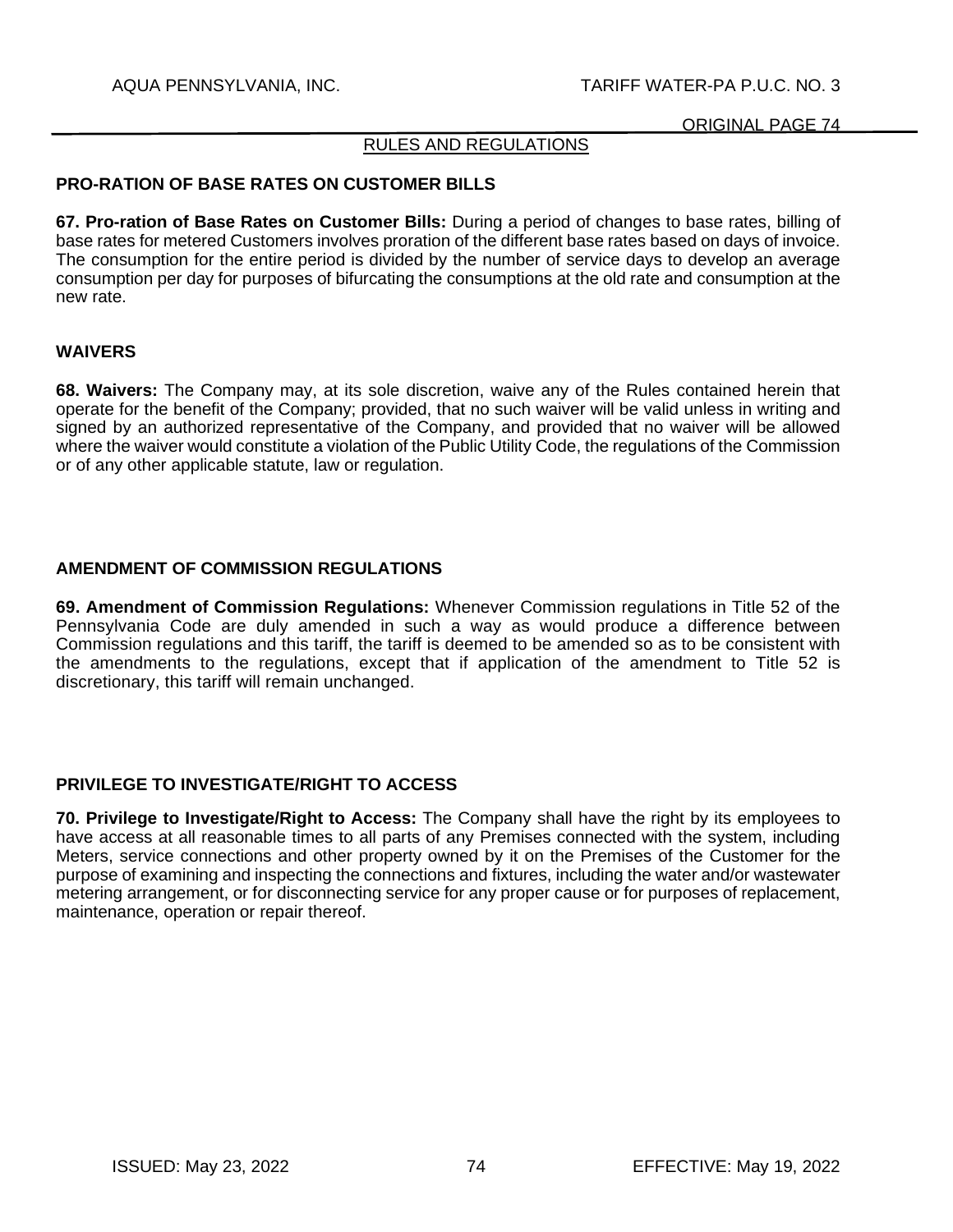## AQUA PENNSYLVANIA, INC. TARIFF WATER-PA P.U.C. NO. 3

ORIGINAL PAGE 75

# RULES AND REGULATIONS

*Intentionally Blank*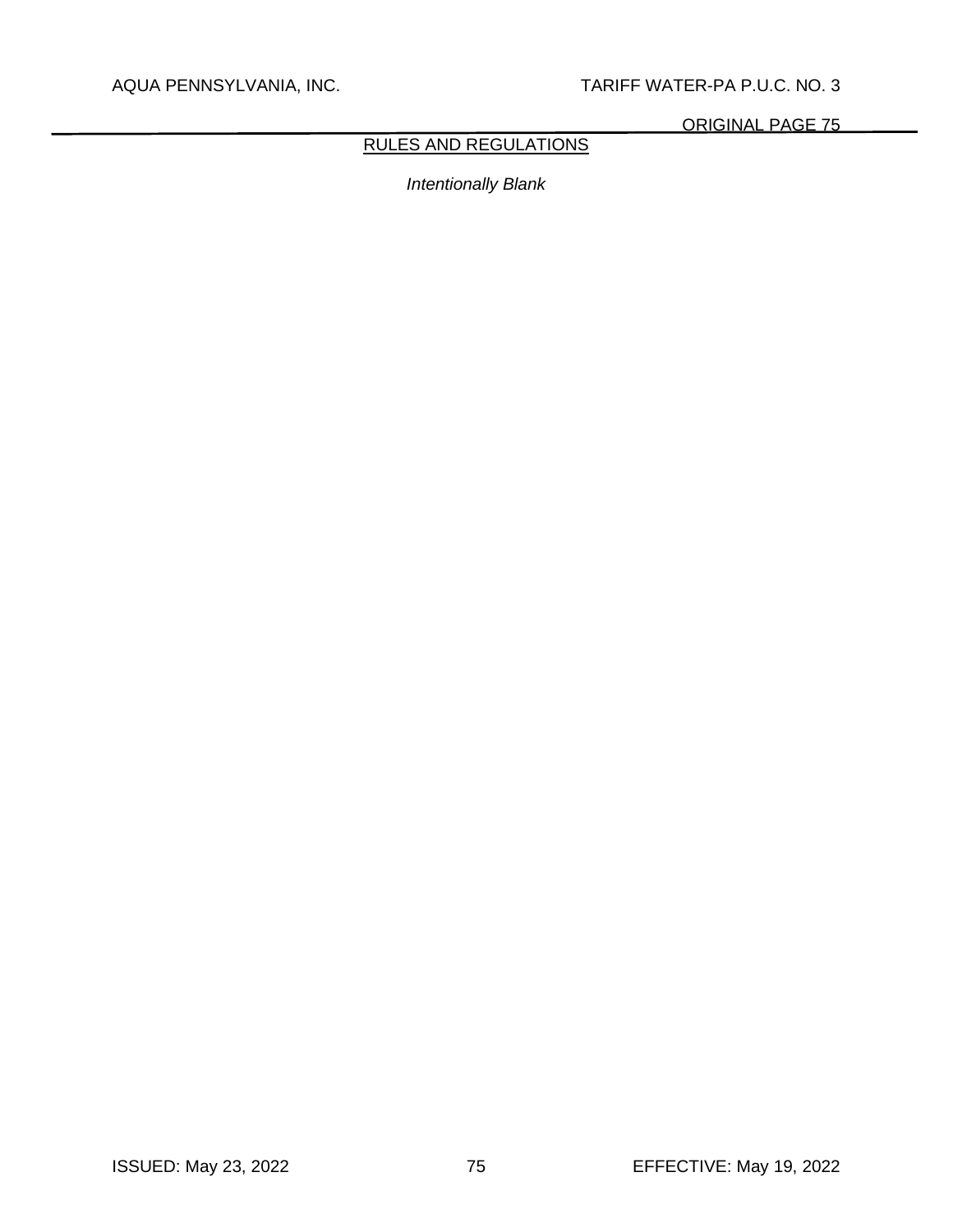#### ATTACHMENT A

## WATER SERVICE TERMINATION

## TERMS AND CONDITIONS

NOW, THEREFORE, in consideration of the terms and conditions herein stated, the parties hereto, intending to be legally bound, agree as follows:

1. In order to initiate water service termination to a customer of the Water Company, by reason of that customer's delinquent sewer charges payable to the Authority, an authorized and responsible officer of the Authority shall cause to be delivered to the Water Company a written request for such termination, together with the following information:

- a. The name and address of the sewer service customer; if premises is tenant occupied, the name and address of the landlord and the name and address of the tenant;
- b. The address and lot number of the premises for which water service termination is sought;
- c. A statement that the sewer charges for such premises remain unpaid for a period of at least thirty days from the due date thereof;
- d. A statement setting forth: (i) that the Authority has fulfilled all applicable notice and procedural steps required of it by law, statute, regulations ordinances and other authorities, including, without limitation those mandated by the Water Services Act (53 P.S. §3102.501 et seq) and (ii) that the Authority has not received written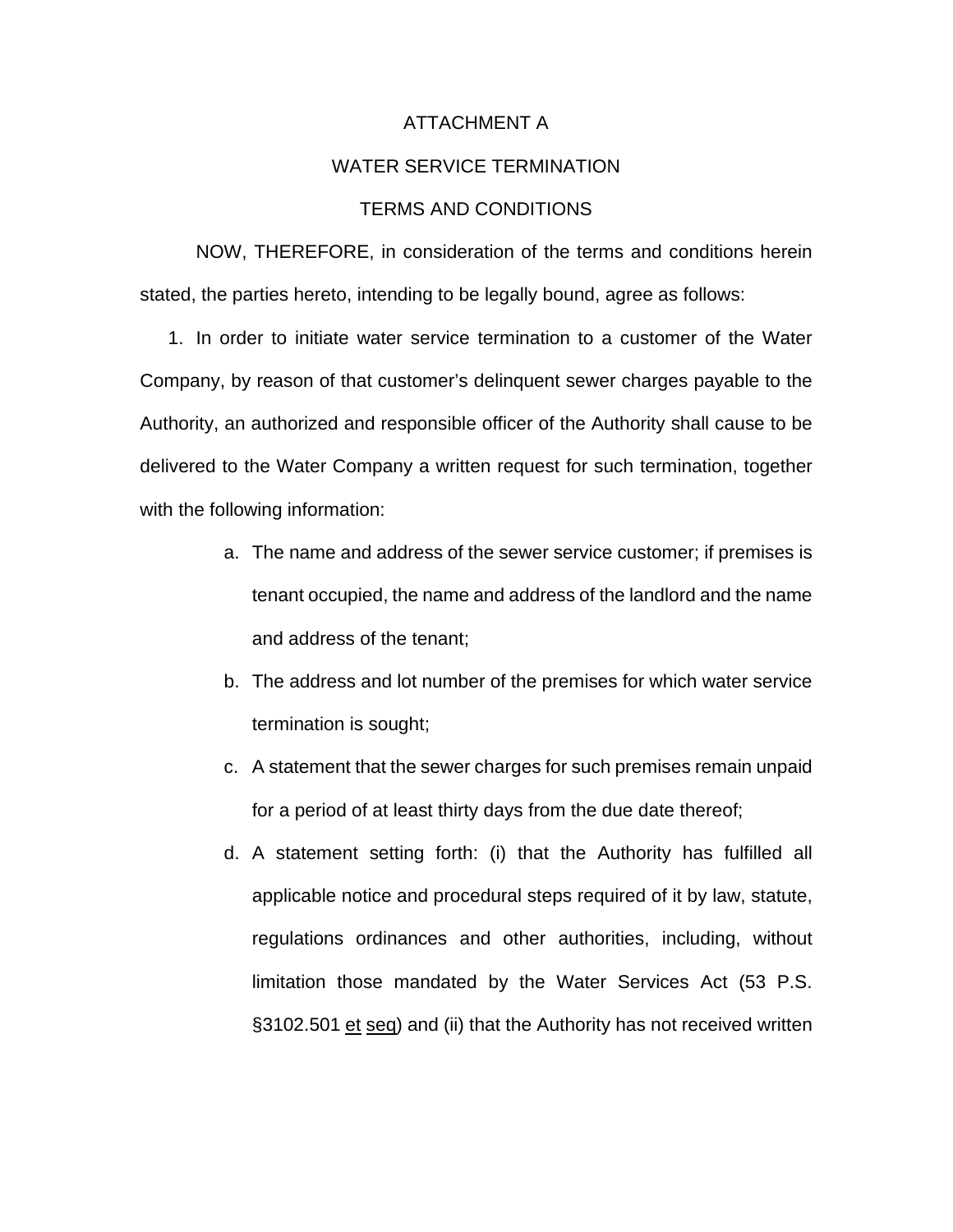or other information the effect of which would be to make water service termination unlawful.

2. Upon receipt of the information specified under Paragraph 1 hereof, the Water Company will promptly initiate water service termination procedures, in accordance with the procedures outlined in this Agreement, unless it should decline to do so, in which event the Water Company shall notify the Authority of the reasons therefore.

3. The Water Company may decline to initiate water service termination in the following instances:

- a. The involved premises is not receiving water service from the Water Company;
- b. The Water Company's customer at the involved premises is a different person or entity than the Authority's sewer customer;
- c. The water service to be terminated will adversely affect service to other Water Company customers, other premises served by the Water Company or the Water Company's delivery system;
- d. The Water Company has received verbal or written notice prohibiting or requiring deferral of water service termination;
- e. The nature of the facilities at the involved premises makes service termination impracticable;
- f. The Water Company receives advice from its legal counsel that water service should not be terminated under the particular circumstances;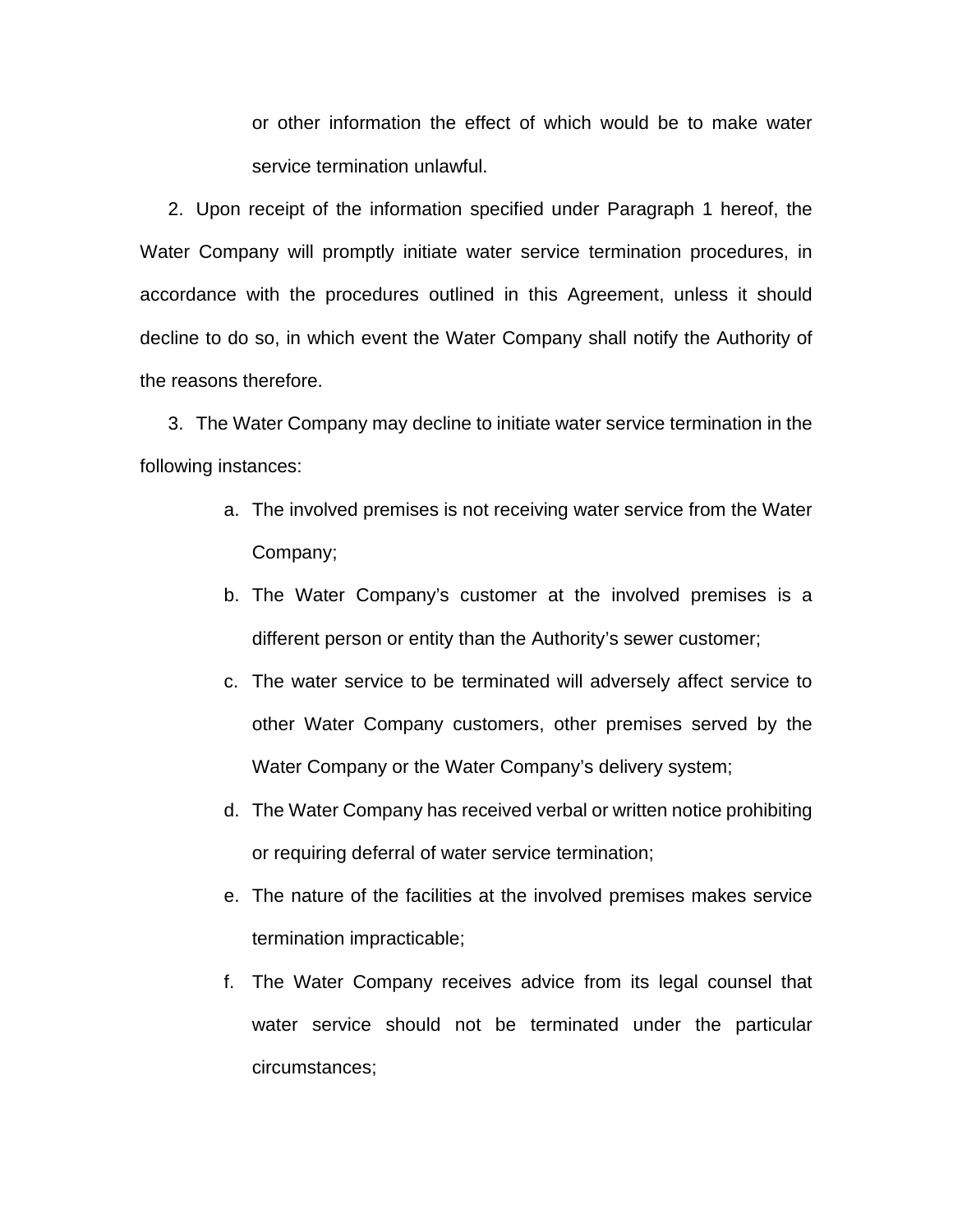- g. The termination of water service under the particular circumstances would be a violation of law or of applicable regulations;
- h. Other reasons mutually agreed between the Authority and the Water Company.

In the event that the Water Company so declines to initiate water service termination procedures for any reason, the Water Company shall, upon request from the Authority, supply the Authority with a written statement of the reasons why the Water Company has declined to terminate water service at the particular premises. If the Authority should desire to contest the reasons offered by the Water Company, then such dispute shall be resolved pursuant to the provisions of the Public Utility Code and/or the regulations of the Commission.

4. Under circumstances where the Authority initiates a request for water service termination procedures, it is understood and agreed that the Authority will comply with all applicable notice and procedural requirements relative to water service termination contained in the Water Services Act, the Utility Services Tenants Rights Act, the Pennsylvania Public Utility Code, the rules and regulations of the Commission, and the Water Company's rules and regulations contained in its tariff on file with the Commission

5. Exclusive of contact between the Water Company and its customer required to effect termination, it is understood that the Authority shall conduct all interaction and negotiations with the involved sewer customer, including without limitation, negotiations for payment of arrearages and all contact regarding pre-termination through post-termination procedures for dispute resolution. In addition, the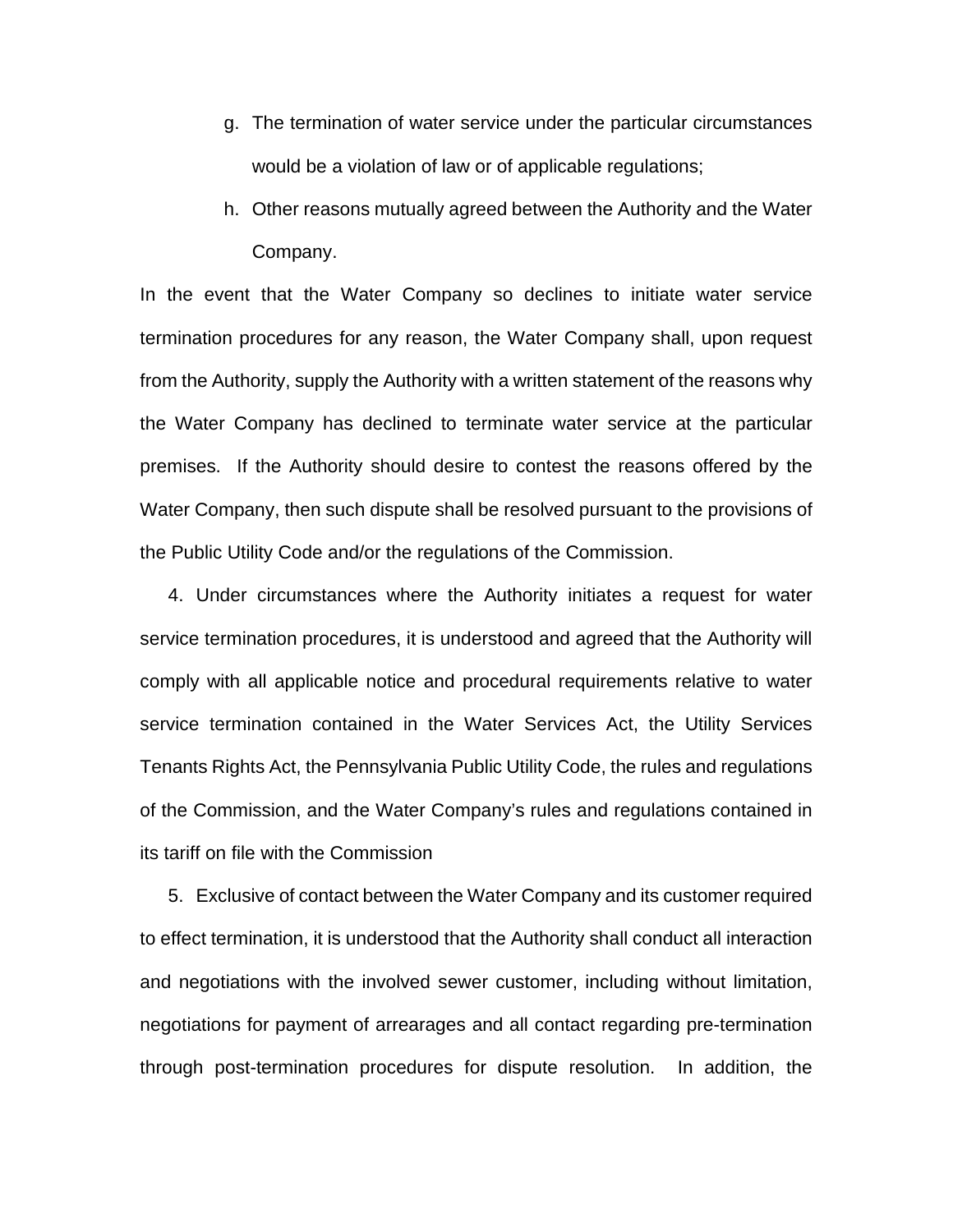Authority shall prepare and deliver to the Water Company a copy of the notice to the involved sewer customer, notifying such customer that inquiries as to the arrearage or any dispute relative thereto should be directed to a named representative or department of the Authority at a given telephone number and that no contact should be made to the Water Company. Furthermore, the Authority shall, at the request of the Water Company, cause an authorized representative to be present at the involved premises at the time of water service termination and at any time when the premises must be visited to effectuate required notices or perform service termination procedures. Such representative of the Authority will be the participant exclusively in any discussions with the involved customer. The final decision whether to terminate water service shall be made by the Authority representative in attendance, and the Water Company employee may rely exclusively upon that decision.

6. Concurrent with the delivery of the written request required under Paragraph 1 hereof, the Authority shall pay to the Water Company the fee as set forth in the Water Company's Tariff (see Termination of Service), as amended from time to time, per involved premises, which shall not be refundable unless the Water Company should decline to initiate water service termination. It is understood that the fee described above shall be automatically increased to coincide with the charges for shutting off water service contained in the Company's tariff as on file with and approved by the Commission. Except as otherwise provided herein, said sum shall constitute payment in full to the Water Company for its services hereunder, including conducting service termination and restoration visits to the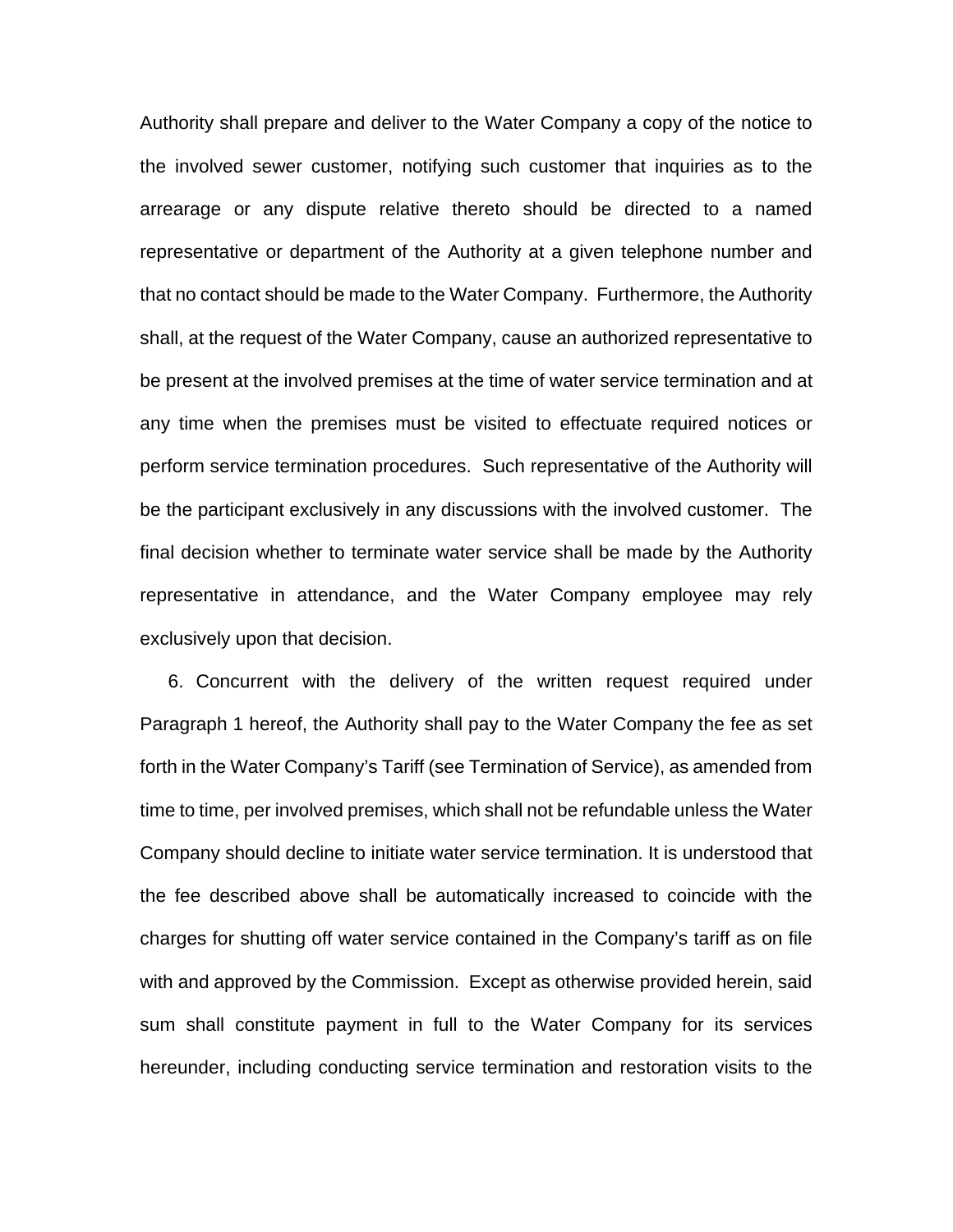involved premises and completing water service termination procedures. In addition, the Authority shall pay to the Water Company \$25.00 for each visit beyond the two visits per premises, which are required to effectuate water service termination at a particular premises. Furthermore, in the event that more than one hour is required to perform either the termination or restoration of water service to any involved premises, including travel time and time actually spent at the premises, the Authority shall pay the Water Company's actual costs of such visit, including labor, material, transportation and other fixed charges to the extent that such actual costs exceed \$25.00, unless such additional costs are the result of error or lack of effort on the part of the Water Company or Water Company personnel. The payment specified hereunder may be amended from time to time as agreed to by the parties hereto.

7. As to each premises for which water service is terminated hereunder, the Authority shall pay to the Water Company the estimated loss of water revenues resulting therefrom which shall be calculated in the same manner that the Water Company uses in the ordinary course of business to calculate estimated monthly water bills. The estimated monthly consumption per premises shall be applied to the Water Company's tariff rates in effect during the estimation period, including all minimum charges and surcharges. The total monthly estimated bill, so calculated, will be divided by 30 to determine the estimated daily rate. Estimated lost revenues shall be equal to the product of the estimated daily rate and the number of days water service was actually terminated at the involved premises. Estimated lost revenues shall be billed by the Water Company to the Authority,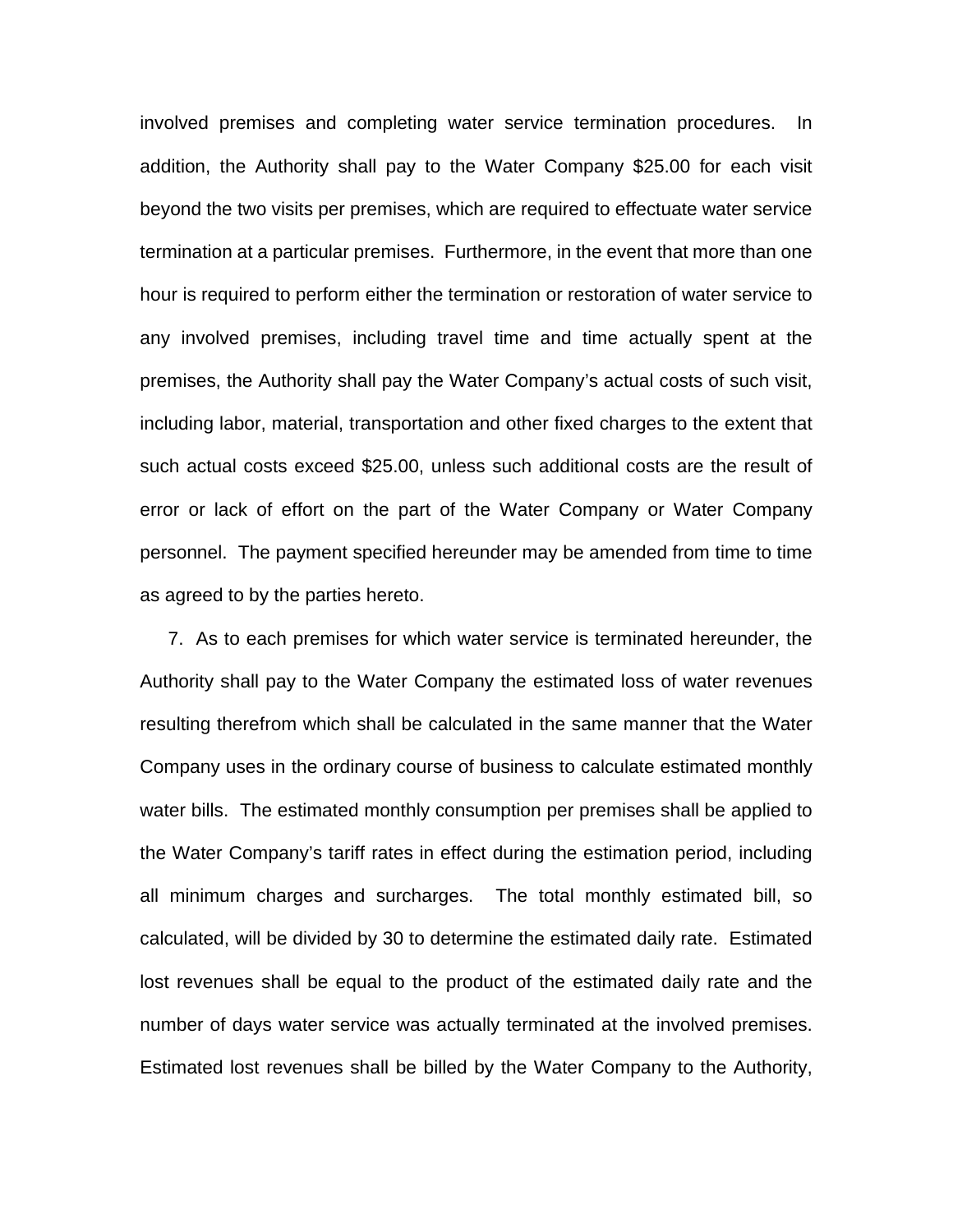periodically, and at approximately the same time as the Water Company would have billed the involved customer if water service had not been terminated. The Authority shall pay each such bill within 30 days of receipt thereof. Upon request the Water Company will provide to the Authority the estimated daily rate of lost revenue for specific premises for which service termination is contemplated. The Authority's liability for the estimated loss of water revenues resulting from such shut off shall terminate when the Authority authorizes the Water Company to restore water service or when water service is actually restored, whichever is earlier.

8. The Authority agrees to hold the Water Company harmless from any liability that the Water Company may incur in performing or attempting to perform water service termination and the procedures therefore in accordance with the terms of this Agreement. The Authority further agrees that it will, at its sole expense, legally defend and prosecute any action arising out of such performance or attempted performance, brought against the Authority, the Water Company or their respective agents or employees as a result of which the Water Company may incur any such liability. The Water Company reserves the right to retain its own counsel and participate independently in such proceedings.

9. If a dispute shall arise between the Authority and the Water Company regarding the cost of the Water Company's services hereunder, the amount of revenues lost, or the interpretation of the provisions of this or any subsequent agreement between the Water Company and the Authority concerning payment